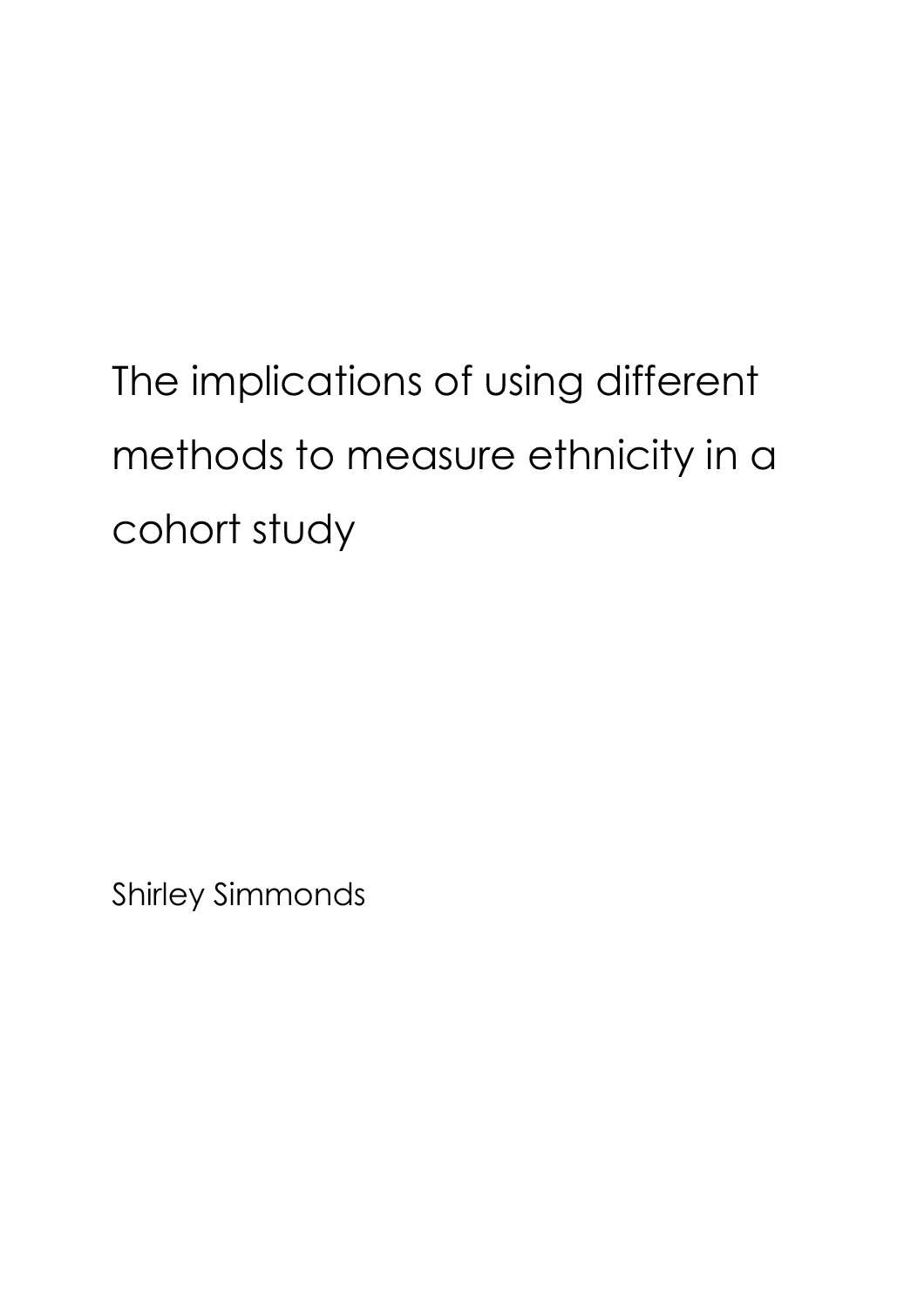A dissertation for the completion of Masters in Public **Health** 

University of Otago, Wellington

Shirley Simmonds 2010

shirley.simmonds@otago.ac.nz

Supervisors: Diana Sarfati Ricci Harris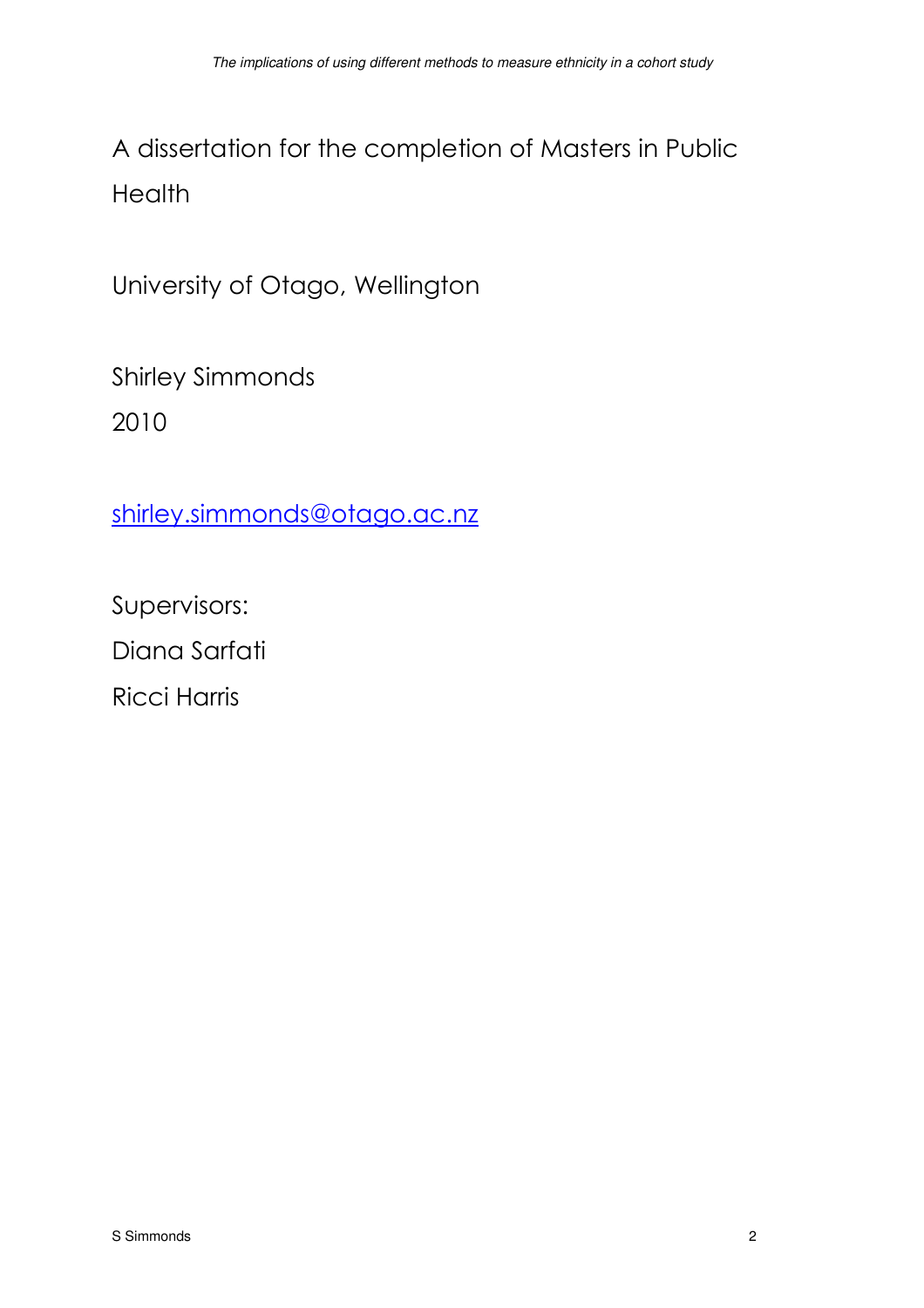# **CONTENTS**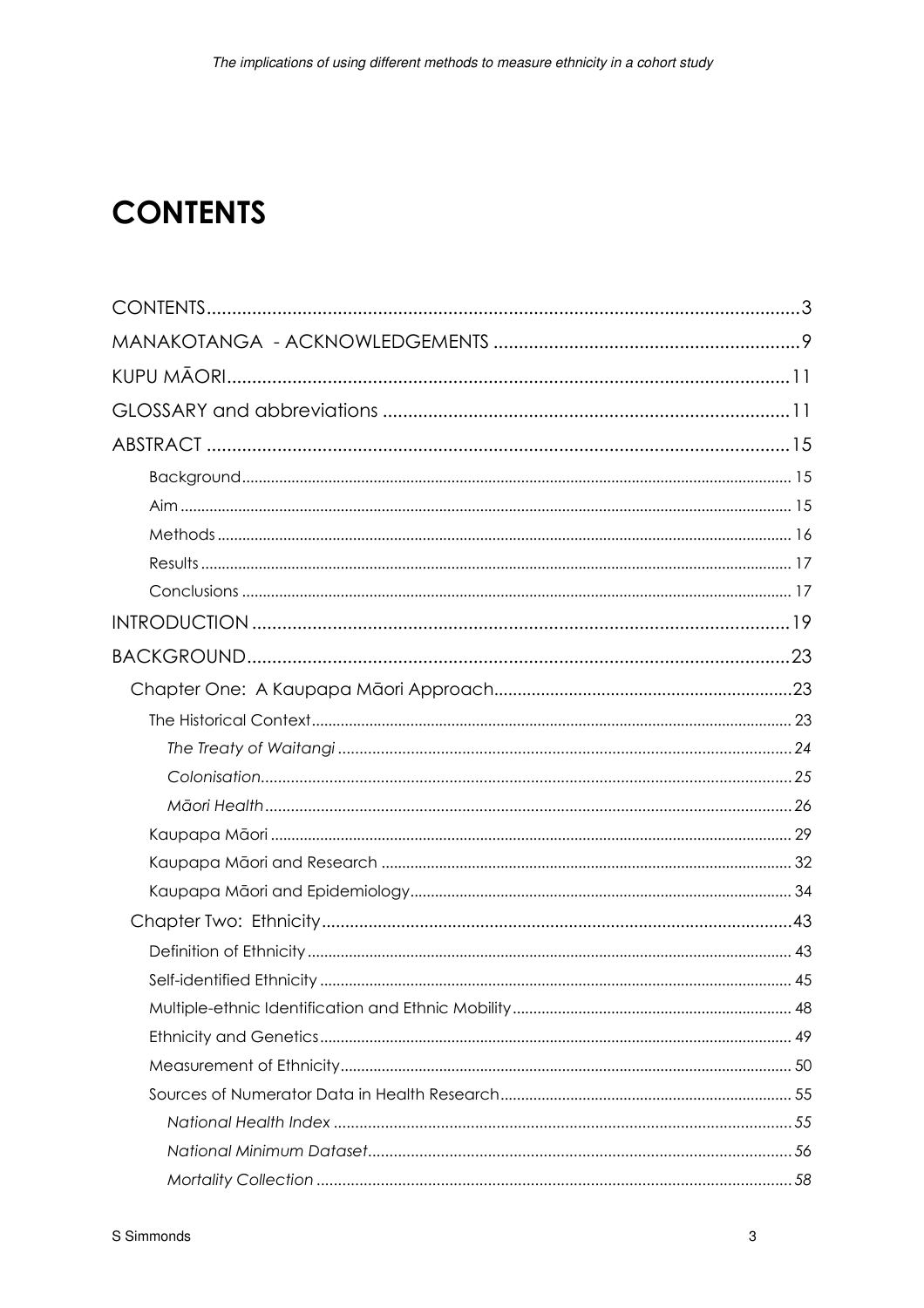| Maternal and Newborn Information System, Mental Health Information National       |  |
|-----------------------------------------------------------------------------------|--|
|                                                                                   |  |
|                                                                                   |  |
|                                                                                   |  |
|                                                                                   |  |
|                                                                                   |  |
|                                                                                   |  |
|                                                                                   |  |
|                                                                                   |  |
|                                                                                   |  |
|                                                                                   |  |
|                                                                                   |  |
|                                                                                   |  |
|                                                                                   |  |
| Possible Impacts of using Different Methods to Measure Ethnicity in this Study 82 |  |
|                                                                                   |  |
| 2. Different Ethnicity Measures could Produce Cohorts of Different Sample Size 84 |  |
|                                                                                   |  |
|                                                                                   |  |
|                                                                                   |  |
|                                                                                   |  |
|                                                                                   |  |
|                                                                                   |  |
|                                                                                   |  |
|                                                                                   |  |
|                                                                                   |  |
|                                                                                   |  |
|                                                                                   |  |
|                                                                                   |  |
|                                                                                   |  |
|                                                                                   |  |
|                                                                                   |  |
|                                                                                   |  |
|                                                                                   |  |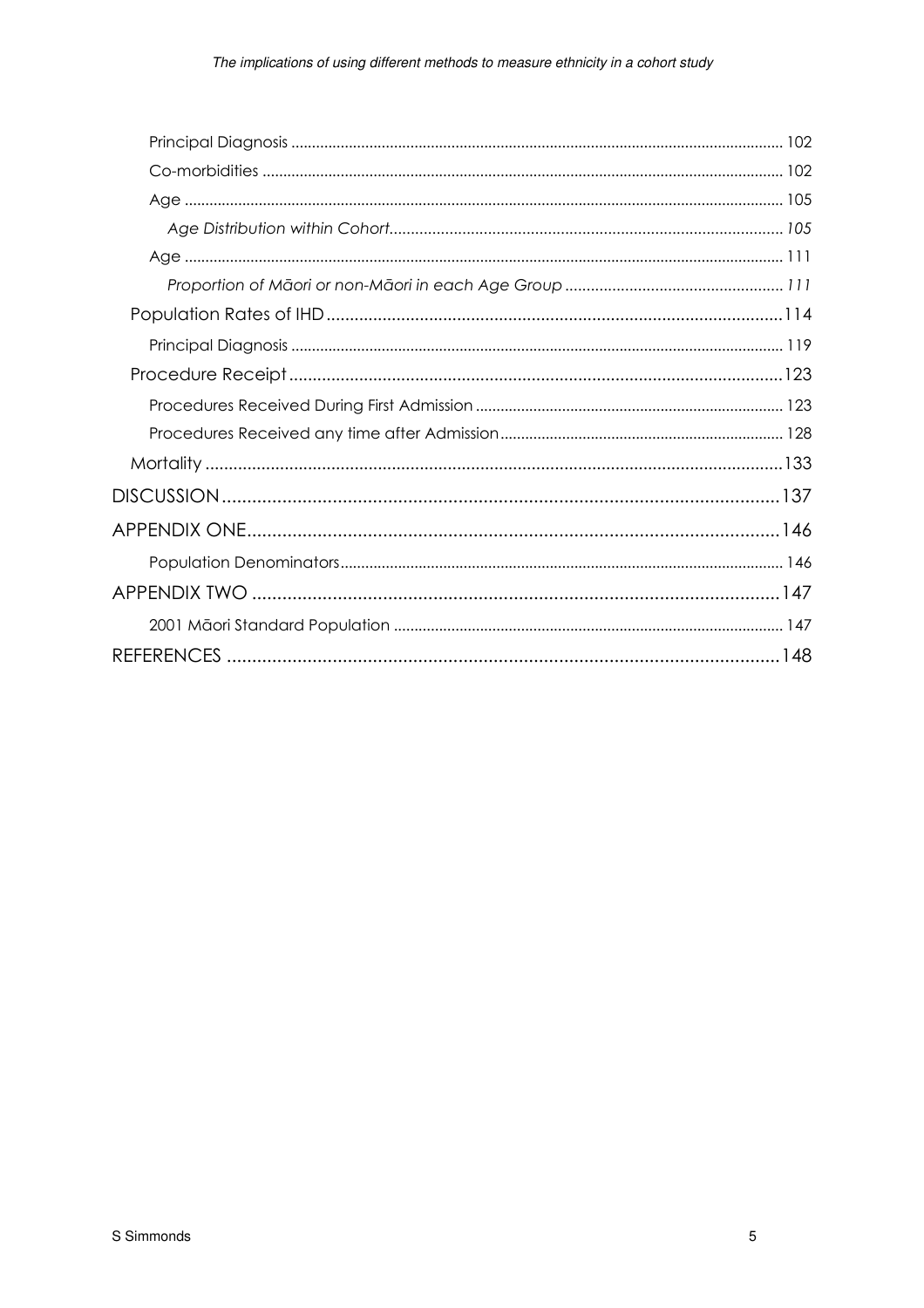### **TABLES**

| Table 1: Summary of ethnicity classifications, showing time periods over which ethnicity is measured                                                                                            |
|-------------------------------------------------------------------------------------------------------------------------------------------------------------------------------------------------|
| Table 2: Cohort description; patients first admitted to hospital for a routine acute ischaemic heart<br>disease event 2000-2004. Numbers and age-standardised rates, using different methods to |
|                                                                                                                                                                                                 |
| Table 3: Patients admitted to hospital for a routine acute ischaemic heart disease event 2000-2004;                                                                                             |
| mean age at admission, by sex, using different methods to measure ethnicity  106                                                                                                                |
| Table 4. Māori patients admitted to hospital for a routine acute ischaemic heart disease event 2000-                                                                                            |
| 2004; age distribution, 5-year age group, using different methods to measure ethnicity 109                                                                                                      |
| Table 5: Proportion of Māori in each five-year age group, patients first admitted to hospital for acute                                                                                         |
| routine ischaemic heart disease event 2000-2004, using different methods to measure ethnicity                                                                                                   |
| Table 6: Population rates age standardised to 2001 Māori standard population, patients first admitted                                                                                           |
| to hospital for a routine acute ischaemic heart disease event 2000-2004, using different                                                                                                        |
| Table 7: Patients first admitted to hospital for a routine acute ischaemic heart disease event 2000-                                                                                            |
|                                                                                                                                                                                                 |
| Table 8: Patients first admitted to hospital for a routine acute ischaemic heart disease event 2000-                                                                                            |
| 2004, procedures received during first admission – proportional hazard models – EVER MAORI                                                                                                      |
| Table 9: Patients first admitted to hospital for a routine acute ischaemic heart disease event 2000-                                                                                            |
| 2004, procedures received during first admission - proportional hazard models - INDEX                                                                                                           |
| Table 10: Patients first admitted to hospital for a routine acute ischaemic heart disease event 2000-                                                                                           |
| 2004, procedures received during first admission - proportional hazard models - NHI 126                                                                                                         |
| Table 11: Patients first admitted to hospital for a routine acute ischaemic heart disease event 2000-                                                                                           |
| 2004, procedures received during first admission – proportional hazard models –                                                                                                                 |
|                                                                                                                                                                                                 |
| Table 12: Patients first admitted to hospital for a routine acute ischaemic heart disease event 2000-                                                                                           |
| 2004, procedures received any time after admission – proportional hazard models – EVER                                                                                                          |
|                                                                                                                                                                                                 |
| Table 13: Patients first admitted to hospital for a routine acute ischaemic heart disease event 2000-                                                                                           |
| 2004, procedures received any time after admission – proportional hazard models - INDEX                                                                                                         |
|                                                                                                                                                                                                 |
| Table 14: Patients first admitted to hospital for a routine acute ischaemic heart disease event 2000-                                                                                           |
| 2004, procedures received any time after admission - proportional hazard models - NHI 131                                                                                                       |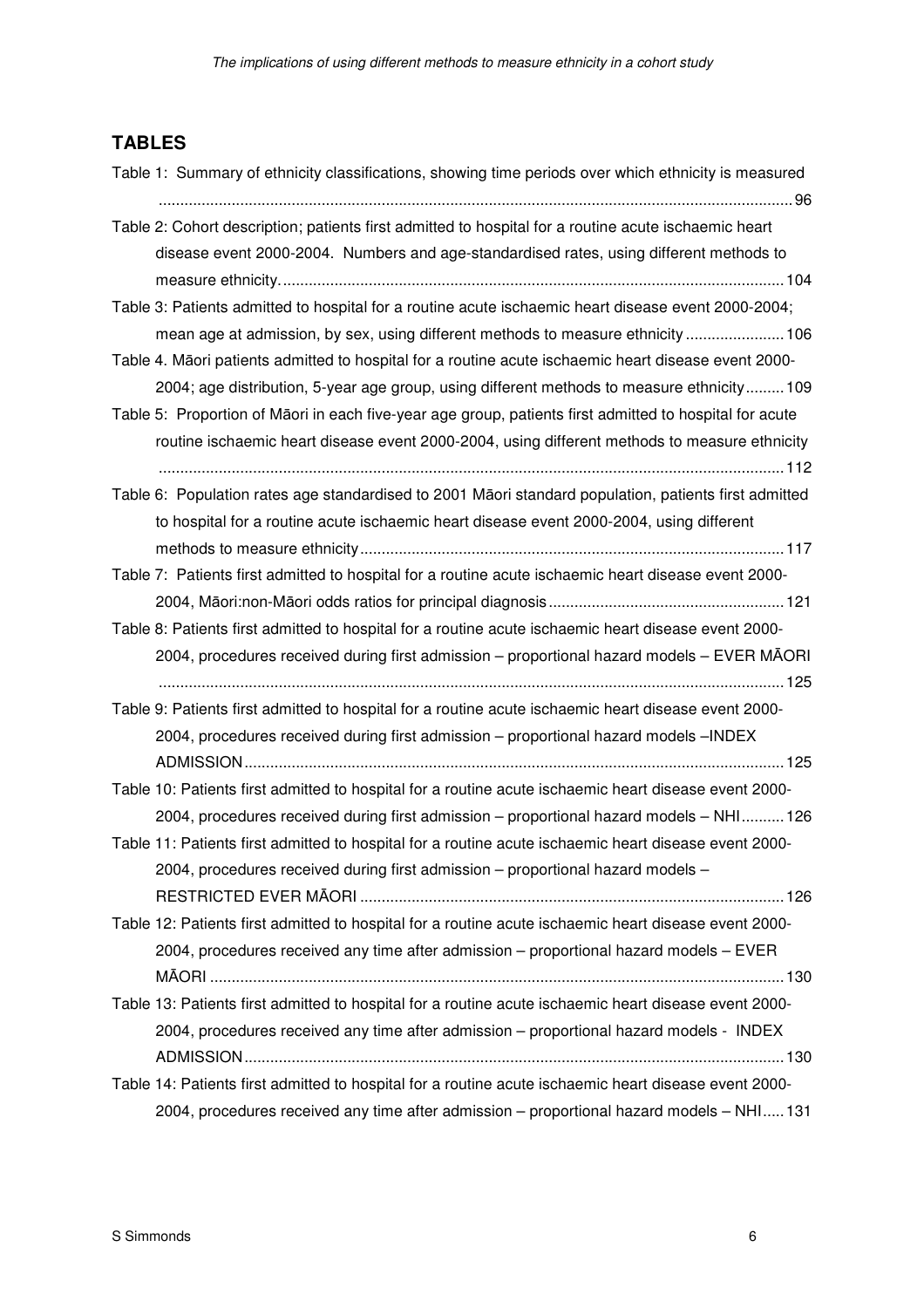| Table 15: Patients first admitted to hospital for a routine acute ischaemic heart disease event 2000- |
|-------------------------------------------------------------------------------------------------------|
| 2004, procedures received any time after admission – proportional hazard models –                     |
|                                                                                                       |
| Table 16: Patients first admitted to hospital for a routine acute ischaemic heart disease event 2000- |
| 2004 - deaths from IHD any time following admission. Proportional hazards model (deaths up            |

to 31 December 2006), using different methods to measure ethnicity.....................................134

Table A1. Population denominators derived from 2001 census usually resident population counts.146

Table A2. Percentage of 2001 Māori standard population in each age group ..................................147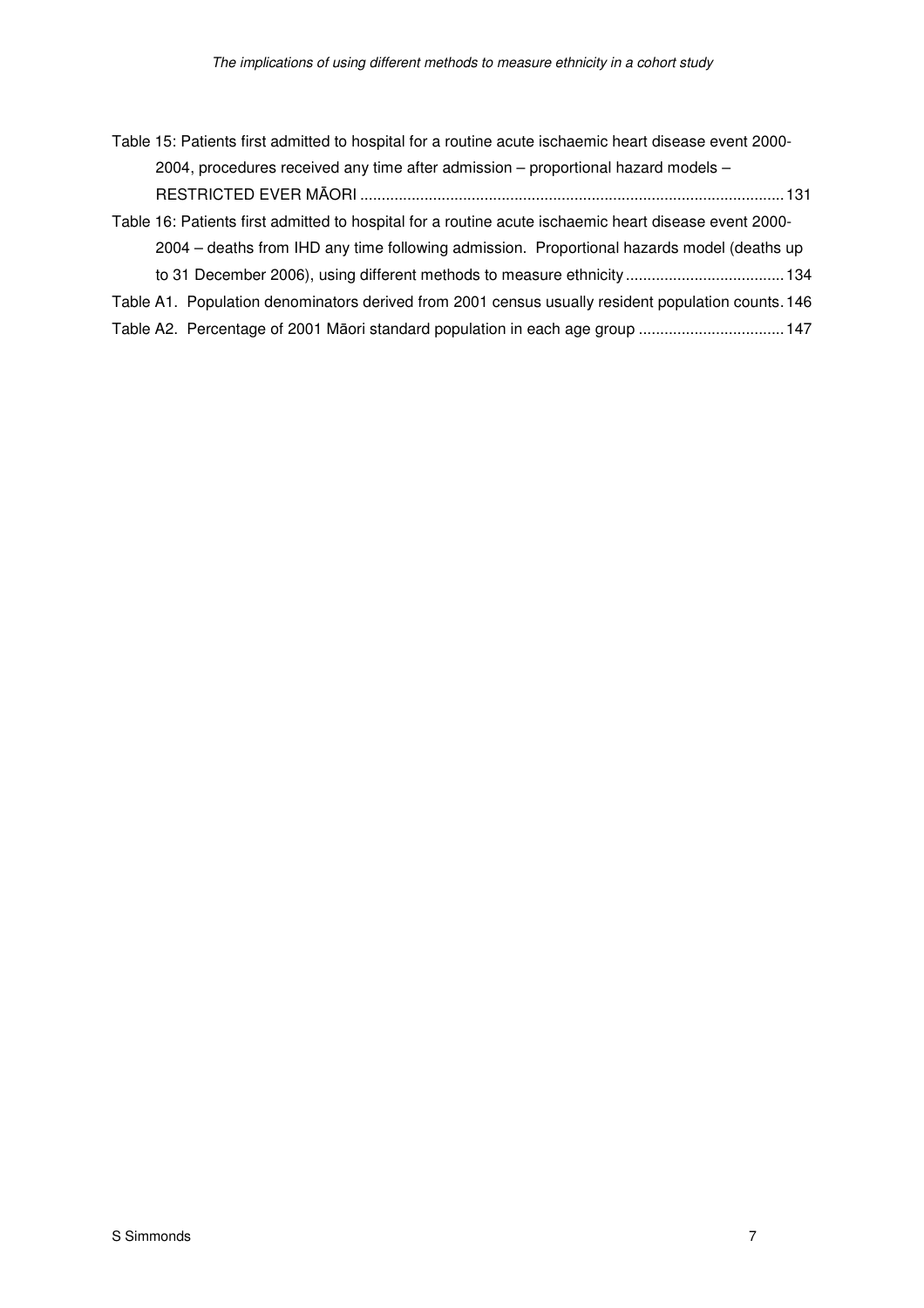### **FIGURES**

| Figure 1: Age distribution of Māori and non-Māori patients admitted to hospital for a routine acute      |
|----------------------------------------------------------------------------------------------------------|
| ischaemic heart disease event 2000-2004 using different methods to measure ethnicity  108                |
| Figure 2: Age distribution of Māori and non-Māori FEMALES first admitted to hospital for an acute        |
| routine ischaemic heart disease event (2000-2004) using different methods to measure                     |
|                                                                                                          |
| Figure 3: Age distribution of Māori and non-Māori MALES first admitted to hospital for an acute          |
| routine ischaemic heart disease event (2000-2004) using different methods to measure                     |
|                                                                                                          |
| Figure 4: Proportion of Māori in each five-year age group first admitted to hospital for a routine acute |
|                                                                                                          |
| Figure 5: Population rates age standardised to 2001 Māori standard population, patients first admitted   |
| to hospital for a routine acute ischaemic heart disease event 2000-2004, using different                 |
|                                                                                                          |
| Figure 6: Māori:non-Māori odds ratios for principle diagnosis, adjusted for age, and sex, patients first |
| admitted to hospital for a routine acute ischaemic heart disease event 2000-2004  122                    |
| Figure 7. Procedures received during first admission, Māori:non-Māori hazard ratios, adjusted for age    |
| and sex, diagnosis and co-morbidities, using different methods to measure ethnicity  127                 |
| Figure 8. Procedures received any time after admission, Māori:non-Māori hazard ratios, adjusted for      |
| age and sex, diagnosis and co-morbidities, using different methods to measure ethnicity  132             |
| Figure 9: Patients first admitted to hospital for a routine acute ischaemic heart disease event 2000-    |
| 2004, deaths from IHD any time following admission up to 31 December 2006. Proportional                  |
| hazards model, Māori:non-Māori hazard ratios; unadjusted, adjusted for age to 2001 Māori                 |
| standard population, and sex, and adjusted for age, sex and diagnosis, using different methods           |
|                                                                                                          |
| Figure 10: Patients first admitted to hospital for a routine acute ischaemic heart disease event 2000-   |
| 2004, deaths from IHD any time following admission up to 31 December 2006. Proportional                  |
| hazards model, hazard ratios by diagnosis adjusted for age to 2001 Māori standard population,            |
|                                                                                                          |
|                                                                                                          |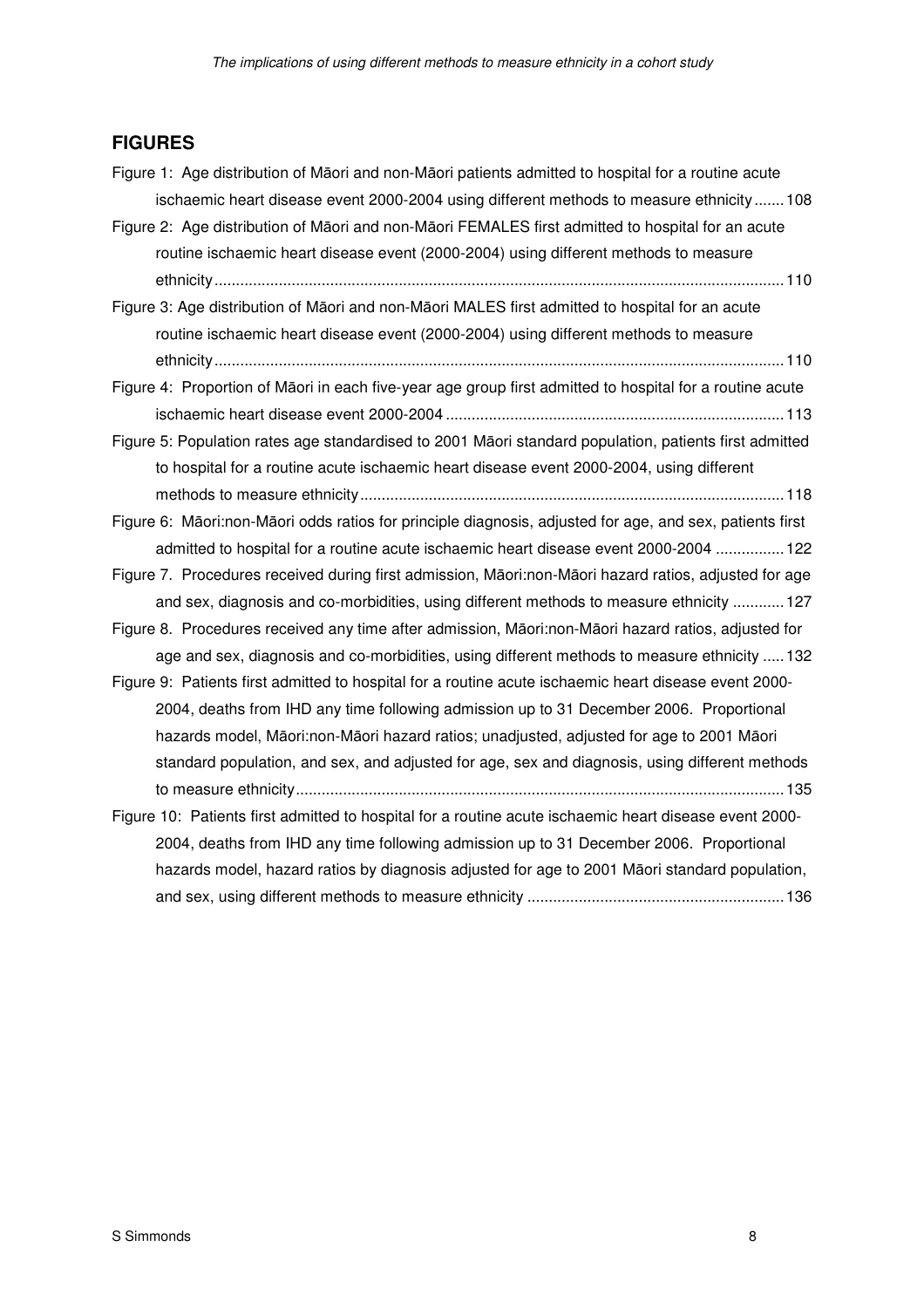# MANAKOTANGA - ACKNOWLEDGEMENTS

Tēnei te mihi kau atu kia koutou kua tautoko i ahau i tēnei haerenga. Ngā mihi mahana, ngā mihi aroha ki taku whānau, aku hoa, aku hoa mahi kua awhina i ahau.

Ehara tēnei mahi he mahi takitahi.

I dedicate this dissertation to my son Tamihana who came into the world in the middle of it all.

A huge thank you to his big sister Chloe who stepped up her share of the household chores, and entertained her little brother to allow me time to work.

And the biggest thanks to my husband who has supported me in every way possible.

To my two supervisors: Diana Sarfati and Ricci Harris. Your expertise, patience and understanding have been the foundation of this dissertation! I have been fortunate to have such a fantastic combination of experience and knowledge guiding me through this journey. I have learnt a lot.

To Gordon Purdie, Biostatistician who did the complicated part of producing the numbers for me to analyse. Thank you for your time and expertise, it is really appreciated.

To Donna Cormack for lending your expertise in this area during many informal discussions, and for providing thorough feedback on a draft of this dissertation.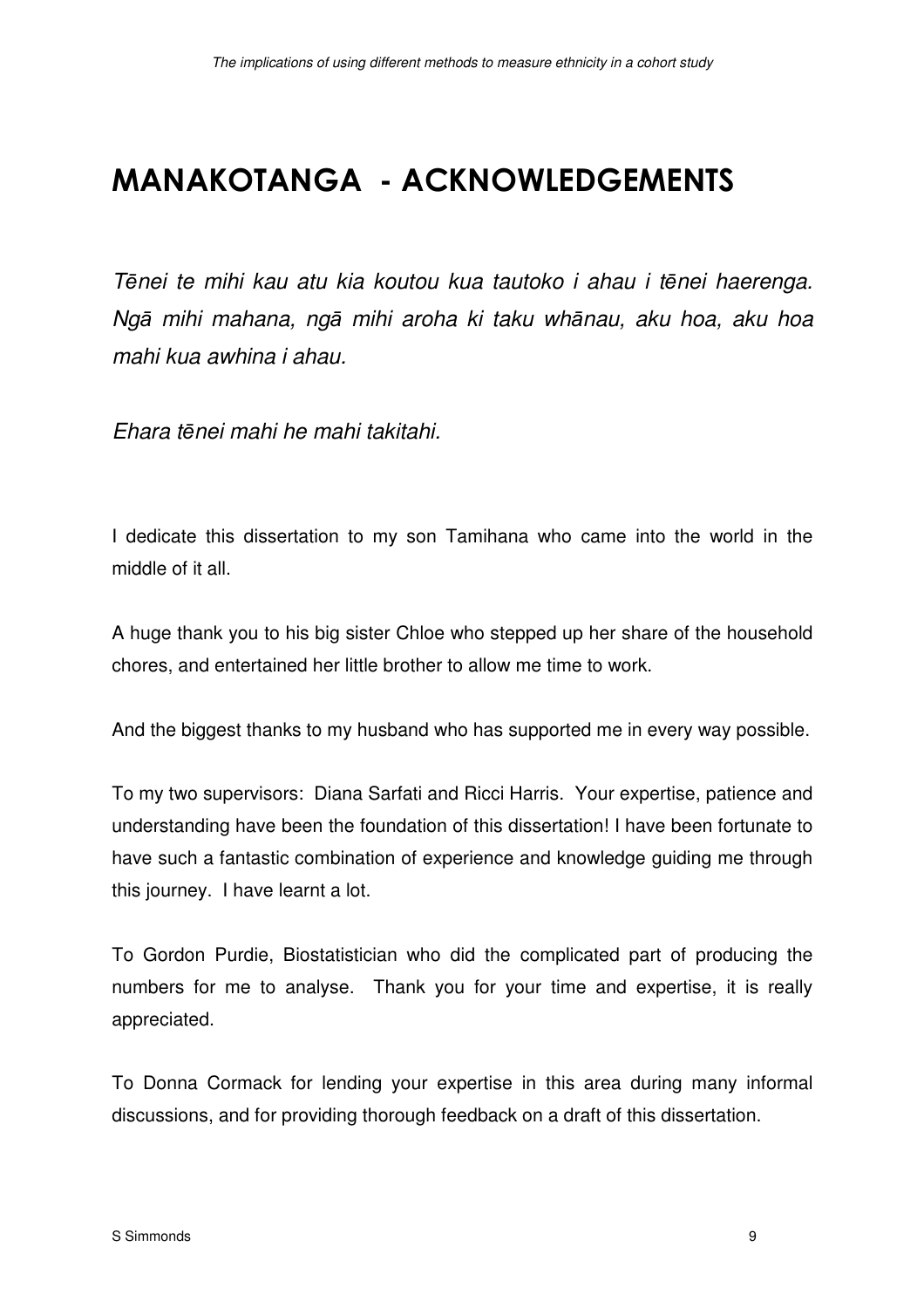Thank you also to Bridget Robson, principal investigator of the Unequal Treatment Project who reviewed a draft of this dissertation and who has guided me in many ways during my journey into research.

And to all of the whānau at the Eru Pōmare Māori Health Research Centre who cheered along the sidelines; Ruruhira Rameka, Melissa McLeod, Sarah-Jane Paine, Jordan Waiti, Tim Rochford, Anaru Waa, Jeannine Stairmand, Matapihi Kingi. Also to my dear friend Clare Aspinall who provided moral support and reprieve over chocolate and coffee. There are many others also who may not have even realised it, but sometimes even just an encouraging, understanding comment can provide the boost to keep going, or knuckle down and get back into it.

Time is a precious thing, and I thank you all for contributing your time to helping me complete this dissertation.

The Unequal Treatment Project is part of the wider Health Inequalities Research Programme conducted by researchers in Otago University, Wellington. I would like to acknowledge the funding which has come from the Health Research Council and has allowed me to undertake this study towards a Masters in Public Health.

And finally, while analysing data, trawling through columns of numbers, looking for trends and patterns in graphs and tables, I'm constantly mindful of the many whānau members that are represented by the figures on the page. Ultimately this research is for you, and for the generations of our people to come.

## **Kia ora tatou katoa**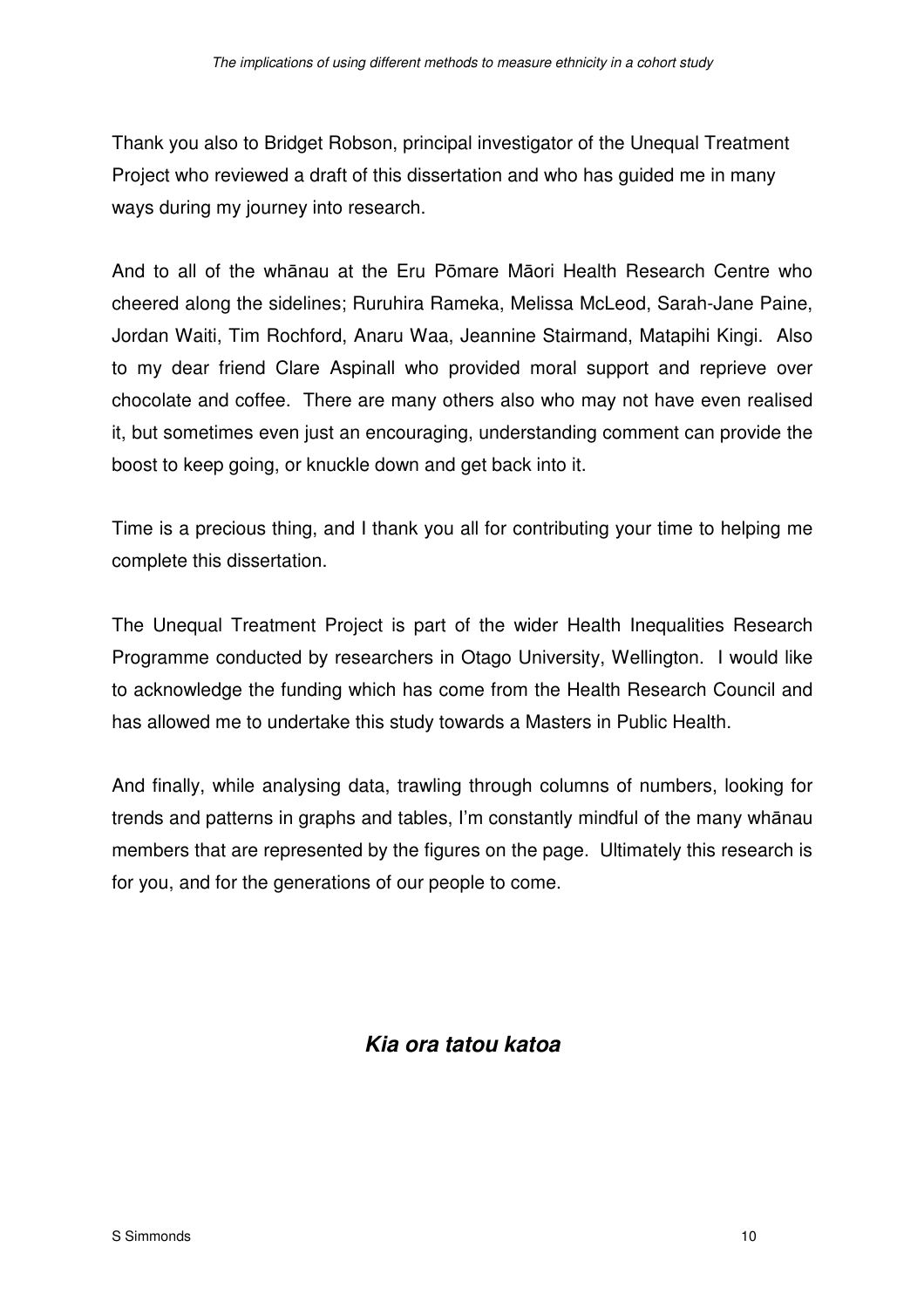# KUPU MĀORI

| Hapū                | Subtribe                                                |
|---------------------|---------------------------------------------------------|
| Iwi                 | Tribe                                                   |
| Kaupapa             | Theme, topic, subject                                   |
| Tangata whenua      | 'People of the land', original inhabitants of a country |
| Te ao Māori         | the Māori world                                         |
| Tikanga             | Traditions, customs, what is 'right' and correct        |
| Tino rangatiratanga | Self-determination, autonomy                            |
| Māori               | 1. Indigenous population of Aotearoa / New Zealand      |
|                     | 2. Common, normal, regular                              |

# GLOSSARY AND ABBREVIATIONS

| <b>ACS</b>              | Acute coronary syndrome                                      |
|-------------------------|--------------------------------------------------------------|
| Acute routine admission | Admission to hospital that is routine (not transferred from  |
|                         | another facility) for an acute event (not arranged via       |
|                         | waiting list or private elective)                            |
| Angina                  | Chest pain due to lack of blood and therefore oxygen         |
|                         | supply to the heart muscle                                   |
| Angiocardiography       | Examination of the heart and associated blood vessels        |
|                         | using x-rays following the injection of a radiopaque         |
|                         | substance. A catheter (thin plastic tube) is positioned into |
|                         | a heart chamber by inserting it into an artery, and then     |
|                         | into the aorta through which the dye is injected.            |
| Angioplasty             | Procedure whereby a balloon is inserted to reopen a          |
|                         | blocked artery (also known as percutaneous coronary          |
|                         | intervention)                                                |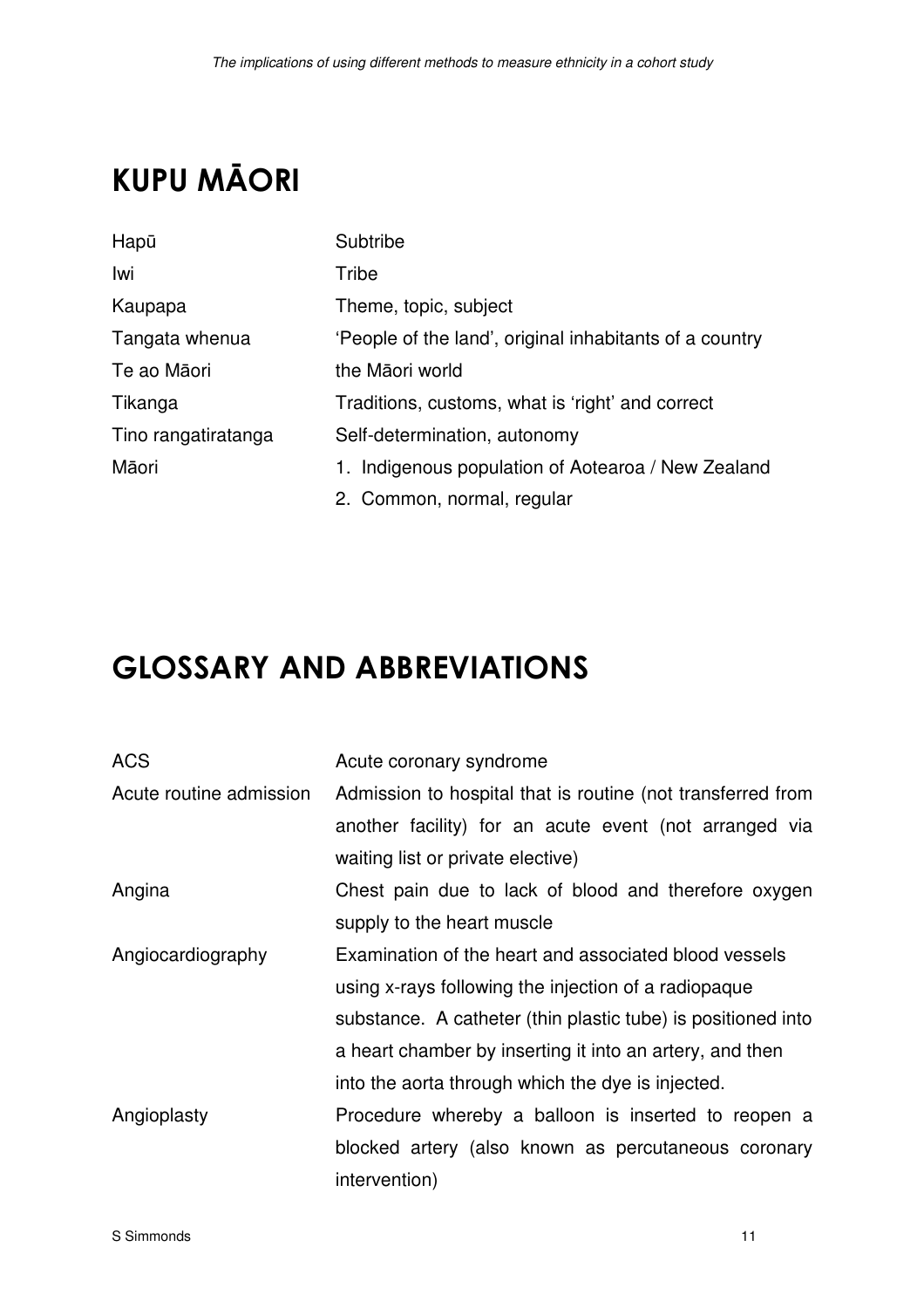| Angioplasty with stenting    | As above for angioplasty, with a permanent stent that is      |
|------------------------------|---------------------------------------------------------------|
|                              | put in place to hold the artery open once the balloon is      |
|                              | removed                                                       |
| <b>CABG</b>                  | Coronary artery bypass graft. Arteries or veins from          |
|                              | elsewhere in the body are grafted to the coronary arteries    |
|                              | to improve the blood supply to the heart muscle               |
| Catheterisation              | Use of a catheter (thin plastic tube) to inject dye into the  |
|                              | heart chamber so that the blood flow or blockages can be      |
|                              | viewed using an x-ray.                                        |
| EM                           | 'Ever Māori' method of assigning ethnicity – if a person      |
|                              | has ever been identified as Māori in any hospitalisation,     |
|                              | death record or other data source, they are assigned          |
|                              | Māori ethnicity in a study                                    |
| <b>IHD</b>                   | Ischaemic heart disease                                       |
| <b>HNZC</b>                  | Housing New Zealand Corporation                               |
| Index admission              | First admission to hospital for particular condition. In this |
|                              | dissertation, ethnicity stated on index admission for         |
|                              | ischaemic heart disease event is used as one of the           |
|                              | methods to measure ethnicity.                                 |
| <b>KM</b>                    | Kaupapa Māori                                                 |
| <b>MHINC</b>                 | <b>Mental Health Information National Collection</b>          |
| MI                           | Myocardial infarction (heart attack)                          |
| MI unspecified               | Myocardial infarction not specified as to whether it is ST-   |
|                              | elevated or not                                               |
| <b>MNIS</b>                  | Maternal and Newborn Information System                       |
| <b>NHI</b>                   | <b>National Health Index</b>                                  |
| <b>NZCMS</b>                 | <b>New Zealand Census Mortality Study</b>                     |
| <b>PCI</b>                   | Percutaneous Coronary Intervention (also known as             |
|                              | angioplasty), procedure whereby a balloon is inserted to      |
|                              | reopen a blocked artery.                                      |
| <b>Restricted Ever Māori</b> | A method of measuring ethnicity in this dissertation          |
|                              | whereby an individual is classified as Māori if they are      |
|                              | Māori on any hospital admission from 1988 up to and           |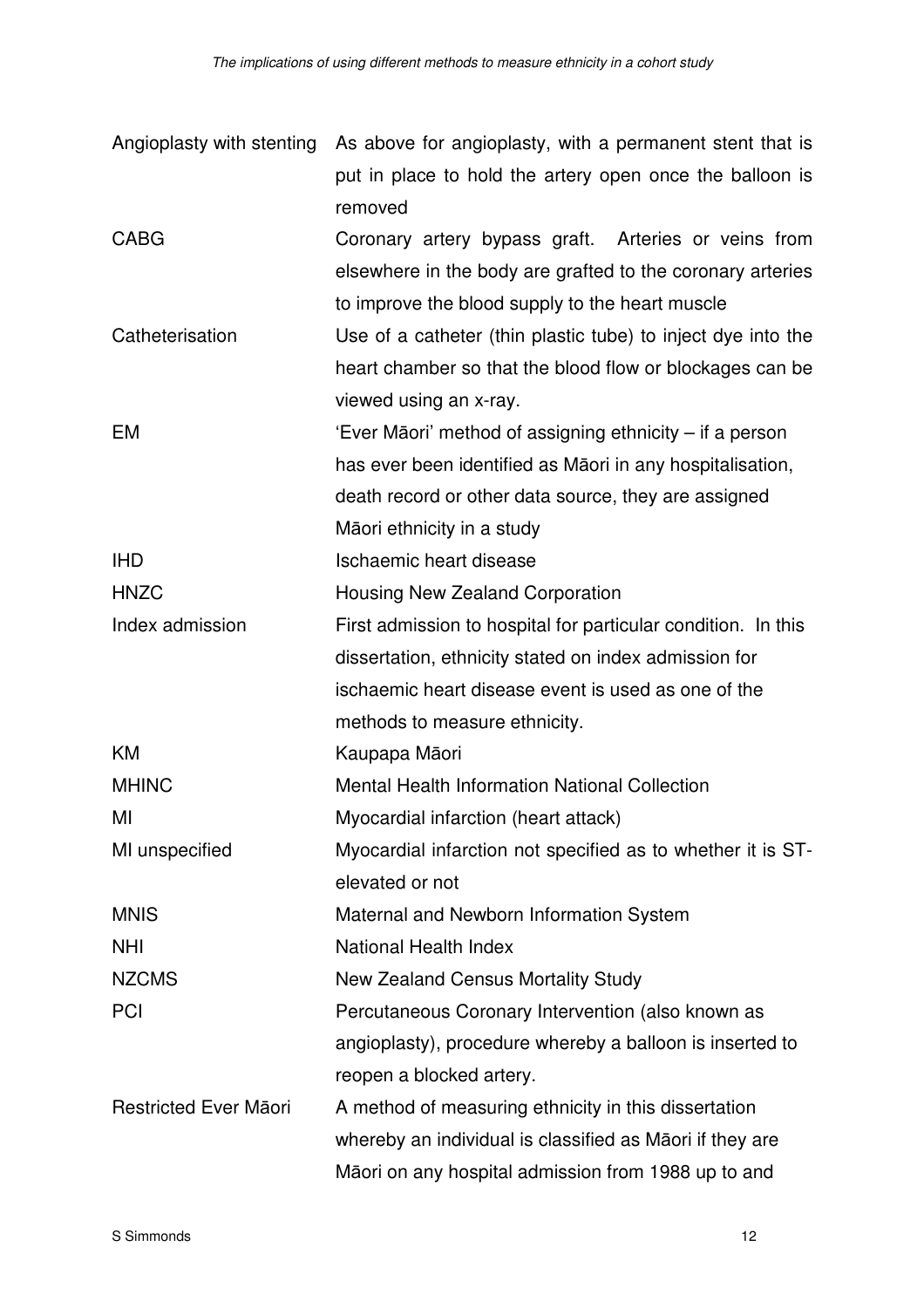|                 | including first admission for acute routine IHD event    |
|-----------------|----------------------------------------------------------|
|                 | between 2000-2004                                        |
| STEMI           | ST-elevated myocardial infarction (more severe than non- |
|                 | STEMI)                                                   |
| Unstable angina | A type of angina that is irregular                       |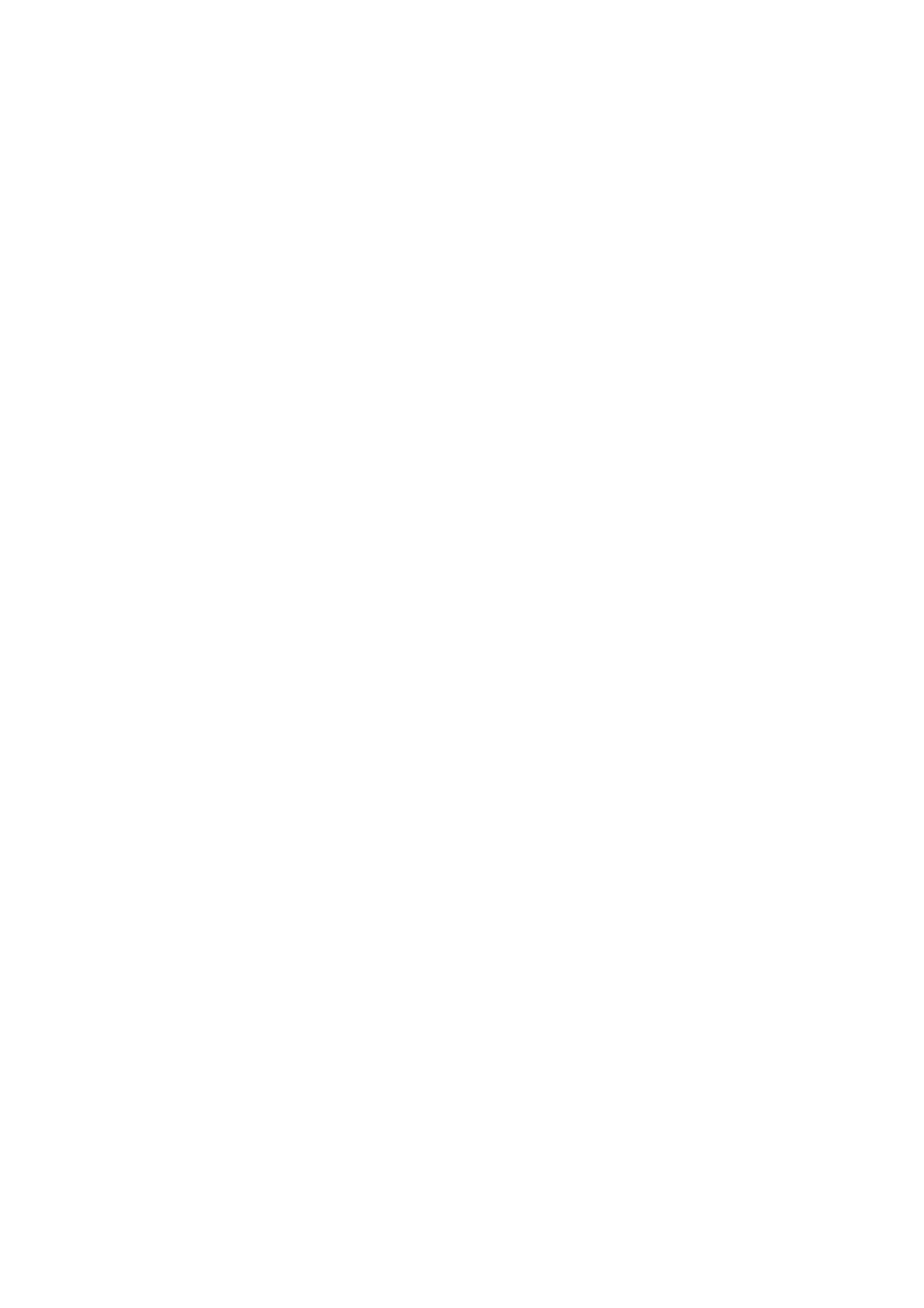# ABSTRACT

## **Background**

Māori have the right to good health and healthy conditions. The colonial history of Aotearoa has led to an unequal distribution of privilege and disadvantage in our society, which in turn has created and maintained persistent disparities in health.

The ability to measure and monitor health inequities in health is vital to upholding the right to good health for all and ensuring governmental obligations to promote equity are met. This necessitates ethnicity data of high quality and the reassessment of epidemiological methods and practices to ensure their appropriateness for tangata whenua. Kaupapa Māori research provides the mechanism for the critique of epidemiological tools, and therefore it is through a Kaupapa Māori lens that this dissertation has assessed the use of different ethnicity measures.

Previous studies have been done to determine the impact of varying the method used to measure ethnicity on population rates. This dissertation examines the effect in a cohort setting. The cohort study is part of a wider project that aims to determine the impact of unequal treatment in the health system on Māori with ischaemic heart disease.

### **Aim**

The overall aim is to determine the impact of four different methods used to measure ethnicity in a cohort study. The hypothesis is that there will be little or no impact on the results of the study.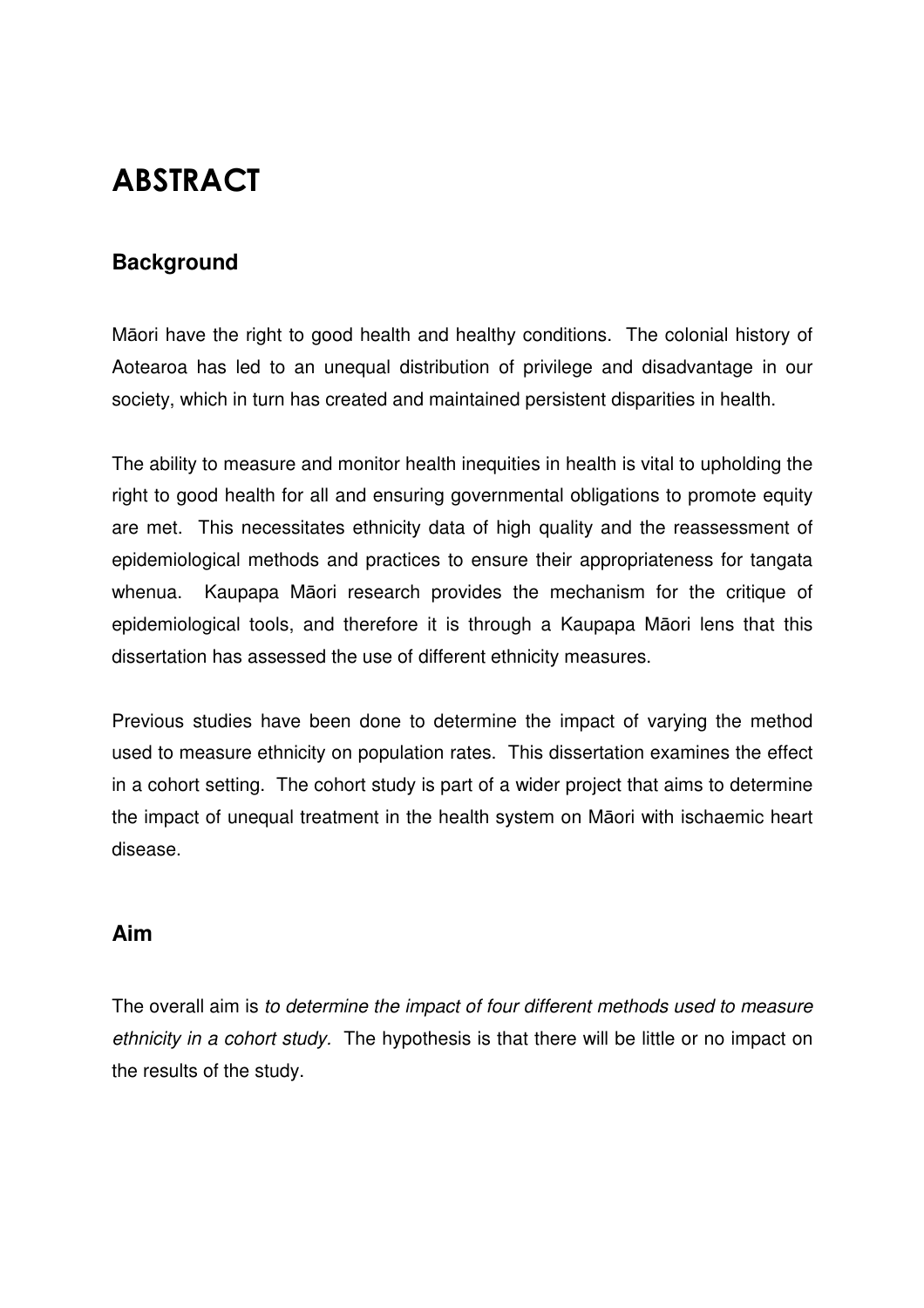The specific objectives of the dissertation are:

- 1. to conduct a sensitivity analysis using four different methods to measure ethnicity in a cohort study.
- 2. to explore the effect of using different methods to measure ethnicity on cohort characteristics and key study outcomes

## **Methods**

A cohort of all individuals admitted to hospital 2000-2004 with a primary diagnosis of angina or myocardial infarction was identified. Patients were followed to the end of 2004 for receipt of cardiac procedures or death.

Logistic regression modelling was used to calculate odds ratios for the odds of receiving cardiac procedures or death for Māori and non-Māori patients. Proportional hazards regression was used to calculate hazard ratios in order to compare the relative chance of receiving procedures or of death after admission.

The analysis was conducted a total of four times using the following methods to measure ethnicity. An individual was counted as Māori if they were identified as Māori on:

- 1. any hospital admission 1988-2004 or cancer registration, National Health Index or death registration 2000-2006 ('ever Māori')
- 2. their first hospital admission for an acute routine IHD event between 2000-2004 ('index admission')
- 3. their National Health Index number as at 20 February 2006 ('NHI')
- 4. any hospital admission or cancer registration from 1988 up to and including first admission for an acute routine IHD event between 2000-2004 ('Restricted ever Māori')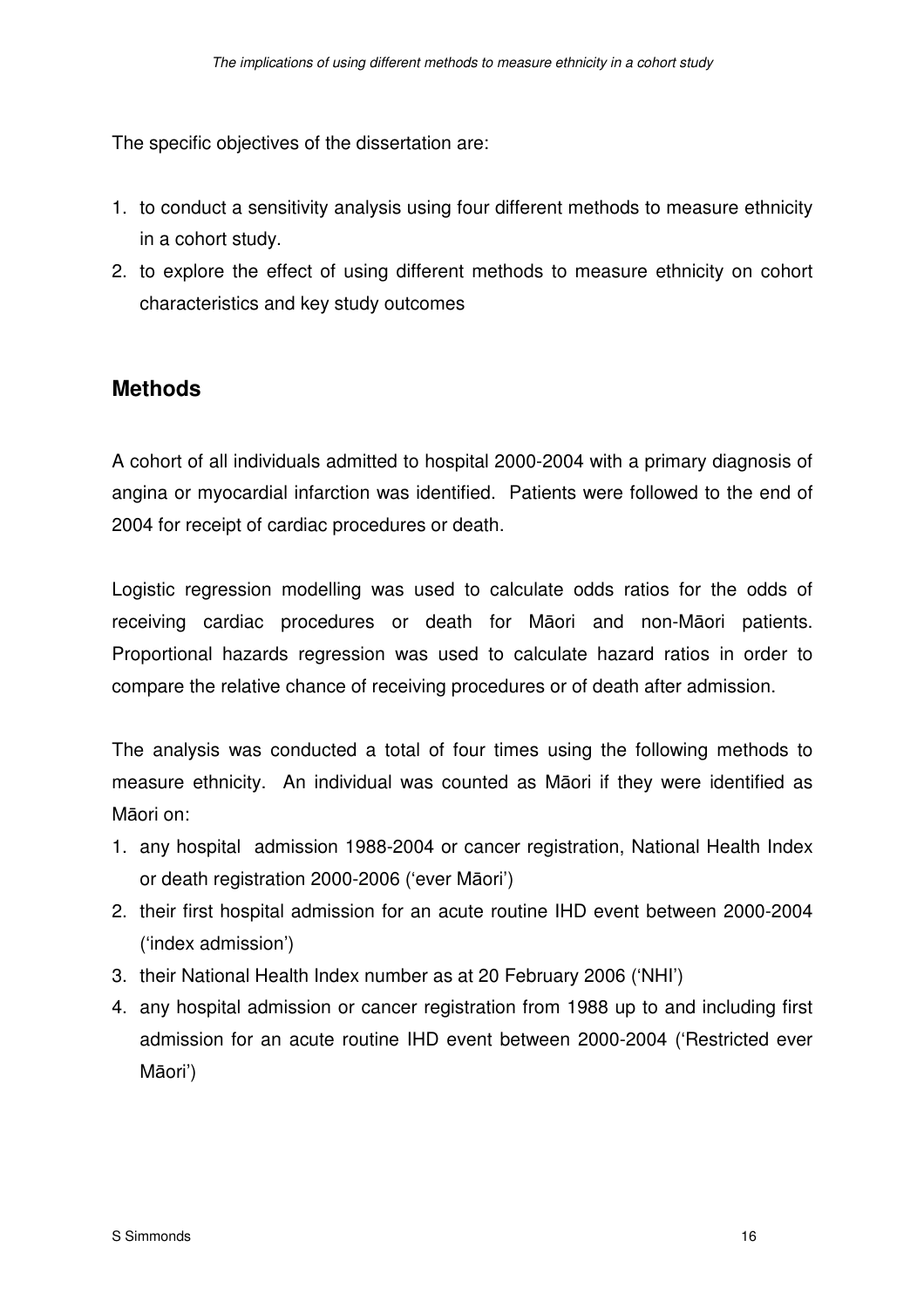Characteristics of the four cohorts defined using the different ethnicity measures were compared. These included age structure, gender, principal diagnosis and comorbid conditions.

### **Results**

The hypothesis was largely confirmed. It was found that using the four different methods to measure ethnicity had little or no impact on the results of the study, and did not change the interpretation of the study results.

There were slight variations in the numbers of Māori generated using the different ethnicity measures, possibly defining groups with slightly different characteristics. The reasons for these differences will be discussed.

## **Conclusions**

This sensitivity analysis has provided more rigour in the choice of method used to measure ethnicity in the unequal treatment study, and will also inform future analyses.

This study contributes to the developing field of Kaupapa Māori Epidemiology, an epidemiology that acknowledges the right of Māori to assess how they are being represented in health data, and promotes the critique of epidemiological methods to ensure they best serve Māori aspirations and priorities.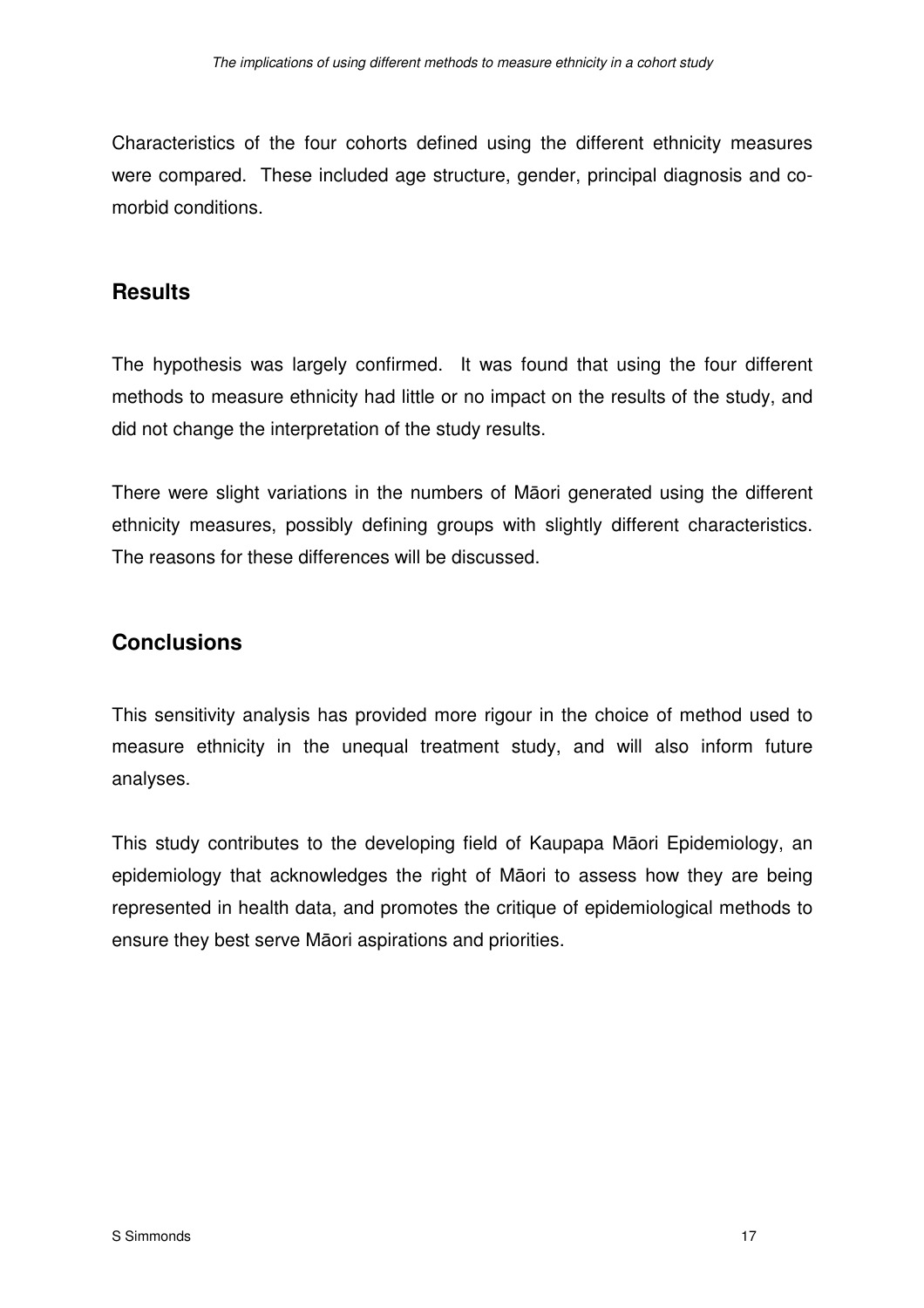The implications of using different methods to measure ethnicity in a cohort study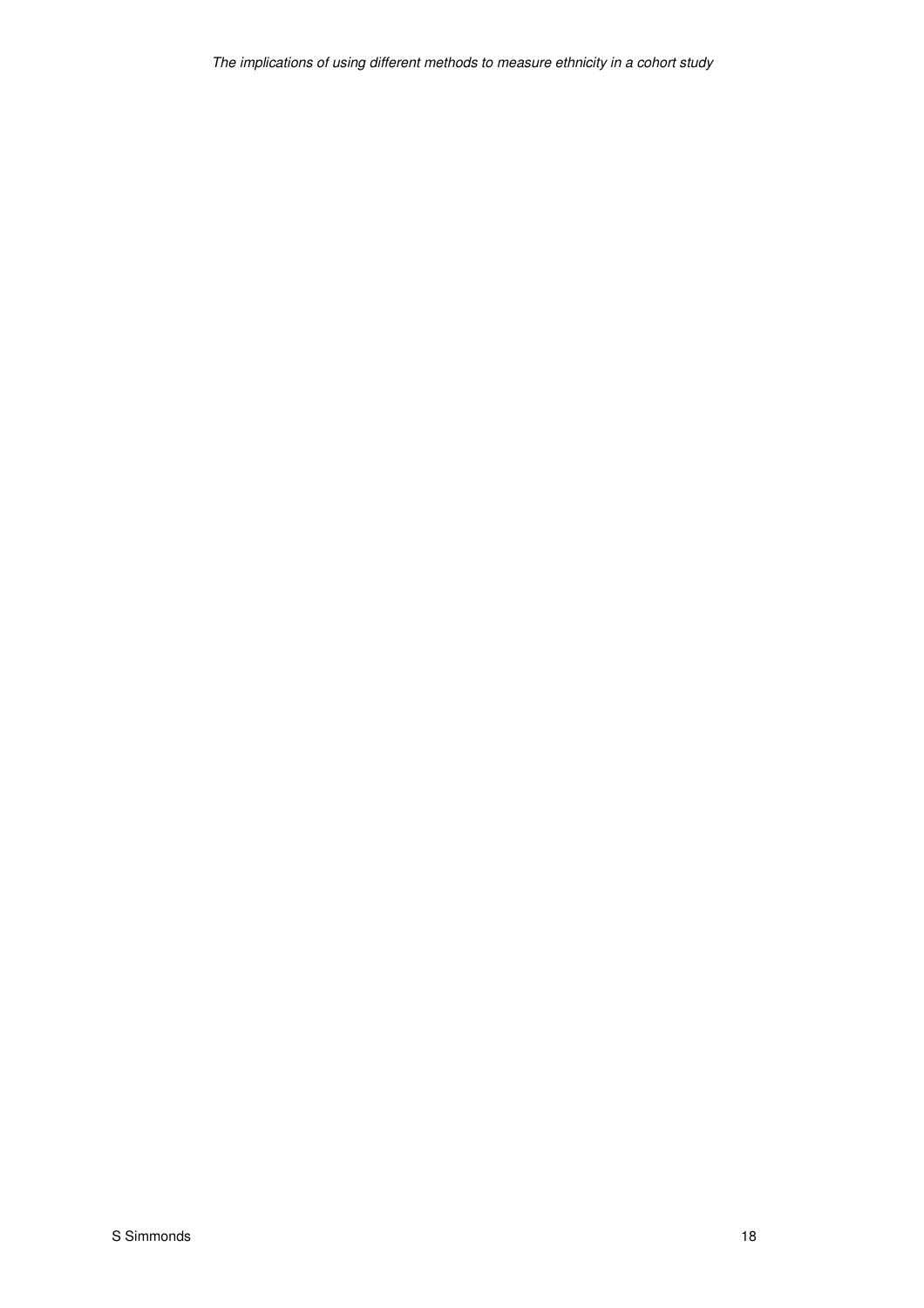# **INTRODUCTION**

Upholding the statistical rights of indigenous peoples provides the moral imperative for developing robust epidemiological practices. The imbalance of power and control and consequent unequal distribution of privilege and disadvantage in society between Māori and non-Māori citizens of Aotearoa<sup>i</sup> has created and maintained persistent disparities in health. There is a strong governmental obligation to eliminate disparities in health (Ministry of Health, 2002b, 2002c) and ensure the right to the highest attainable standard of health for all citizens of this country is met (CERD, 2007; P. Hunt, 2006; United Nations, 2007).

The ability to measure and monitor health disparities is crucial to fulfilling this right. There are ongoing challenges in producing high quality and appropriate ethnicity data in health statistics, (Cormack & Harris, 2009; Public Health Intelligence, 2001a; Te Rōpū Rangahau Hauora a Eru Pōmare, 2000) and epidemiological tools must be critiqued in order to ensure they are serving Māori best (Robson, 2005; Robson, Cram, Purdie, & Simmonds, 2007). Māori have the right to determine their own representation in health data.

In Aotearoa, ethnicity is a routinely collected variable in health datasets. However, there remains variation in the ways in which this information is gathered, processed and utilised. The Ministry of Health has produced ethnicity data protocols for the Health and Disability Sector intended to improve and work towards standardising ethnicity data collection, input and output (Ministry of Health, 2004a). Unfortunately there is still evidence that Māori are undercounted on some health datasets (Harris, Purdie et al., 2007; Shaw, Atkinson, & Blakely, 2009). Often this produces a numerator-denominator bias in the production of population rates due to different approaches to ethnicity data collection and variation in ethnicity data quality between the numerator and denominator sources. This results in underestimates of Māori

 $\overline{a}$ 

i New Zealand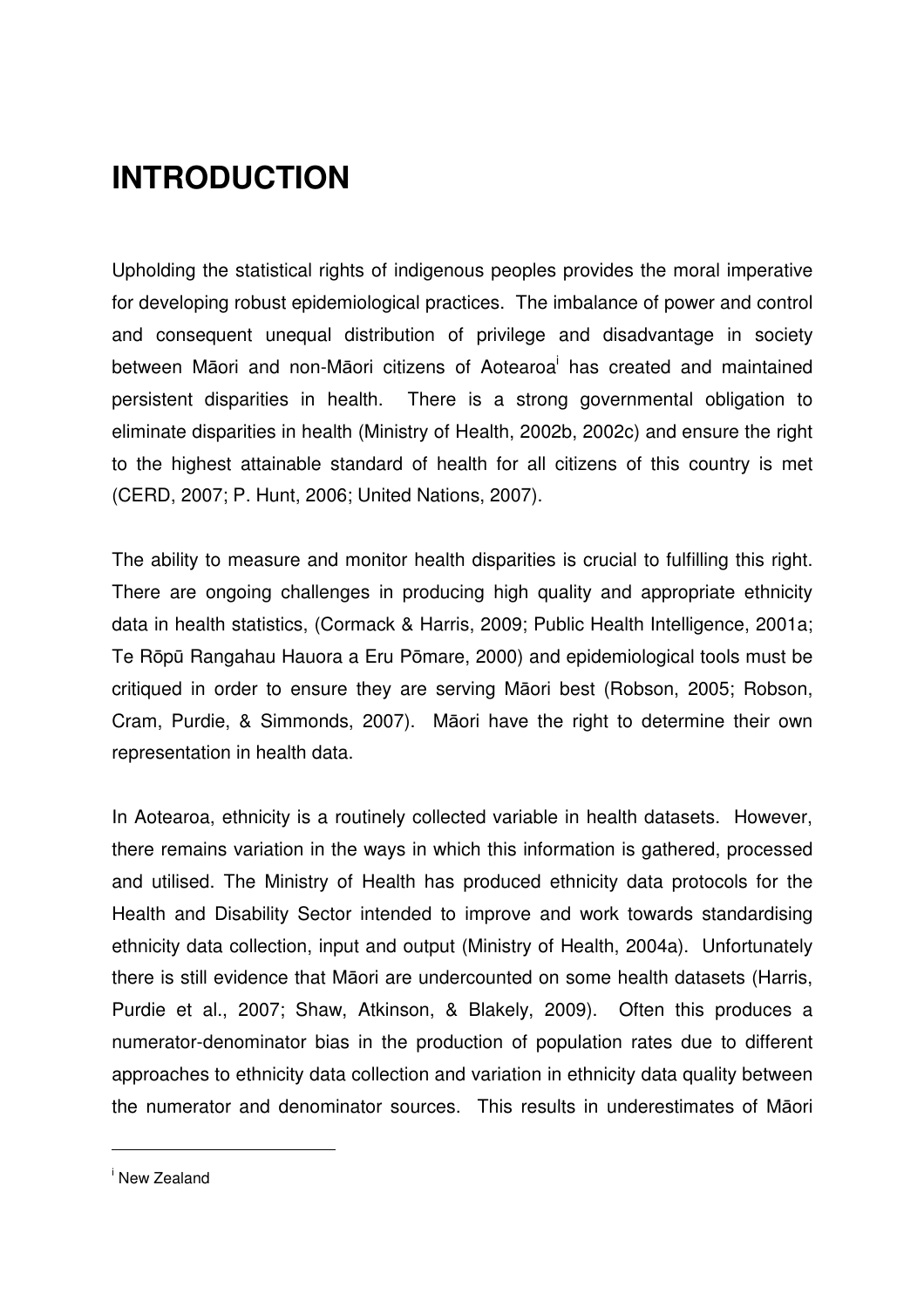rates of adverse health outcomes. Some methods have been developed to correct for this undercount in order to produce ethnic specific rates that more accurately reflect Māori health status (Ajwani et al., 2003a; Ajwani, Blakely, Robson, Atkinson, & Kiro, 2003b; Harris, Purdie et al., 2007). Two common approaches are used; 'adjusters' and 'ever Māori' approaches.

Adjusters have been calculated by matching data that is known to undercount Māori with data of better quality such as the census (Ajwani, Blakely, & Robson, 2004; Harris, Purdie et al., 2007; Ministry of Health, 2010; Shaw, Atkinson, & Blakely, 2009; Shaw, Atkinson, Blakely, Stanley, & Sloane, 2009). These adjusters can be applied to population data at an aggregate level in order to improve the quality of the estimates for Māori. However they cannot be applied at an individual level, such as for a cohort study.

The 'ever Māori' method involves the reassignment of ethnicity and can take place at an individual level. By linking multiple health data sets, an individual is counted as Māori if they were ever recorded as Māori in any cancer registration, hospital admission or death registration or on the NHI (Cormack & Harris, 2009). This method has been applied in some key health reports in Aotearoa to adjust for undercount of Māori (Ministry of Health, 2006a; Robson, Purdie, & Cormack, 2006). Ethnicity data is not altered on the original data source (such as the NHI or death registration), it is only changed in the dataset for the purpose of the study being conducted.

There has been less work carried out on the potential impact of measuring ethnicity at an individual level in a cohort study. While the matter of numerator-denominator mismatch will not be an issue so long as an internal denominator is used, it is still important to investigate the effect of measuring ethnicity using different methods.

The intention of this dissertation is to 1) discuss the importance and rationale of Kaupapa Māori research, particularly in epidemiology, 2) discuss issues relating to measuring ethnicity in research in general and in Aotearoa specifically, 3) to describe methods that have previously been used to improve estimates of Māori data in the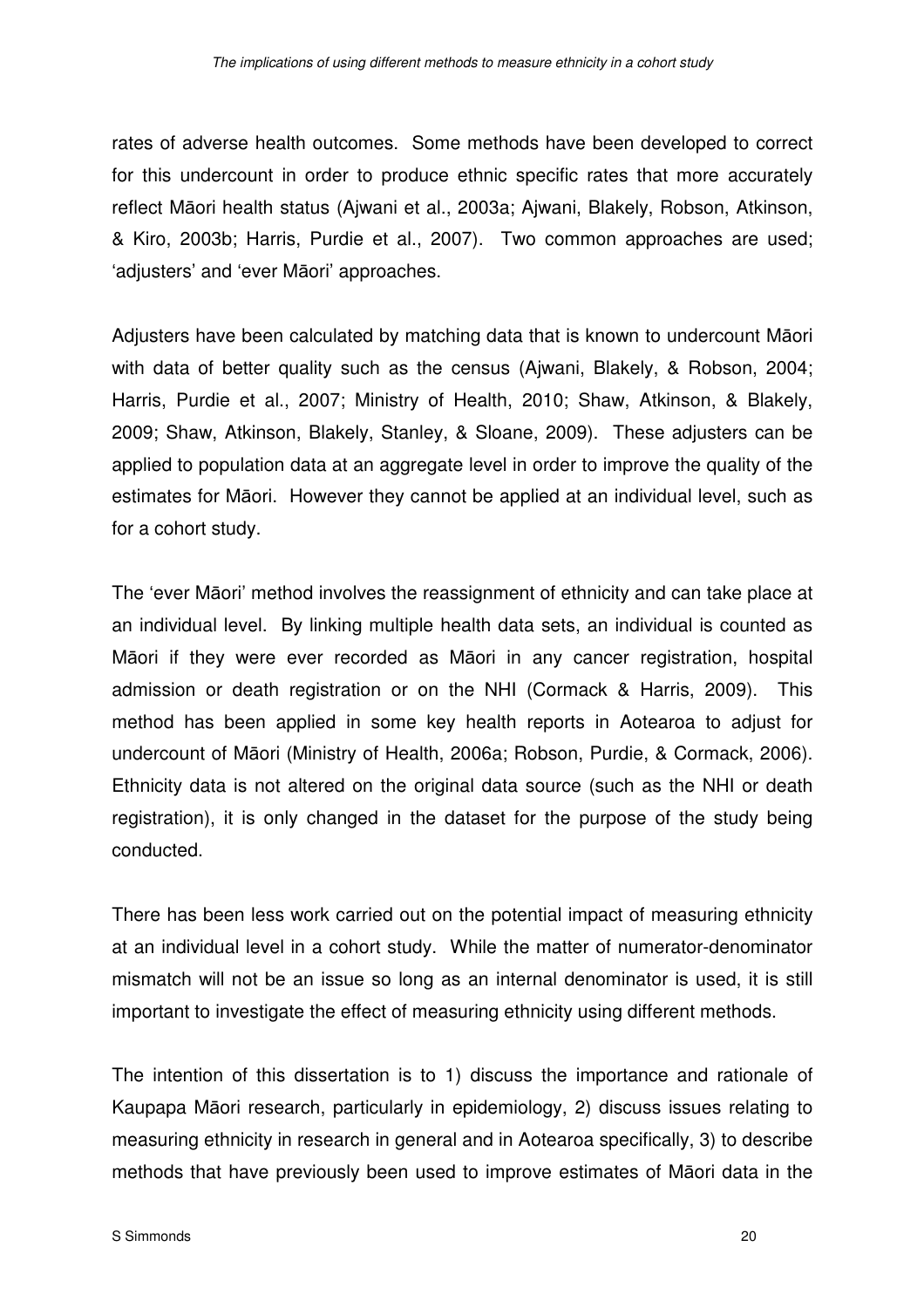calculation of population rates, and 4) to determine the impact, if any, on measuring ethnicity using four different methods within a cohort study designed to determine the contribution of the presence of co-morbidities to disparities in cardiac procedure receipt for Māori.

Cohort studies are a commonly used study method in epidemiology but there is little or no research assessing the impact of different methods of measuring ethnicity in cohort studies. It is hoped that this study will work towards developing more robust techniques for measuring ethnicity in cohort studies conducted in Aotearoa. Given that there will be no numerator-denominator mismatch, it is not expected that major differences will be found in this study with the use of different methods to measure ethnicity. However studies on ethnic disparities in health must be able to justify choice of method used to measure ethnicity, and this study will add to the information required to make this choice.

Overall this dissertation intends to contribute to the developing field of Kaupapa Māori Epidemiology - an epidemiology that centralises Māori realities and priorities and is responsive to the demographic circumstances of the indigenous population of Aotearoa. Māori have the right to high quality statistical data and to critique the statistical tools and methods used to produce this data. Each of the ethnicity groupings in the cohort study represents Māori. Māori have the right to assess how they are being represented and what impact that might have on study results, and in turn, on decisions in health and health policy that determine the health futures of tangata whenua.

Data on health inequities potentially have the power to determine priorities, planning, funding and strategic direction in the health system and thus contribute greatly to effecting positive change for Māori. The development of robust epidemiological techniques to generate this data is crucial for appropriate representation of Māori health status.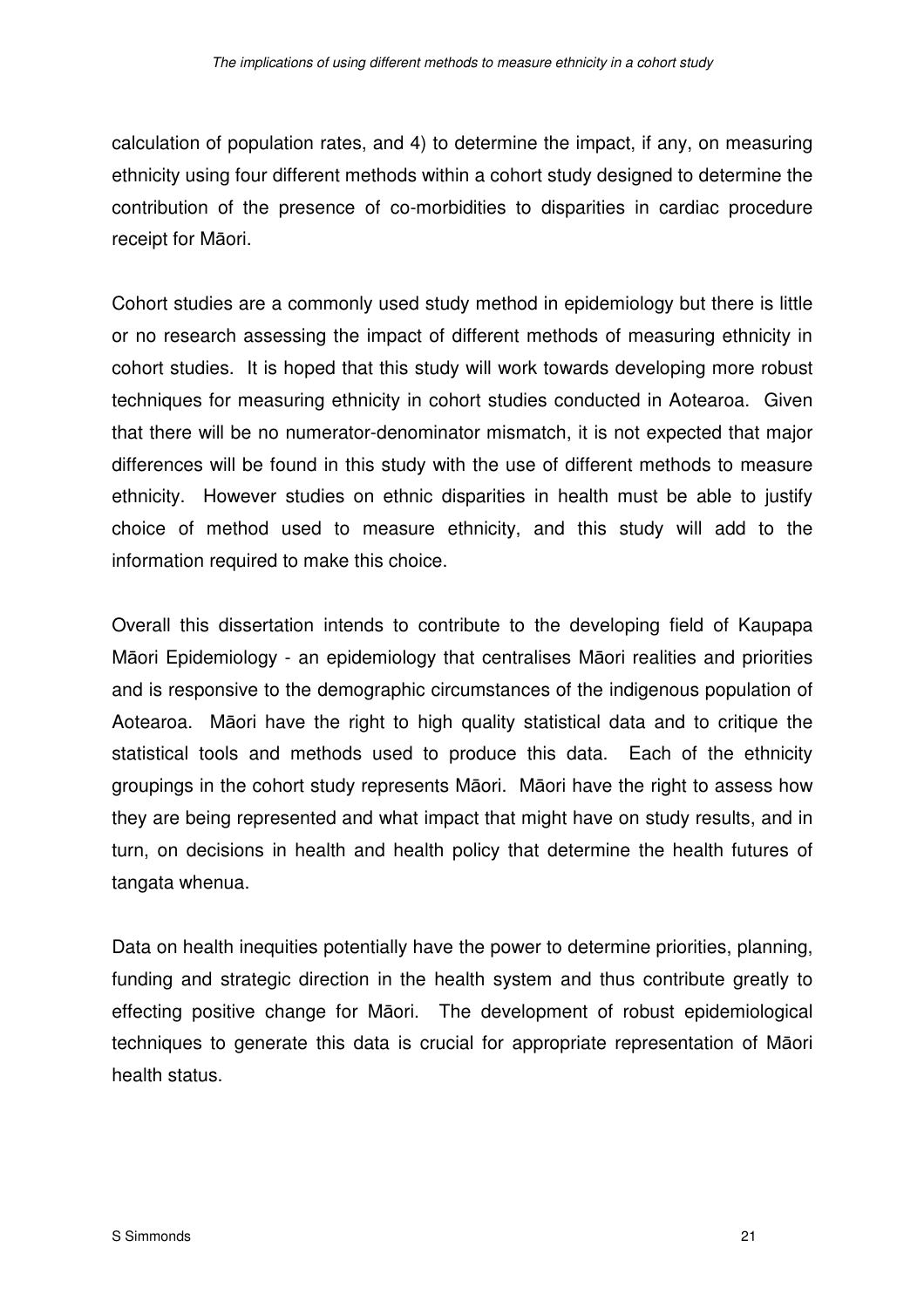The implications of using different methods to measure ethnicity in a cohort study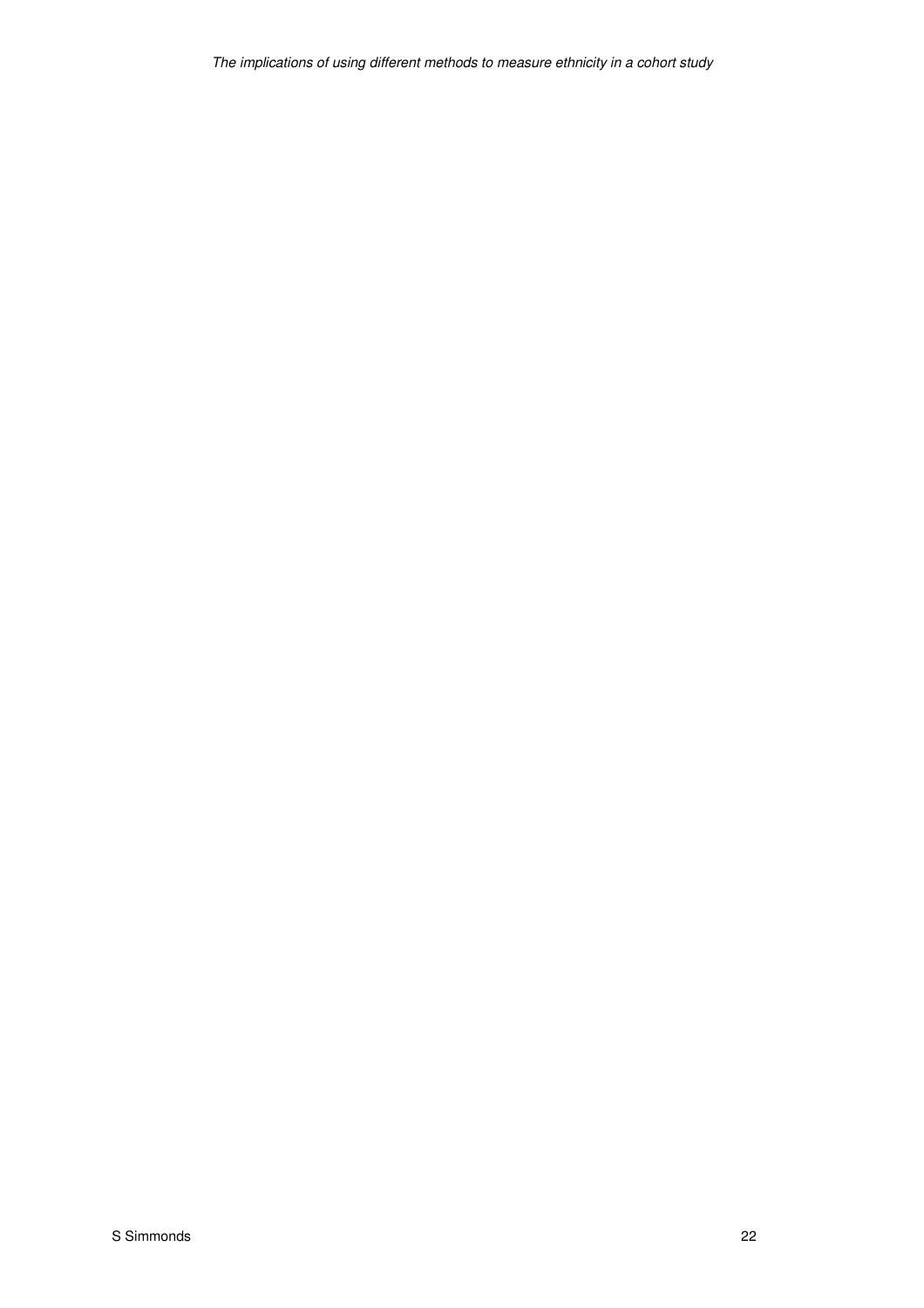# **BACKGROUND**

## Chapter One: A Kaupapa Māori Approach

This dissertation intends to take a Kaupapa Māori approach. The first chapter therefore will provide context for the research, detailing the philosophical foundations of Kaupapa Māori, why they are necessary in a modern context, and the fundamental principles that inform Kaupapa Māori theory. It begins with an overview of the historical circumstances of this country, the development of Kaupapa Māori theory, and its place in research and in epidemiology.

## **The Historical Context**

If a society consisted of only one ethnic group, there would be no need for that group to articulate to one another its beliefs, values, standpoint and basic philosophies upon which its society is structured.

However, when two or more ethnic groups coexist in a country, there is not necessarily a shared understanding between these groups. This can be further complicated by a history of colonisation, disempowerment, disenfranchisement, assimilation and domination by one group over another. This often results in one group, the colonising group, being the numerically dominant population in a country, the stronger political power, and the more pervasive research voice.

Originally the indigenous population of Aotearoa had no name for themselves as a people as there was no need for one. With the arrival of another people in the 1800s, they described themselves as 'māori' or ordinary, regular, normal and therefore, as a people, became known as Māori (Broughton, 1993; Moewaka-Barnes, 2000; Orange, 2004; Pipi, 2004; H. W. Williams, 1992).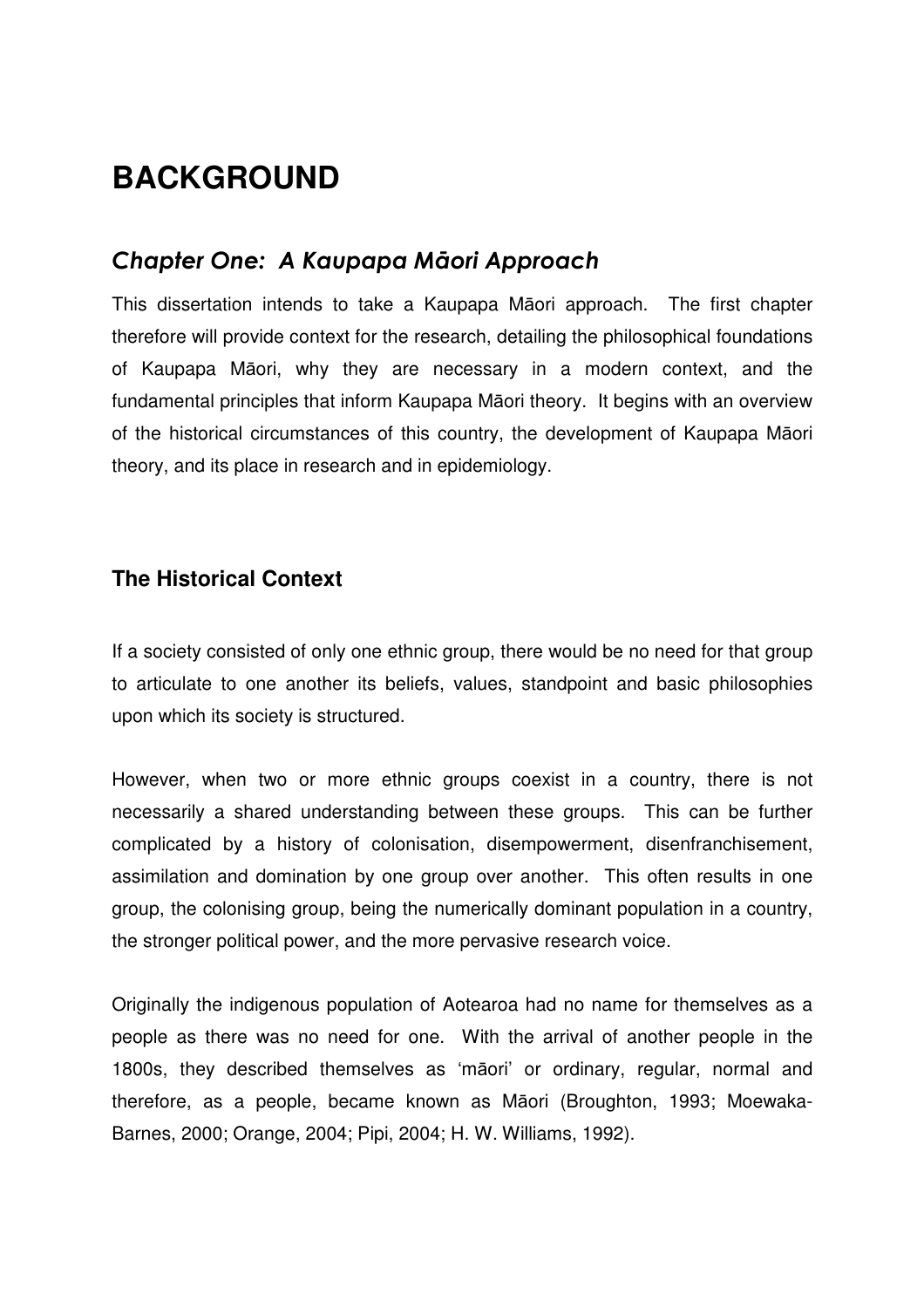Over time in this country, being 'Māori' (indigenous to Aotearoa) became less 'māori' (common, regular, normal). In the early 1800s, following increasing settlement of Aotearoa by the British, Māori sought to protect and secure their sovereignty. The Crown sought to establish some level of law and order. For these reasons, among others, The Treaty of Waitangi resulted.

#### The Treaty of Waitangi

The preamble of the Treaty indicates the overall intent to protect the rights and property of Māori (Durie, 1998; Reid, 1999a). In the English version, article one transfers sovereignty of this country to the British Crown and article two guarantees existing property rights and that Māori would not be alienated from their land and resource base. Article three guarantees equity between Māori and other citizens of Aotearoa (Durie, 1998; Reid, 1999a).

However, in the version written in te reo Māori, the version signed by most Māori signatories, article one transfers *governance* or kawanatanga (rather than sovereignty) to the British crown, and article two guarantees tribal authority (tino rangatiratanga) over 'taonga'. The literal translation of 'taonga' is 'treasures' or things that are precious and of value. Using this interpretation, taonga can include cultural, social and economic resources, material properties, and also encompasses among other things, the health of the indigenous people (Durie, 1998). Article three has a direct implication for health, and denotes the imperative for the Government to strive for equity in the health system and other areas of society (Reid, 1999a). While it is useful to interpret the Treaty article by article, this can sometimes limit its application (Robson & Reid, 2001). The right to tino rangatiratanga (Māori sovereignty), forms the basis of each of the articles, and therefore of the Treaty as a whole.

In the past, the Treaty has largely been dishonoured. At an operational level today, three principles derived from the Treaty are often applied. The principle of partnership refers to an agreement between iwi or hapū and the Crown, or more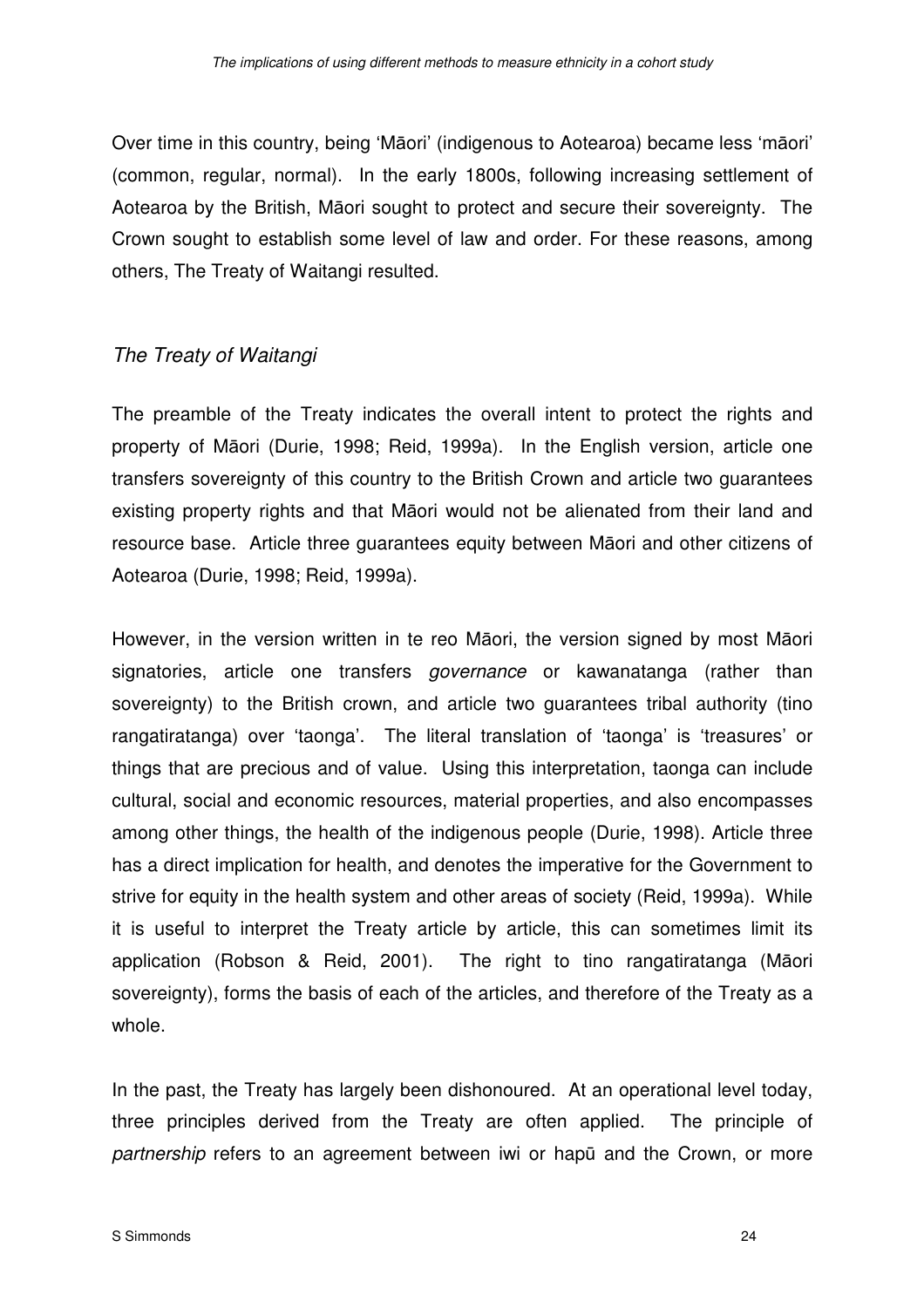commonly, a working relationship between Māori and government agencies (Durie, 1998). The principle of participation refers to Māori involvement in a particular activity or sector and the principle of protection denotes the Crown's obligation to remedy past mistakes through measures which will benefit Māori (Durie, 1998; Royal Commission on Social Policy, 1988).

These principles place an obligation on the Crown to include Māori in the design of health legislation, policies and strategies, and make provision for Māori to be actively involved in health planning, decision making, priority setting, resource allocation and the delivery of health services. In health the government has an obligation to intervene positively. Several recent governmental health documents have given recognition to the indigenous status of Māori and acknowledged the Treaty as fundamental to the relationship between Māori and the Crown (Ministry of Health, 2002b, 2006a). Māori have rights to a say in the way that policy decisions are made and resources distributed (Linda Tuhiwai Smith, 1999b).

### **Colonisation**

It is estimated there were 80,000 Māori and 2,000 Pākehā in Aotearoa at the time of the Treaty signing in 1840. By 1858 both populations were roughly equivalent, numbering approximately 59,000 each (Pool, 1991). Following this time, the settler population continued to grow and began to outnumber the indigenous population, with Māori becoming a minority in their own land to the point where it was predicted they would 'die out' (Pool, 1991; Linda Tuhiwai Smith, 2007). Depopulation due to disease, lifestyle and dietary changes, urbanisation, destruction of resources and disruption of whānau and communal living, saw the Māori population further diminish and simultaneously the European population flourish as immigration continued and settlers thrived in the new country (Durie, 2003b; Pool, 1991; Reid, 1999b).The high morbidity and mortality rate of Māori following contact was further compounded by dispossession of land, the very event against which the Treaty was supposed to protect. This promoted environments of poverty, overcrowding and malnutrition for Māori, and diseases flourished under these conditions (Durie, 2003b; Reid, 1999a).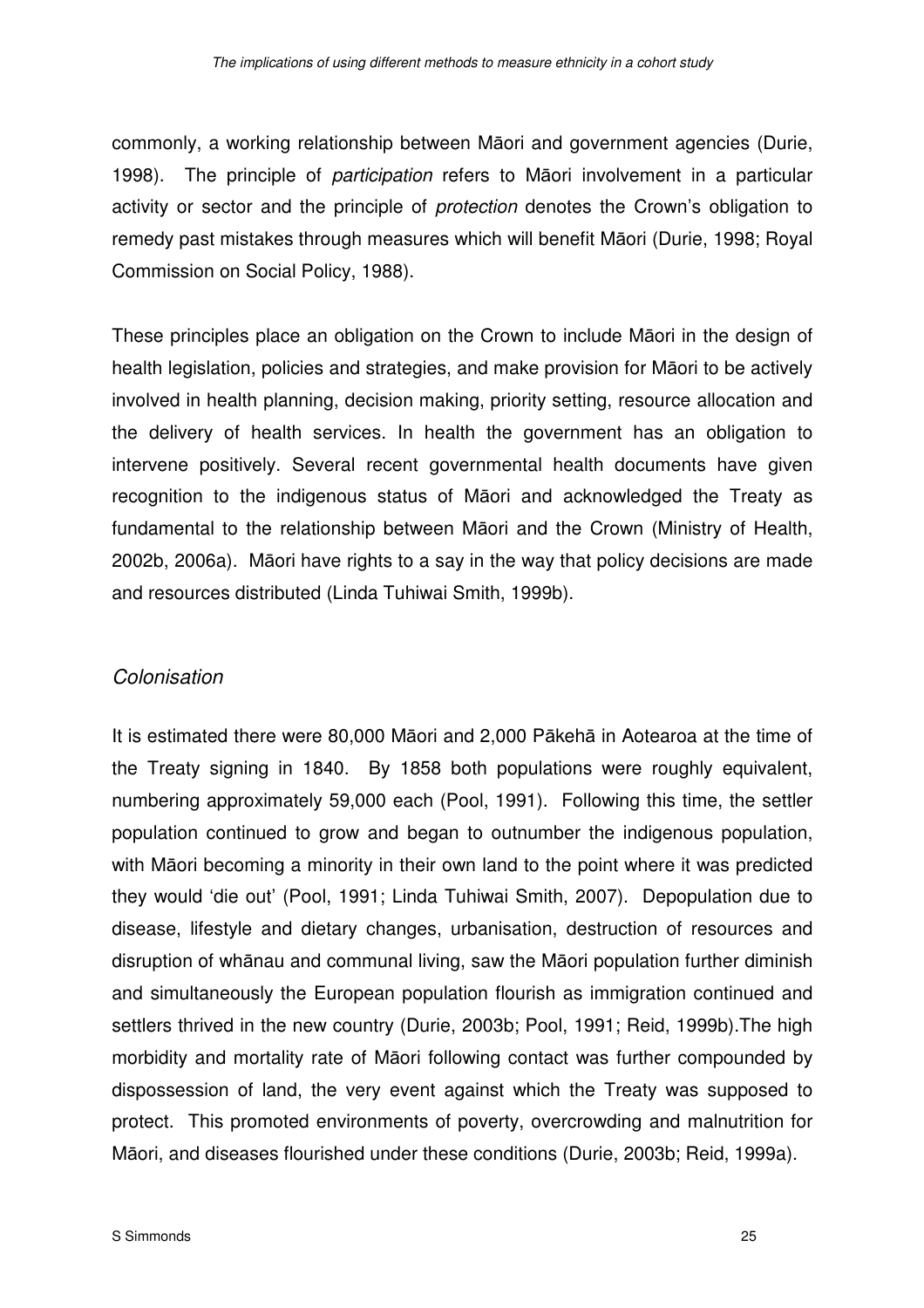Colonisation ultimately involves the loss of sovereignty by one group to another group. It is a process whereby power and resources are re-distributed to the new inhabitants of a country, essentially transforming the nation; demographically, politically, economically and socially, and depriving the indigenous population of their rights (Jackson, 1996; Reid & Cram, 2005; Reid & Robson, 2007). In Aotearoa, settlers conferred power to themselves and established new systems and structures based on ethnocentric ideals which are therefore fundamentally racist. A range of legislative initiatives instituted by the new colonial government contributed to marginalisation of Māori and took their toll on population numbers. What Māori considered 'normal, regular, ordinary' has been denormalised over time, and a new 'normal' has resulted. Māori have been marginalised, minoritised and constructed as the 'other' in their own country (Cram, 2004a).

Colonisation is not a discreet event confined to the past. It continues today, albeit often in a less explicit and obvious manner. Systems set up by the colonising culture automatically perpetuate the ongoing decentralisation of Māori. There exists today an unequal distribution of power and control in this country and Māori aspirations are pushed to the periphery of society's consciousness.

#### Māori Health

The power imbalance in Aotearoa ensures that the numerically dominant population has a privileged position in today's modern society, enjoying better health, wealth, housing, education and political status than the indigenous population (Ajwani, Blakely, Robson, Tobias, & Bonne, 2003c; Cram, 2004a; Robson & Harris, 2007). The health status of Māori is now well documented (Ajwani et al., 2003c; Ministry of Health, 2010; Robson & Harris, 2007). Māori have a lower life expectancy, higher rates of death and disease and lower rates of access to health services for most indicators of health. Māori experience many illnesses more severely, at an earlier age, and experience delays in diagnosis (Ministry of Health, 2010; Robson & Harris, 2007).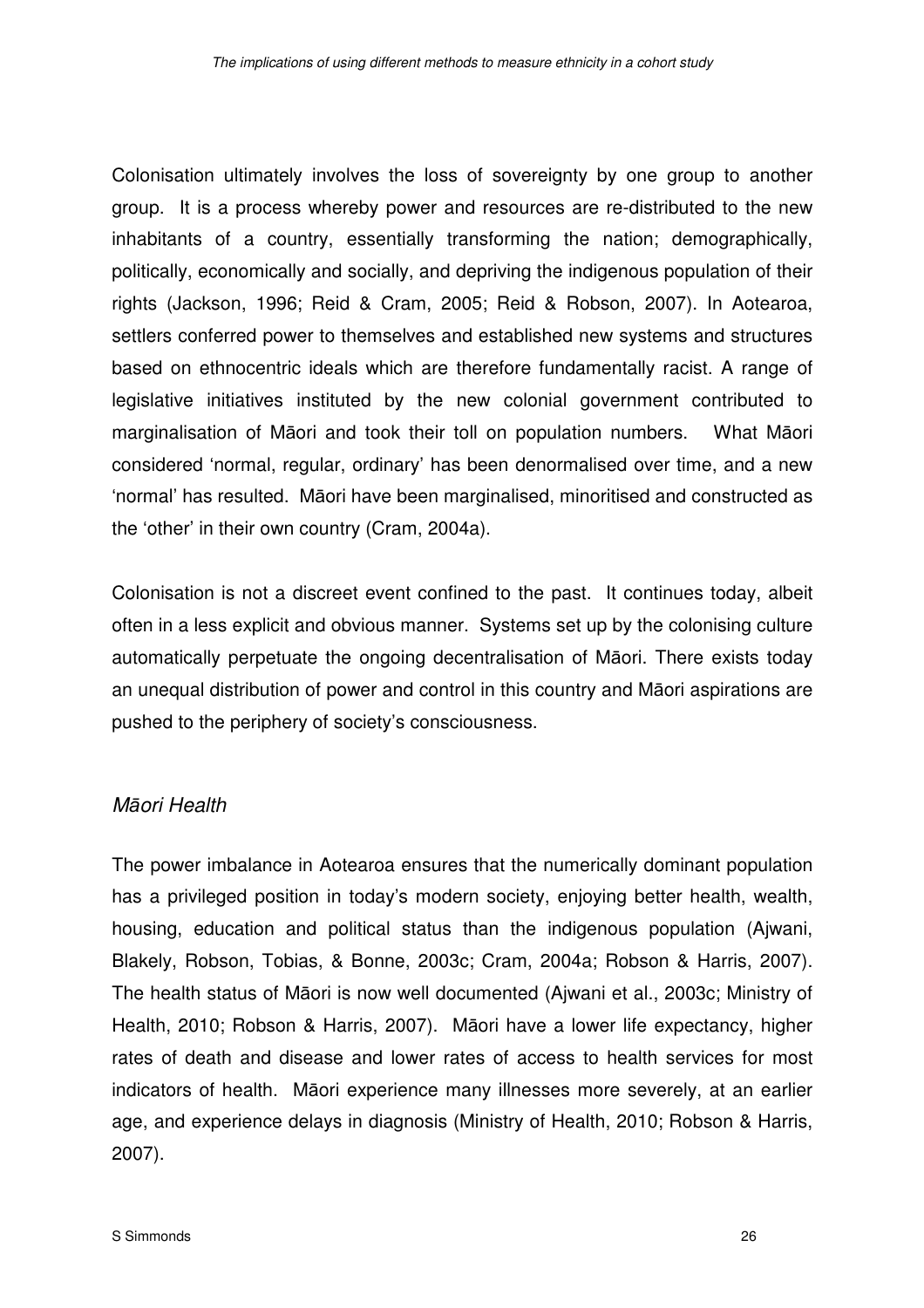The reasons for health inequalities are complex, and involve external structural influences, often beyond the control of individuals and groups in society that are affected by poor health. Wider determinants of health such as social, political, economic, cultural and historical factor impact upon a person in a complex fashion that may not be immediately apparent (D. R. Williams, 2008).

Poor health and health disparities however, are often attributed to lifestyle and behavioural factors or to a genetic predisposition, a view that Nancy Krieger refers to as 'the racialised expression of biology' (Krieger, 2001). Such narrow-focussed explanations can perpetuate in society a 'victim-blaming' mindset, which centres on the individual and in so doing, diverts attention from structural factors and the obligations of the Crown to ensure the right to health for all is fulfilled. Māori have been construed as the 'problem' in explanations of disparities, (Reid, Robson, & Jones, 2000) which unfortunately is a common discourse applied to colonised indigenous peoples (Linda Tuhiwai Smith, 1999b).

In many ways, Māori are represented as 'different' from 'ordinary' New Zealanders and therefore constructed as the 'other' in society's discourse (Reid et al., 2000). This can be seen in examples where the health of the total population is focused on, such as in many reports distributed by the Crown. Māori data is swamped by the numerically dominant ethnic group, and the resulting data of the total population is presented as representative of all New Zealand.

By framing Māori as the 'culprit' and laying blame on either; genes, culture, intellect, socio-economic status, individual behavioural patterns, or 'luck', retains the focus on Māori. This 'deficit theory' framework is limited and inadequate in that it does not critique the role of society or structural issues in the manifestation of disparate health (Robson & Reid, 2001; Linda Tuhiwai Smith, 1999b). It ignores system and structural bias, ensuring outcomes for non-Māori are never closely examined, Pākehā privilege never exposed and the preferential benefits experienced by Pākehā from the systems introduced and built by themselves are never challenged (Reid & Robson, 2007).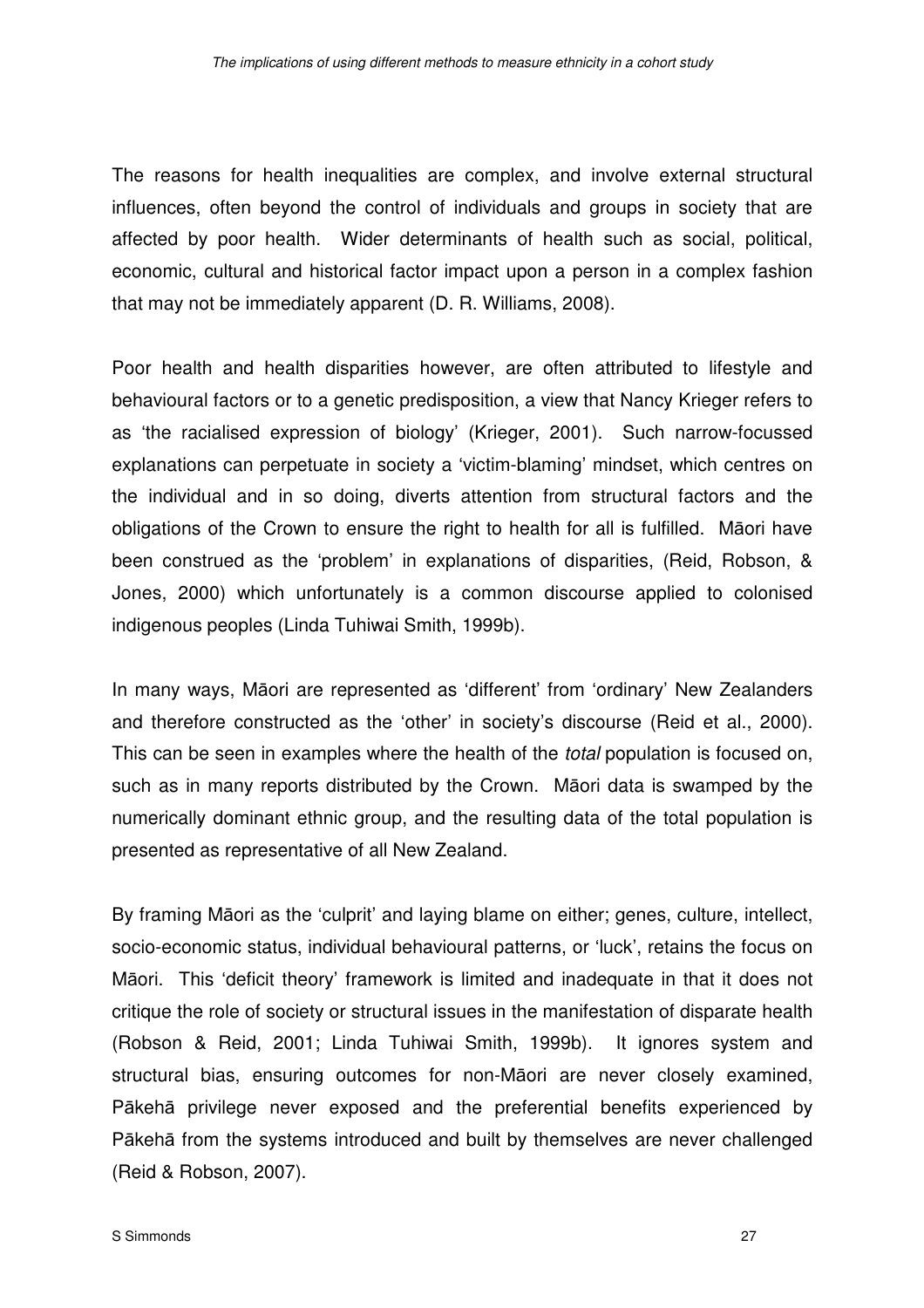In a racialised society, the impact of our social environment on health is referred to by Nancy Krieger as the 'biological expressions of racism' (Krieger, 2001). Krieger and colleagues argue that our social environment and hierarchies within, affect our bodies just as our physical environment does, shaping what we know, how we perceive the world, our level of access to societal resources and our ability to navigate through social systems – all factors which ultimately impact upon our wellbeing, and are therefore expressed biologically.

Racism is now more widely recognised as a determinant of health. In Aotearoa there is direct evidence of the link between experience of racial discrimination and poorer health outcomes, with Māori respondents in a national survey reporting the highest levels of racial discrimination (Harris et al., 2006a; Harris et al., 2006b). Any adverse health outcomes as a result of racism will therefore disproportionately impact on Māori.

Access to and through the health system and to the wider determinants of health such as education and employment, play a large part in the health status of Māori. Many of the health conditions that Māori are afflicted by are readily amenable to treatment, and Māori experience much higher rates of avoidable mortality and hospitalisations than Pākehā (Ministry of Health, 2010; Robson & Harris, 2007). Barriers to accessing health services and failure of services to meet Māori needs are largely implicated in these statistics (Reid, 1999b).

While socio-economic factors are considered primary determinants of health and there is evidence of disparities in these determinants with Māori over-represented in lower socio-economic groups, they do not account for all ethnic disparities in health. Nancy Krieger has concluded that both socioeconomic position and ethnicity need to be considered when investigating social patterning of disease (Krieger et al., 2006). Camara Jones states that we should 'never accept socio-economic status as an 'explanation' of Māori and non-Māori health disparities. That would be accepting as a given the differences in the distribution of socio-economic status between Māori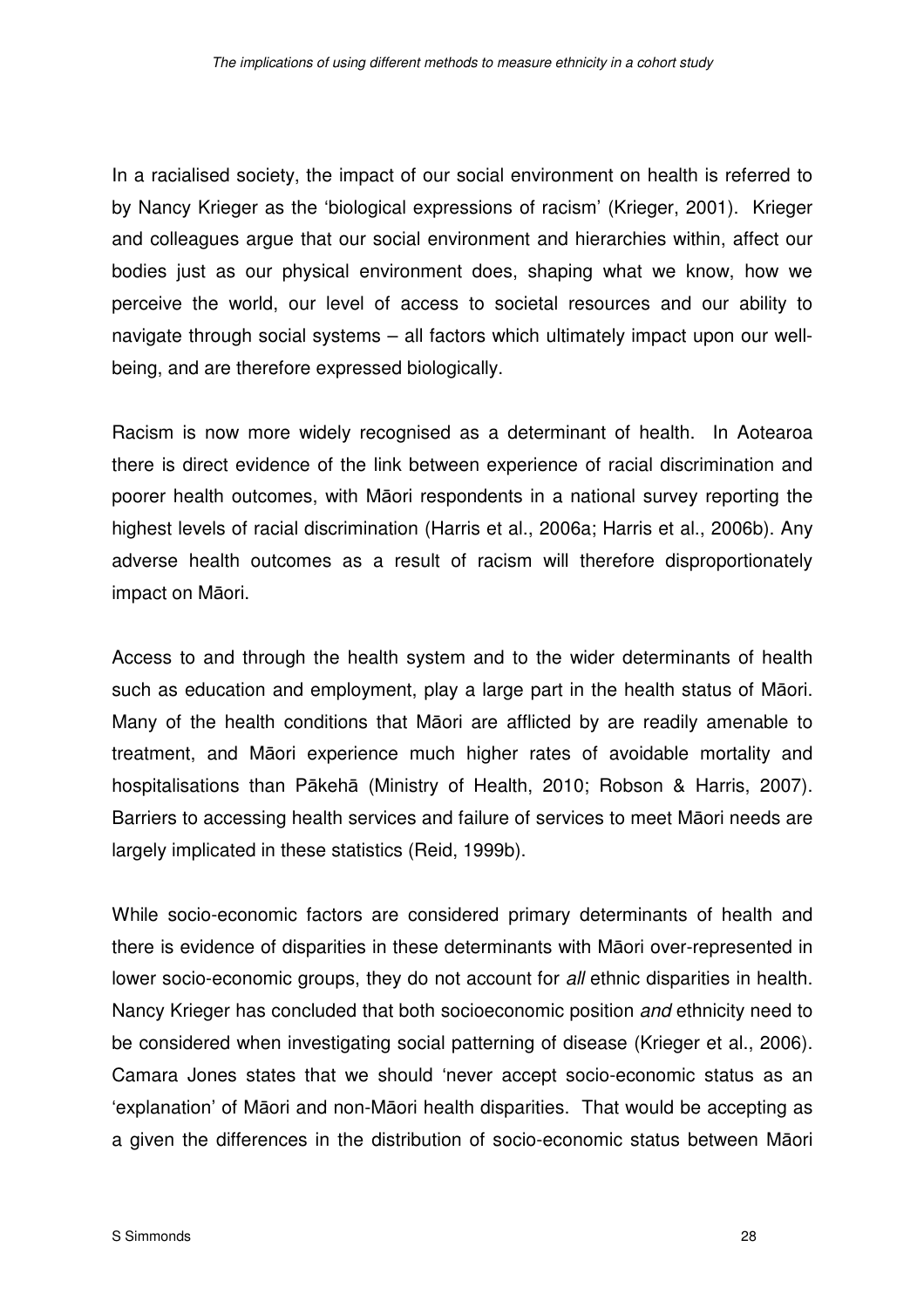and non-Māori' (Jones 1999, cited in Robson and Reid 2001 (Robson & Reid, 2001)).

Some research has found that quality of care differs by ethnicity (Davis et al., 2006; Hill & Sarfati, 2010; Jeffreys et al., 2005; Stevens, Stevens, Kolbe, & Cox, 2008; Westbrooke, Baxter, & Hogan, 2001). Camara Jones (2000) identifies three main pathways that contribute to ethnic inequalities in health; differential access to the determinants of health, differential access to health care and differences in the quality of care received (CP. Jones, 2000).

Although brief, this description of health disparities in Aotearoa gives some insight into the complexity of the factors that contribute to the health of the indigenous population. A deeper understanding of these factors is evolving in recent years, and understanding the pathways that perpetuate and maintain inequalities can help us to visualise the pathways for improvement. Quite simply, there needs to be a change for the better in terms of health for Māori. The mechanisms for this change are firmly based in tino rangatiratanga.

### **Kaupapa M**ā**ori**

To effect positive change for Māori, there needs to be acknowledgement of the historical context of our country, and recognition of the need for Māori to regain tino rangatiratanga in all aspects of society. Kaupapa Māori has in part provided the mechanism for this, allowing the necessary creation of space for Māori realities (Pipi, 2004; G. H. Smith, 2003).

There is no set, universal definition of Kaupapa Māori, and indeed it has been stated that an attempt to construct one would be 'antithetical to the fundamentals of Kaupapa Māori' (IRI (International Research Institute for Māori and Indigenous Education) & Te Rōpū Rangahau Hauora a Eru Pōmare, 2000) Therefore this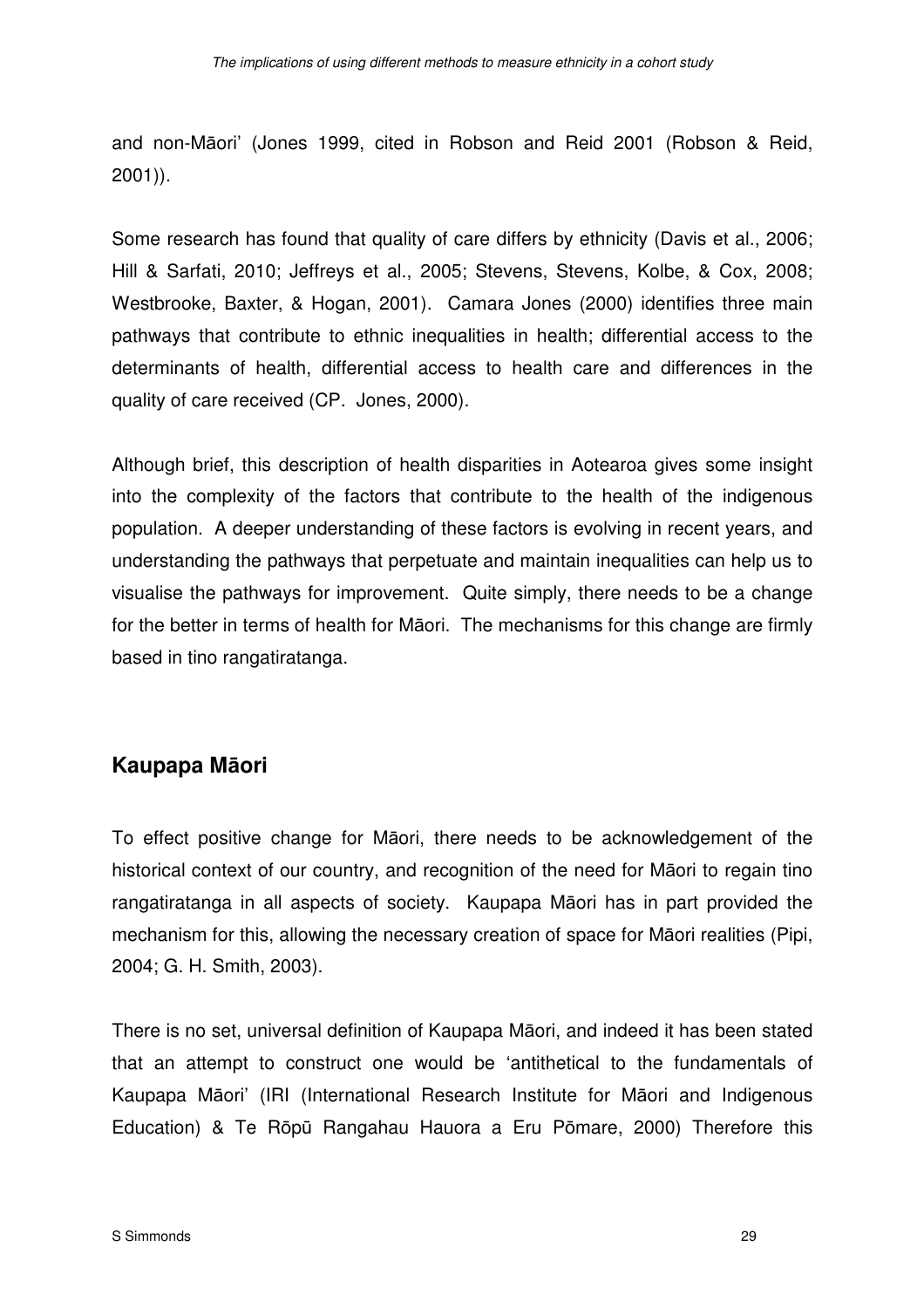dissertation won't set out to provide a definition, rather outline some of the key elements and applications of Kaupapa Māori theory.

Kaupapa Māori has evolved to cover a broad spectrum of understanding, but the central tenets are relatively consistent. Tino rangatiratanga lies at the very core, with the aim to achieve self-determination in whatever capacity possible within the disciplines that Kaupapa Māori is applied, and across society as a whole. There is a need and desire by Māori to have increased control over one's own life and cultural well-being (G. H. Smith, 2003).

Kaupapa Māori forms a way of resisting oppressive colonial structures in society and offers a counter-hegemonic paradigm (Henry & Pene, 2001). In so doing, it is a tool of decolonisation, and correctly utilised it has the potential to be a powerful tool of change. Kaupapa Māori reasserts that to be Māori is normal, (Pipi, 2004) and therefore recentralises Māori priorities, aims and aspirations. Kaupapa Māori is essentially a 'Māori way, (Taki, 1996) and therefore allows us to question and critique westernised notions of what may have become accepted as 'normal' and 'common sense'.

Graham Smith (cited in Smith 1999 (Linda Tuhiwai Smith, 1999b)) states that Kaupapa Māori is related to 'being Māori', is connected to Māori philosophy and principles and is concerned with the struggle for autonomy over our own cultural well-being.

It is this struggle for autonomy that has led Kaupapa Māori to come to the forefront in recent years. In the last few decades, recognition that the education system was not serving Māori, led to a revolution in the 1980s where Māori communities set up their own learning institutions initially at pre-school level, then primary secondary and tertiary. The conviction that 'we can't do any worse than the system is currently doing' forced Māori communities outside of the constraints of the existing system (G. H. Smith, 2003).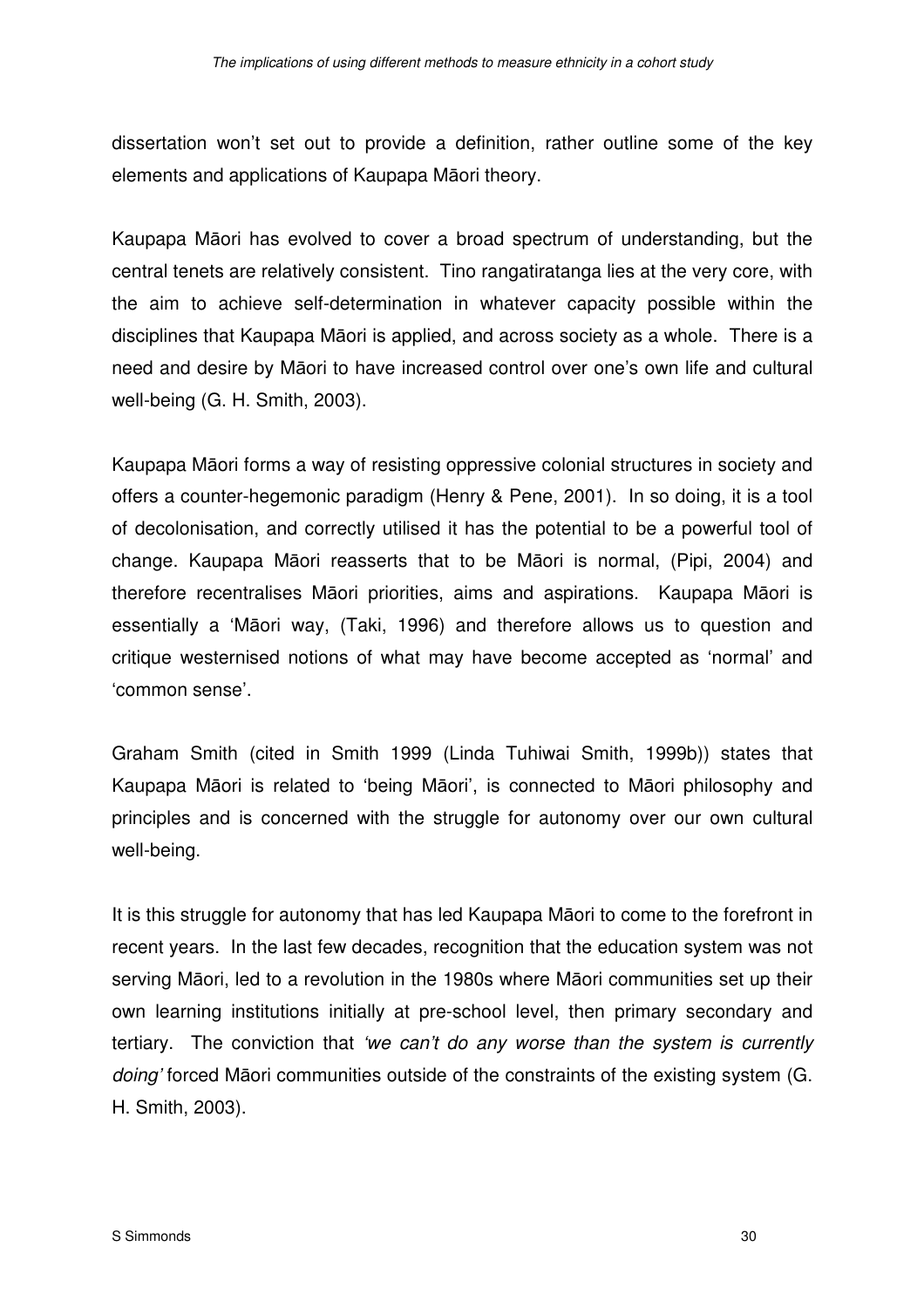In his PhD thesis, Graham Smith lists some key elements of Kaupapa Māori that contributed to the success of the indigenous schooling movement (G. Smith, 1997; G. H. Smith, 2003). While these pertain directly to education, they can have wider application to other disciplines and are summarised as follows:

Kaupapa Māori:

- promotes the validity and legitimacy of Māori language, knowledge and culture
- creates the political space to enable legitimate study and continuance of Māori language, knowledge and culture
- is positioned as Māori centred
- is concerned with economics and structural change
- attempts to take account of unequal power relations and dominant / subordinate politics
- is transformative in its aims
- challenges existing theory
- supports the use of all existing theory (by Māori) providing that it can positively support Māori advancement
- recognises that indigenous struggle is needed on several levels and in several sites, often simultaneously

A key theme is the element of change and transformation. Kaupapa Māori therefore recognises that Māori need not be bound by the (colonial) structures that exist in Aotearoa, and that change is possible and necessary. Resistance and intervention strategies that evolve from this basis can respond to multiple formations of oppression and exploitation (G. H. Smith, 2003).

Graham Smith further describes the process of transformative action, which involves conscientization (recognition and awareness of oppression), resistance (to existing colonising structures), and transformative action (effecting change). These three stages are interlinked, not linear and do not happen in any set order (G. H. Smith, 2003).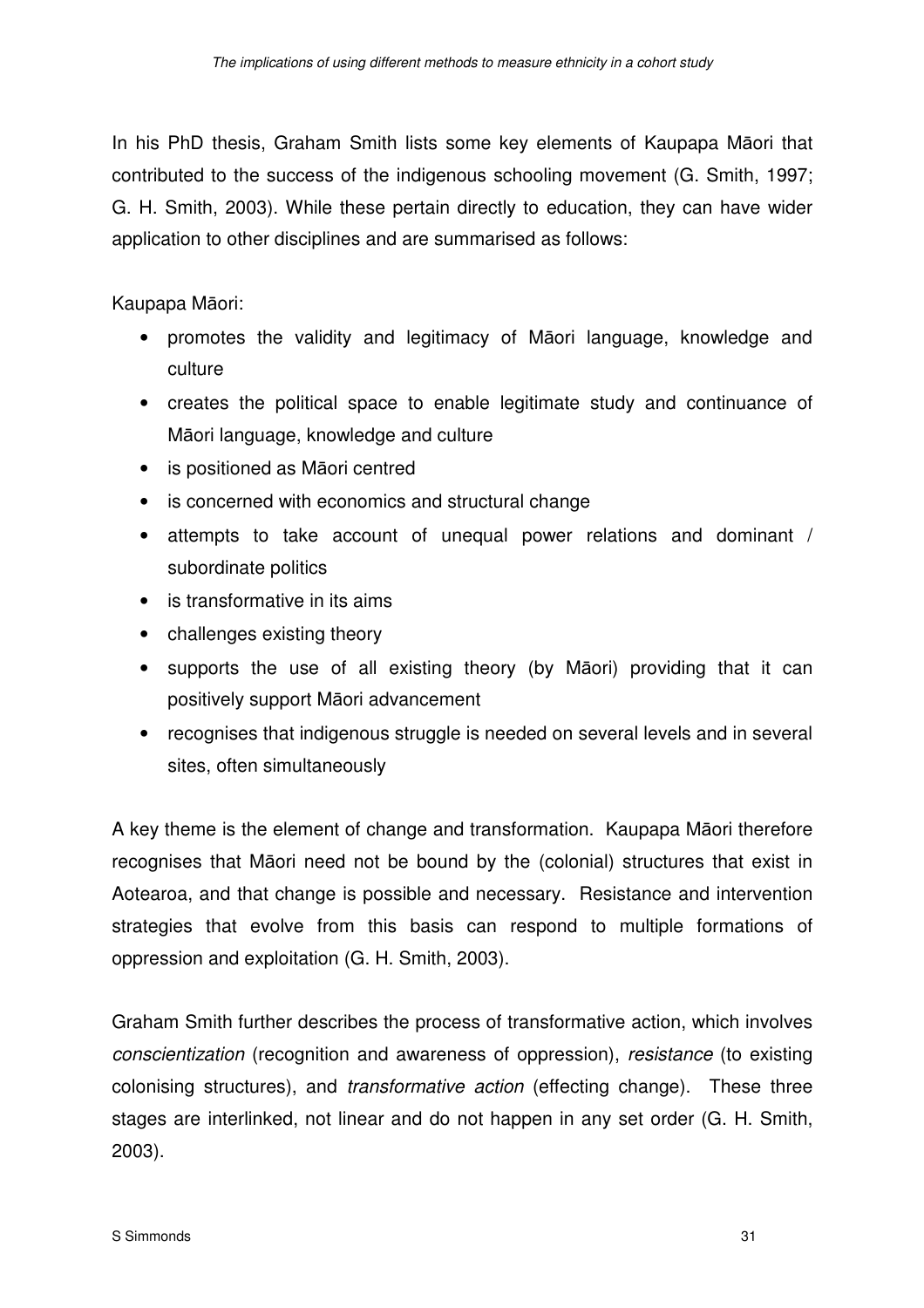While Kaupapa Māori has its origins in education (Russell Bishop, 1998) it has since extended into various other areas including health. A Kaupapa Māori model of practice has been applied in health services, social services, mental health and psychology, and several other disciplines (Abel, Gibson, Ehau, & Leach, 2005; Herbert, 2002; Owen, 2001; Walker, 2004).

There have been some who query whether Kaupapa Māori approaches in health services (for example) 'work'. There have been calls for evaluation of services, and 'proof' that Māori health is improving as a result of these services. What we do know, is that the system in place previously wasn't working for Māori, and this is reflected in the unequal health status between Māori and non-Māori. Under the Treaty of Waitangi, Māori have the right to self-determine and therefore the right to decide the structure of the health service that best suits their own needs. To impose upon a Kaupapa Māori service an evaluation model that follows another framework, could in fact be viewed as a breach of this right and obstructive to Māori autonomy in health. Subsequently, Kaupapa Māori evaluation processes have been implemented (Pipi, 2004).

Māori have the right to good health and healthy conditions. This is a basic human right for all, (P. Hunt, 2006) but is also a specific right for indigenous peoples conferred by the United Nations Declaration on the Rights of Indigenous Peoples of which Aotearoa is a signatory (United Nations, 2007). Even more specifically for Māori, it is a right accorded by the Treaty of Waitangi with its guarantee of equity for all citizens of Aotearoa (CERD, 2007). Kaupapa Māori allows us space to assert these rights and address breaches of the Treaty of Waitangi (Cram, 2009).

### **Kaupapa M**ā**ori and Research**

As a research methodology, Kaupapa Māori has been applied across various disciplines, not only health and education, but also subjects as diverse as tourism and accounting (Edwards, McManus, & McCreanor, 2005; H. Hunt, Morgan, &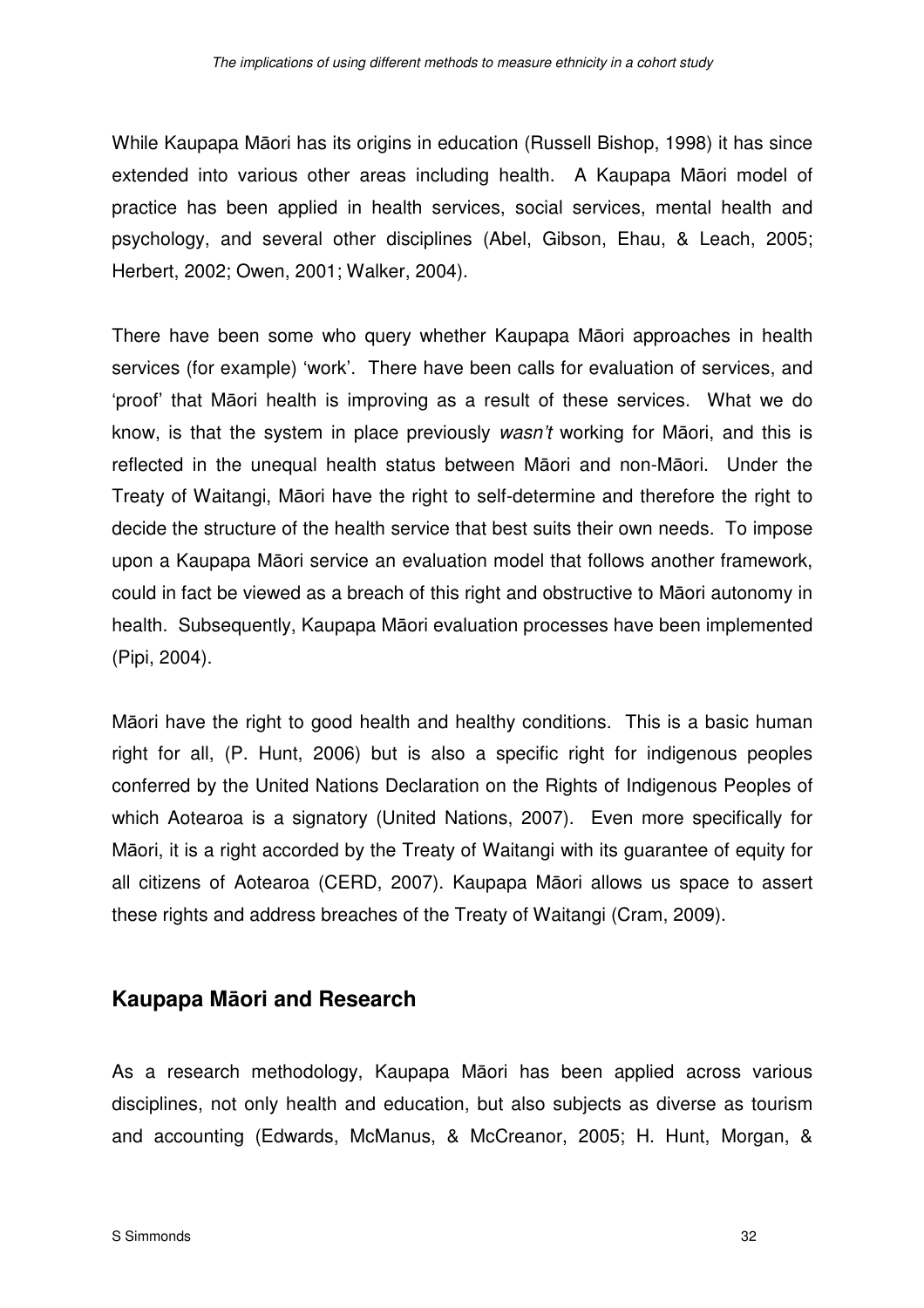Teddy, 2001; McNicholas & Barrett, 2003; Zygadlo, McIntosh, Matunga, Fairweather, & Simmons, 2003).

Kaupapa Māori theory in research is not new. Our tupuna had a way of understanding the world and generating new knowledge (Reid, 1999a) – Kaupapa Māori is about reclaiming this inherent research culture and reapplying the philosophies and principles today in a modern context. What is new is the need to give it a name – necessitated in the same way that the word 'māori' was used to describe what was considered normal and usual.

Research in Aotearoa, and indeed in many other countries, has been used as a tool of colonisation and marginalisation, leading to considerable distrust. As Linda Smith states; 'research was an important part of the colonisation process because it defines what legitimate knowledge is' (Linda Tuhiwai Smith, 1999b). However, research is one tool that can be used to de-marginalise and re-centre Māori priorities (Cram, 1993). The role of Kaupapa Māori research is to affirm Māori worldviews and critique colonial constructions of Māori (Cram, 2009). At the centre of all Kaupapa Māori research is the betterment and benefit of Māori. Research should always seek to enhance Māori cultural, social and economic well-being (G. H. Smith, 2002). Māori should be prioritised in all aspects of research; from the development of research questions, the choice of methods and methodologies and how they are implemented, to the processes used and the dissemination and framing of research results. Kaupapa Māori research should be empowering for Māori.

Ideally, Kaupapa Māori research should be conducted by Māori for Māori with Māori, (Cram, 2004a; Henry & Pene, 2001) although there can be a place for non-Māori researchers also (L T Smith, 2005). Kaupapa Māori research should, however, be controlled and defined by Māori. Our right to develop processes of research appropriate for our people is affirmed by the Treaty (Jackson, 1996).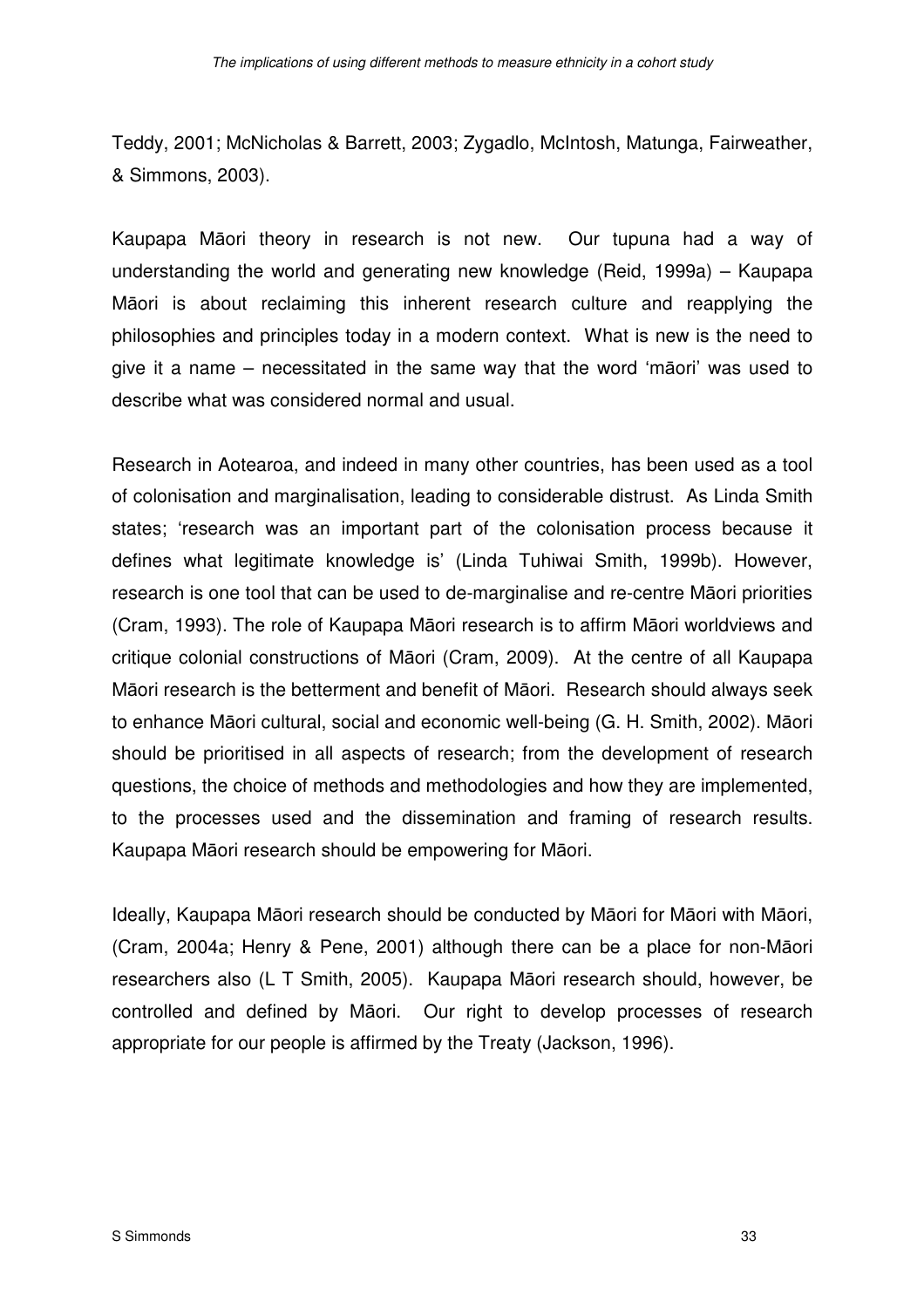### **Kaupapa M**ā**ori and Epidemiology**

The recognition that the education system was not meeting the needs of Māori spurred the development of Kaupapa Māori in education; similarly, it has been argued that persisting disparities in health are evidence that medical research to date has 'failed' to address the needs of Māori (Linda Tuhiwai Smith, 1999b). Health research and epidemiology provide powerful data that informs decision-making processes in policy, planning and funding (Robson, 2005; Robson et al., 2007) and can essentially decide who gets what and how much and who goes without. While much of the literature regarding Kaupapa Māori research relates to, and has obvious application to, qualitative research, (Cram, 1993, 2009; Keefe, Ormsby, & Robson, 1995; L. Smith, 1999a) the fundamental philosophies can also definitely be applied in a quantitative setting using a Māori defined analytical framework that is responsive, reflexive and accountable (Edwards et al., 2005). Applying a 'methodology' philosophical approach that determines the way we undertake research - that is firmly grounded in Kaupapa Māori philosophies, we can scrutinise statistical 'methods' – tools that can be used to produce and analyse data. In this way too, the benefits of epidemiological methods can be utilised provided they are applied within a Kaupapa Māori framework.

In the past, statistics have been used against Māori and many Māori have become wary of research and the potential damage it can do (Linda Tuhiwai Smith, 1999b). This caution extends to the 'numbers' involved in research data. It has sometimes been remarked in the Hauora Māori research circles the sense of 'numberphobia' in the Māori community with a tendency of some Māori to reject statistics and research, a wariness borne of a colonised past where negative statistics of health (and other areas) contributed to the negative portrayal of Māori.

Added to this is the low representation of Māori in disciplines involving Maths and Science (McKinley, Waiti, & Bell, 1992).With respect to science subjects in schools, research has identified that barriers to Māori student success include deficit theorising, resulting in low teacher expectations of Māori students (R Bishop & Berryman, 2006). Over time, generations of Māori have now come through the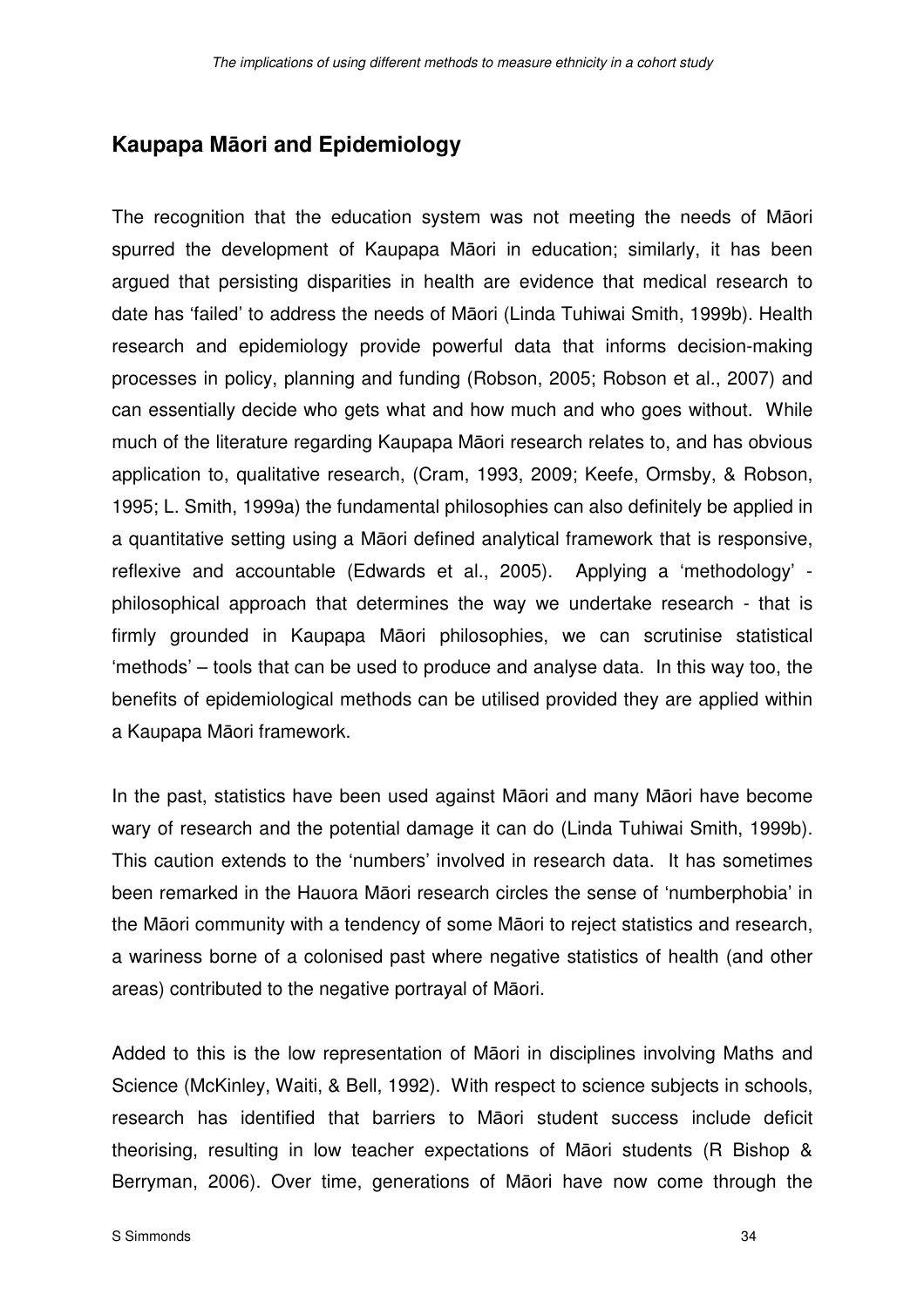education system with these low expectations of achievement placed on them by teachers and others in positions of power (Rubie-Davies, Hattie, & Hamilton, 2006). This low representation of Māori in fields of Science and Maths, can add to the 'mystification' of these subjects for Māori.

Papaarangi Reid, in her presentation entitled 'Stats R Us' speaks of 'reclaiming numbers and decolonising data' (Reid, 2008). She asserts the need for Māori to reclaim Science, including Maths and Statistics. Through the process of colonisation, western research has been elevated and indigenous knowledge relegated to a position of lesser importance. To counteract these effects of colonisation, Reid states we need to:

- reject colonising discourses
- name racism and privilege
- reclaim our rights to: quality data, quantitative data and good analyses
- tell the story of the data

Māori have been misrepresented in the past; cultural rationales have been put forward to 'explain' differences between Māori and non-Māori in health, Māori have been blamed for their 'shortcomings' and disparities have been attributed to differences in socioeconomic status (Robson & Reid, 2001). There is a need therefore for Māori to decide their own representation – and 'tell the story of the data'. Kaupapa Māori research shifts the gaze and places 'under the microscope': the Crown, society as a whole, services (health, social, justice) and those who are privileged (Reid, 2008).

Epidemiology is a dynamic and evolving field. There is recognition of the need for new methods to be developed (Neil Pearce, 1999). Through Kaupapa Māori we can adopt a critical stance and reassess and challenge current epidemiological methods and practices. This may reveal the need for new methods or alteration of existing methods. It may involve applying existing methods, unaltered, in a Kaupapa Māori framework so that the benefits of epidemiology may be utilised to progress Māori aspirations. At the very minimum, it will involve gaining a deeper understanding of epidemiological practices and tools and their application to Māori.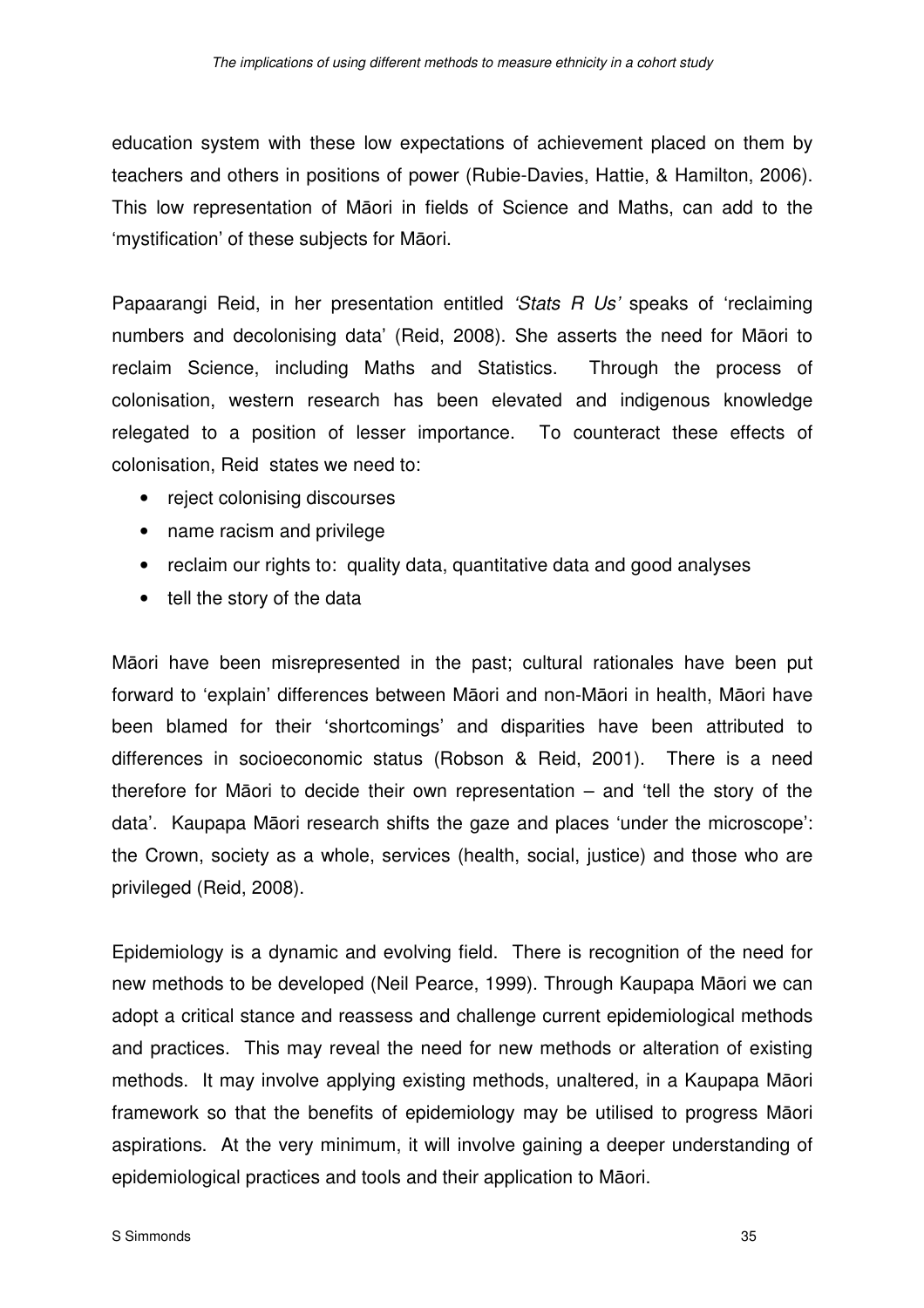To fulfil indigenous rights to good health and healthcare, appropriate, high quality data is required. Policy is guided by trends and disparities in mortality, morbidity and service utilisation in both the health sector and other sectors that influence the wider determinants of health (Robson, 2005). The epidemiological tools and processes used to generate these data require close scrutiny with a Kaupapa Māori lens in order to assess their appropriateness for Māori. This critique has begun to occur in recent years, and has seen the development of some strategies that can be applied in epidemiology.

To start with, complete and consistent collection of ethnicity data is essential (Bramley et al., 2004a; Robson, 2005). A standardised ethnicity question across the health sector, and other sectors that impact upon health is required. Data collection systems must be adequate and capable of collecting and recording the appropriate data required, the way in which ethnicity data is coded and stored should also be standardised (Bramley et al., 2004a; Robson, 2005). Māori (and indeed, people from all ethnicities) have the right to self-identify their ethnicity (Robson, 2005). Ethnicity data collection and recording should allow for self-identified ethnicity. These issues are outlined in the Ethnicity Data Protocols, (Ministry of Health, 2004a) and will be explored further in the next section on ethnicity.

Comparisons made between Māori and non-Māori populations are consistent with a Kaupapa Māori approach, (Bramley et al., 2004a) and are often used to obtain a picture of the balance of disparities and privilege in health. To further categorise the non-Māori population into ethnic groupings is not always necessary, however this depends on the research question. For example, if we are looking at white privilege, it may be appropriate to disaggregate the non-Māori group to distinguish a NZ European ethnic group for comparison.

The concept of 'Mana Whakamarama' or equal explanatory power advocates for equal numbers of Māori and non-Māori subjects in New Zealand survey samples (Robson, 2002). As Māori comprise approximately 15% of citizens in Aotearoa, simple random sampling of the population will produce study results that largely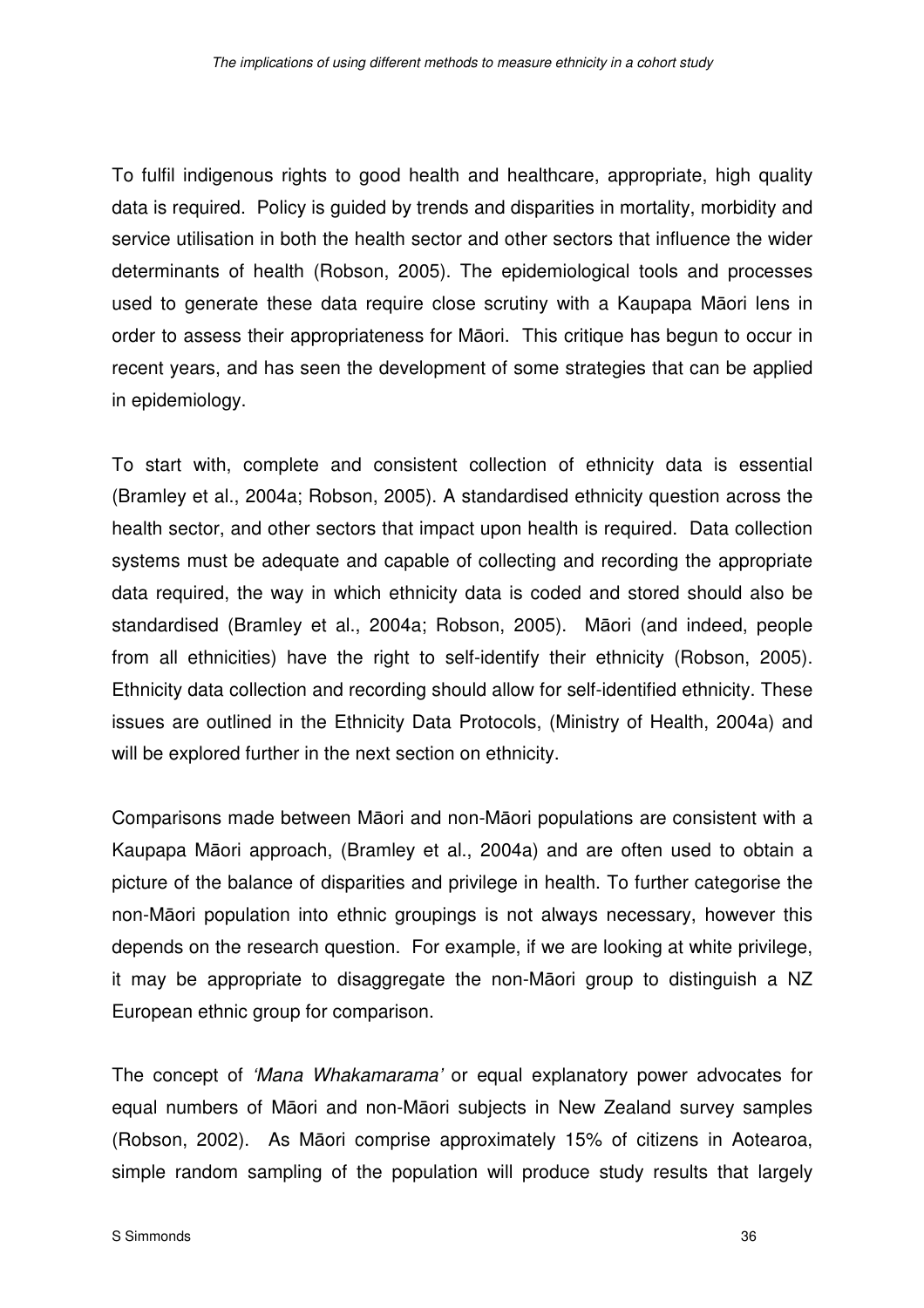reflect the experience of non-Māori. Māori have the right to be represented to the same breadth and depth as non-Māori in epidemiological studies (Robson, 2005).

The concept of equal explanatory power has been taken up by the government, for example it has been used in the NZ Health Monitor (Ministry of Health, 2002d) and in other research (Mihaere et al., 2009; Paine, Gander, Harris, & Reid, 2007).

A common statistical tool that has been assessed for its appropriateness for Māori is the practice of age standardisation. The choice of standard population used when standardising for age is usually thought to be arbitrary, however it has been shown to make a difference to the representation of study results from which policy choices can be made (Robson, 2005; Robson & Purdie, 2007).

One study age standardised Māori and non-Māori mortality data (1996-2000) to three different standard populations – Segi's world standard population, WHO world, and the Māori population (mid-year resident Māori ethnic group population 1996- 2000). It was found that the choice of standard population used made a difference to the magnitude of age-standardised mortality rates, ratios, rate differences, ranking of causes of death, and the variance on the rates (Robson et al., 2007).

The Māori population has a very young age structure and mortality is strongly associated with age. In general, use of an 'old' population standard such as Segi's or the 'older' WHO world standard, will produce a high standardised mortality rate, and the use of a young population standard such as the Māori standard, will lead to a low overall rate. In the study by Robson et al (2007), the Māori data standardised to the Māori population standard closely approximated crude rates, thus centralising the Māori experience as is befitting of a Kaupapa Māori method. In addition, by applying the Māori standard population, less error is generated in estimates of mortality rates as standardised data closely represents real rates for Māori. It was concluded that the standard used impacts on disparities data between Māori and non-Māori and could potentially influence health policy (Robson et al., 2007).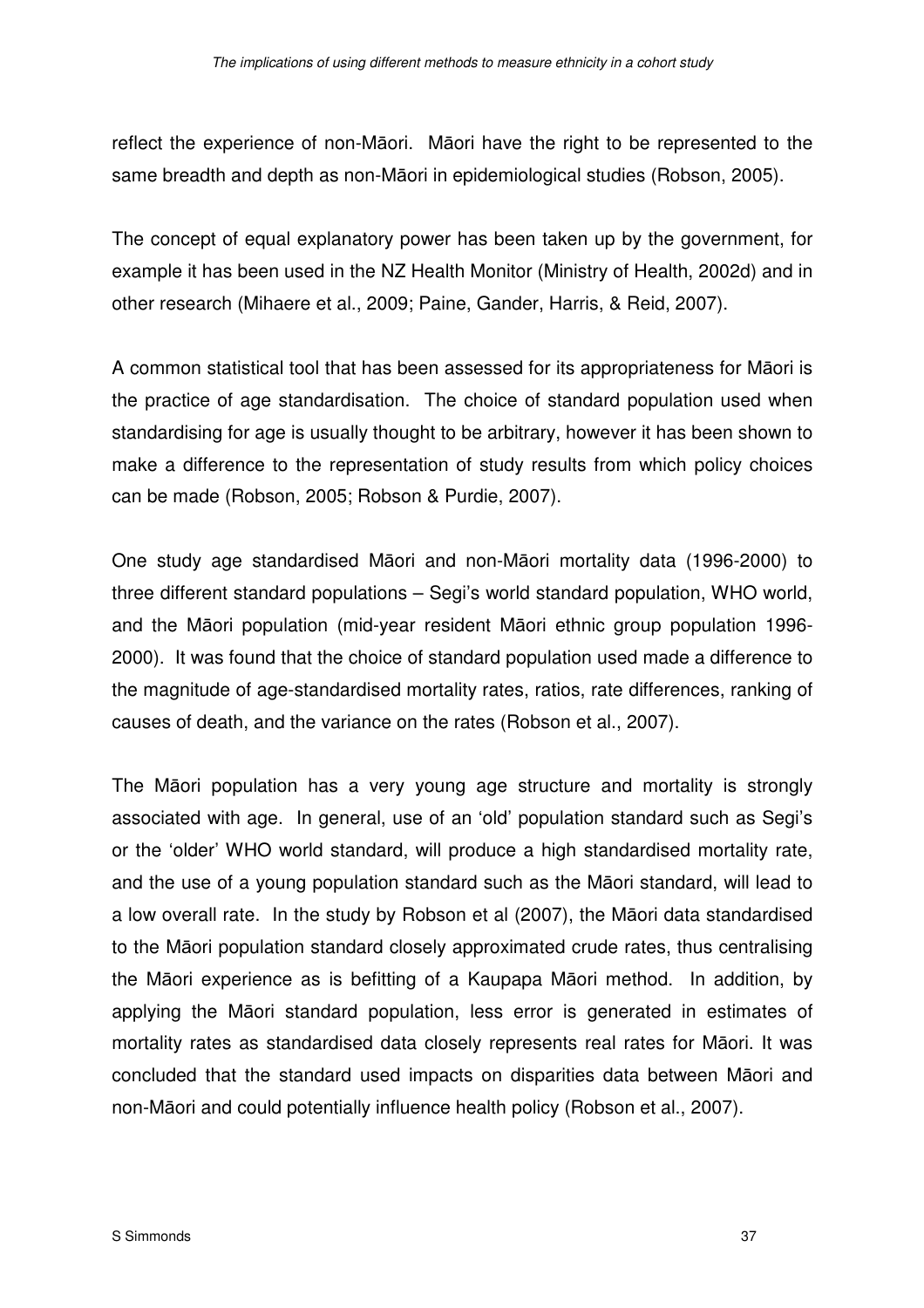Following this study, an indigenous population standard was proposed, and has been utilised in key health publications in Aotearoa, and even applied to health data of a non-indigenous population, in this case Pacific peoples in this country (Simmonds, Robson, Cram, & Purdie, 2008). While the stability of the standard over time requires further examination, the ethical incentive for setting an indigenous standard remains.

To use Graham Smith's explanation of the process of transformative action, (G. H. Smith, 2003) these recent advances in epidemiology can provide illustrative examples of this process in practice. Considering both equal explanatory power and the development of an indigenous population standard;

### Conscientization

- recognition that Māori were being inadequately represented in survey samples
- recognition that use of different standard populations changed representation of Māori health data

### **Resistance**

- advocating against use of existing sampling strategies
- challenge use of current standard populations

### Transformative action

- development and implementation of equal explanatory power
- development and implementation of use of 2001 Māori standard population

In each case, the proposals for transformative action have been scientifically tested through the epidemiological studies described. While they are grounded in the cultural imperative for change and upholding indigenous rights, they are also 'validated' in a statistical sense and therefore likely to be more readily accepted in the field of health research and epidemiology.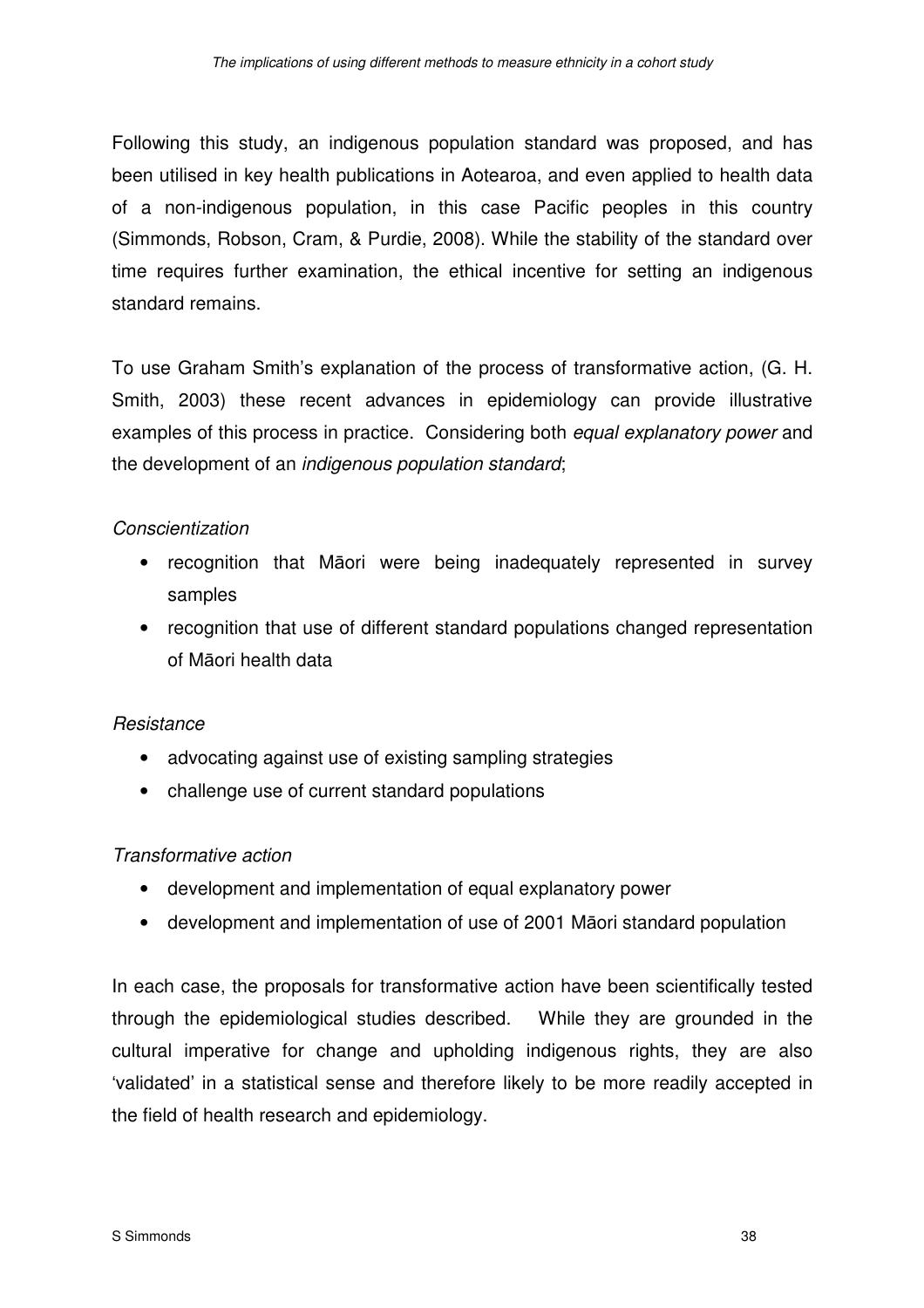This can lead to transformative action being implemented without the steps of conscientisation or resistance. For example, the 2001 Māori standard population might be applied by a statistician without a greater awareness of the moral imperative for the development of the standard. Conscientisation might follow, or it might not. This is an important part of the process of normalising indigenous standards and recentering, in this case, Māori aspirations.

These relatively recent studies demonstrate a newly emerging, growing field of indigenous epidemiology in Aotearoa. However, the field of epidemiology is vast. While disparities persist, and monitoring is required, a continued focus on furthering the development of indigenous methodologies and methods is warranted. Indeed, even should we reach a point where disparities were eliminated, the imperative to monitor health status over time would remain and there would therefore still be a need for high quality research that centralises indigenous aspirations and realities and rights to good health. Kaupapa Māori is well established in the qualitative research world, yet there is a need for its further development in quantitative research.

Leonie Pihama has deplored the limited contributions of Kaupapa Māori to academic literature in recent times.<sup> $ii$ </sup> She suggests that a strong presence in the literature can serve to reify and reiterate Kaupapa Māori, in a setting that is dominated by western paradigms. Epidemiology should be reflexive and responsive to the needs of the people it describes and serves. This section has highlighted some areas of epidemiology that do not currently meet the needs of Māori. We need to push the boundaries of modern epidemiology and challenge and critique the methods and tools used so that data of the highest quality can be produced for Māori using robust statistical practices.

As Bridget Robson (Robson, 2005) states, all research in Aotearoa must recognise and uphold the rights of Indigenous Peoples. As Māori, we have:

ii Leonie Pihama, personal communication. Workshop on Kaupapa Māori theory, Otago University, Wellington August 2008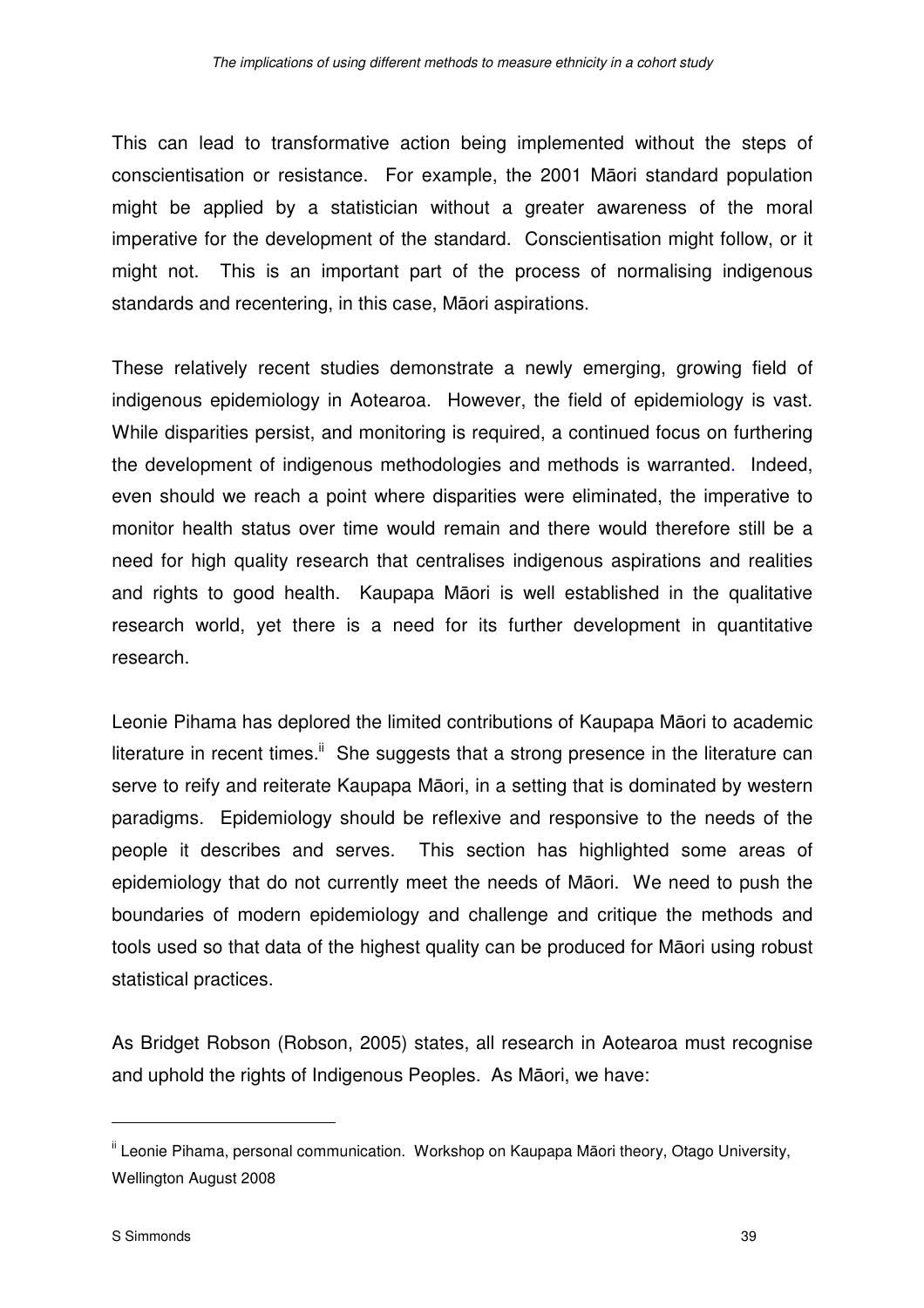- the right to define ourselves
- the right to count and be counted
- the right to self-determination
- the right to monitor the State and structures
- the right to health and wellbeing.

Māori have the right to determine their own health futures. Kaupapa Māori seeks to reduce the colonising aspects of health research by critiquing existing epidemiological tools and where necessary developing robust statistical techniques and standards that centralise Māori priorities, and therefore best serve the indigenous population of Aotearoa.

To begin to assess whether an epidemiological process aligns with Kaupapa Māori principles, we might ask of that method or methodology:

- Does it place the needs and aspirations of Māori at the centre?
- Does it allow for Māori self definition?
- Are the demographic characteristics of Māori fully recognised?
- Are Māori fully and appropriately represented?
- Will it contribute to positive change for Māori?
- Does the study enhance self-determination or tino rangatiratanga?

If it meets these criteria, this is not evidence of suitability in its entirety, rather a step in the right direction.

This dissertation uses a Kaupapa Māori approach. It aims to gain a better understanding of methods used to measure ethnicity, and methods developed to improve Māori health estimates in a cohort study setting. This will enable a more detailed insight into the dynamics of ethnicity in health research, and uphold Māori rights to high quality quantitative data and good analyses. The further demystification of statistical methods can also contribute to the reclamation of Science and Mathematics by the Māori community in general.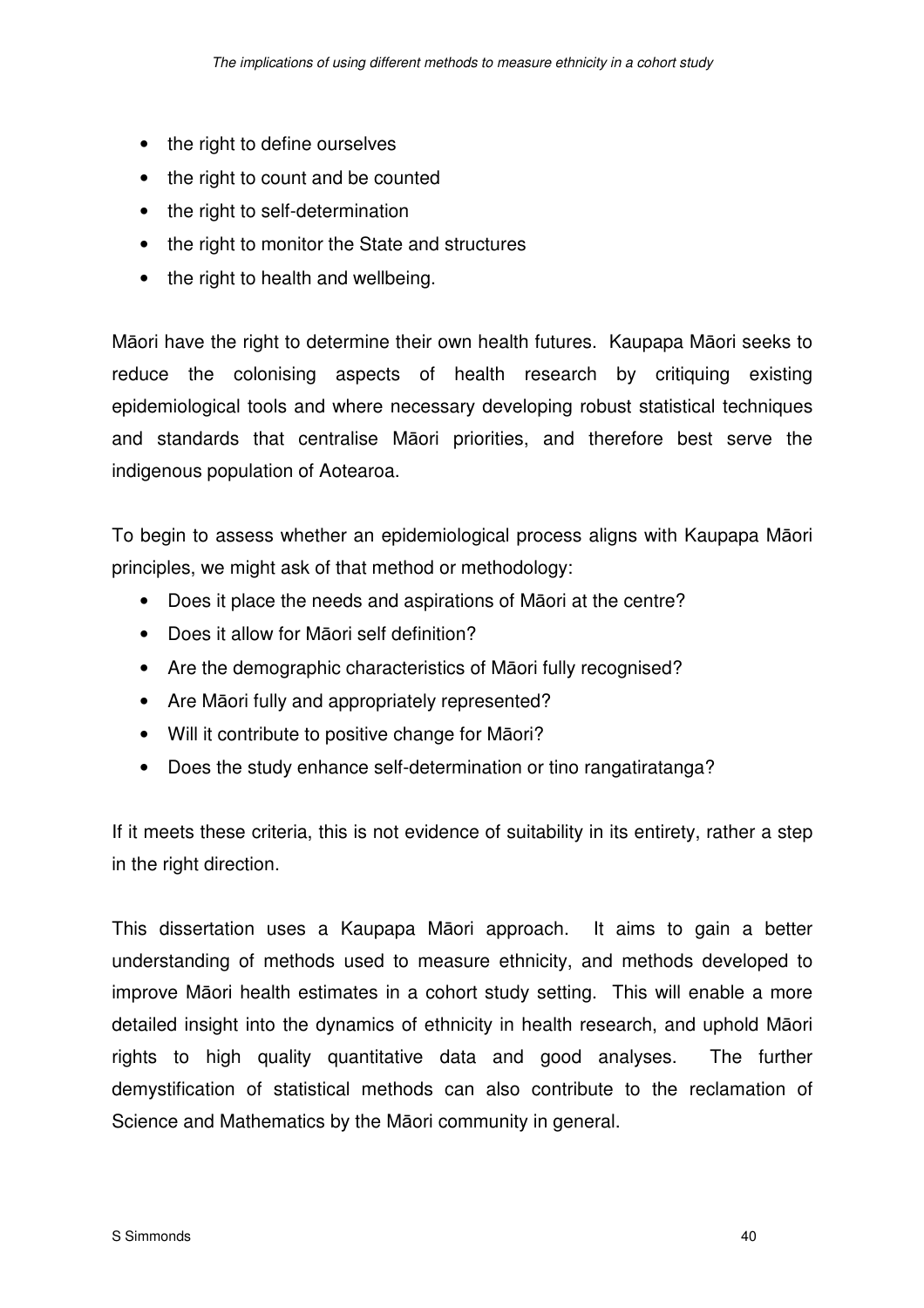A better understanding of the 'behaviour' of ethnicity categorisations in research can help ensure Māori are fully and appropriately represented in health data that informs policy-making and resource allocation in health and ensures the Crown's Treaty obligations to Māori are upheld.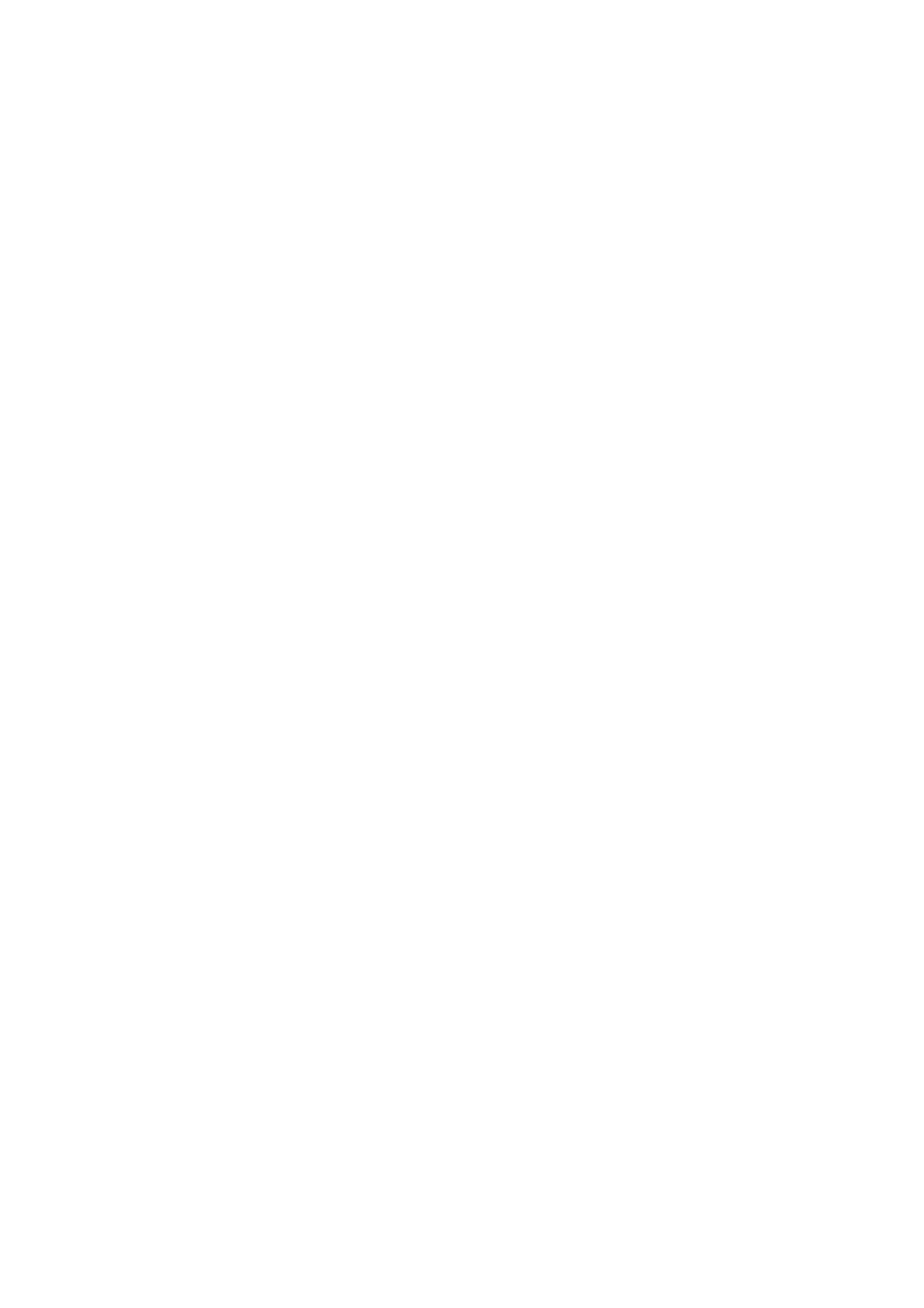## Chapter Two: Ethnicity

The right to health for all, the evidence of persistent ethnic disparities in health and governmental obligation to eliminate these inequalities necessitates monitoring of health events by ethnicity over time. To achieve this, consistent, comprehensive, high quality ethnicity data is required.

## **Definition of Ethnicity**

The word 'ethnicity' is derived from a Greek word meaning people or tribe (Senior & Bhopal, 1994). Definitions of ethnicity in Aotearoa have changed over time from those of blood quantum and ancestry to those of cultural affiliation (Robson & Reid, 2001; Te Rōpū Rangahau Hauora a Eru Pōmare, 2000). There have been (and still are to some extent) blurred lines around the commonly accepted meanings of ethnicity, ancestry, race, citizenship and nationality. This has prompted considerable academic debate and interest.

The description of ethnicity put forward by Statistics New Zealand (2005) (Statistics New Zealand, 2005a) states that ethnicity is:

'the ethnic group or groups that people identify with or feel they belong to. Ethnicity is a measure of cultural affiliation, as opposed to race, ancestry, nationality or citizenship. Ethnicity is self-perceived and people can affiliate with more than one ethnic group'.

- Statistics New Zealand 2005

An ethnic group consists of people who have some or all of the following; a common proper name, elements of common culture such as religion, customs or language, a shared sense of common (geographic) origins or ancestry and a shared sense of destiny, a shared history and a unique community of interests, feelings and actions (McLeod, 2006; Statistics New Zealand, 2005a; Thomas, 2000). Ethnicity, therefore,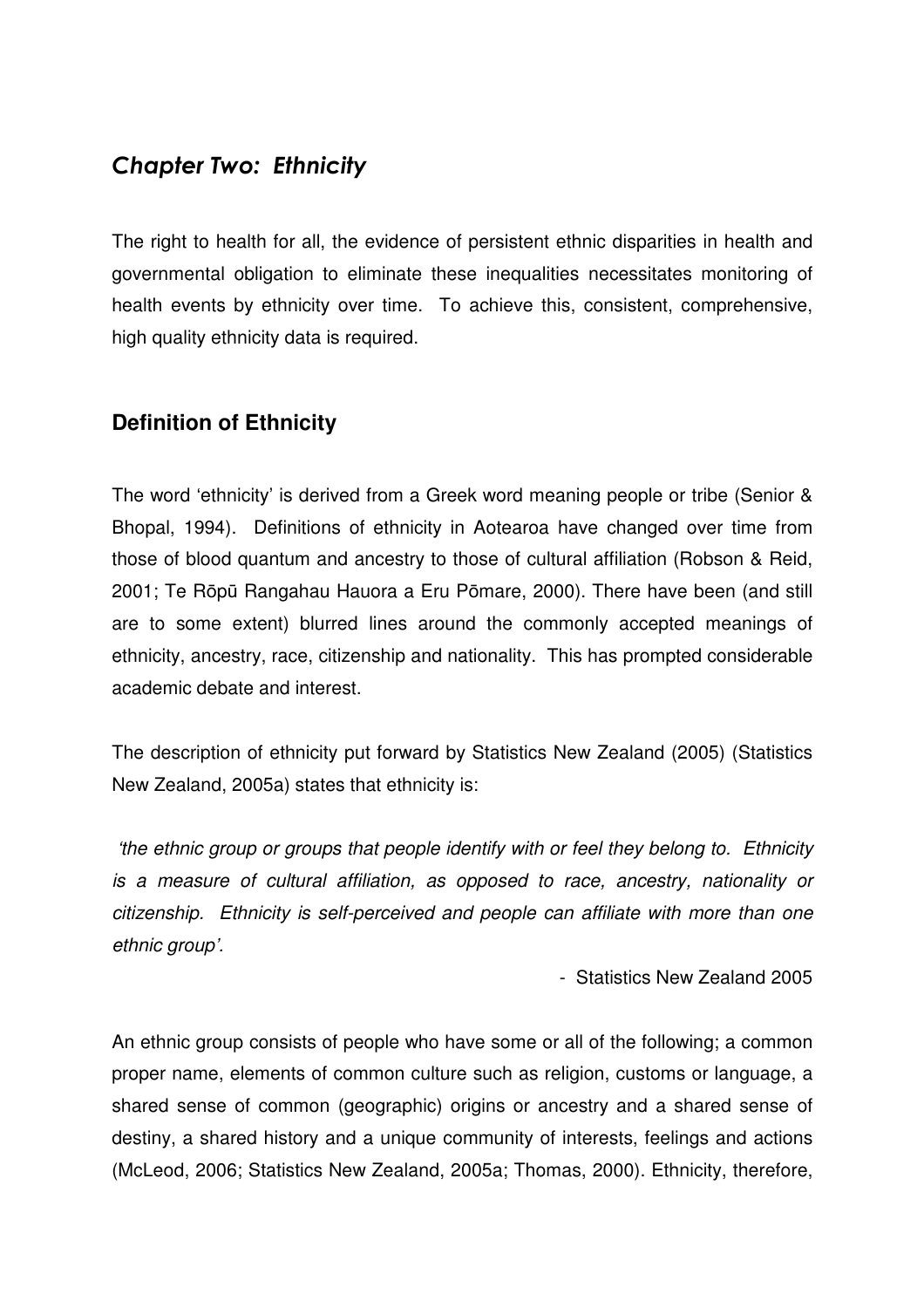is a social construct and acknowledging the different ethnicities in society allows different realities to be captured and recognised.

Culture itself can be defined as a way in which 'human groups create and share explanatory systems about the world in which they live and the ways in which they act according to their shared understandings' (MacDonald, 1999). Culture refers to learned patterns of behaviour and socially acquired traditions and lifestyles, which are distinguished from biologically determined characteristics (Thomas, 2000). In te ao Māori (the Māori world), the word 'tikanga' pertains to culture. The base of this word is 'tika' which means right, correct, straight. Tikanga therefore is the 'correct' way to live, by implication, to live in a way that is accepted by the rest of the social group who adhere to this cultural definition.

The concept of culture is dynamic, and can change and evolve over time in response to changing society, political and environmental influences, and in response to contact with other cultures. Culture is not confined to ethnic groups, but applies also to other groups in society.

Having provided some insight to the definition of ethnicity, a distinction can be made with ancestry, nationality and citizenship. Ancestry refers to genealogical connections to the past. It often has an impact on the choice of ethnic group an individual identifies with, but not necessarily. Genetics and hereditary traits may have relevance when considering ancestry. Nationality can be defined as membership of, or the state of belonging to a particular nation. Citizenship is the status of being a citizen and having membership of a community, or having the rights and duties of a citizen.

These factors can influence a person's ethnic affiliation but do not necessarily determine a person's ethnicity.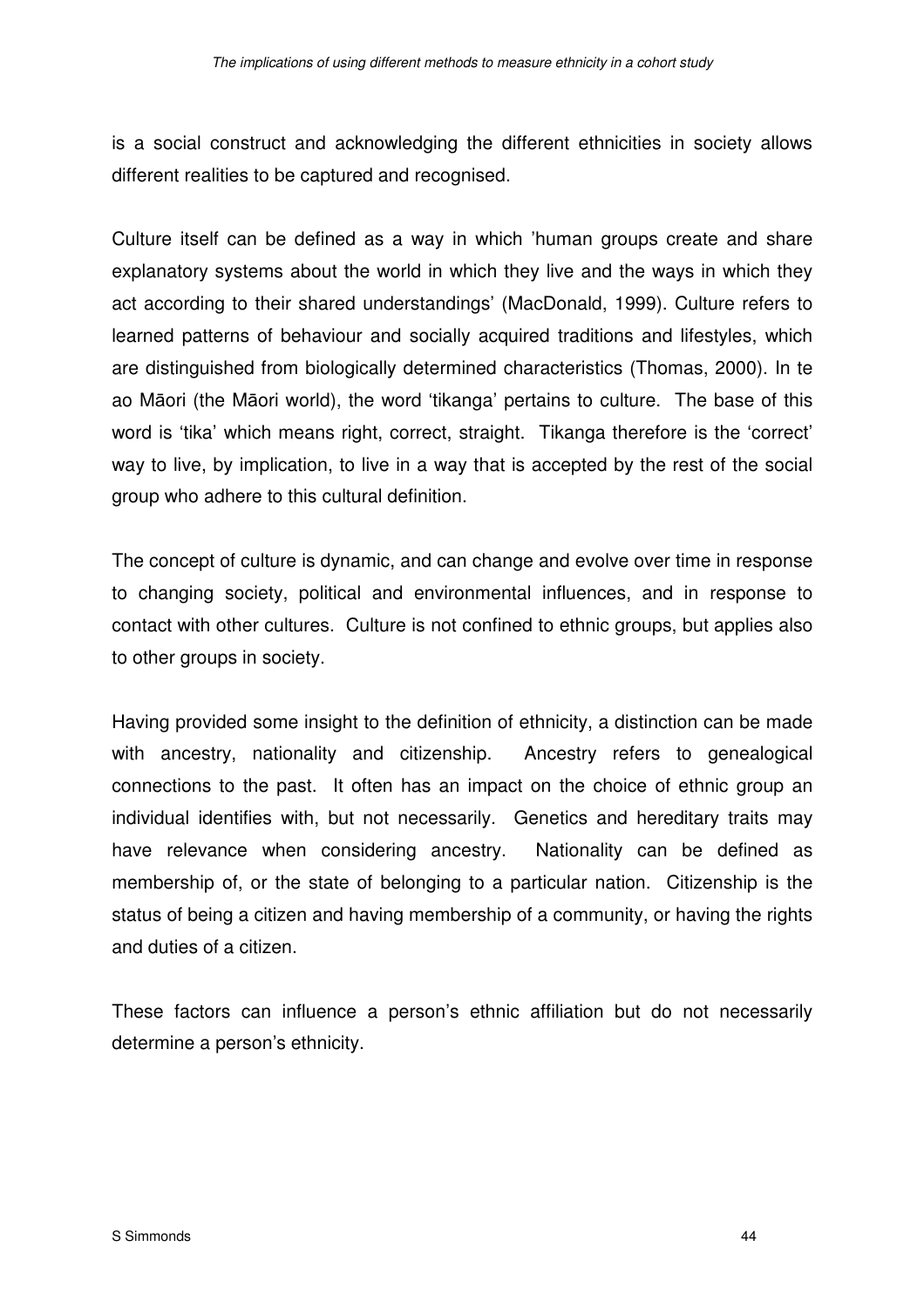# **Self-identified Ethnicity**

It is now generally accepted that ethnicity should be self-identified. Māori and indeed, all persons, have the right to identify for themselves the ethnic group or groups to which they affiliate.

The right of Māori to determine Māori individual and collective identities is endorsed by the United Nations Declaration on the Rights of Indigenous Peoples (United Nations, 2007). For Māori (and other indigenous populations), a history of being redefined by colonising governments, such as by the use of blood quantum in early governmental definitions of Māori (Te Rōpū Rangahau Hauora a Eru Pōmare, 2000) means that in a modern context, continually asserting the right to self-identification is even more pertinent. Self-identification is a principle of self-determination (Robson & Reid, 2001) and therefore consistent with tino rangatiratanga, Māori pursuit of autonomy.

Ethnicity ascribed to an individual by an observer is influenced by the assumptions and biases of the observer. 'Observer-ascribed', or 'socially-assigned' ethnicity (C. P. Jones et al., 2008) might be influenced by factors such as name, language, residential area and possibly diagnosis of medical condition. Assumptions may be made of an individual based on common stereotypes associated with these factors. Such labelling is susceptible to bias and stigmatisation by the observer who may make value-laden judgements.

The term 'race' usually refers to a way of categorising groups or individuals based mostly on physical appearances, but sometimes on other (largely biological) characteristics. While still commonly used in some countries, the term race has declined in use in New Zealand health research publications since the 1980s (Thomas, 2000) and now is generally not common in New Zealand when referring to ethnicity. Although race is sometimes thought of as a biological construct, it is actually a social construct as it involves labelling of individuals and is subject to the assumptions and ideals present in society.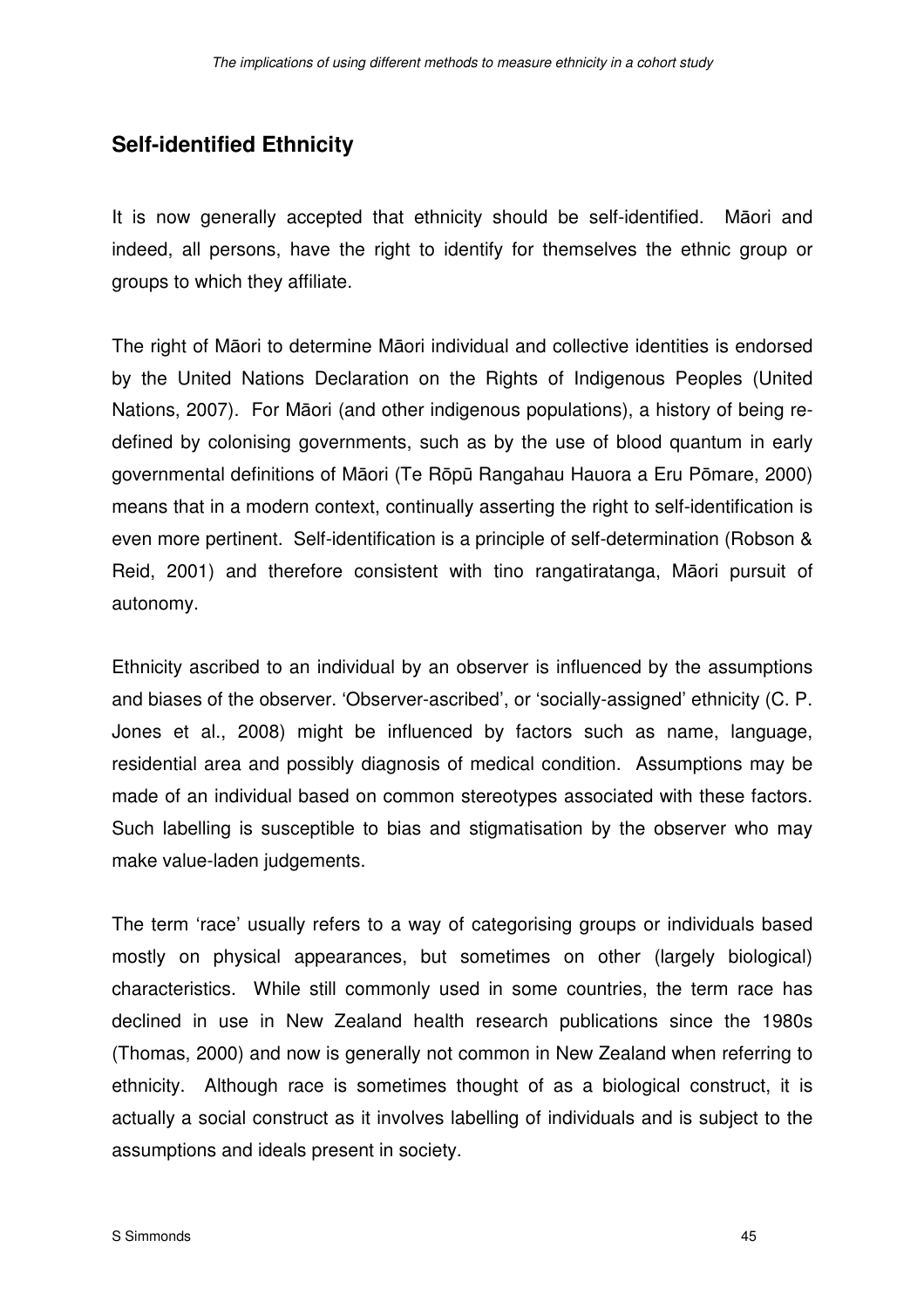Self-identified ethnicity has become known as best practice in health research and is considered the most appropriate method for studies on disparities in health and access to health services (Ministry of Health, 2002c; Travassos & Williams, 2007). Unfortunately there are instances in society of an individual's ethnicity being constructed by a third party. This occurs with some frequency when police are searching for a suspect and a physical description is utilised – skin colour and other physical features are often referred to. Ethnicity may also be imposed on an individual by employers, landlords, teachers, doctors and funeral directors (Callister, 2008; Harris, Keefe, Reid, & Robson, 2000).

The issue of who ascribes ethnicity to an individual is not entirely straightforward. For example, if we were assessing the impact of discrimination on health, would selfidentified ethnicity fully capture the effects of this discrimination? (Kaplan & Bennet, 2003). Observer-ascribed ethnicity is likely to be based on observers' perceptions of an individual, therefore following the same mechanism as racial prejudice in society (Travassos & Williams, 2007). It has been suggested that even if ethnicity classified by an observer does not match the individual's concept of their ethnicity, it is more likely to match the view of others, and may therefore be more indicative as an explanation for possible unequal treatment (Simon, 2007). These perceived differences can have very real consequences, however the process of racial discrimination is not simplistic (D. R. Williams, 2008).

Camara Jones (2001) describes three levels of racism; institutional or structural, personally mediated and internalised (CP. Jones, 2000). Unequal treatment of an individual in the health system may be the result of any combination of these levels of racism. Personally mediated racism is the most obvious level at which an observer's perceptions of a person can play a part. This is not so immediately apparent with institutional racism which is a result of prejudice so deeply entrenched in society that it is reflected in the structure of health, education, justice and other social services. A person might experience barriers to accessing a service because it doesn't cater for a particular cultural need (Ministry of Health, 2008b). In this instance, the individual's self-identified ethnicity is most relevant (rather than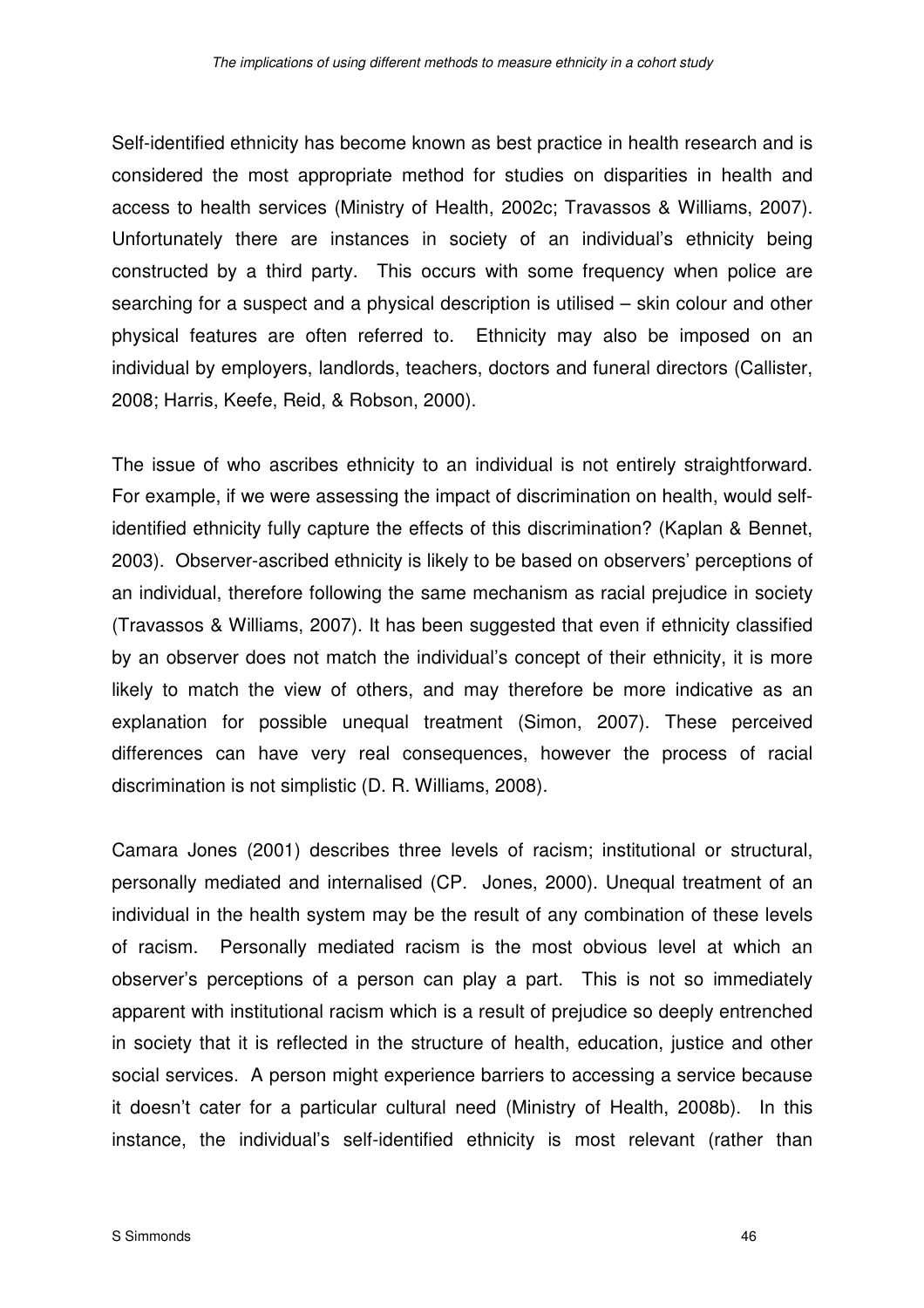ethnicity ascribed by an observer) as this will identify the person's cultural values and way of life.

In addition, self-identified ethnicity is most appropriate from a Māori rights perspective. Along with the right to self-identify, Māori have the right to monitor the Crown's action and inaction, (Reid & Robson, 2007) this includes monitoring of progress towards addressing Māori health and inequalities.

There may be a danger of promulgating discrimination and reinforcing stereotypes in society if observer-ascribed ethnicity were elicited in health research or other fields. The view of some researchers is that even the process of dividing people into separate ethnic groups could perpetuate racism, however, it could equally be said that failing to examine health differences by ethnicity in order to address them is racist in itself (Krieger, 2000). In investigating the impact of racism on health, it is necessary to demarcate groups at risk by ethnicity (Krieger, 2010).

In a country with a history of colonisation, the acceptance of a third party deciding an individual's ethnicity could encourage ongoing colonisation, and further promulgate traditional notions of cultural differences and inferiority. However, it has been demonstrated that there is a place in research for 'socially-ascribed' ethnicity. Jones and colleagues found that being classified by others as 'white', regardless of how one self-identifies, is associated with statistically significant health status advantages (Camara Jones, Truman, & Elam-Evans, 2008). This finding provides an indication of how society differentially treats people of different ethnicities.

In some instances, particularly when determining the impacts of racism, selfreported, observer-ascribed ethnicity may be a useful variable to collect. However, in general data collection overall there is a stronger case for self-identified ethnicity. From a Kaupapa Māori stance, ethnicity must be self-identified (L. Smith, 1999a). Māori have the right to determine how they wish to be represented, as individuals and as an ethnic group. Self definition better aligns with Māori social reality and is a principle of self determination (Robson & Reid, 2001). To decide another person's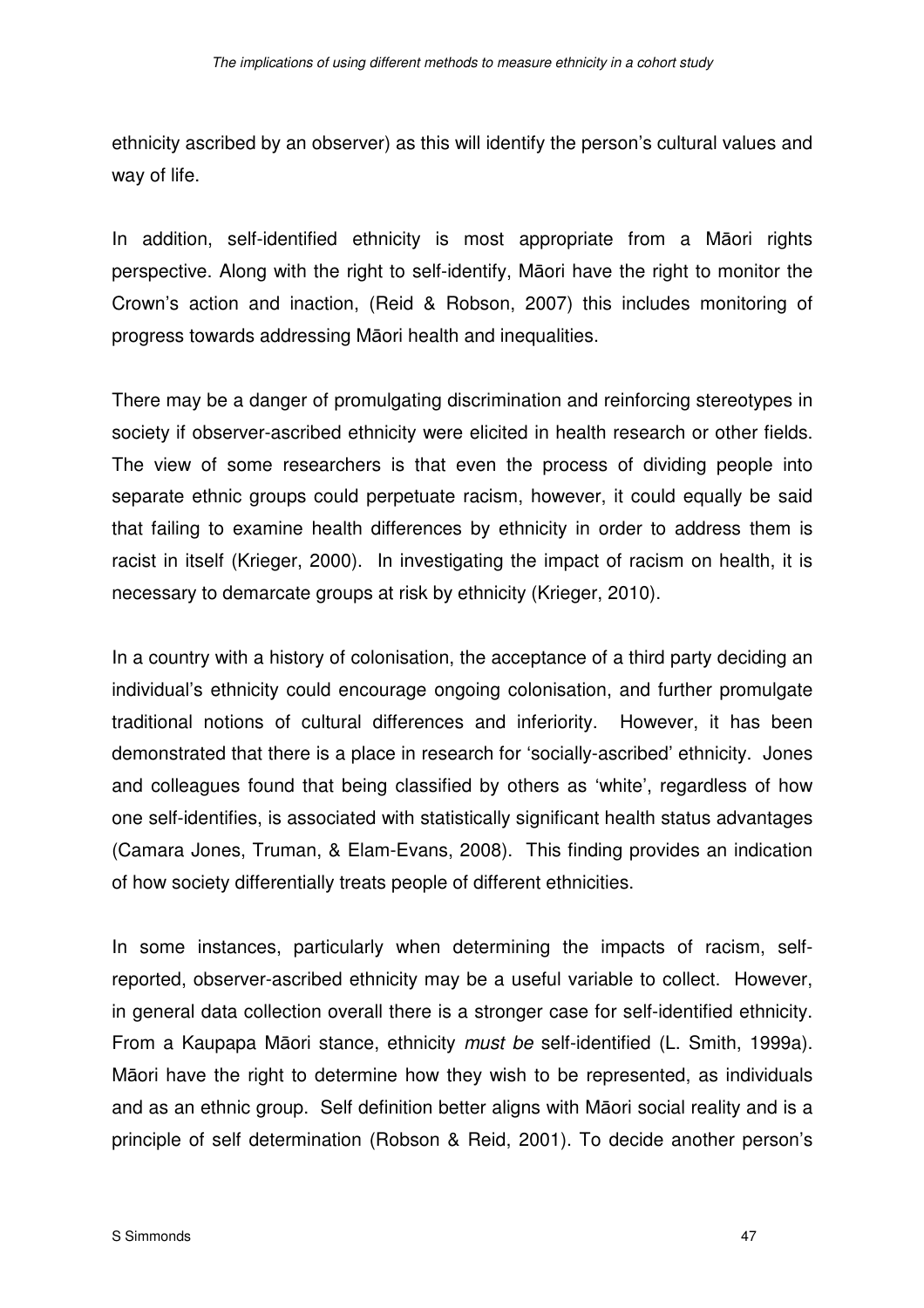identity is ethically wrong and should be actively discouraged. Put simply, 'people are who they say they are' (Jay S Kaufman, 1999).

## **Multiple-ethnic Identification and Ethnic Mobility**

A person may identify with more than one ethnic group. In the New Zealand censuses from 1991-2006, it was found that multi-ethnic identification was especially pronounced among younger people and among Māori and Pacific peoples of all ages (Kukutai & Callister, 2009). Overall the number of people reporting more than one ethnicity has increased – from 5% of total New Zealanders in 1991 to over 10% in 2006.

Conscious changes may involve an individual changing from one ethnicity to another, or the addition or subtraction of an ethnic group or groups (Carter, Hayward, Blakely, & Shaw, 2009). An individual's choice of ethnicity may be influenced by a range of factors which Tahu Kukutai (2009) categorises as either; structural, personal or contextual (Kukutai, 2009). Structural influences could include the ethnic composition of the neighbourhood, or current political issues that have impact on ethnicity issues. Personal factors could include the strength of the ties that link individuals and their families. Contextual factors refer to the situation in which the ethnicity data is collected, for example; the mode of collection, the reason or perceived reason for data collection, where and by whom the ethnicity information was elicited, what a person perceives as relevant in a situation, or could reflect how comfortable a person feels in that situation. An individual's ethnic identity is influenced by their own perceptions of the meaning of ethnicity, what they perceive as other's views of ethnicity, or others' views of themselves (Carter et al., 2009).

Ethnic mobility refers to a change in an individual's ethnic affiliation. Changes may be 'artificial' – a result of measurement error or a change in the structure of the ethnicity question (Simpson & Akinwale, 2007) – or they may be conscious. It is also possible that changes in ethnicity due to contextual factors (conscious or not) could appear to be ethnic mobility. In a recent study that uses repeated measures to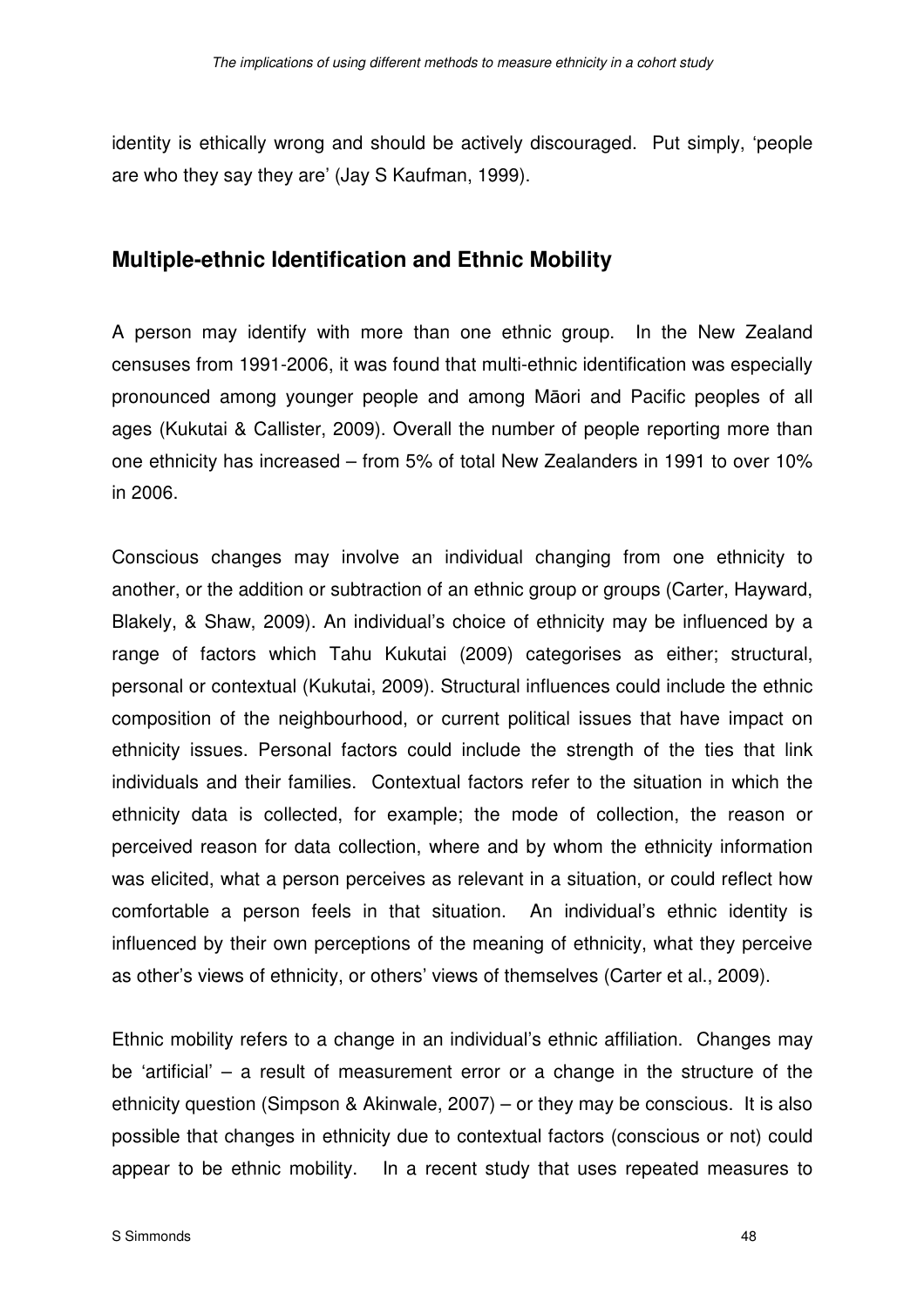assess ethnicity over three time periods, it was found that conscious changes of ethnicity were most likely to be made by Māori, younger respondents, those born overseas, those living in a family with children, those in more deprived groups, and those with poorer self-rated health (Carter et al., 2009). The level of ethnic mobility in this study, however, was only moderate with few major ethnic group changes. For the total sample population the proportion of respondents who reported more than one ethnicity was 5.6% at the beginning of the study, which declined to 4.9% by wave three of the study. Ethnic mobility may be the result of 'ethnic shuffling' where an individual keeps one ethnicity and adds or subtracts others, (Callister, Galtry, & Didham, 2009) or people completely changing their ethnic responses over time (Carter et al., 2009).

There are a number of reasons for changes in how an individual identifies. These could include; an individual's own journey of self discovery, changes in personal, professional or social groups, (Carter et al., 2009) exposure to social stigmatisation or alienation, or perhaps exposure to increased acceptance and acknowledgement of different ethnic groups and changes in the political or economic society.

## **Ethnicity and Genetics**

Ethnic differences in health are often (erroneously) assumed to be genetic (Neil Pearce, Foliaki, Sporle, & Cunningham, 2004). Variations in biological characteristics, such as skin colour and facial features, do not consistently distinguish groups of people – genotype does not determine phenotype – and these distinctions are therefore scientifically invalid (Neil Pearce et al., 2004; Thomas, 2000). It has been determined that more genetic variation exists within socially defined ethnic groups than between groups. Therefore ethnicity cannot be a marker for hereditary traits and vice versa (Braun, 2002; Buchard et al., 2003; Kaplan & Bennet, 2003; Travassos & Williams, 2007). If ethnic groups do not represent distinct gene pools, then genetic explanations for health cannot generally apply. Genes are only one component of the intricate biology of an individual, an individual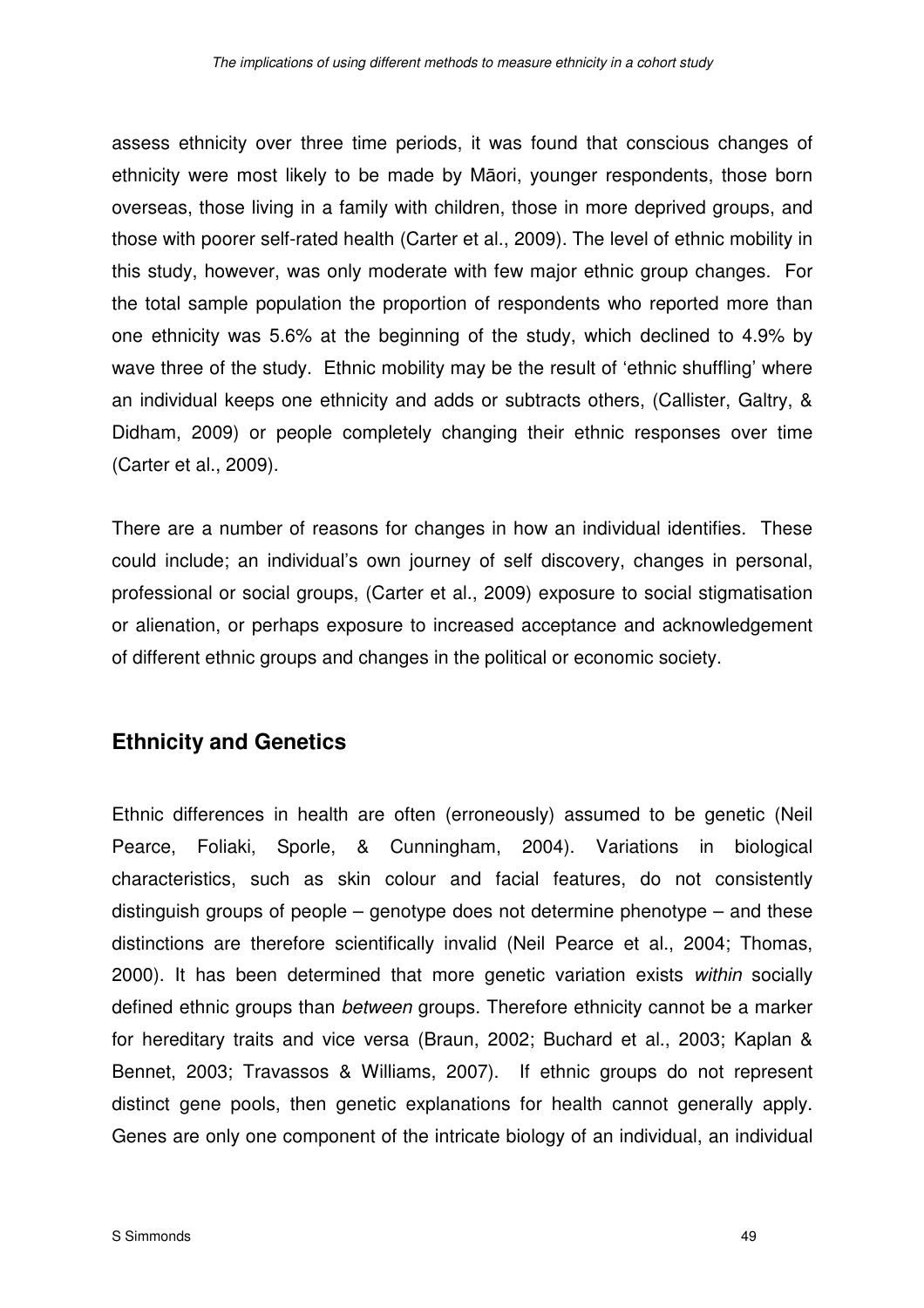who has a complex relationship with their physical and social environment that in turn impacts upon their wellbeing in a myriad different ways (Frank, 2007).

Social explanations for ethnic variations in health are more informative and useful. These can include access to the health system and access to the wider determinants of health, income level, formal education, employment, standard of housing and experiences of racism in the health system and in society. These systematic factors are more amenable to change in the public health arena than genetic factors. Research is intended to contribute to the pool of knowledge and influence decisionmaking at a systematic level that affects health care, determinants of health and determinants of equity, in a way that contributes to effecting positive change in the health and wellbeing of the population. It is therefore of more use that population groups are socially defined so they are more readily identifiable for targeted policy interventions. To attribute disparities to genetic factors may also evade acknowledgement of social responsibility.

In summary, ethnicity should be self-identified. An individual may choose to identify with more than one ethnic group, and may change their choices over time and in different contexts. Differences between ethnic groups should not be assumed as genetic, rather evidence of socially and culturally distinct groups of individuals.

## **Measurement of Ethnicity**

By its very nature, ethnicity is difficult to measure. The need to allow for selfidentification, ethnic mobility and selection of multiple ethnic groups, the change in social perception of ethnicity over time, the varying modes by which the data is collected, the differing information systems used to collate and organise the data, the variety of methods by which the ethnicity information can be aggregated, and the need to capture and acknowledge the country's diversity, all present considerable challenges in any attempt to determine the ethnic composition of a population and undertake health research by ethnic group.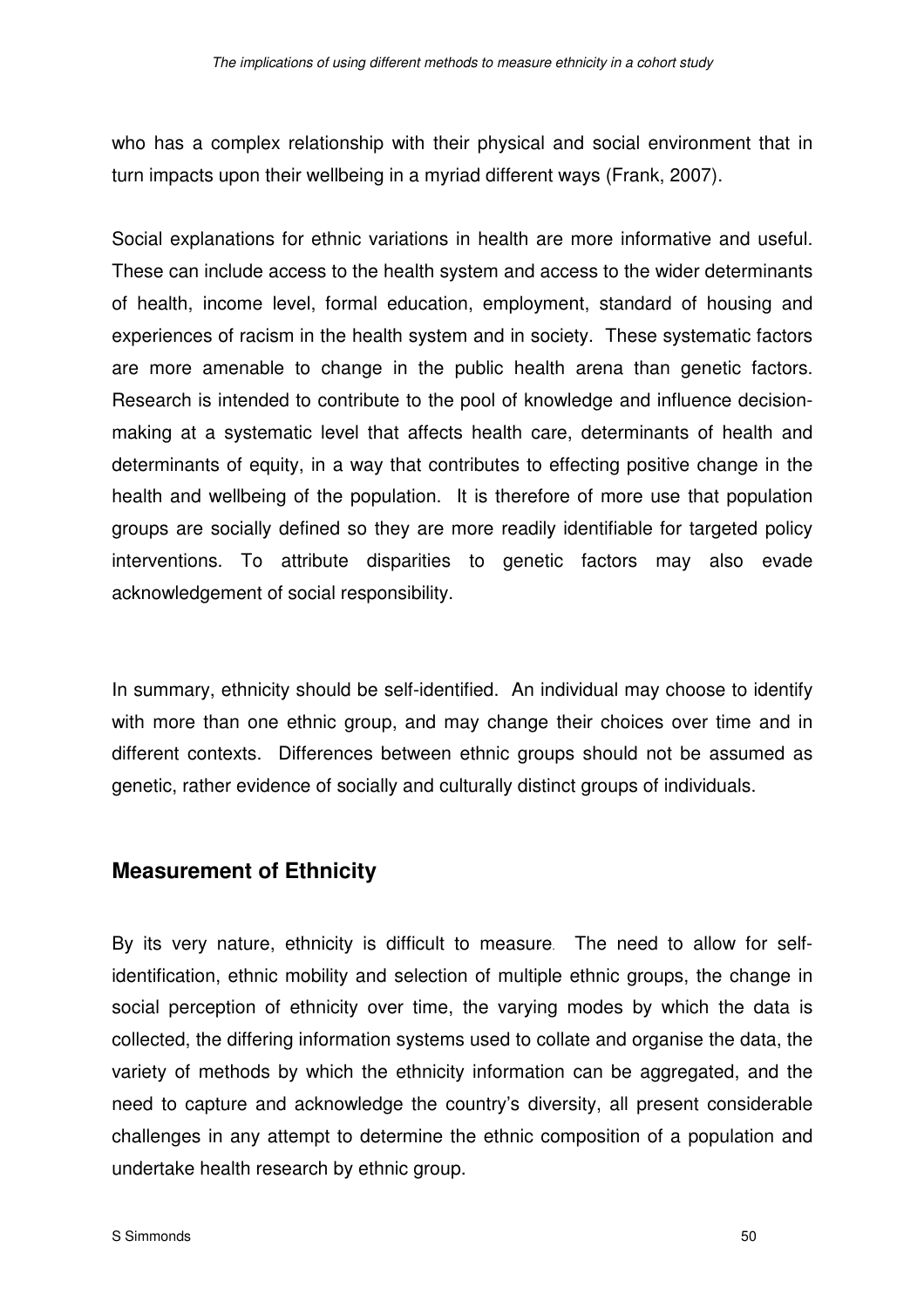In the past, studies in health research have assumed ethnicity to be simplistic, that ethnicity is fixed over time, that ethnic boundaries are well defined, and that study participants can be readily measured to one discreet category or the other (Carter et al., 2009). Sometimes the criteria used to make ethnic categorisations varies in different studies, (Braun, 2002; Buchard et al., 2003) or is not detailed at all, (Thomas, 2000) effectively making the ethnic categories meaningless, and limiting cross-study comparisons.

There has been some concern that measures of ethnicity are ambiguous and vague and that the unreliability of the data generated could negate its usefulness. Some query whether ethnicity based medicine is useful or problematic (J S Kaufman & Cooper, 2002) and there was even a call in the US to eliminate ethnic classification altogether (Buchard et al., 2003; Travassos & Williams, 2007). The fluid nature of ethnicity does not invalidate it as an epidemiological parameter. Other commonly measured factors are not static, and are susceptible to change over time such as socio-economic status, body mass index or education. Furthermore, factors such as diet, exercise habits, alcohol intake and smoking status are not only likely to change over the course of an individual's lifetime, but the 'accuracy' of such data gathered may also be affected by a whole host of biases. Most, if not all, data used in health research are subject to measurement error, data entry error, limitations of data systems, and even limitations of epidemiological methods to compute and adequately represent the original data in a fashion that is meaningful and useful.

In Aotearoa, recommendations on the production and use of ethnicity data are made by Statistics New Zealand (SNZ) (Statistics New Zealand, 2005a). There has been a concerted effort in recent years to improve the quality and production of ethnicity data, with the recognition of ethnic disparities in health and a commitment from the health sector to reduce these inequities (Ministry of Health, 2002c, 2007). In the health sector, ethnicity data protocols and associated training packages have been produced with the aim to standardise collection and management of ethnicity data (Ministry of Health, 2004a). The ethnicity data protocols recommend that ethnicity is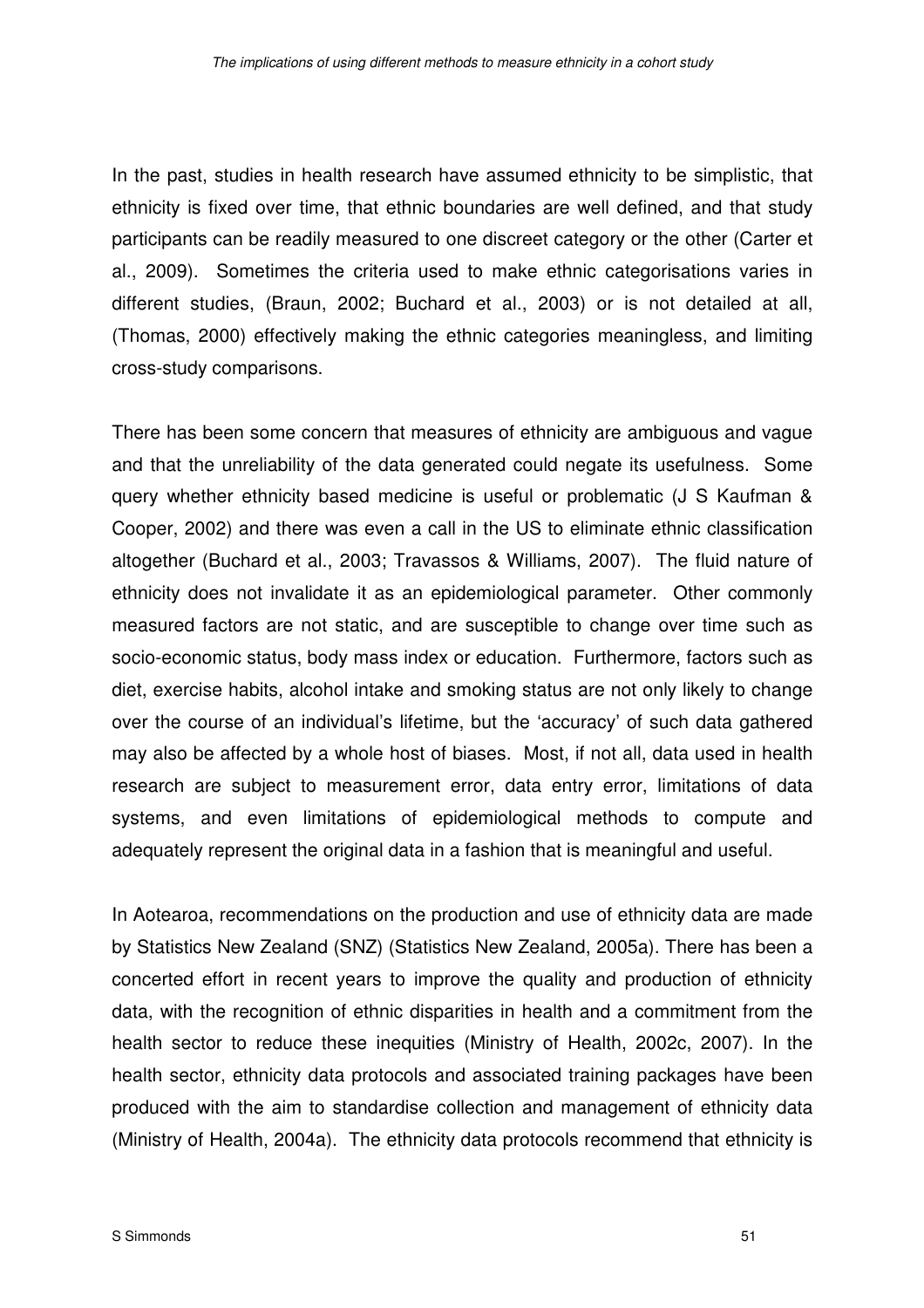self-identified, specify the format of the question to be used, and provide protocols on how to record and output data on ethnicity.

Most recently a SNZ review was undertaken in 2004 of the measurement of ethnicity (Statistics New Zealand, 2004) resulting in the Statistical Standard for Ethnicity 2005 which was used in 2006 census outputs (Statistics New Zealand, 2005a). There were some changes made to the Standard Classification of Ethnicity following this review. There are four levels of classification from least to most detailed. Level one (least detailed) comprises six categories plus one 'residual' category ('not elsewhere included'). The six categories used in data output are:

- European
- Māori
- Pacific peoples
- Asian
- Middle Eastern / Latin American / African
- other ethnicity

New Zealand's approach to monitoring health inequities in New Zealand has been recently commended in a report by the World Health Organisation: Closing the gap in a generation: health equity through action on the social determinants of health. Final report on the social determinants of health (p115) (Commission on Social Determinants of Health, 2008). Special mention was made of the emphasis on ethnicity recording, matching of census and mortality records, the widespread use of the New Zealand Deprivation Index, and the contribution of these measures to increased cross-sectoral interest in the root causes of inequities. While it is encouraging that these measures are worthy of international note, ongoing work is required to continually improve the measurement and quality of ethnicity data. Over the years, health datasets have consistently undercounted Māori. A project has recently been undertaken to detail the issues in monitoring Māori health and ethnic disparities (Cormack & Harris, 2009).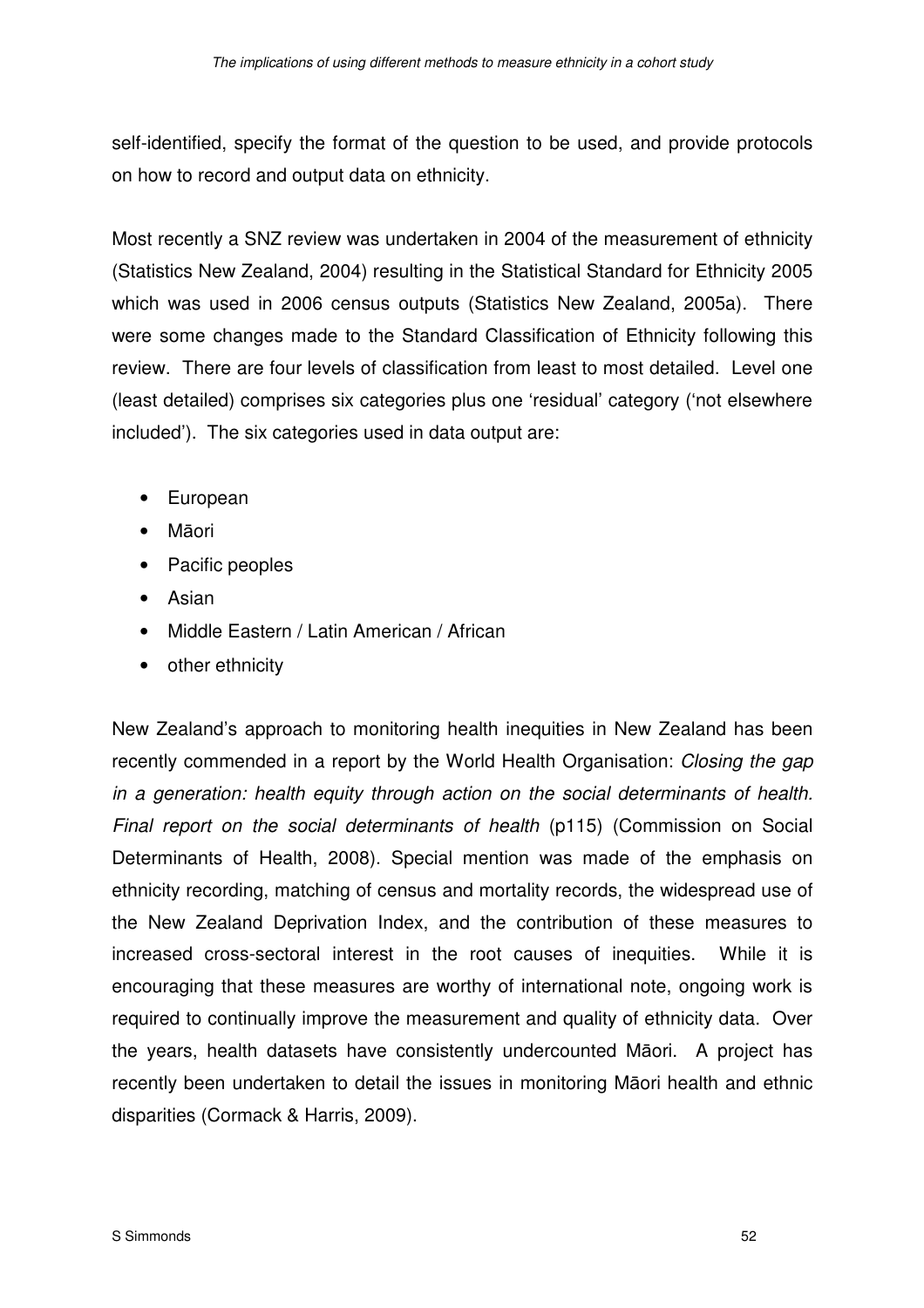There is no denying that ethnic disparities in health exist. Disparities reflect an imbalance of power and access in our society and are unfair and unjust (Woodward & Kawachi, 2000). Therefore the measurement and monitoring of ethnic differences in health are of utmost importance. To forego the measurement of ethnicity altogether would prohibit the identification and investigation of the reasons for ethnic differences in health.

Governments have an obligation to pursue equity in health, and epidemiological data informs governmental decision-making. This places an onus on health researchers to overcome limitations of epidemiological measurement tools. Rather than oversimplify the measurement of ethnicity, or worse still, avoid it altogether, there is a challenge to develop methods that can accommodate the complexities of ethnic identification and produce meaningful data that is reflective of a variety of realities. This is one area of epidemiology that may warrant a fresh methodological approach. Kaupapa Māori epidemiology could provide this philosophical basis. Having at its core the right to self-determination, this entails the right for Māori and other indigenous populations to self-identify, to decide how Māori are best enumerated and represented in health data, to critique existing epidemiological methods, to explore modification of statistical tools, or develop new methods in the pursuit of equity and ultimately, the pursuit of health improvement.

Therefore, there is a strong imperative for quality ethnicity data. Past official health data have been shown to undercount Māori. Calculation of rates of disease, for example, are used to determine disparities in health outcomes between Māori and non-Māori, and therefore inform decision making on policy direction and resource allocation. Undercount of Māori has been most commonly demonstrated in frequently used numerator data in the calculation of rates. Also different approaches have been used resulting in systematic differences in ethnicity recording in numerator sources (such as cancer registrations, hospitalisations and deaths) and denominator sources (such as the census). The differential undercounts in denominator and numerator can lead to a mismatch in the data or 'numeratordenominator bias'. Usually resulting in an underestimate of rates of adverse health outcomes among Māori.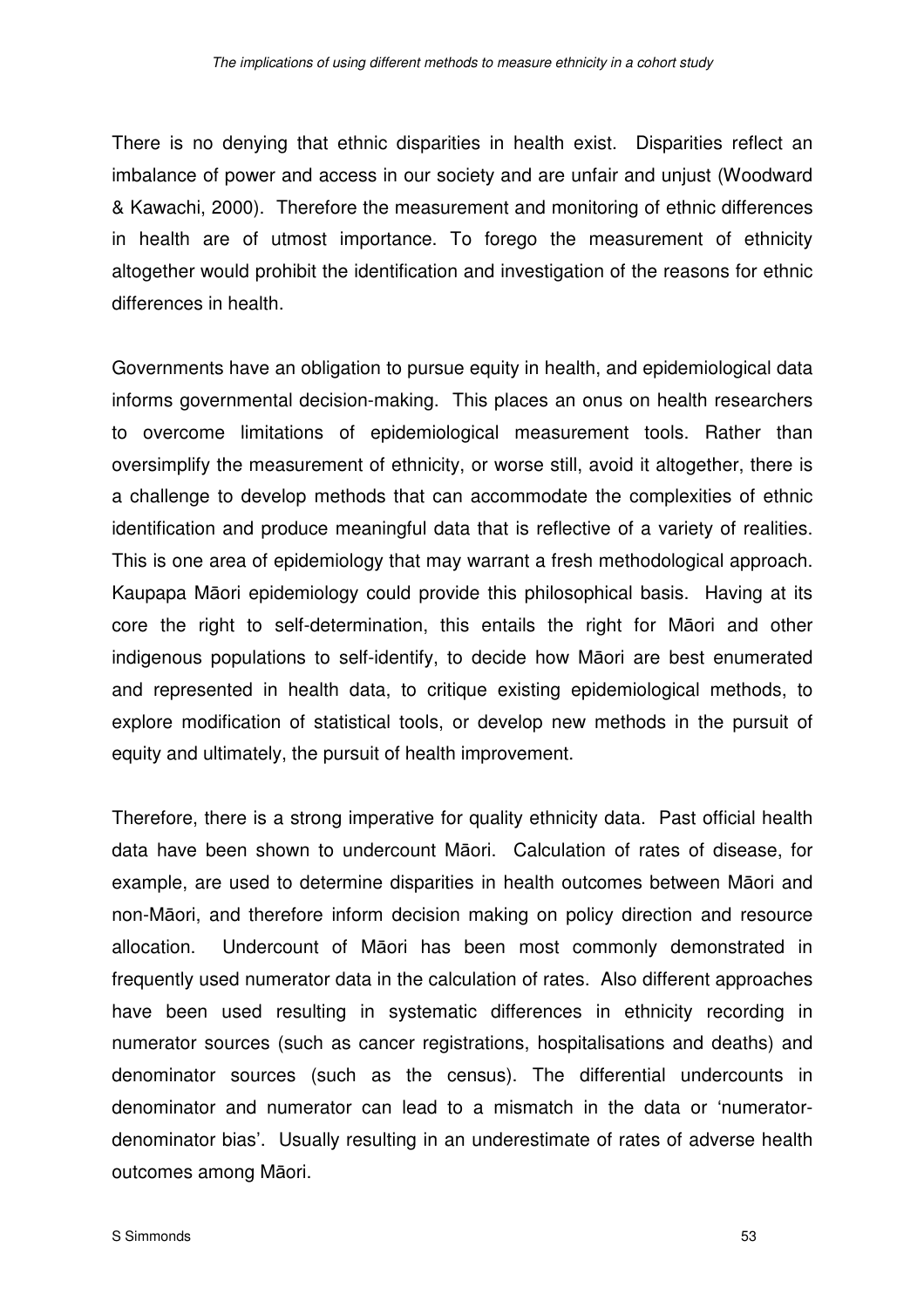#### **Numerator-denominator Bias**

When numerator data originates from a different source to denominator data, a differential bias can result if the completeness or quality of data is different in each source. For example, ethnicity might be determined in a different manner when numerator data is gathered (for example, on a questionnaire during hospital admission) compared to the manner in which denominator data is gathered (for example, census question). The inconsistency of ethnicity information collection therefore creates a differential bias between numerator and denominator.

Census information provides denominator data for calculation of most population rates, and is considered a relatively comprehensive source of ethnicity data, with approximately 98% coverage of the population of New Zealand, $\ddot{u}$  and allowing for ethnicity to be self-identified. Population estimates generated by Statistics NZ adjust for undercount of Māori.

The undercount of Māori is likely to be greater in numerator data than in denominator (census) data. As mentioned earlier mortality data during the 1991-1994 period underestimated Māori deaths by 25%. Using this mortality data in the calculation of population mortality rates therefore led to major underestimation of the rate of death for Māori during this time period.

Undercount, bias and methods to improve estimates of Māori will be discussed in the next section. Initially, however, further detail is required on measurement of ethnicity, and related issues. The following section therefore will detail sources of ethnicity data particularly relevant to this dissertation, the different methods currently used to measure ethnicity in health research, data measurement issues to consider for each source, and methods developed in order to improve Māori health estimates.

iii A post-enumeration survey run shortly after the census estimated that the census counted 98.4% of the NZ population in 1996, 97.8% in 2001 and 98.0% in 2006.

http://www.stats.govt.nz/Publications/PopulationStatistics/frequently-asked-questions-populationstatistics accessed 12 January 2010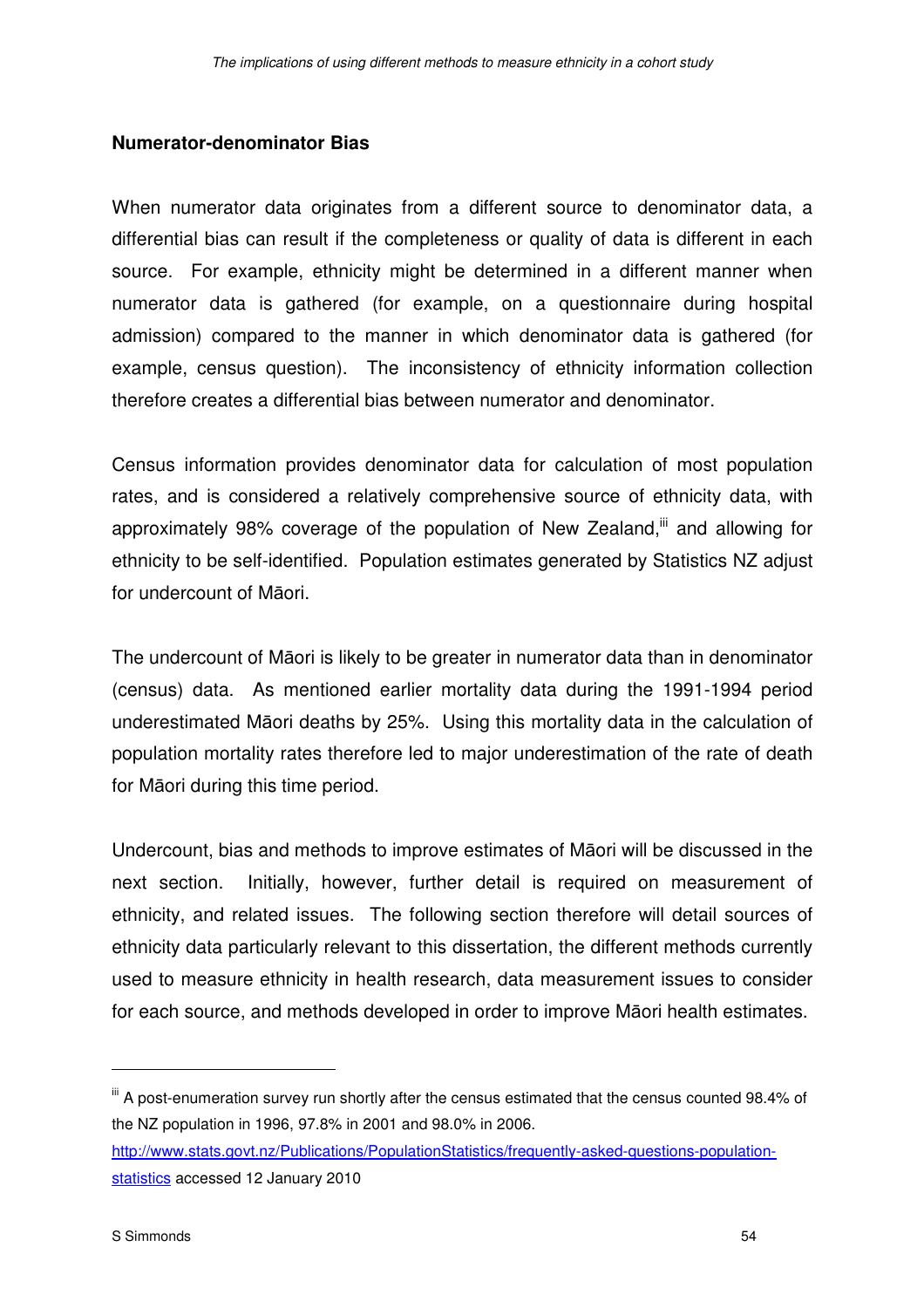## **Sources of Numerator Data in Health Research**

There are various sources of routinely collected data that provide numerators in the calculation of rates, or can be used to define a cohort in cohort studies. Those most relevant to this dissertation will be detailed in this section, including the methods of collection, data management and maintenance, the strengths and limitations of each method and quality of data for Māori.

### National Health Index

The National Health Index (NHI) number is the unique identifier assigned to each person using health and disability services. Coverage is estimated to be 98% of the population. The NHI number identifies an individual for referrals, hospital visits, tests and patient-related correspondence and is used to uniquely identify health and disability support information in national clinical databases such as the Medical Warnings System and the National Immunisation Register. The National Health Index is an index of information associated with that unique number, and was instigated in 1993, replacing the National Master Patient Index, which was itself implemented in 1977. Newborn babies have been registered on the national system since 1992.

Information held on the NHI includes: name, NHI number, address, date of birth, sex, New Zealand resident status, up to three fields for ethnicity, date of death, and flags indicating any medical warnings or donor information. Clinical information is not held on the NHI.

The Ministry of Health uses an encrypted form of the NHI number to uniquely identify health and disability support events on statistical databases enabling data from different sources to be linked while still protecting the privacy of individuals. The NHI database is maintained by the Information Directorate of the Ministry of Health (formerly known as New Zealand Health Information System (NZHIS) prior to mid 2008). An individual's details are updated with each new data entry. Therefore,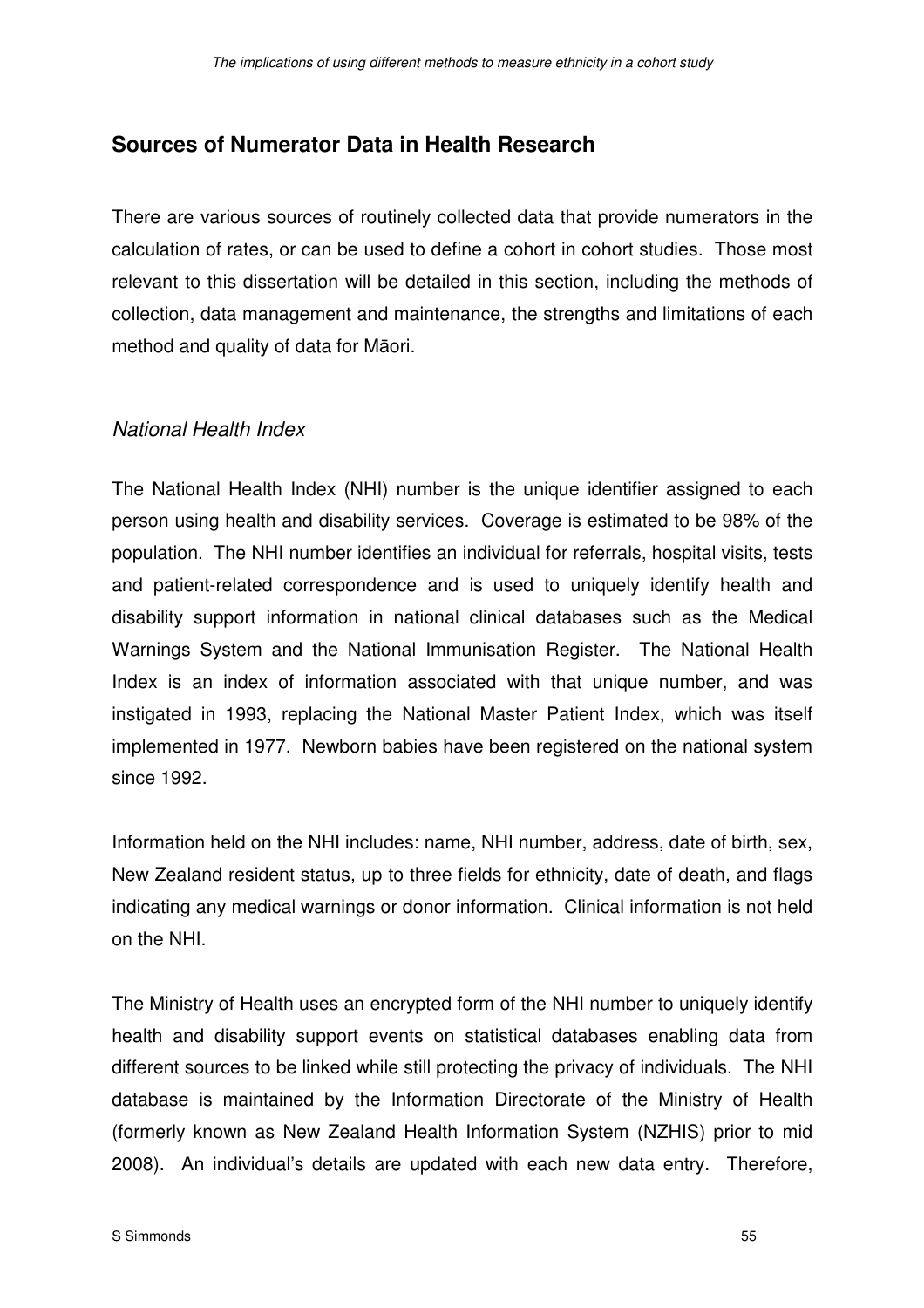ethnicity on an individual's NHI should be that recorded at the most recent health event such as a hospitalisation.

Assuming ethnicity data has been correctly gathered from an individual and entered into the system as per the ethnicity data protocols for the health sector (Ministry of Health, 2004a), ethnicity on the NHI would be that which a person currently self identifies with, therefore allowing for any change over time in the way a person chooses to identify. With the recent NHI Upgrade Programme, additional data elements added included ethnicity history.<sup>iv</sup>

Ethnicity recorded on an individual's NHI number is therefore as current as their most recent health event, providing this data has been updated. One of the methods that this dissertation will use to measure ethnicity in this cohort is that recorded on an individual's NHI number as at the date of data extraction.

There is some evidence of possible undercount of Māori on the NHI. Fawcett and colleagues reported that the NHI tends to underestimate total and prioritised ethnicity counts for Māori, Pacific and Asian ethnic groups when compared to the census (Fawcett, Atkinson, Herd, & Blakely, 2008). The census to NHI ratio for Māori for both prioritised and total ethnicity was 1.13, indicating that the NHI data undercounts Māori and to obtain a more accurate estimate of Māori from the total NHI database, data needs to be adjusted by a factor of 0.13.

## National Minimum Dataset

The National Minimum Dataset (NMDS) is a national collection of public and private hospital discharge information, including clinical information for both inpatients and day patients. All records have a valid NHI number. The NMDS was implemented in 1993 and back-loaded with public hospital discharge information from 1988. The

iv www.nzhis.govt.nz/moh.nsf/pagesns/269?Open accessed 2 June 2009. Ethnicity history refers to how an individual's ethnicity has been recorded previously on the National Health Index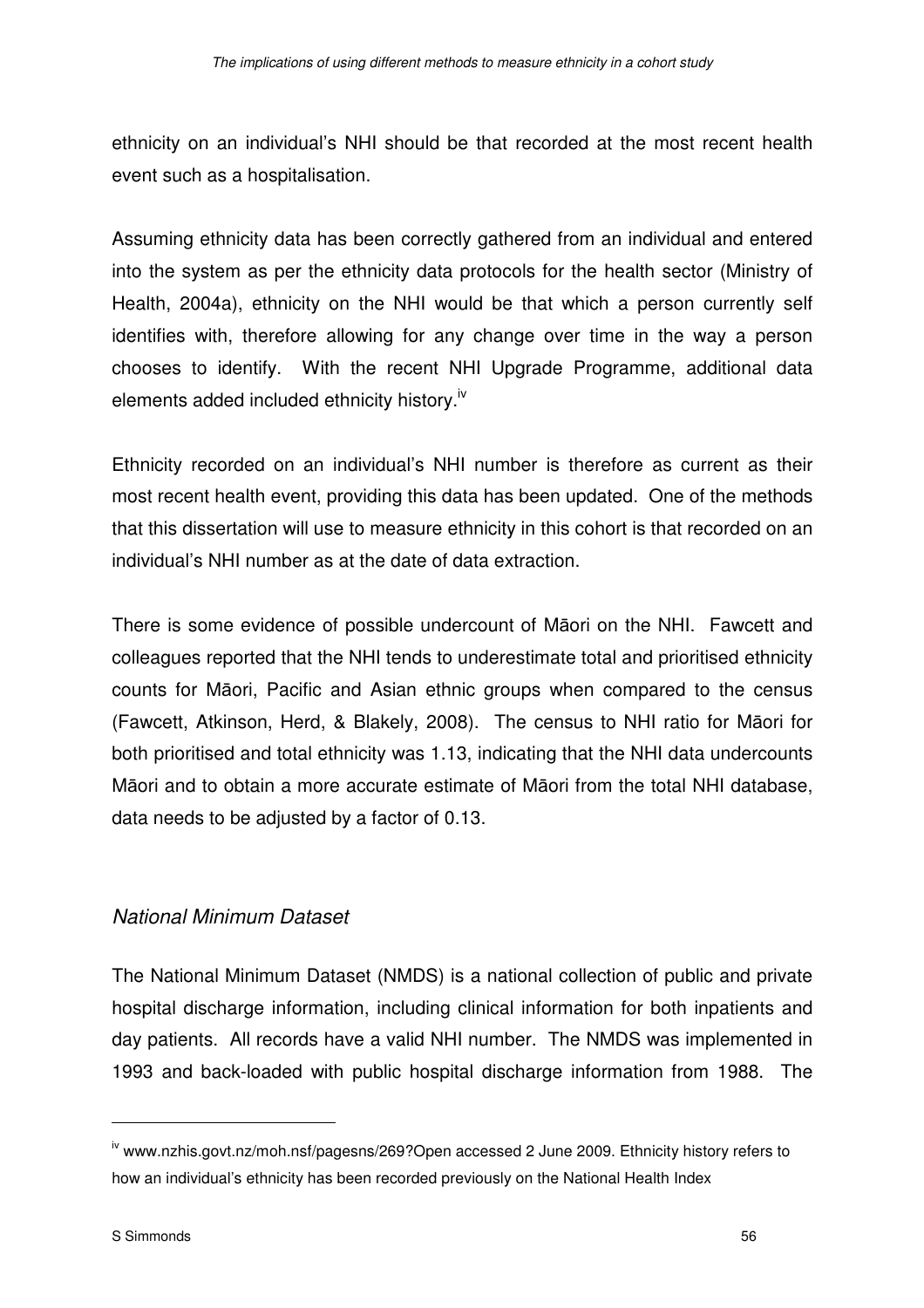current version of the NMDS was introduced in 1999. Data has been submitted electronically by public hospitals since 1993, and private hospital data for publicly funded events such as birth events and geriatric care, has been collected since 1997. Publicly funded hospital events are required to be loaded into the NMDS within 21 days after the month of discharge. Surgical events from some private hospitals are up to date, however data entry of privately funded hospital events may be delayed.

Data from hospital records constitute one of the few datasets available to describe morbidity in New Zealand, and as such provides an important source of information on the health status of the population. Ethnicity data should be collected with each hospitalisation for an individual, ideally using a standardised question (the census question) and allowing for self-identification. Up to three ethnicity fields can be entered into the system. The ethnicity recorded with each hospitalisation event can be determined for an individual from the NMDS. Event ethnicity is additional to NHI ethnicity.

There is evidence of undercount of Māori in hospital discharge data (Harris, Purdie et al., 2007; Harris, Robson, Reid, & Keefe, 1997; Ministry of Health, 2010; Swan, Lillis, & Simmons, 2006). Accuracy of ethnicity data on the NMDS depends on standardisation of the data collection at the time of hospitalisation, the ability of an individual to self-identify (the nature of the injury or illness deems it sometimes necessary for next of kin to complete this information) and any error on data entry. Sometimes data may be omitted, or may even be ascribed by a hospital staff member, therefore not allowing for self-identification. Data may also be miscoded on entry into the hospital database, or the database may not have the appropriate level of codes (for example, only a minimum of Level 2) for input or output.

Over time, there appears to have been improvements the level of undercount. Studies in the 1990s showed a 20-25% net undercount of Māori in hospitalisation data (Harris et al., 1997; Robson et al., 1996). However more recent estimations showed hospital data required adjustment by 5-15% and cancer registration data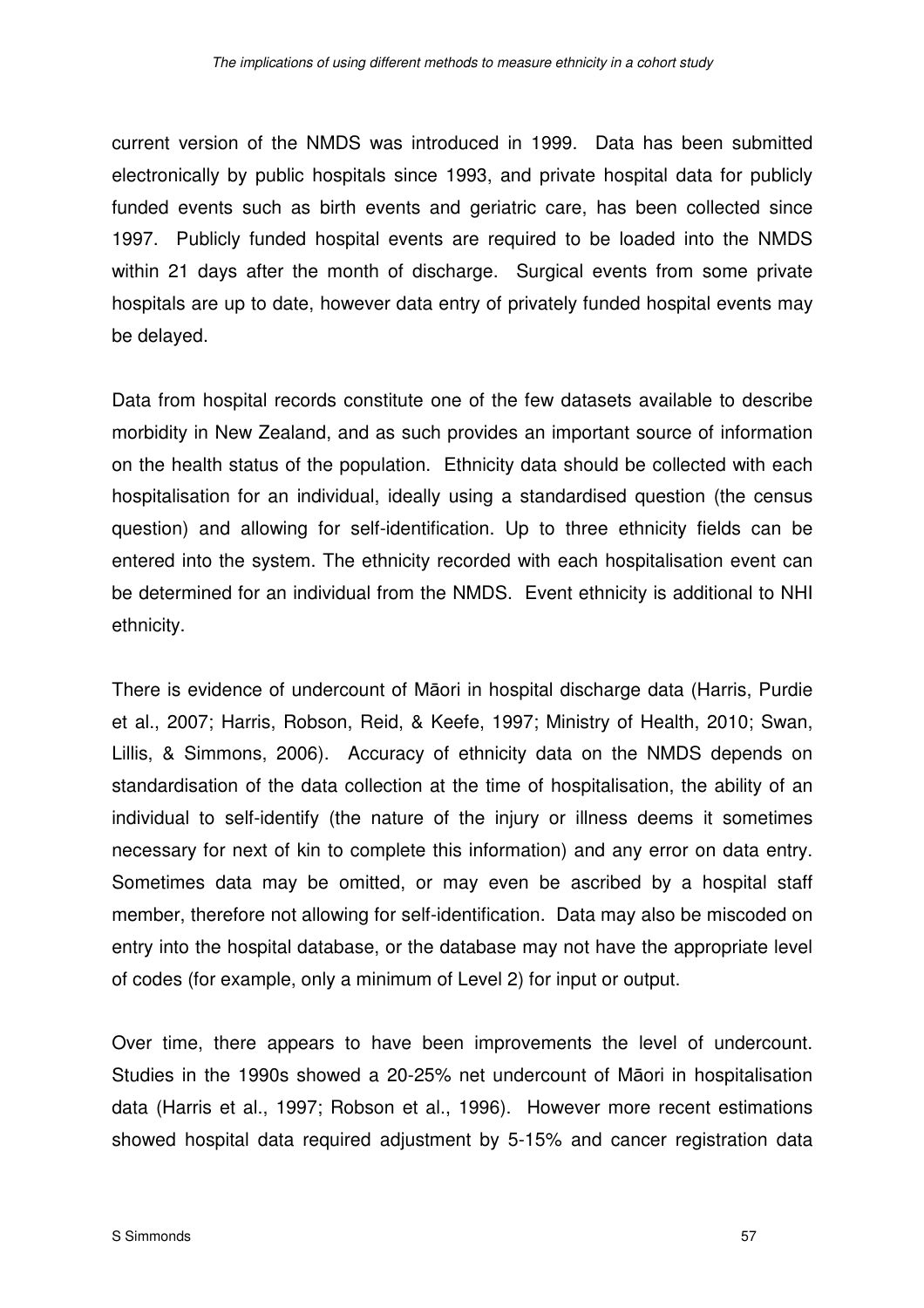between 2-15% (Harris, Purdie et al., 2007). While these findings suggest an improvement in the quality of ethnicity data, undercount of Māori persists.

Staff training and education is vital for understanding the importance of collecting accurate, self-identified ethnicity. This could vary across hospitals leading to a variation in practices. It is also likely to have changed over time as improved protocols are introduced (Robson et al., 1996).

## Mortality Collection

Originally, mortality data was contained in the NMDS, however it has been removed as a subset and now held in a separate collection. Deaths registered from 1988 onwards are held on the NZHIS Mortality Collection database. Earlier death data to 1970 is available by special request. The Mortality Collection classifies the underlying cause of death for all deaths registered in New Zealand, including all registered fetal deaths (stillbirths), using the ICD-10-AM 2<sup>nd</sup> Edition and the World Health Organisation rules and Guidelines for Mortality Coding. <sup>V</sup> Data from Births, Deaths, and Marriages (BDM) is updated monthly.

Currently, the ethnicity of a deceased person is entered onto the notification of death certificate by the funeral director in consultation with the family, and should utilise the standard ethnicity question. Ethnicity is then coded by NZHIS using the Statistics NZ (level 2) classification. Up to ten ethnicities can be provided. During the loading process, these are automatically prioritised and only three ethnicities are stored (New Zealand Health Information Service, 2004b). There is also a separate Māori descent indicator based on the question: 'was the deceased descended from a New Zealand Māori?' yes/no/don't know (N Pearce & A, 2004).

In this study, mortality data will be used in two instances, as a source of data to assign ethnicity to an individual by the ever Māori method (this method will be

v www.nzhis.govt.nz/moh.nsf/pagesns/57?Open accessed 28 October 2009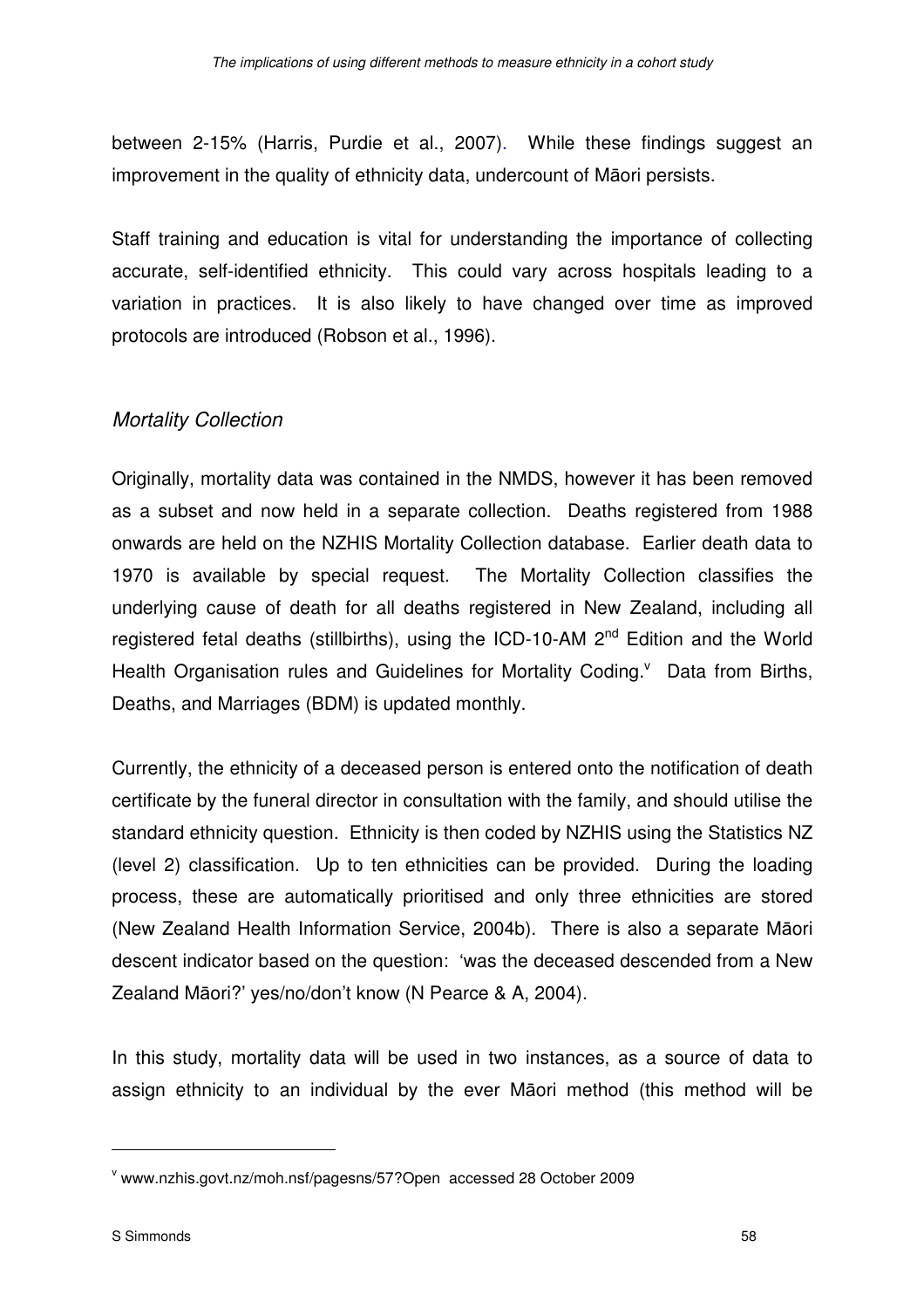described later in this section), and to produce mortality hazard ratios (risk of death over time).

Data on death registrations has been shown to undercount Māori (Blakely, Salmond, & Woodward, 1999; Graham, Jackson, Beaglehole, & Boer, 1989). In 1995 there was a change to ethnicity recorded on death registration with the new question approximating the self-identified question on the 1996 census (Blakely, Atkinson, & Fawcett, 2008). The number of Māori deaths appeared to increase by 70% between 1994 and 1996, demonstrating a substantial undercount in mortality data prior to 1995 (Harris et al., 2000; Tobias, 2001). The estimated undercount of Māori for 1991-1994 was 25%, indicating that the procedure used to measure ethnicity on death records during this time systematically misclassified Māori. Half of 0-14 year old Māori deaths were not recorded as Māori, and there was variation of undercount by age group and region (Blakely, 2002b). There has since been an improvement in death registration ethnicity data with no net undercount of Māori found in the 2001- 04 mortality data (Blakely et al., 2008; Fawcett et al., 2008). This will be detailed later in this section.

# **Other Sources of Numerator Data**

## Cancer Registry

Similar to mortality, cancer data was originally held on the NMDS but was removed with the establishment of the New Zealand Cancer Registry (NZCR). Set up in 1948, the NZCR is a population-based register of all primary malignant diseases diagnosed in New Zealand, excluding squamous cell and basal cell skin cancers. Since the introduction of the Cancer Registry Act 1993 and the Cancer Registry Regulations 1994, there has been a significant improvement in ethnicity data quality and completeness, and the NZHIS is currently working with clinicians to improve the staging information.<sup>vi</sup>

vi http://www.nzhis.govt.nz/moh.nsf/pagesns/64 accessed 28 October 2009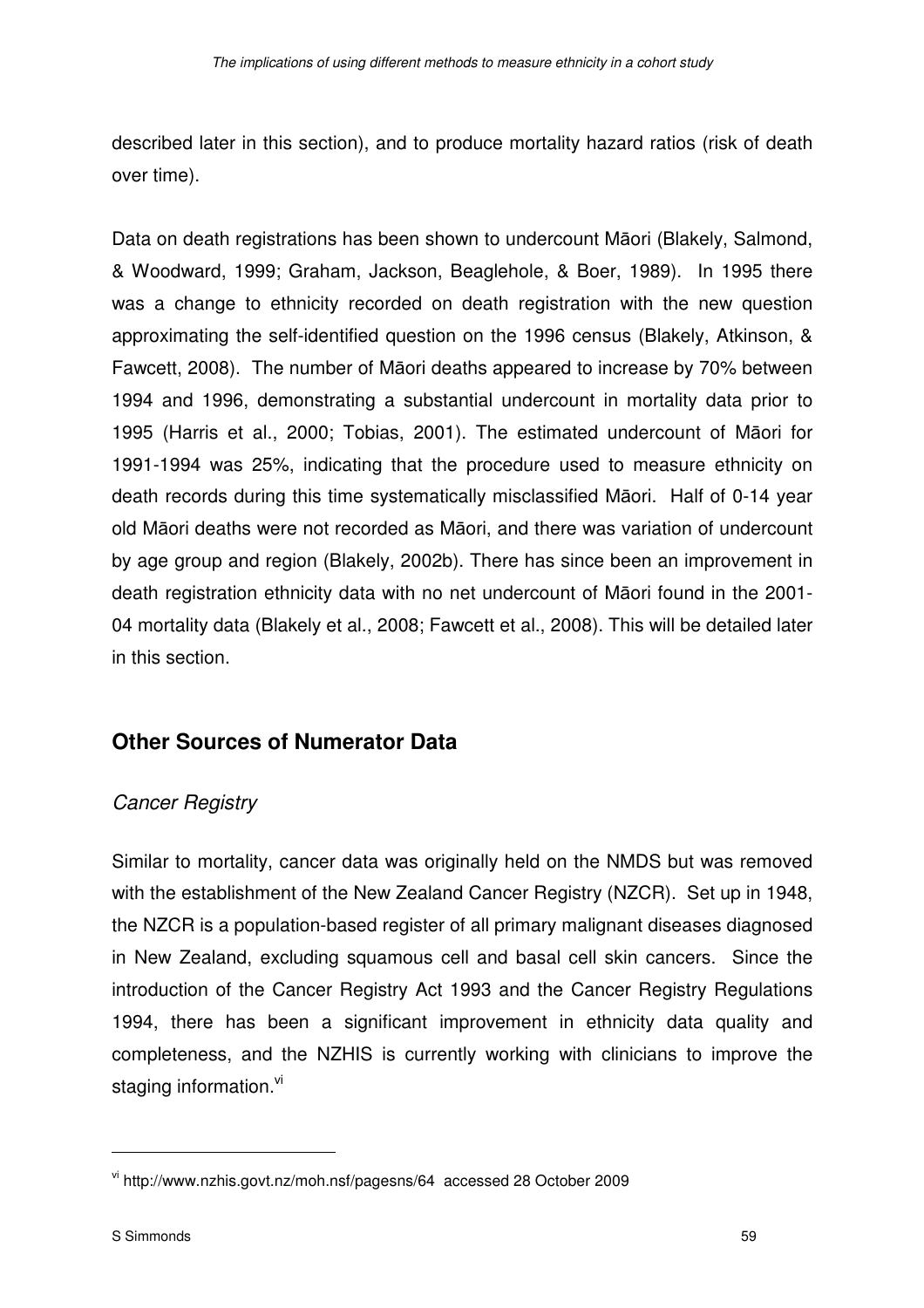Laboratories are the main source of cancer data for the NZCR, with additional data coming from Medical Certificates of Causes of Death, Coroners' findings, and public and private hospital discharge data. Ethnicity for the NZCR is mostly taken from records obtained from hospital encounters (Shaw, Atkinson, & Blakely, 2009). Electronically received data is updated monthly from the NMDS, with hard copy information entered manually on an ongoing basis. It has been shown that Māori are undercounted in cancer registry (Robson, Purdie, & Cormack, in press; Shaw, Atkinson, & Blakely, 2009).

The method used to assign ethnicity to cancer registrations has recently changed. Since 2009, ethnicity is now assigned to cancer registrations by looking at the ethnicity recorded in each of the corresponding death registrations, hospitalisation records and on the NHI. Following this, a cancer registration is automatically assigned the ethnicity(s) on the death registration (where applicable) and the NHI (unless not stated or 'other' on the NHI). In addition to this, if an ethnicity is recorded on at least 20 percent of an individual's hospitalisation records, this ethnicity is assigned to the cancer registration. Therefore, when there are different ethnic groups on the different source datasets, multiple ethnicities are recorded on the cancer register (Ministry of Health, 2010).

However, it has been found that when cancer registrations were linked to death registrations and Housing New Zealand Corporation tenant data, there still appeared to be an undercount of Māori cancer registrations (which varied by deprivation and rural-urban status). For the completion of the recent publication Unequal Impact: Māori and non-Māori Cancer Statistics by Deprivation and Rural-Urban Status 2002- 2006 by Robson and colleagues (in press), adjusters were created for cancers registered between 2002-2006 to adjust for the residual undercount of Māori registrations. These adjusters increased the total number of Māori cancer registrations by approximately 10% (Robson et al., in press).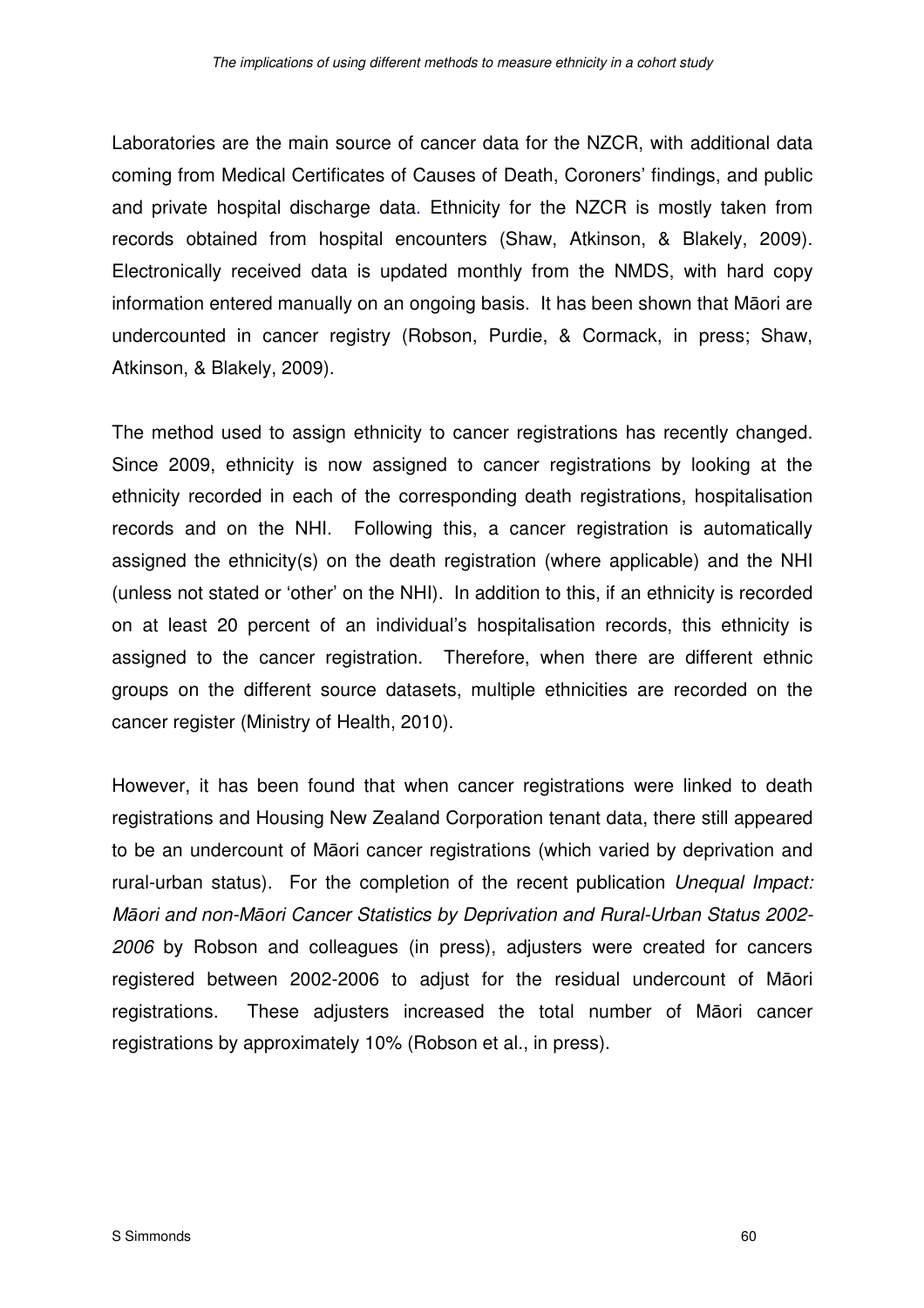## Maternal and Newborn Information System, Mental Health Information National Collection and Primary Care Data

Other sources of routinely collected national health datasets include; the Maternal and Newborn Information System (MNIS), the Mental Health Information National Collection (MHINC) and Primary Care Data. These will not be discussed further in this dissertation.

# **Sources of Denominator Data in Health Research**

## **Census**

Dependent on the nature of the study, routinely collected data can provide both numerators and denominators, such as in a cohort study. However, the most common source of denominator data used in determining rates of morbidity and mortality by ethnicity is provided by New Zealand's 5-yearly national Census of Population and Dwellings. Statistics New Zealand is responsible for administering the census and collating and distributing resulting information. The census is an official 'count' of every person in the country on a given night and provides an important snapshot of demographic factors such as the age of the population, employment, education, family composition and so on. Trends over time are also determined from consecutive censuses.

As the 5-yearly census is a key source of denominator data, any change to the collection of information on the census can have a profound impact on population rates and the ability to monitor health trends over time. In Aotearoa, changes to the ethnicity data question in the recent past have altered representation of ethnic group denominator data (Te Rōpū Rangahau Hauora a Eru Pōmare, 2000).

Ethnicity in Aotearoa has moved from a biological, descent based approach to one of cultural affiliation over time. In 1981, respondents were asked their 'ethnic origin' with options to 'tick box which applies' if 'full Māori, full European or full Caucasian'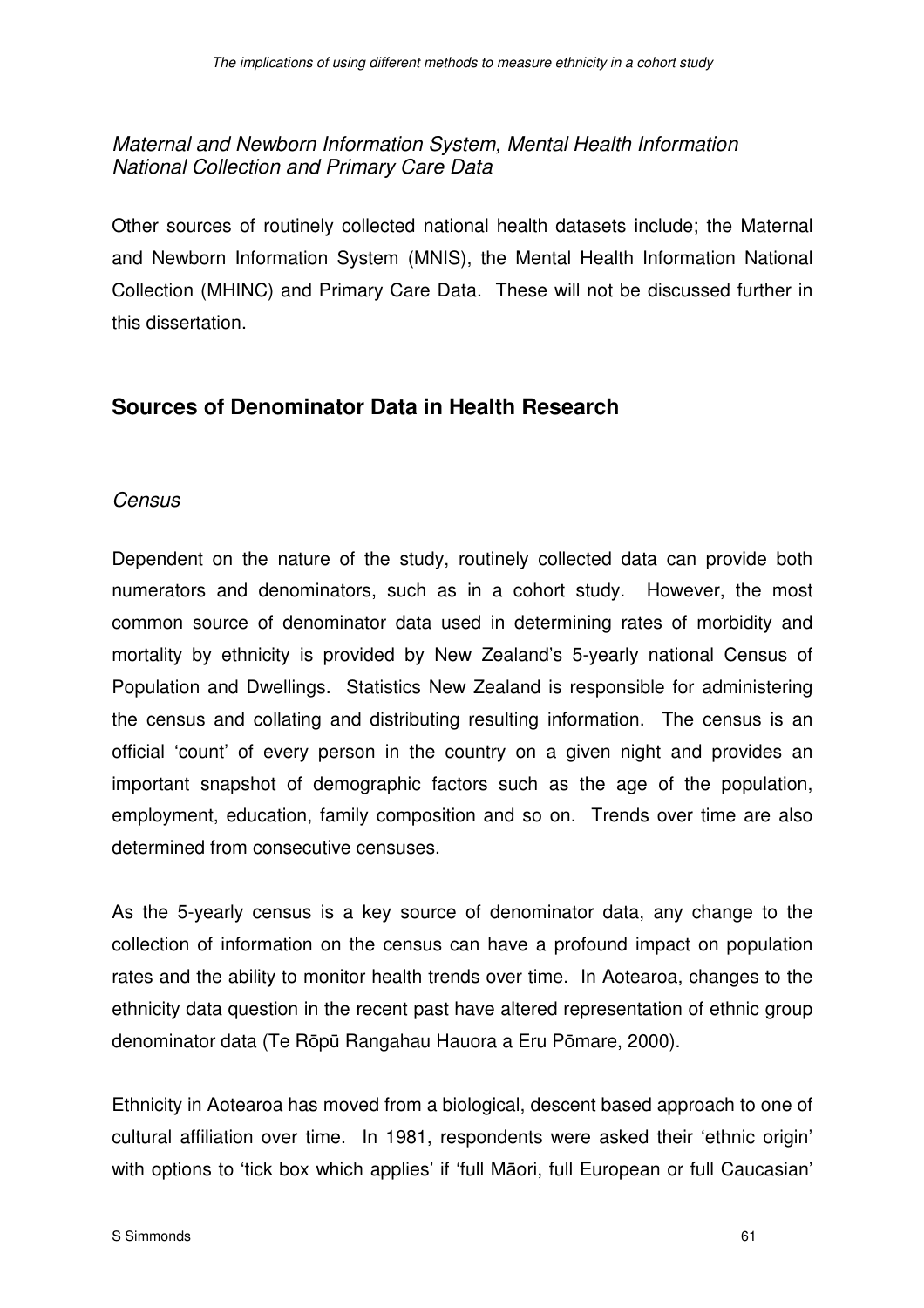and so on. Blood quantum was required if the respondent was not 'full' anything. This changed somewhat in 1986 to asking respondents 'what is your ethnic origin?' and to 'tick box or boxes which apply to you', therefore allowing for multiple ethnicities to be identified and no blood quantum required. In the 1991 census there was a further change – a separate question on Māori ancestry was included, the option to select more than one ethnic group was provided and the question related more to cultural affiliation than origin – 'which ethnic group do you belong to?' (Thomas, 2000).

The change to multiple ethnic group options produced potentially different Māori populations; those that identified as Māori only ('sole Māori') and those that identified as Māori plus one or more other ethnic groups ('mixed Māori'). The 'Māori ethnic group comprises those that identify as 'sole Māori' plus those who are 'mixed Māori'. The option to select more than one ethnic group was made available again in the 1996 census, however the different wording to the question appeared to 'encourage' a higher number of people to identify with more than one ethnic group by requesting respondents to 'tick as many circles as you need to show which ethnic group(s) you belong to' (Public Health Intelligence, 2001a; Te Rōpū Rangahau Hauora a Eru Pōmare, 2000). In addition, the question offered more ethnic group options to choose from which also encouraged respondents to identify with more than one group. For example there was a 124% increase in the number of Māori recording multiple ethnicities between the 1991 and 1996 censuses (Statistics New Zealand, 1999). In the 1996 census, 7.56% of the population identified as sole Māori, and 14.5% as Māori ethnic group (Thomas, 2000). The increase in recording of multiple ethnicities occurred not only for Māori, but for all groups and was attributed to the change in format of the question.

These changes in the census ethnicity question disrupted time-series analyses and limited comparisons over time during this period. Unfortunately this was also a period of significant social and economic reform, during which monitoring of disparities by ethnicity was even more pertinent (Te Rōpū Rangahau Hauora a Eru Pōmare, 2000).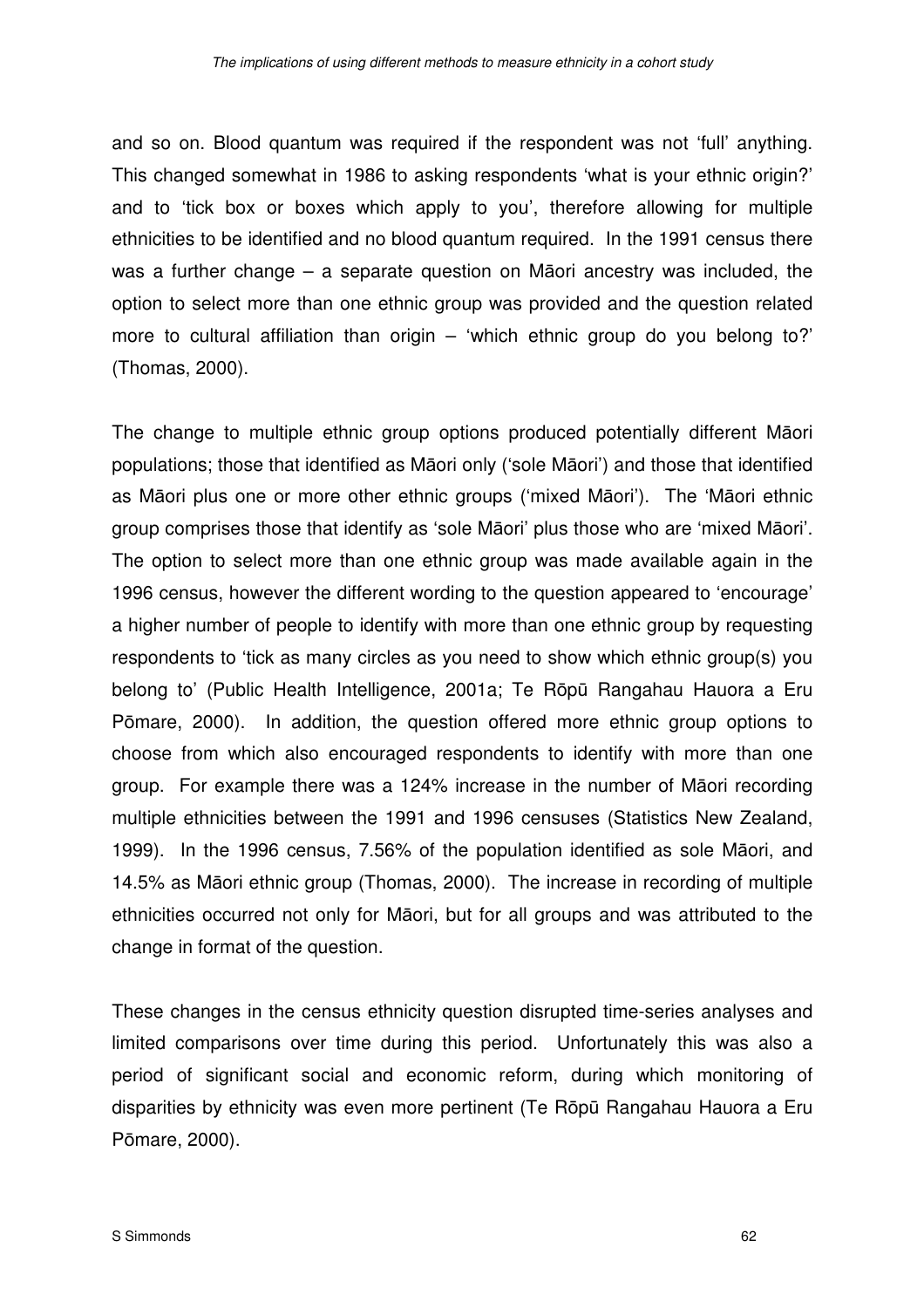The 2001 and 2006 question changed from 1996 and reverted to that used in 1991 with a minor word change. It remained constant for these two censuses. The question was phrased; 'which ethnic group do you belong to? Mark the space or spaces which apply to you'. In addition less ethnic groups were offered in the list to choose from.

These changes in the ethnicity question reflected changes in society around the concept of ethnicity and identity, from one of ancestry to one of belonging and affiliation to a culturally defined ethnic group. As Nancy Krieger (2000) states; 'classifications and categories employed in any census are enmeshed in the social and political realities of the society' (Krieger, 2000). However, these changes also created an inconsistency in denominator data over this time, particularly the 1996 census (Public Health Intelligence, 2001a; Te Rōpū Rangahau Hauora a Eru Pōmare, 2000). Various measures to improve estimates for this time period were proposed including the use of the 'sole Māori' group as denominator for the analysis of disparities in the 1990s in order to maintain consistency of the denominator over time. The sole Māori group was more similar in size to the previous Māori populations based on blood quantum (half or more Māori blood) (Te Rōpū Rangahau Hauora a Eru Pōmare, 2000). It has been shown that 'sole Māori' experienced poorer health than the 'Māori ethnic group' population over this time period (Ajwani et al., 2003c). However, it must be remembered that the sole Māori group is a subset of all those who identify as Māori and therefore does not include a substantial group of those identifying as Māori.

Population estimates serve as more accurate denominators (than census counts) for the construction of population-based rates as they take into account; non-response to the census ethnicity question, net census undercount, residents temporarily overseas on census night, births, deaths and net migration between census night and 30 June.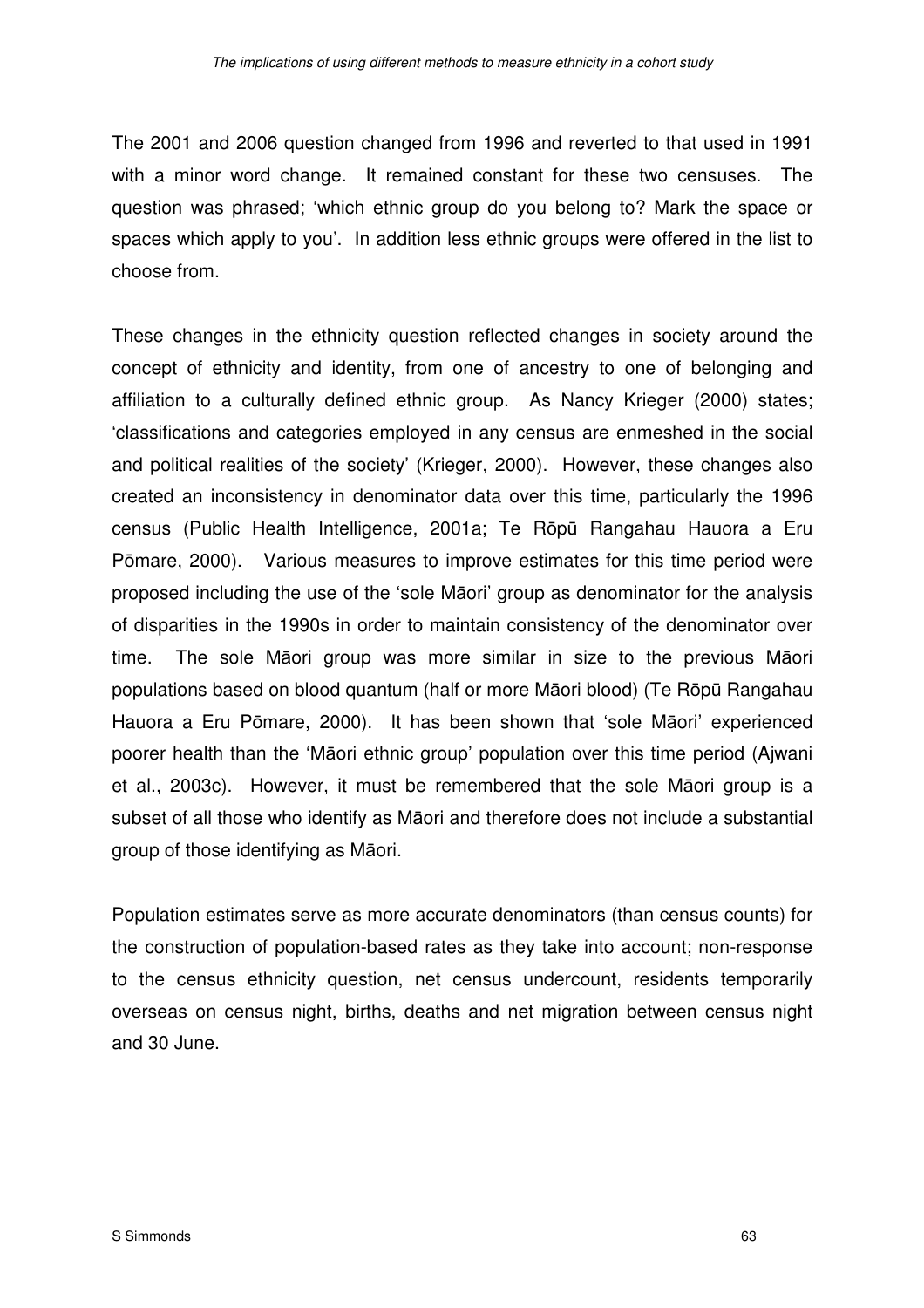## **Methods to Improve M**ā**ori Health Estimates in Health Data**

As mentioned earlier, numbers of Māori in official health data have been underestimated in the past (Ajwani et al., 2003a; Te Rōpū Rangahau Hauora a Eru Pōmare, 2000). The following section will detail some of the methods that have been developed or proposed in order to improve ethnicity estimates on routinely collected datasets. These methods involve either the individual reassignment of ethnicity, as in the 'ever Māori' method, or the development of adjusters to apply to data with known undercount. Adjusters are determined by linking health datasets to datasets with better quality ethnicity in order to quantify the misclassification of ethnicity in the original health datasets. The adjusters are calculated and then applied to aggregate health data. Adjusters have been calculated for mortality data (Ajwani et al., 2004; Ajwani et al., 2003a; Ajwani et al., 2003b; Blakely et al., 1999) for cancer registration data (CancerTrends) (Blakely et al., in press; Shaw, Atkinson, & Blakely, 2009; Shaw, Atkinson, Blakely et al., 2009) and for both hospitalisation and cancer registration data (Hauora IV adjusters) (Harris, Purdie et al., 2007).

### Methods to Improve Māori Health Estimates - Numerator Data

#### **The New Zealand Census Mortality Study**

The New Zealand Census-Mortality Study (NZCMS) is a cohort study that probabilistically and anonymously linked census data and mortality records.<sup>Vii</sup> The study enabled estimation of the undercount of Māori in death registrations over several time periods.

This study quantified the misclassification of ethnicity by matching death records to census records for the three-year period following each census, creating five cohorts between 1981 and 2004. The adjusters developed (termed 'unlock ratios') can then

vii A description of the methods used in this study can be found in Blakely et al 1999 and Blakely 2002.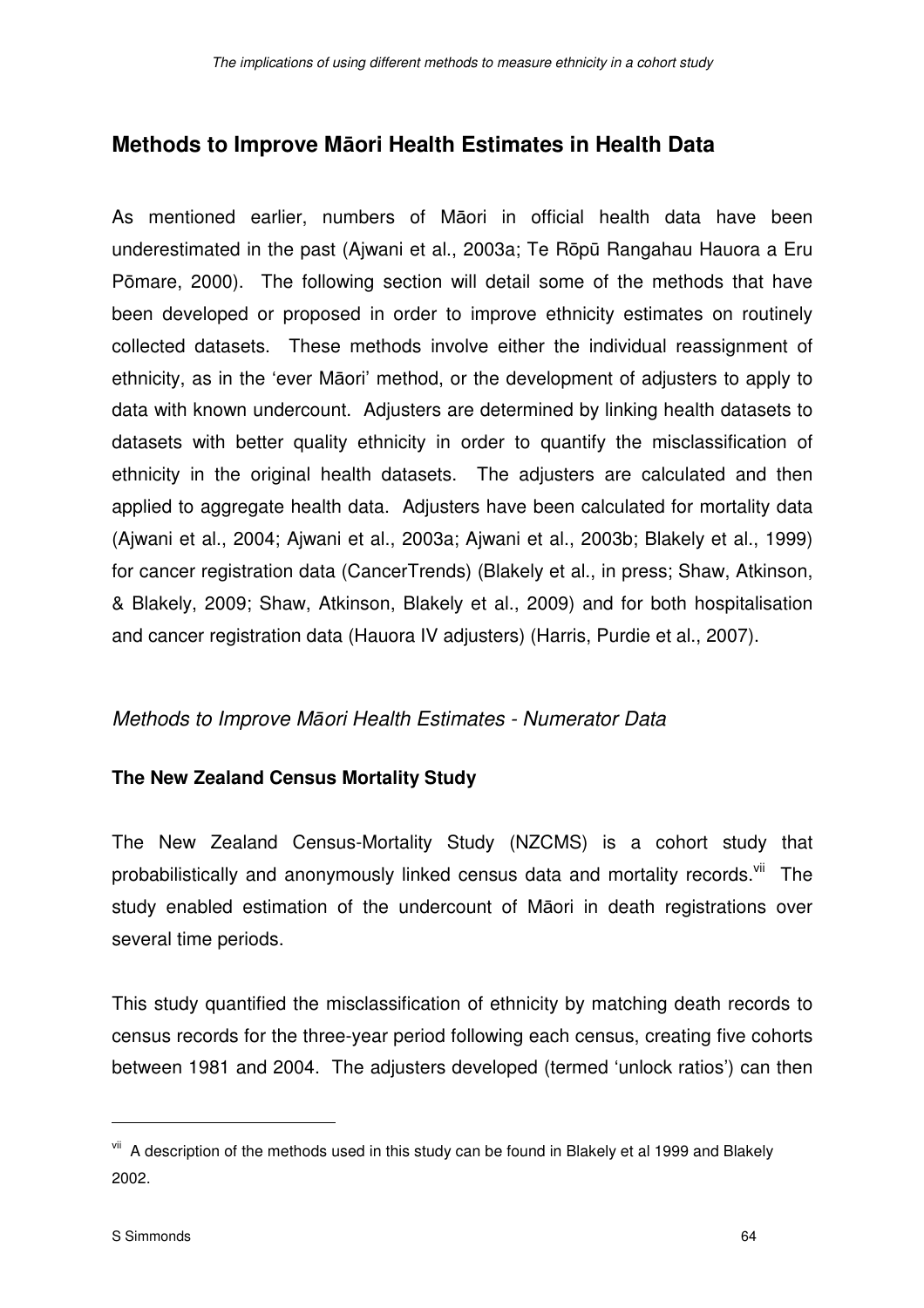be applied to correct for misclassification of ethnicity on mortality data for each of these time periods. The estimation of ethnic specific rates using these adjusters are then free of numerator-denominator bias (Ajwani et al., 2004; Ajwani et al., 2003a).

The NZCMS demonstrated that Māori and Pacific peoples were grossly undercounted on mortality data until the mid-1990s. From 1981–84, 16% more 1–74 year olds had self-identified as 'half or more Māori' on the 1981 census than are recorded on death records, the corresponding value for the time periods 1986–89 and 1991–94 was 32% each. However, when death registrations and census data were probabilistically matched for the four year period 1996-1999, the NZCMS results showed that the undercount on mortality records had decreased to 7% (Ajwani et al., 2004; Ajwani et al., 2003a; Ajwani et al., 2003b). Differences in misclassification of ethnicity for Māori were also revealed by cause of death, age and rurality (Ajwani et al., 2003a).

When the study was extended to cover the subsequent four year period 2001-2004, it was found that while some disagreements in ethnic group coding between mortality and census data still occurred, accuracy was much improved compared to earlier time periods, with no net undercount of Māori. The authors concluded that with use of the 'total' ethnicity on both census and mortality data in the early 2000s, ethnic mortality rates will contain little, if any, numerator-denominator bias (Blakely et al., 2008). The differences by Regional Health Authority using total ethnicity were not as notable as in previous years. However, there were some slight regional differences. In the South island, census-mortality ratios differed with the use of 'total' Māori vs 'sole' Māori, suggesting higher underreporting of multiple ethnic groups on mortality data in this region.

By applying the appropriate unlock ratios, mortality data for the time period 1981- 2004 (in particular 1981-1999) can be adjusted to produce more accurate estimates of mortality rates for Māori over time without numerator-denominator bias. As earlier mentioned, the 1990s was a time of major social and economic reform in Aotearoa which disproportionately impacted on Māori (Ministry of Health & University of Otago, 2006e).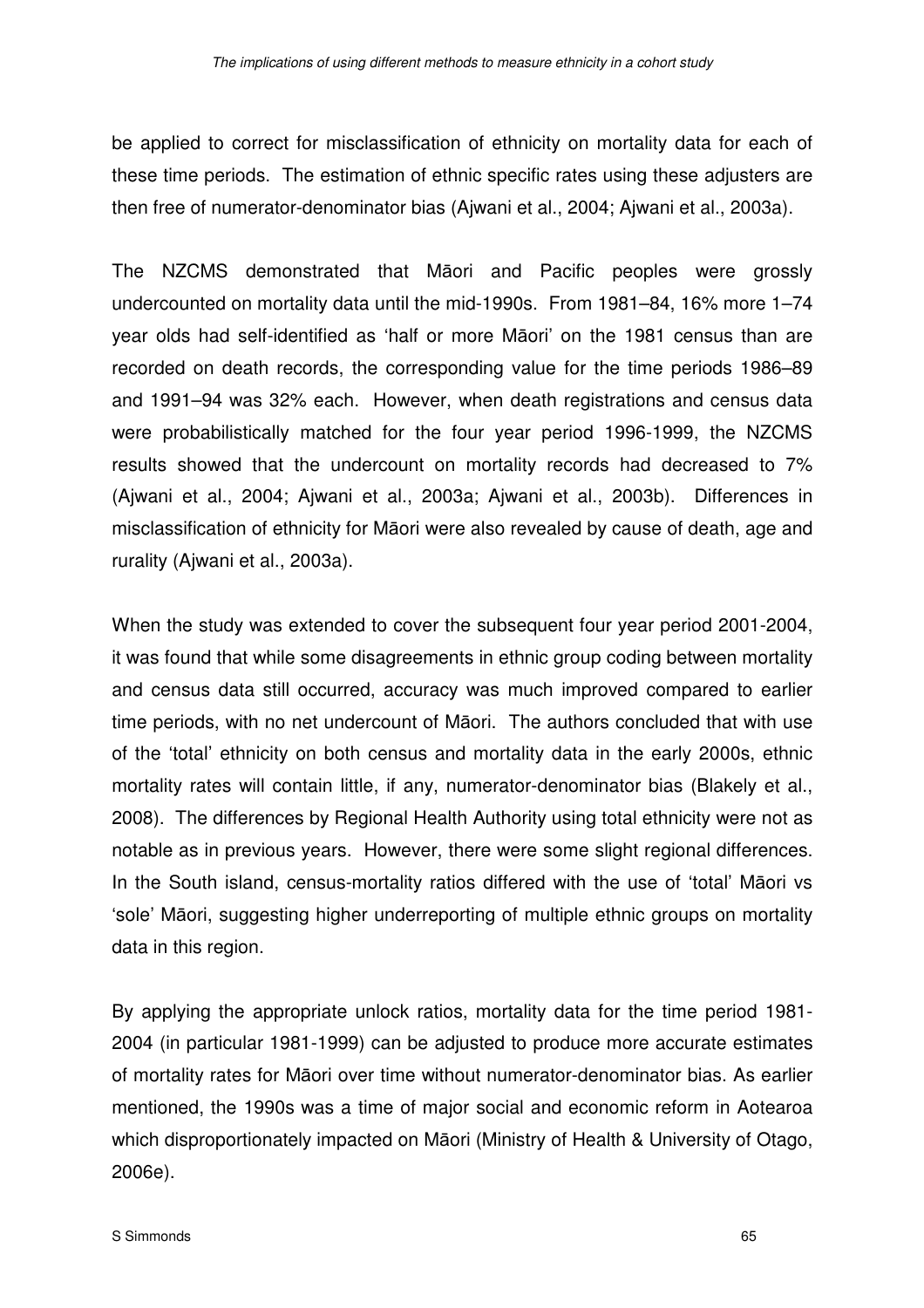However, these ratios cannot be applied to other sources of numerator data such as hospitalisations or cancer registrations, as the ratios are based on mortality only. New Zealand Census Mortality Study mortality adjusters also cannot be applied to individual data. While they are calculated at an individual level by probabilistic matching of records, the results are aggregated and then can only be applied to other external data at aggregated level.

Furthermore, the adjusters developed are retrospective, so more timely estimates of mortality are difficult as the development of the unlock ratios is subject to the availability of census data. Incomplete linkage of datasets contributes some level of error to the ratios, although methods were implemented to limit this bias (Blakely et al., 2008). The calculation of these ratios requires specialist statistical expertise and are therefore resource and time intensive.

Finally, the method is dependent on (and assumes) reliable ethnicity data on the census. It is therefore vulnerable to census ethnicity changes over time.

### **Development of Adjusters – Hauora IV**

Recent statistics on disparities in health between Māori and non-Māori are presented in the publication Hauora, Māori Standards of Health IV: a study of the years 2000- 2005 (Robson & Harris, 2007). It was recognised that hospital discharge and cancer registration data undercounted Māori. To estimate this undercount for the calculation of population rates, data from these sources were linked to datasets with more reliable ethnicity data. These were death registrations for the period 2000-2004 which had been found to have relatively accurate ethnicity data (Blakely et al., 2008) and Housing New Zealand Corporation (HNZC) tenant data 2003-2005 which has been shown to have an overall match rate of 92% to data on NHI database (Baker et al., 2006). In this way, the numbers of Māori hospitalisations or cancer registrations using ethnicity as recorded could be compared to the numbers of Māori using the ethnicity on the linked dataset, derived from either mortality or HNZC records. The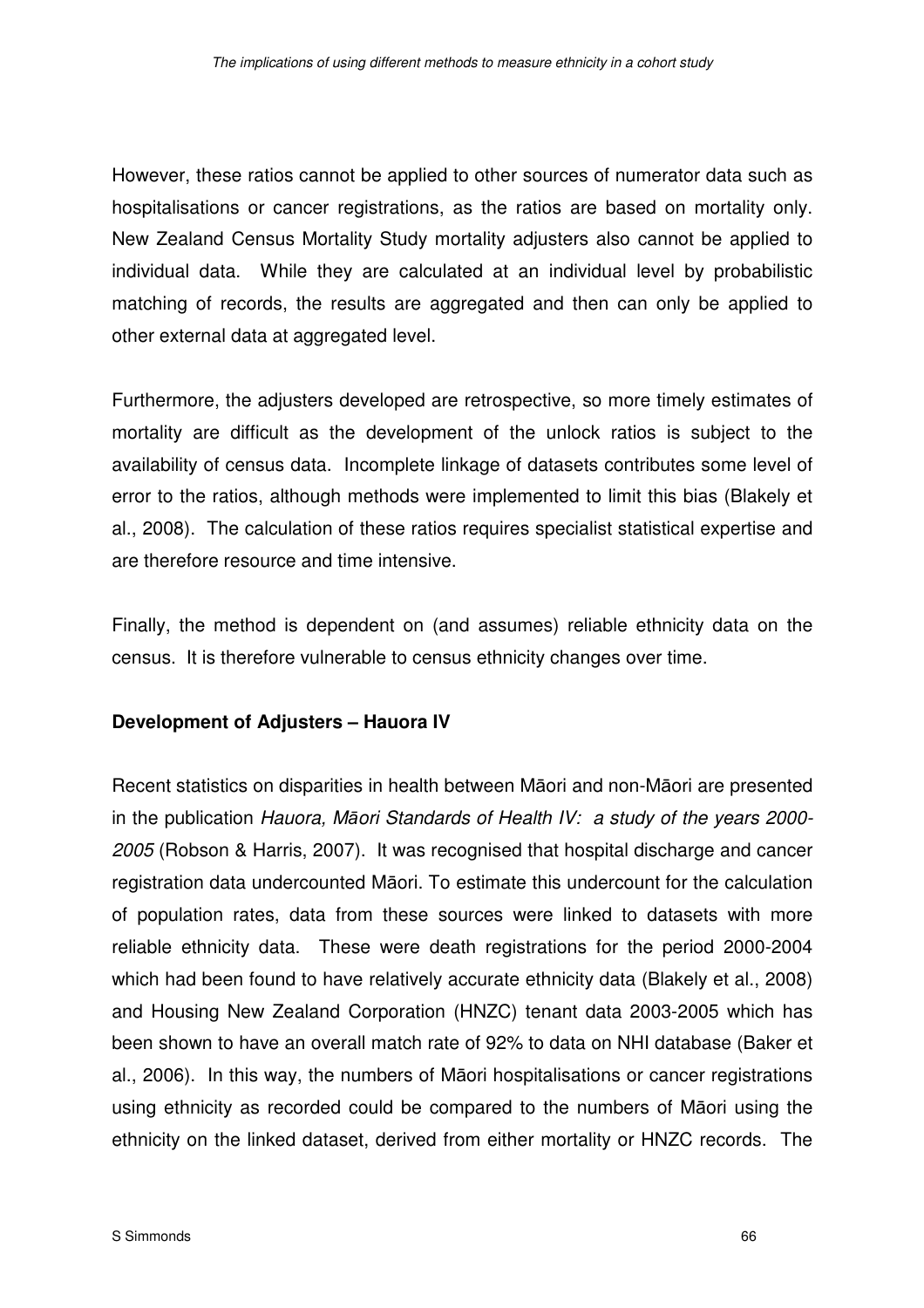overall difference is then estimated as a ratio and the resulting smoothed adjusters are applied to aggregate data (Harris, Purdie et al., 2007).

It was found that undercount varied by age, showing a lower undercount in younger age groups that increased with age. For this time period, linkage showed that Māori hospital numbers and cancer registrations were underestimated. To produce more appropriate estimations, adjusters should be applied. For hospital registrations the adjusters were calculated to be between 5 and 15%, and for cancer registrations between 2 and 15%, depending on age.

This undercount creates a numerator-denominator bias when rates are calculated using population census data as denominators. Adjusters were therefore developed in order to minimise this bias. To do this, a weighted average of the HNZC linkage and mortality linkage ratios in five-year age groups was calculated. The ratios were then smoothed to create adjusters (Harris, Purdie et al., 2007) which were consequently applied to numerator data for Māori (hospitalisations and cancer registrations). Non-Māori numbers were calculated as the difference between the total number and the adjusted Māori numbers. These values for Māori and non-Māori were then used as numerators in the calculation of population rates and ratios in Hauora IV.

As the adjusters are age-specific (5-year age groups), this also allows the calculation of more accurate age-specific and age-standardised rates. A further strength of this method is that in minimising numerator-denominator bias, a better comparison of rates and ratios across hospital, cancer and mortality data sets is enabled (Harris, Purdie et al., 2007).

These adjusters have been developed over a specific time period of data, (2003- 2005 for hospitalisation data, 2000-2004 for cancer data) and it cannot be assumed that they can be applied to either earlier or later time periods, particularly as it has been shown that quality of ethnicity data has changed over time (Blakely et al., 2008; Shaw, Atkinson, & Blakely, 2009).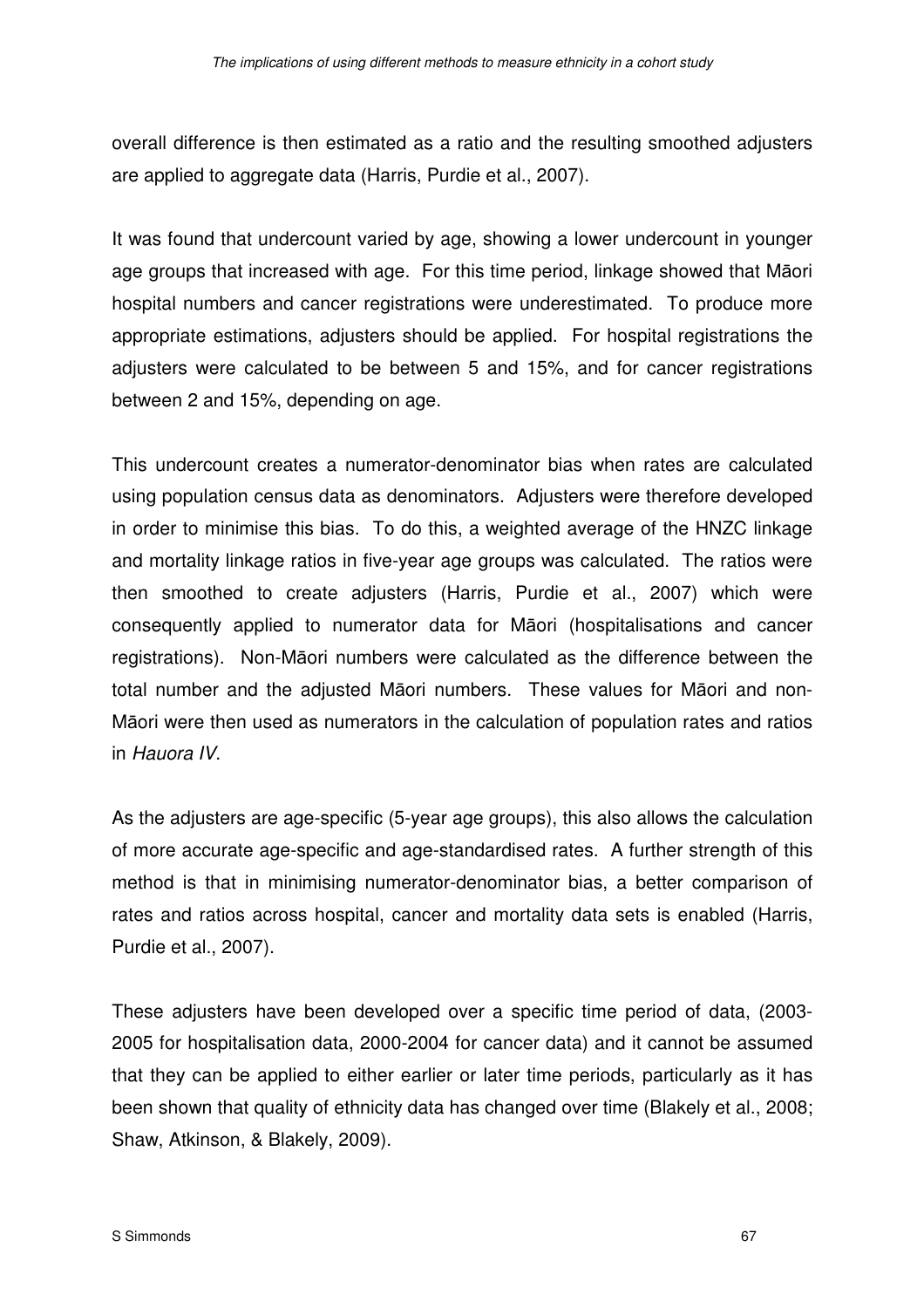The adjusters were calculated with national-level data, and may not necessarily directly apply to the regional level. Ethnicity data quality has been shown to vary by region (Blakely, 2002a). Similarly, adjusters cannot be applied at an individual level, so are therefore unable to be used in a cohort study.

### **Ever M**ā**ori Classification**

The 'ever Māori' method counts as Māori anyone ever recorded as Māori, either sole or total, in any cancer registration, hospital admission or death registration, or on the National Health Index. Individuals on datasets from the different sources are linked using an encrypted unique National Health Index number. Therefore, where individuals with multiple events were 'ever' recorded as Māori, the ethnicity for all records for that individual are individually reassigned as Māori for the purpose of the study only. All remaining records are classified as non-Māori, and this usually includes those that have no ethnicity specified. This method of classification is normally conducted over a specific time period for a study.

The 'ever Māori' method of assigning ethnicity has been used in various studies to adjust for undercounting of Māori in health data sets (Cormack, Robson, Purdie, Ratima, & Brown, 2005; Curtis E, 2005; Harris, Robson et al., 2007; Ministry of Health, 2006a; Robson et al., 2006).

There are considerations to be made when using this method of classification. The major assumption is that Māori are undercounted in health data sets. However, it has been hypothesised that this method may correct undercount for older age groups better than for younger age groups. Both morbidity and mortality are closely associated with age. Older patients are more likely to have had a greater number of admissions, therefore an increased likelihood of being classified as Māori (Curtis E, 2005).

A longer time period over which ever Māori is determined in a study would possibly produce an overcount, as this increases the likelihood of more hospitalisations for an individual, and therefore a greater chance of false positives. A false positive refers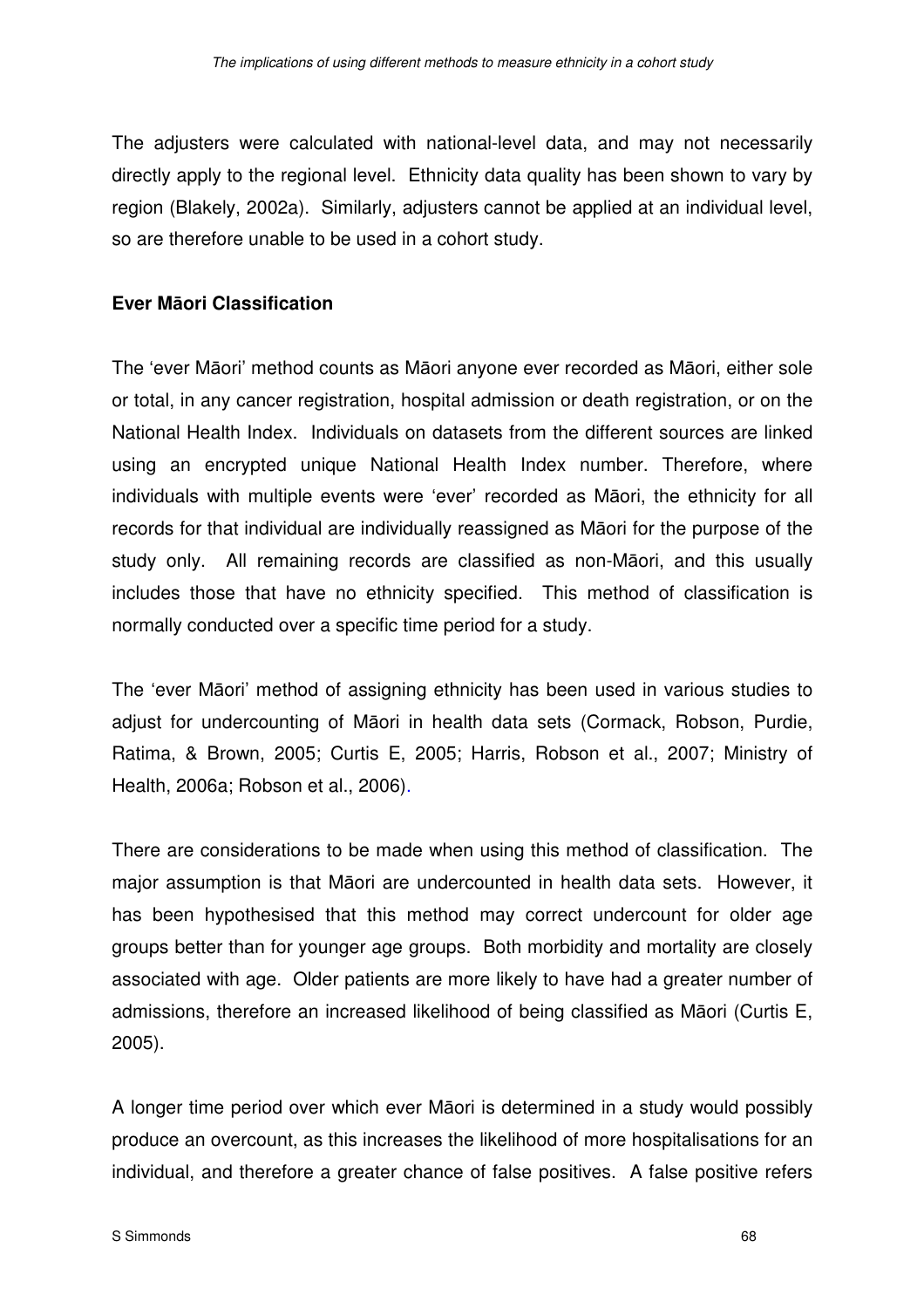to when a person is recorded as Māori when they are not. The chance of this occurring increases with an increased number of events, which increases with more years of data. In addition, over a longer time period there may be improvements in ethnicity data collection and completeness, therefore potentially minimising the undercount of Māori. This could also lead to an overcount with the use of ever Māori.

In analyses of earlier periods (1996-2001) the ever Māori method appeared to produce reasonable estimates of deaths and cancers (Curtis E, 2005; Robson et al., 2006). However, it seems to result in an overcount of Māori in recent years of analysis for deaths and cancer registrations from 2000-2004 and hospital discharges 2003-2005 (Harris, Purdie et al., 2007). It has been suggested that this may be due to the use of additional years of data, and/or to improvements in ethnicity recording on death registrations.

While the 'ever Māori' method upholds the right to be counted for Māori, it does not allow for ethnic mobility. As indicated earlier, an individual's ethnicity can change over time, ethnicity is dynamic and a person has the right to change their nominated ethnicity. The ever Māori method will count an individual as Māori if they have ever identified as Māori regardless of whether they have intentionally subsequently changed the ethnicity they wish to self identify as at some point. Of course, in most datasets it is not known whether a person has deliberately changed their ethnicity, or if the change is due to other reasons including administrative error or poor data collection.

Despite these considerations, the 'ever Māori' classification of ethnicity is able to be applied in a cohort study as it involves the individual assignment of ethnicity.

### **CancerTrends**

Recent work has been undertaken to link census and cancer registry data in order to quantify undercount of Māori and Pacific peoples in cancer incidence statistics. The extent of misclassification between 1981 and 2004 (in five 5-year cohorts) has been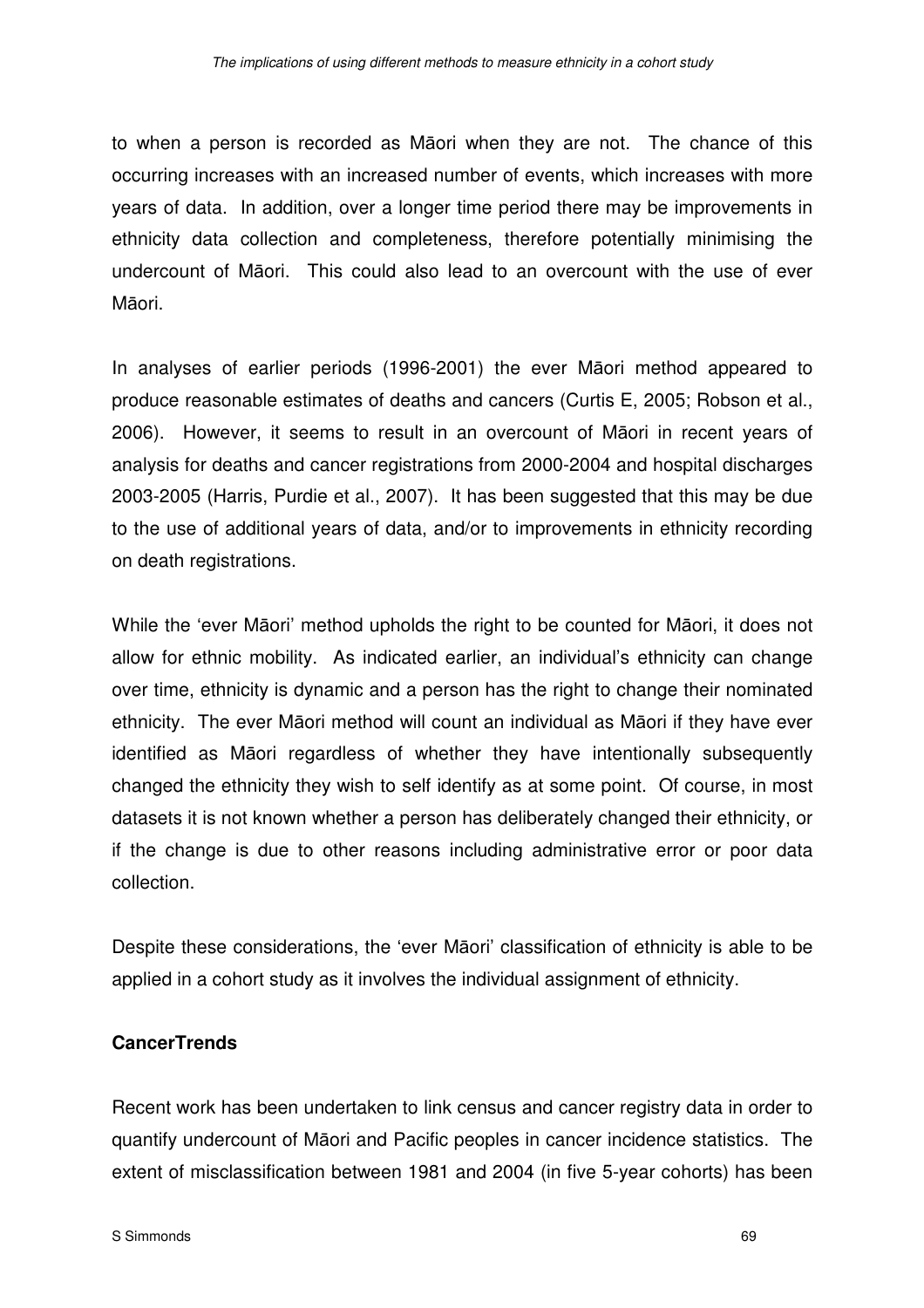estimated, and can be presented using any ethnicity output for Māori and Pacific peoples (Blakely et al., in press; Shaw, Atkinson, Blakely et al., 2009). The recently published study by Caroline Shaw and colleagues presented results using total ethnicity output. For all cancers it was found that the extent of undercount for Māori was as much as 31% in the 1981-1986 cohort, but decreased over time to produce an undercount of 15% in the more recent 2001-2004 cohort. This is a slightly higher undercount of Māori than that calculated for Hauora IV.

The data showed that while there have been improvements over time in the accuracy of ethnicity data on the New Zealand Cancer Registry, undercount of Māori (as well as Pacific and Asian ethnic groups) persists.

The study produced adjustment ratios for total cancers, and for common cancer sites that can be used to ascertain corrected population estimates for incident cancer by ethnicity for this time period (Shaw, Atkinson, & Blakely, 2009). Similar to NZCMS unlock ratios, and adjusters for Hauora IV, these adjustment ratios can only be applied at an aggregate level such as in the production of population rates.

## Methods to Improve Māori Health Estimates – Denominator Data

### **Use of NHI Data as Denominator**

In order to reduce misclassification and eliminate numerator-denominator bias caused by differing degrees of accuracy of ethnicity data in the numerator and denominator, Shaw et al have recently suggested that the NHI file could potentially be used as the denominator in the calculation of rates rather than census data (Shaw, Atkinson, & Blakely, 2009). This could apply for non-cancer, and nonmortality events such as hospitalisations or surgical procedures.

Therefore all datasets which can be linked to, or have data on, ethnicity from the NHI could be used as sources of numerator data (such as the NMDS), and analyses would be possible by several demographic factors in addition to ethnicity such as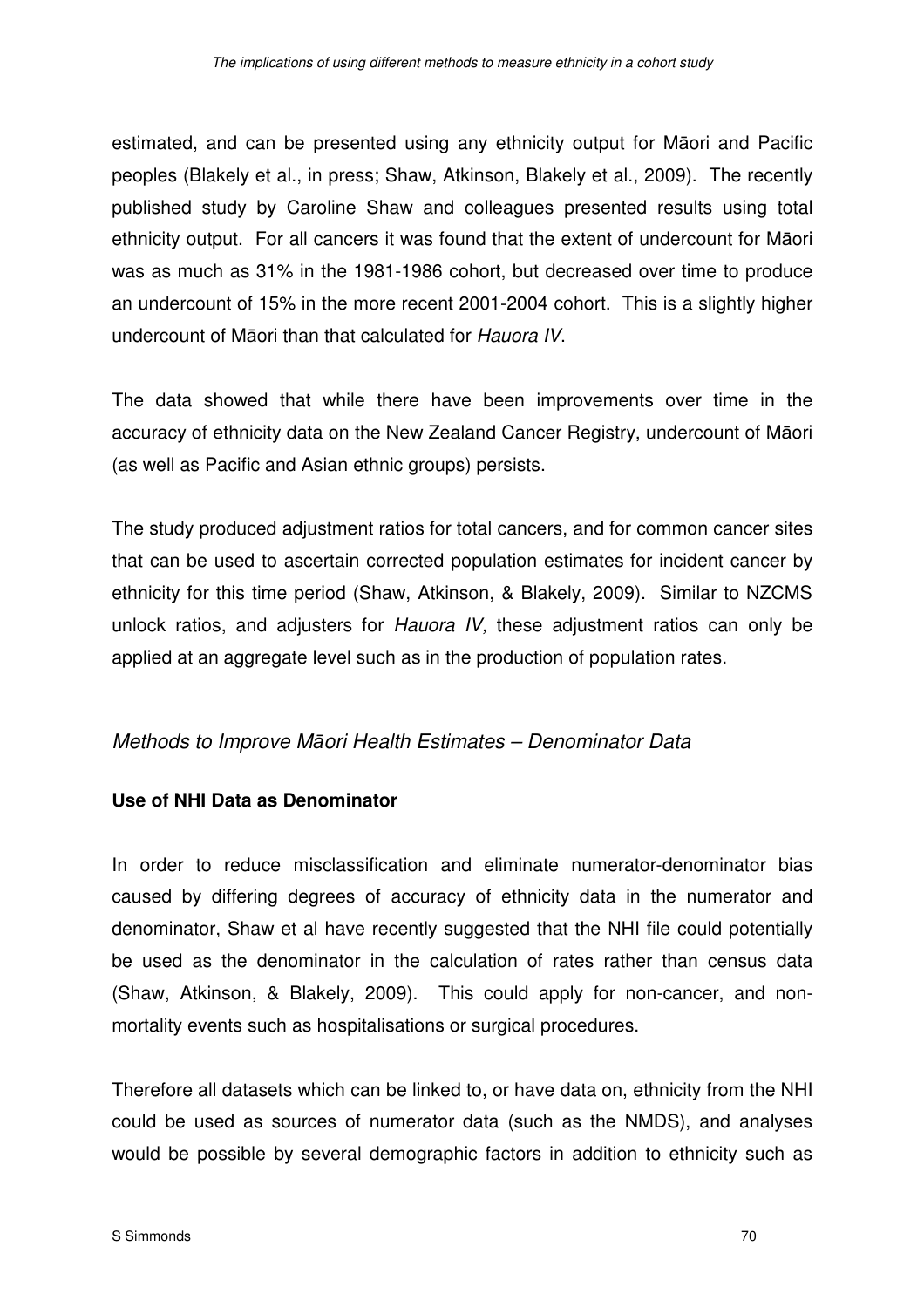sex, age, deprivation and region. However, if the NHI is the only source of data in the calculation of rates, the undercount will be the same in the numerator and denominator and the rates will be relatively unbiased. While this would be an improvement compared to the use of an external denominator (as numeratordenominator bias is eliminated), this method still depends on the quality of ethnicity data on the NHI overall, and would not be a likely option if there is, or becomes, considerable undercount of Māori in this dataset.

There are further limitations to this proposal. Calculation of accurate historical rates will not be possible as the NHI file is constantly updated; actual numbers of events by ethnic group will still be biased when compared to census ethnicity; and finally, the NHI file is likely to include many who have migrated out of New Zealand, whereas this information can be determined from census data. The NHI is estimated to have 98% coverage of the population however there are also instances of 'duplicates' where an individual has been assigned two NHI numbers. A 12-month duplicate resolution programme identified 125,000 duplicates. The identification of duplicate NHI numbers is an ongoing task.<sup>viii</sup>

## **Adjusting Census Data for use as Denominator**

The census differentially undercounts Māori, males and young adults compared to other groups, also Māori living in the most deprived deciles are more likely to be undercounted than Māori living in less deprived areas. For the calculation of recent cancer statistics for the period 2002-2006, new deprivation and rural-urban denominators were constructed for incidence and mortality analyses by deprivation and rurality, by adjusting population estimates obtained from Statistics New Zealand (Robson et al., in press).

viii http://www.nzhis.govt.nz/moh.nsf/pagesns/270?Open Accessed 12 January 2010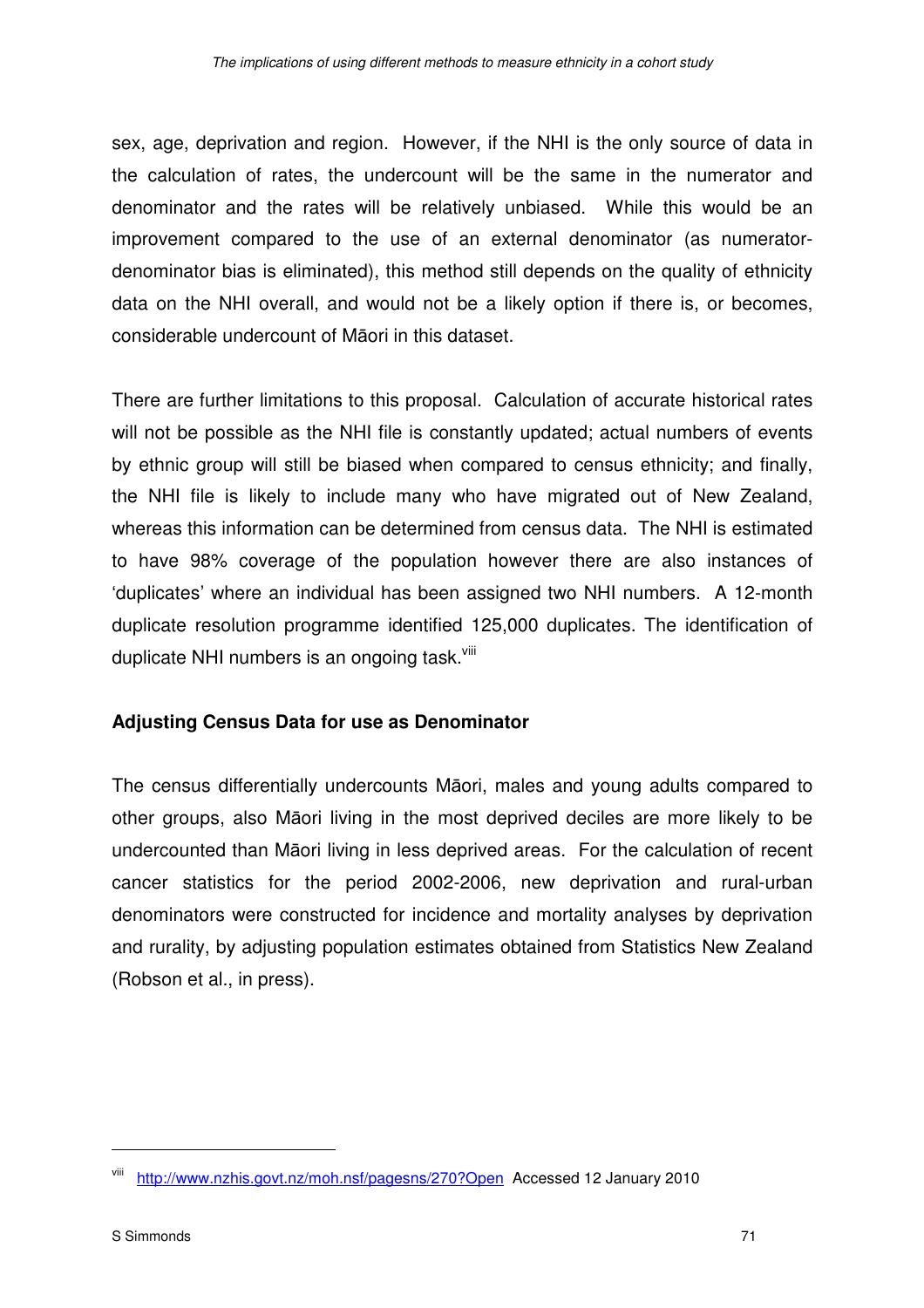## **Ethnicity data Input and Output**

A distinction is made between ethnicity data 'input' – the collection of ethnicity data from individuals, (allowing for self-identification) and 'output' where identification decisions can be tabulated and analysed.

### **Multi-ethnic Identification**

New Zealand is one of the few nations that allows for identification with multiple ethnic groups on census and health information. Since the ethnic group question was introduced in the 1986 census an increasing proportion of the New Zealand population has reported belonging to more than one ethnic group. Multi-ethnic identification has been greater amongst younger people and Māori, Pacific and Asian peoples (Carter et al., 2009; Kukutai & Callister, 2009). In the recent 2006 NZ Census, 7.8% of total respondents aged 15 years and older identified with multiple ethnic groups (Statistics New Zealand, 2006b). Statistics New Zealand can code up to 239 ethnicities, but records only six different responses out of these possible 239 different codes. If a person indicates more than 6 ethnicities in the census, for example, a randomisation process is used to determine which six will be coded. In this case, their ethnicities are first aggregated into broader groups where possible, for example if a person identifies as British and Scottish (among others), these will be aggregated as European. Many health data systems can often only record up to three ethnicities for an individual.

### **Prioritisation**

In prioritised ethnicity output, Māori have priority coding, followed by Pacific peoples, Asian, other ethnic groups besides European, 'other' European and then New Zealand European (Allan, 2001). An individual who self-identifies as Māori and Samoan, for example, would be classified as Māori using this method.

This has a methodological advantage in that standard statistical techniques are readily applied, as they often require mutually exclusive categories. Also this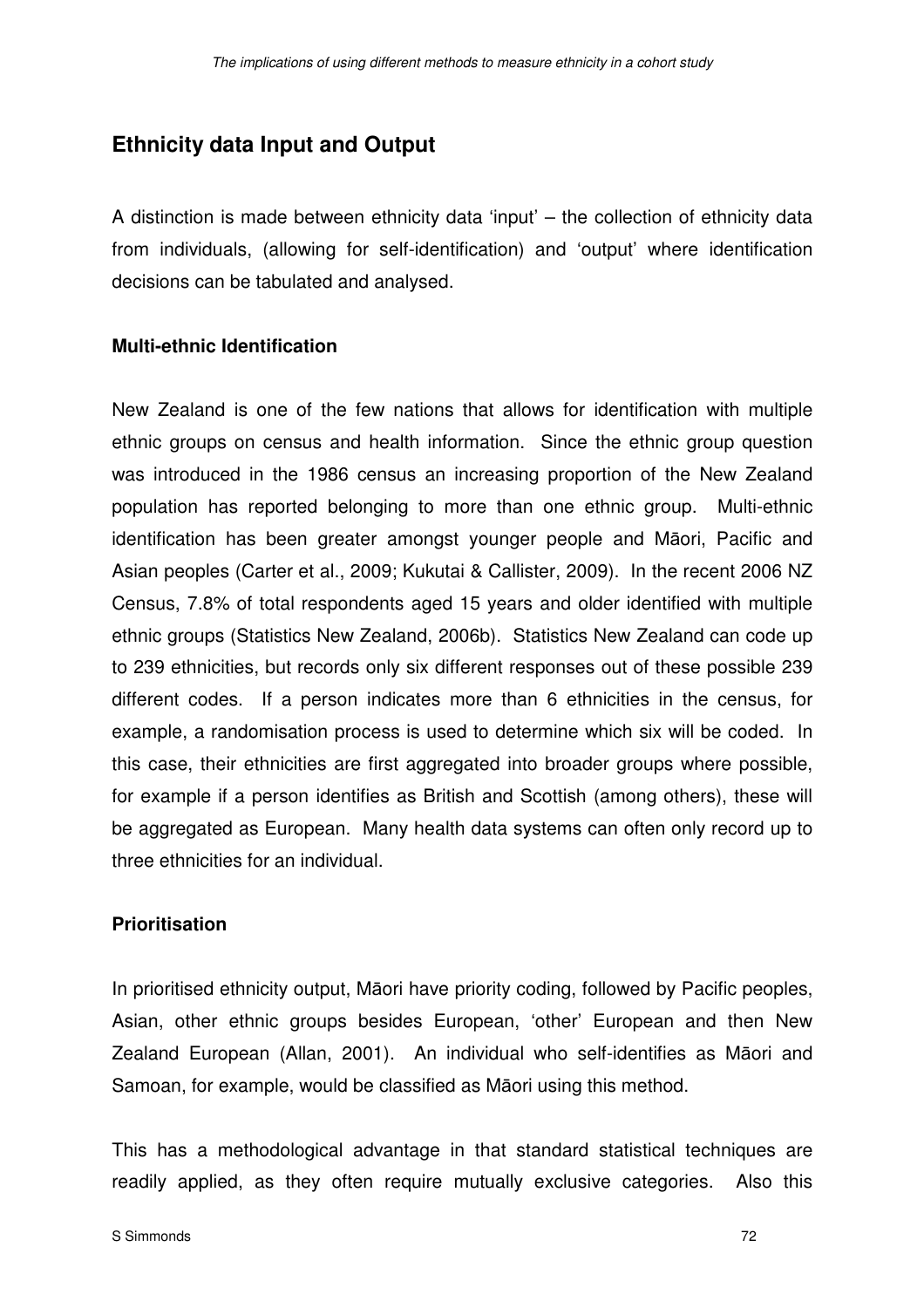method does not create a total greater than the total number of individuals in a study, as each individual is allocated to just one ethnic group. The sum of the ethnic populations adds up to the total population in a study. It may also have the advantage of having conceptual simplicity – some data users may feel more 'comfortable' when people are placed in seemingly clear-cut groups (Kukutai & Callister, 2009).

Prioritisation can help ensure ethnic groups of policy importance, such as those that experience poorer health, or ethnic groups of small size numerically, are not 'swamped' by the numerically dominant group. This was one of the reasons for the development of the method as noted by in the 1993 New Zealand Standard Classification of Ethnicity (Department of Statistics, 1993).

Prioritisation is, in part, consistent with Kaupapa Māori theory. It ensures that the Māori ethnic group in any study is inclusive of all those who identify as Māori. However, it doesn't allow for multiple ethnicities to be acknowledged within a study, as just one ethnicity is allocated per person.

Prioritisation also reduces the count of some other ethnic groups, particularly Pacific peoples. This issue of undercounting may be less of a concern in the calculation of rates as the method of output is applied to both numerator and denominator. It has been found in a study undertaken by Public Health Intelligence (PHI) that little difference was made to rates in terms of both absolute and relative differences (Ministry of Health, 2008a).

Prioritised ethnicity output has been utilised in health (and other) research for several years, however the 2005 Ethnicity Standard recommended its use be discontinued and 'total response' or 'single/combination' response be used, with the use of 'randomisation' as a method to reduce the number of responses where necessary (Statistics New Zealand, 2005a).

This dissertation uses prioritised ethnicity output. While the weaknesses of this method are acknowledged as outlined above, compared to other forms of output,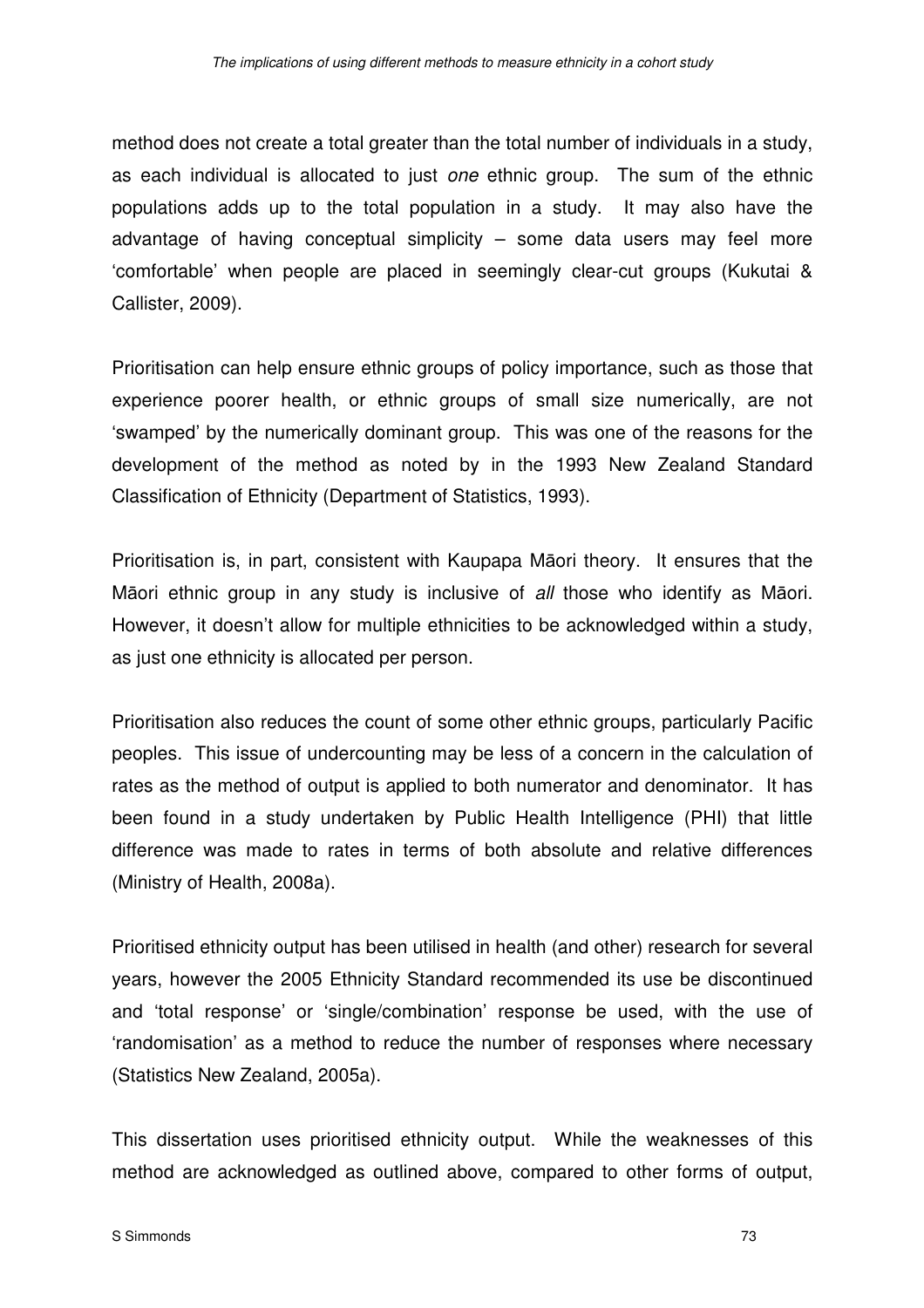prioritised ethnicity is most consistent with Kaupapa Māori theory. Māori numbers are less likely to be overwhelmed by data for other numerically dominant ethnic groups, and it allows for all those who have ever been identified as Māori to be counted as Māori as health data has been shown to undercount Māori. In this way, Māori remain centralised as much as possible while retaining the integrity of the quantitative data. There is the added statistical advantage in that the sum of the ethnic populations adds up to the total population in a study and therefore epidemiological methods can be readily applied.

#### **Total Response**

In this method of outputting ethnicity data, an individual is counted in each of the ethnic groups that they have reported allowing for acknowledgement of all the ethnic groups a person identifies with.

The sum of the ethnic group populations will therefore exceed the total population of respondents in a sample. There are limitations to using total response output. The recent change to recommendations from prioritised output to total interrupts health time series trend analysis over this period. The use of total counts limits comparisons with earlier data generated using prioritised ethnicity output, or may require additional statistical work on the data to enable valid comparisons to be made. Total ethnicity also creates overlapping ethnic groups, as a person is counted more than once (if they have selected to identify with more than one ethnicity) and therefore their health is reflected in the data for more than one group. This may also have the effect of minimising the appearance of disparities, as the groups are more similar with regards to health status.

## **Single/Combination**

This method, also recommended as an option by Statistics New Zealand, counts individuals once in aggregate single or combination groups. In this form of output, there are sole ethnic categories for respondents who report only one ethnic group, and 'combination' categories for those who report more than one. This method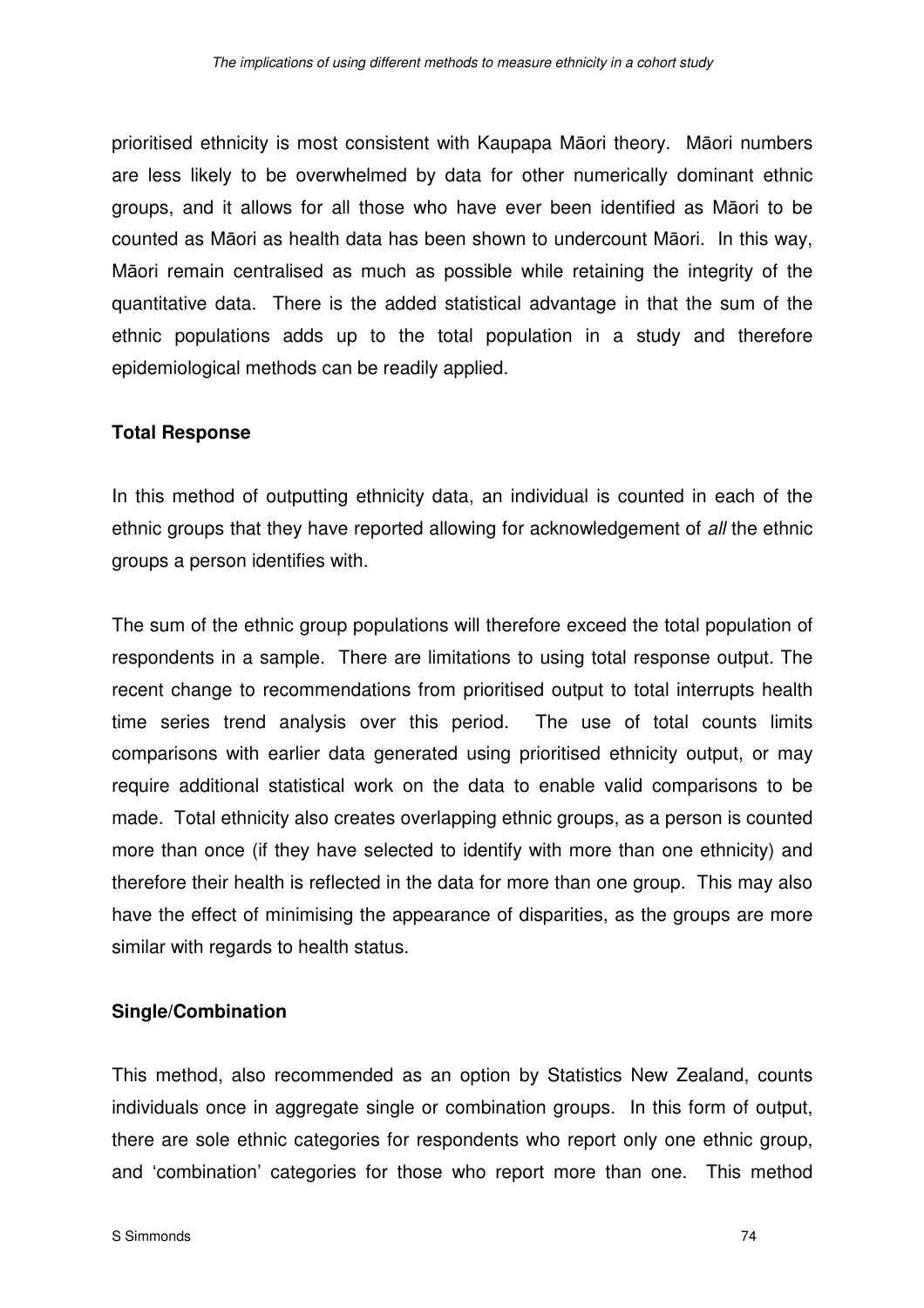essentially creates a number of 'blended' categories with combinations such as Māori/NZ European, Māori/Samoan, Samoan/Tongan and so on.

The standard single/combination minimum categories are:

- European
- Māori
- Pacific Peoples
- Asian
- Other
- Māori/European
- Māori/Pacific peoples
- 'two groups not elsewhere identified'
- 'three groups' (Statistics New Zealand, 2004)

It is argued that this categorisation does not change the responses that people originally indicate, and reflects the diversity of the population. However, it assumes that individuals identify equally with each of the groups they indicate, or that the blended categories reflect a distinct social group in themselves.

Furthermore, the combinations do not include all possible combinations of ethnicities. Even with the minimum categories, representation of data in a study using this method can potentially be quite large and complex, producing practical difficulties.

Māori are most likely to record multiple ethnicities, (Kukutai & Callister, 2009) and numbers of Māori are therefore most likely to be affected by this method, reducing the number of Māori in the 'single Māori' category.

## **Input Randomisation**

In some cases the number of responses to the ethnicity question recorded by an individual is greater than the system can cater for. The revised 2005 Statistical Standard recommends that where more responses are given than can be recorded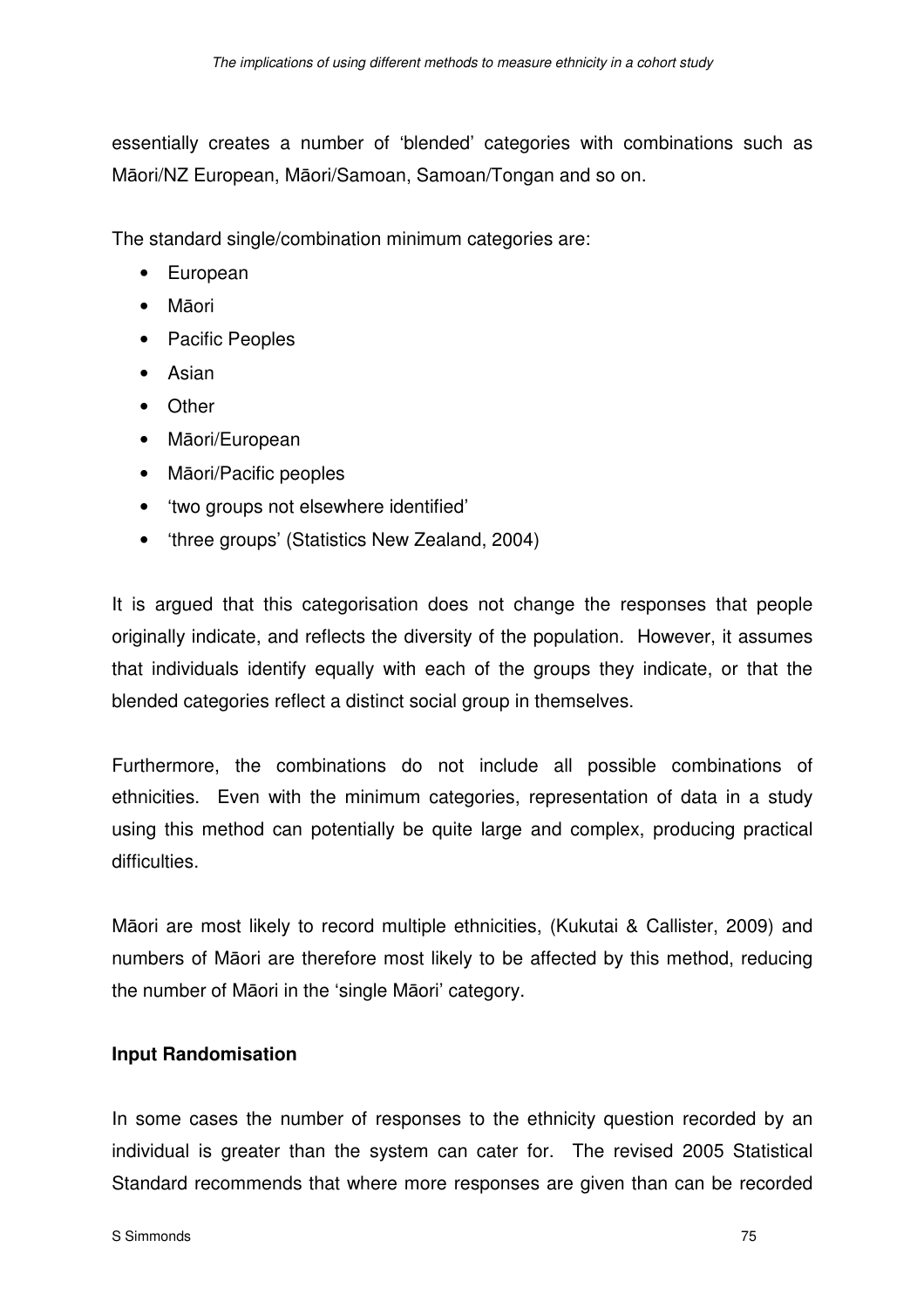per person, a random method for reducing the number of responses 'selects' the ethnicities to be retained (Statistics New Zealand, 2005a). This method is designed to retain Level One data where possible.

Previous to 2005, Statistics New Zealand recommended prioritisation on input. In the 2006 census and some other current official surveys, up to 6 responses are able to be recorded for an individual. In previous censuses, a maximum of 3 ethnicities were recorded.

Input randomisation is particularly an issue if responses are being reduced to a low number such as three. It is then possible that groups of policy interest such as Māori or Pacific are not included in the three selected responses for individuals who have selected more than three responses. In addition, an individual's responses (when more than three are selected) may be randomised differently on different data sources (Cormack & Harris, 2009).

At an operational level there may also be the risk of discretionary decisions being made about which ethnicities to input if the process of randomisation is not commonly used or understood (Cormack & Harris, 2009). This potential lack of consistency may limit comparability of datasets.

In health, this is an area where there is inconsistent policy. While Statistics New Zealand recommends input randomisation, the Health data protocols still stand which recommend prioritisation. This is likely to lead to different methods being used with health data, potentially impacting on comparability across different studies, and over time.

#### **Self-prioritisation**

The allowance for multi-ethnic identification on the census and other data sources provides a challenge for data output. How should individuals that identify with more than one ethnic group best be represented? Does the individual identify equally with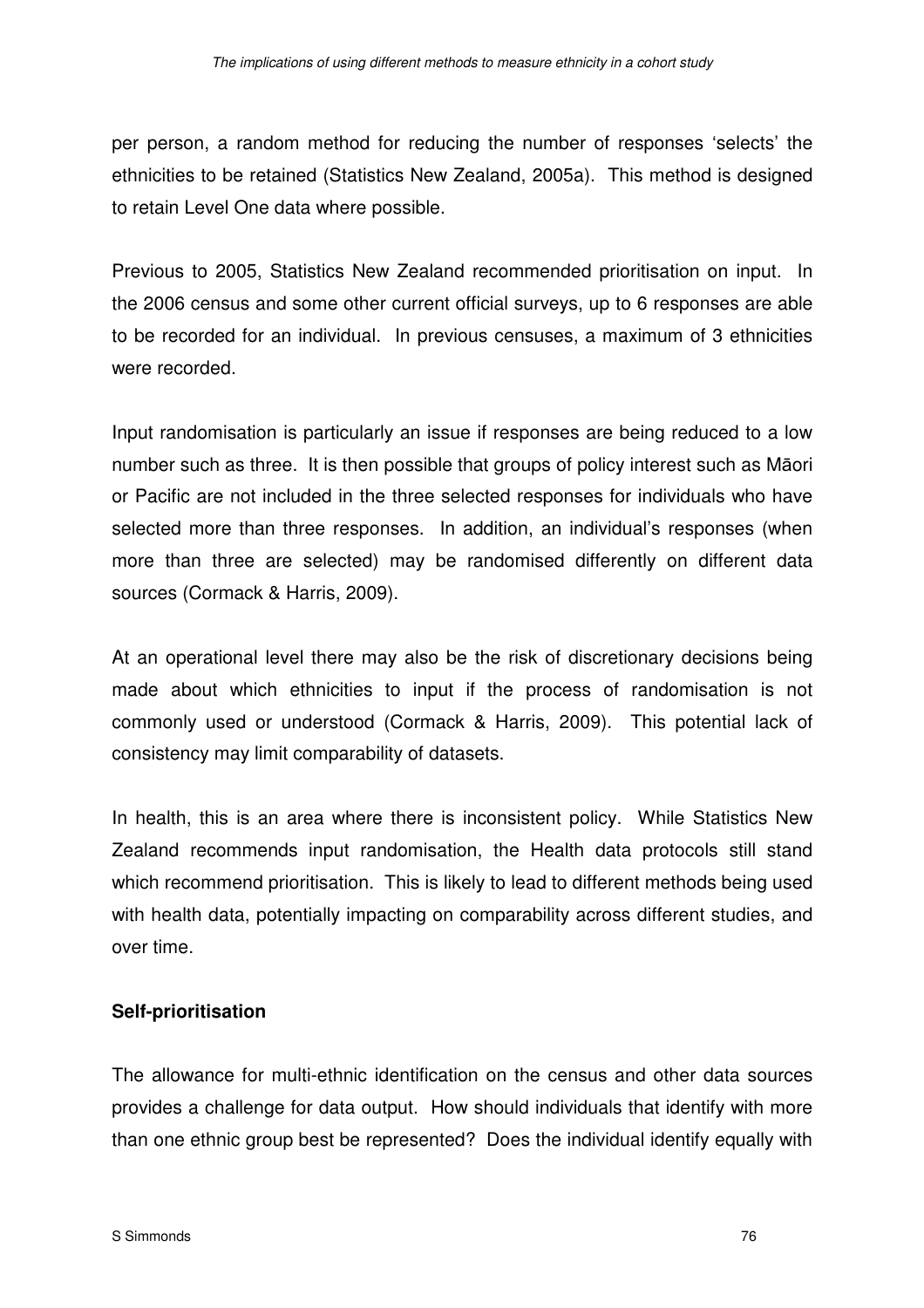each ethnic group? Are the ethnic groups viewed separately or as 'blended' ethnicities?

A system of self-prioritisation has been suggested (Kukutai & Callister, 2009). Individuals are provided with the option to select one 'main' ethnic group among their ethnic group choices. This would avoid the allocation of individuals to one group or another, or the creation of mixed ethnic groups, in data output.

The method was tested using data from the Youth Connectedness Survey (Kukutai & Callister, 2009). While this survey was carried out amongst youth (age 10-14) and a degree of selection bias meant that results weren't directly generalisable to the national population, the findings provided an insight to youth views on ethnicity.

It was found that approximately 75% of those that reported more than one ethnicity could self-prioritise a main ethnic group. Of those that identified as Māori and European, the majority (just over half) chose European as their main ethnic group. If this method were applied to the population at large, assuming these results were representative of population choices, this would considerably reduce the count of Māori, resulting in the loss of information that may be important in research and policy making (Kukutai & Callister, 2009).

While the method of self-prioritisation allows for self-identification, and is therefore in some respect, consistent with Kaupapa Māori theory, it doesn't allow for all those who have identified as Māori to be given recognition in the production of final numbers which provide the data that informs policy making and resource allocation. A key Kaupapa Māori philosophy is to centralise Māori priorities. If we assume results of the Youth Connectedness study are more widely applicable, this method may serve to further marginalise Māori.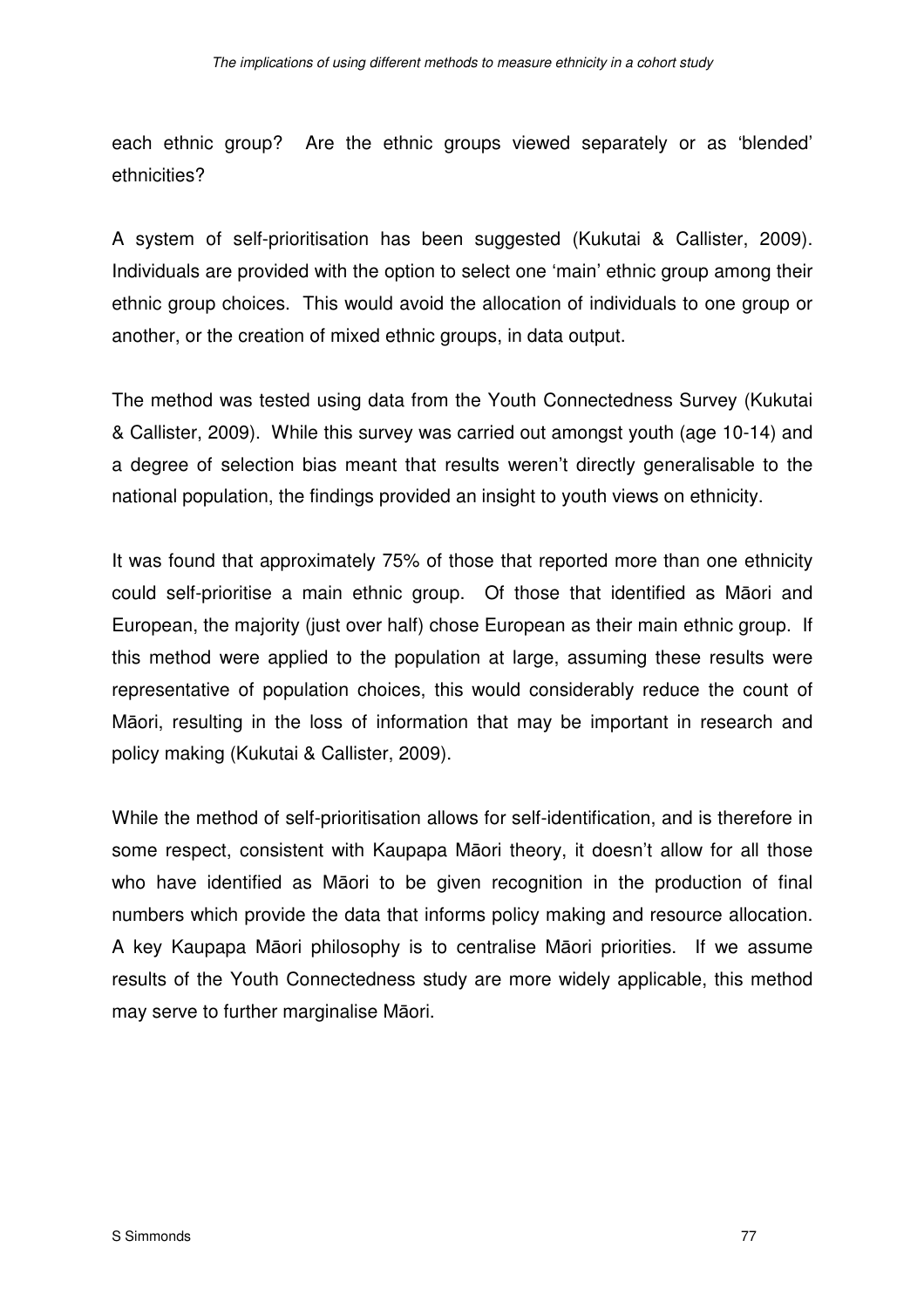#### **Comparator Group**

When analyses are undertaken using ethnicity data, individual responses are often aggregated into larger ethnic groupings. For analysis of health disparities for Māori, comparisons are often made with the remainder of the population who have not identified as Māori, and usually termed 'non-Māori'. This is considered the most suitable comparison for example when monitoring Treaty obligations or ensuring Māori rights to good health are upheld. As has already been mentioned, Māori:non-Māori comparisons are consistent with Kaupapa Māori theory as this centralises the Māori reality. It must be clarified that 'non-Māori' is not an ethnic group, but a comparator group or reference group made up of multiple ethnic groups. Other commonly used comparator groups include European and non-Māori/non-Pacific. The choice of comparator will depend on the purpose of the study.

## **Summary – Ethnicity Chapter**

Māori have the right to ethnicity data of the highest quality. Ethnicity refers to the way an individual chooses to identify, and ethnic groups are defined by cultural parameters. As such, ethnicity is a social construct and subject to political and cultural influences in society. Ethnicity is dynamic, individuals can change their ethnicity or choose to identify with more than one ethnic group. These factors present challenges for measuring ethnicity.

In Aotearoa there is a history of misclassification of ethnicity in official records. The persistent undercounting of Māori may be indicative of inadequate practices that have become accepted in the collection of ethnicity data. This misclassification has necessitated the development of statistical techniques in order to improve Māori estimates in health data. These should, however, be viewed as interim strategies and the focus should remain on improving the quality of ethnicity data.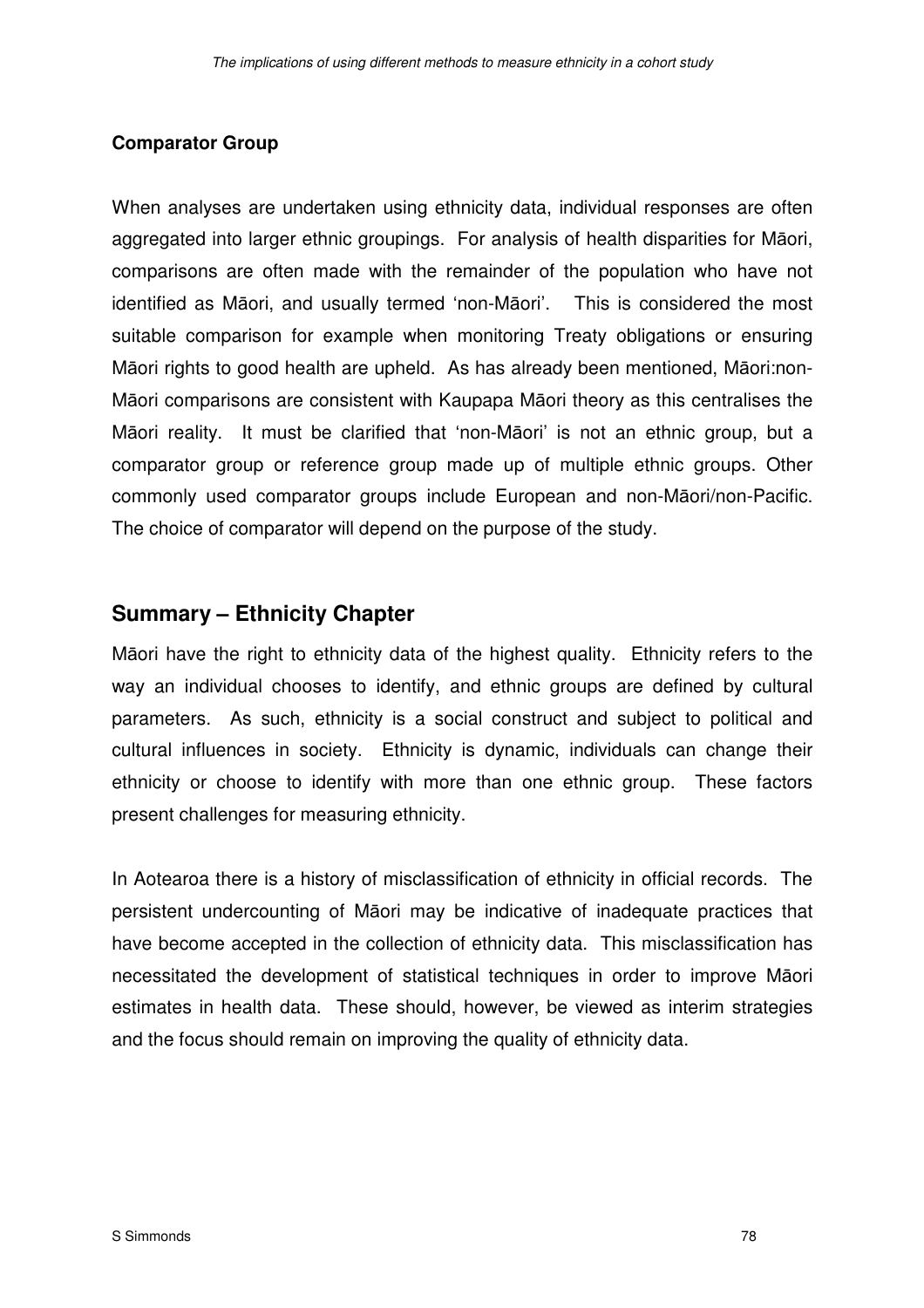## **Chapter three: Study Rationale**

The following chapter will provide the rationale for this study, situating this within the overall philosophical need for this study from a Kaupapa Māori Research perspective and the more specific relevance for this particular study in terms of monitoring Māori health and inequalities. The overall and specific aims of the study will be detailed.

## **Philosophical Rationale**

As described in the background to this study, a Kaupapa Māori approach has been taken in this research. This denotes the right of tangata whenua to high quality ethnicity data in order to determine the extent of inequities in health, and to monitor governmental progress towards equity. This provides the overall rationale for this study.

By placing Māori priorities and aspirations at the centre of any research, we are motivated to critique statistical methods and tools that are used to generate epidemiological data. In this study, different methods to measure ethnicity are 'tested' in order to analyse the effect on study results. It is important to constantly strive for high quality ethnicity data. Currently there are often various different ways of determining ethnicity in a study, such as using ethnicity recorded on an individual's NHI number, or recorded at time of hospital admission. Other methods have been developed in an attempt to improve population estimates for Māori, such as the ever Māori method, or development of adjusters. It is useful to have some idea of the impact of these methods in order to inform research design or to allow presentation of a 'range' of study results.

Additionally, as ethnicity is a value-laden construct, we may learn something further about the characteristics of the group of individuals identified when using the different methods to measure ethnicity.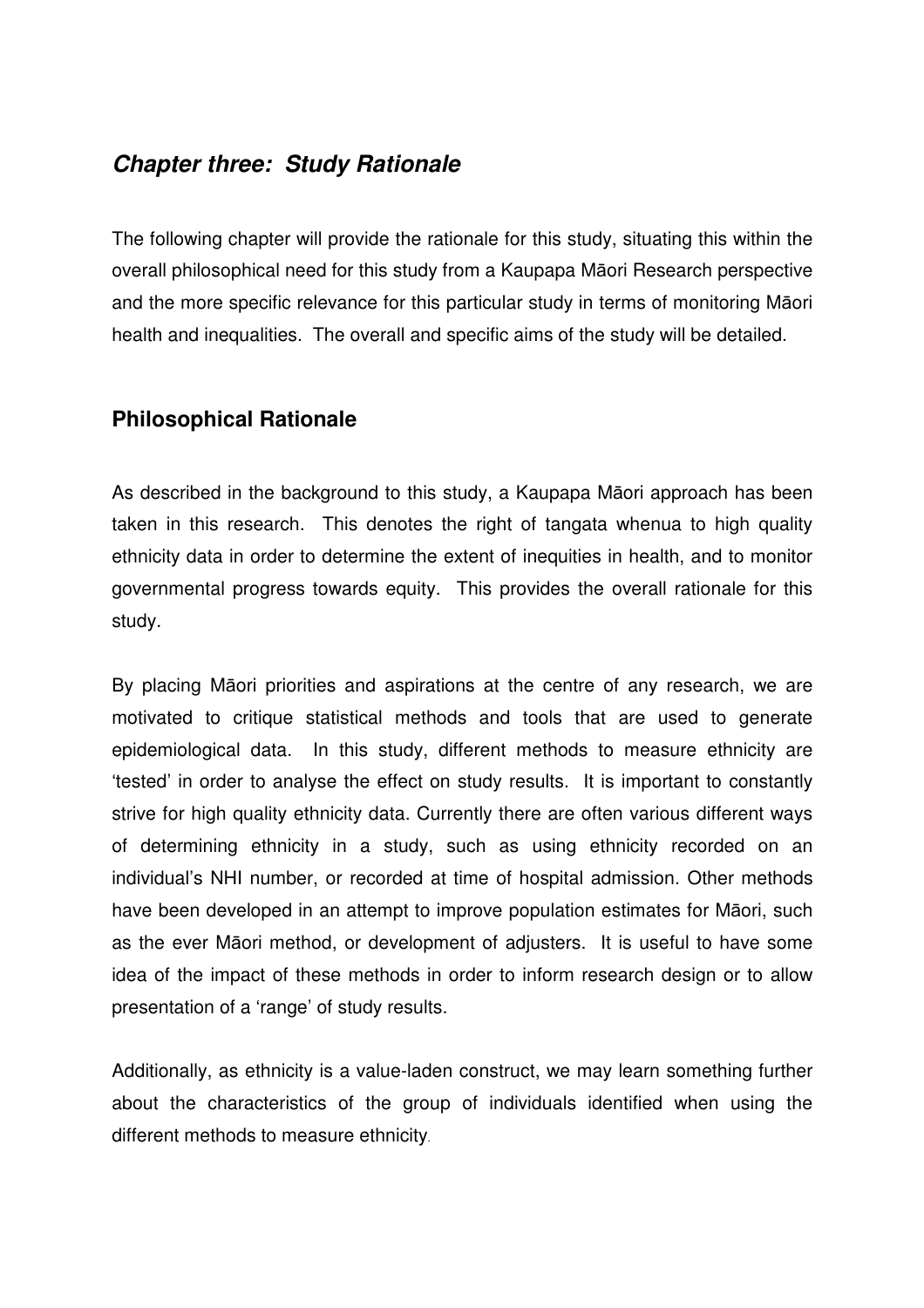## **Measuring M**ā**ori:non-M**ā**ori Inequalities in a Cohort Study**

While previous work on different measures of ethnicity has largely focussed on numerator-denominator bias in the calculation of population rates, (Curtis E, 2005) fewer studies have been conducted to assess the impact of ways of measuring ethnicity within a cohort study.

The Unequal Treatment study is a prospective cohort study that aims to determine the contribution of unequal treatment in the health system to disparities between Māori and non-Māori with ischaemic heart disease. More details on the study will be provided in the methods section.

Cohort studies are commonly used in analytical health research to generate comparative ethnicity statistics. Different methods can be employed to measure ethnicity in a cohort study and it may be useful to know the extent to which the study results vary, if at all, with the use of the different methods. In effect, this study is a sensitivity analysis investigating the impact of different methods of measuring ethnicity. The likely effects of the different measures of ethnicity on the results of the study are expected to be small, as the numerator and denominator are derived from the same source, and ethnicity is defined using the same measure. However, it is important to confirm this hypothesis in order to justify the choice of approach used.

The way ethnicity is measured in studies is often queried, so despite the expectation that there will be little difference in results with the use of different measures of ethnicity, it may be expected that any measure used may be challenged or even criticised.

This study will also present population rates of IHD generated using different methods to measure ethnicity in order to demonstrate numerator denominator bias with the different methods used to measure ethnicity.

The following section will further define both cohort study and sensitivity analysis, and will describe the different measures of ethnicity employed in this study.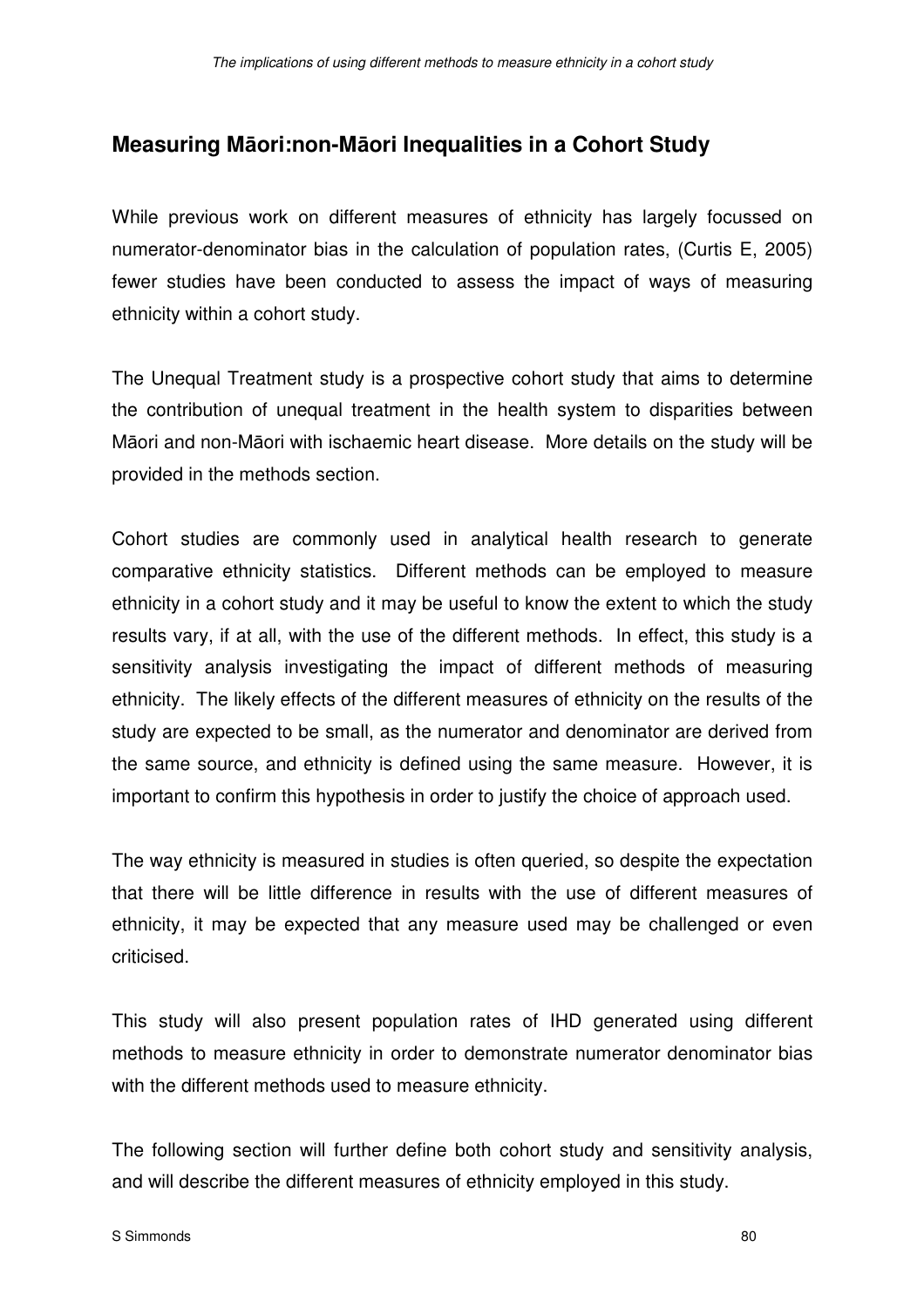## Cohort Study

A cohort study produces results that estimate the risk of a health event within a defined cohort (group of individuals) over a period of time. A variety of measures of association are possible from cohort studies (such as rate ratios, odds ratios, hazard ratios, standardised mortality ratios etc) and cohort study analyses can involve either internal or external reference groups (or sometimes both).

## Sensitivity Analysis

A sensitivity analysis is the study of how the variation or uncertainty in the output of a study (such as odds ratios and hazard ratios) alters in response to different sources of variation in the input of a model (such as different measures of ethnicity) (Saltelli A et al, 2008).

The impact on the description of the cohort itself is also tested using different methods of measuring ethnicity in this study – age structure, proportion of male and female in the cohort, distribution of principle diagnoses and co-morbidities among the cohort. This is to determine whether the characteristics of each cohort differ when different methods are used to measure ethnicity.

A sensitivity analysis can be used to anticipate criticism (Kennedy, 2007). While in this context, criticism as such might not be expected in presentation of the results, challenges to or queries on the data are possible and even likely. The sensitivity analysis can therefore help 'defend' the choice of method used to measure ethnicity.

A sensitivity analysis aids in better assessing the uncertainty of study results and investigates the robustness of a study (Greenland, 1996). In so doing, it can:

- support decision making on choice of data (in this case, choice of method used to measure ethnicity)
- make study results or recommendations more understandable, credible, compelling or persuasive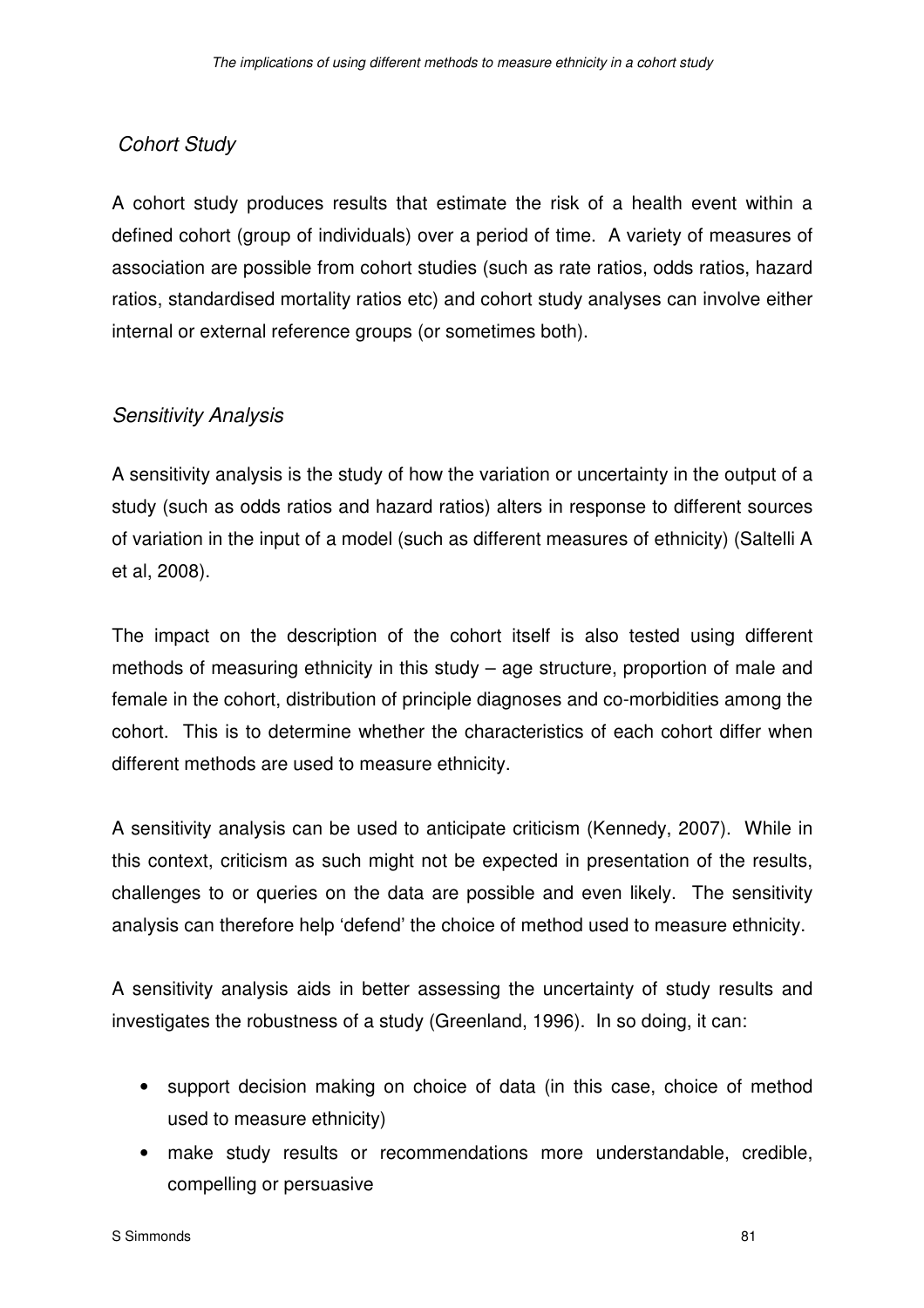- increase the understanding or quantification of the study, for example the relationships between input and output variables
- help identify any errors in the statistical model used

In this study, the sensitivity analysis is expected to also enhance understanding of the input variables and the methods used to determine them, namely; the four different methods used to measure ethnicity. The four different measures will be detailed in the Methods section.

In the original Unequal Treatment analysis for IHD data, the ever Māori classification was used. In the absence of any 'gold standard' ethnicity classification to measure against, this study will compare the other three methods of measuring ethnicity with the ever Māori method.

# **Possible Impacts of using Different Methods to Measure Ethnicity in this Study**

There are two possible overall impacts of using different methods to measure ethnicity in a cohort study; firstly, the measures might identify different people, therefore producing a slightly different cohort with each method. Secondly, the use of different measures could produce samples of different size. While these two overall impacts are possible, it is not expected that either of them will produce substantial differences in this study.

## 1. Different Ethnicity Measures could Identify Different People

The different methods used to measure ethnicity could potentially identify groups of people with different characteristics, and as such, potentially introduce selection bias into the study.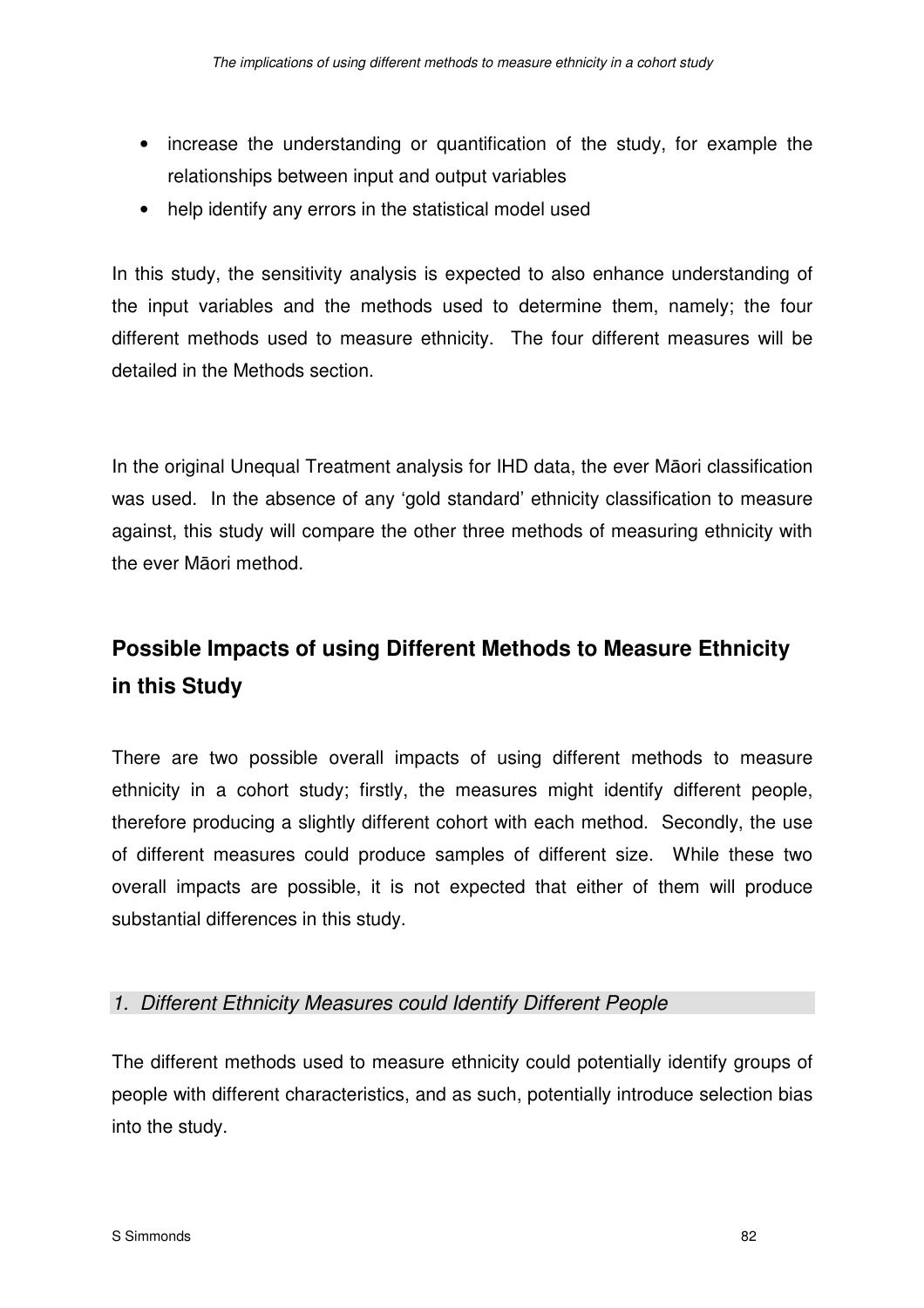Therefore if the different approaches are identifying groups of people with different characteristics, this may affect the size of the association between ethnicity and the outcome of interest (eg; procedure receipt or mortality). This is only likely to occur if there is a different ethnicity-outcome association between those included and those excluded in each group defined by the different measures of ethnicity. In order for the different ethnicity groupings to make an appreciable difference to the measures of association, there would have to be a major difference in the groupings, affecting a large number of individuals. As stated earlier, a difference of such a magnitude is not expected in this study.

Despite this, differences are still possible and warrant investigation in order to gain deeper understanding of the methods used. Such an analysis adds to the robustness of ethnicity measures that may be used in a cohort study and supports the right of Māori to good quality ethnicity data.

Where a difference in results may occur, is if one of the methods to measure ethnicity produced a markedly 'different' cohort of Māori compared to others. For example, one method might produce an 'older' group of Māori compared to the other methods, which could mean that these individuals have more advanced disease, or more co-morbidities (assuming both these are associated with age). In turn, this could affect whether these individuals receive certain treatments (dependent on their expected prognosis) or their risk of death following diagnosis. Therefore the question can be asked; do the different methods used to measure ethnicity produce cohorts that differ considerably in terms of age, gender, principal diagnosis and presence of co-morbidities?

An example might better illustrate this possibility. It is expected that the ever Māori method and restricted ever Māori method used to assign ethnicity might identify a noticeably different cohort. Using the ever Māori method to assign ethnicity, it may be possible that an 'older' or 'sicker' cohort is defined when compared to the other methods. As this method uses hospitalisation and mortality data to assign ethnicity, an individual has an increased chance of being classified as Māori with a greater number of hospitalisations, or a death registration.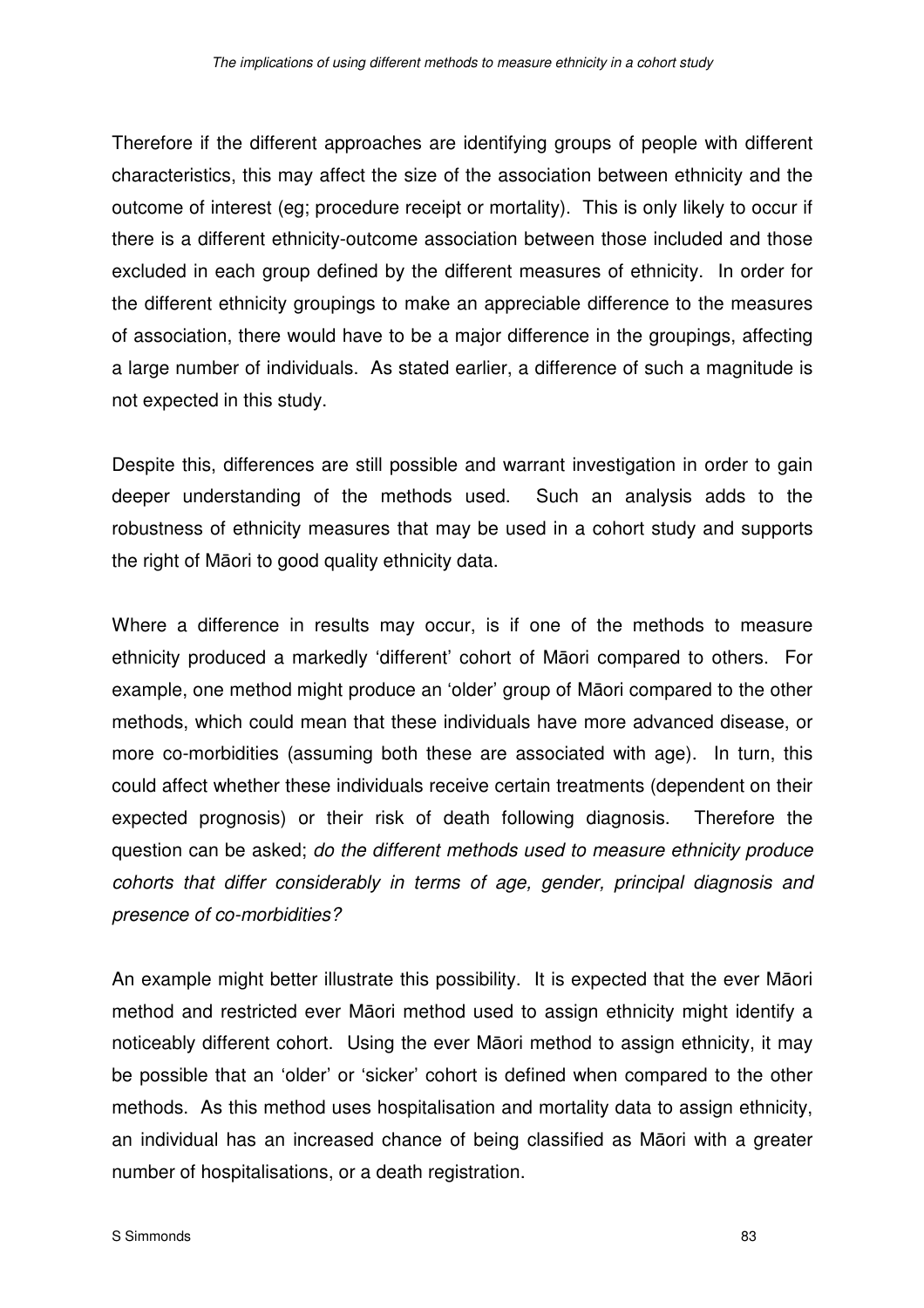If this were the case, when using the ever Māori method to assign ethnicity, we would expect to see a greater number of individuals assigned as Māori, an older mean age, a higher proportion of Māori in the older age groups, greater number with co-morbidities, and possibly higher receipt of procedures and higher mortality rates when compared to the restricted ever Māori method.

In comparison, using the restricted ever Māori method to assign ethnicity might produce a different cohort yet again. As ethnicity is not assigned at any time following diagnosis with IHD, it is possible that the cohort of Māori produced using this method is 'less unwell' compared to the cohort defined using ever Māori. If this were the case, we would perhaps expect to see lower levels of procedure receipt and mortality, and fewer co-morbidities for the Māori cohort identified.

## 2. Different Ethnicity Measures could Produce Cohorts of Different Sample Size

Undercount of Māori has been demonstrated in routinely collected ethnicity data (Ajwani et al., 2003b; McLeod, 2006; McLeod et al., 2000; Te Rōpū Rangahau Hauora a Eru Pōmare, 2000). More recently the use of the ever Māori method has been hypothesised to possibly overcount Māori (Harris, Purdie et al., 2007). Although there is no 'gold standard' method to measure ethnicity in this study to determine whether a count of Māori in the cohort is 'under' or 'over', it is expected that the sample sizes of Māori may differ slightly with use of the different methods to measure ethnicity in this cohort. As mentioned earlier, the difference in sample sizes generated with the different measures of ethnicity are not expected to be considerable in this study.

Māori comprise approximately 14-15% of the general population (Statistics New Zealand, 2006a). While they experience a higher incidence of ischaemic heart disease than non-Māori, (Robson & Harris, 2007) the actual number of individuals in this cohort likely to be counted as Māori (regardless of the method used) will still be considerably less than non-Māori, particularly considering the older age structure of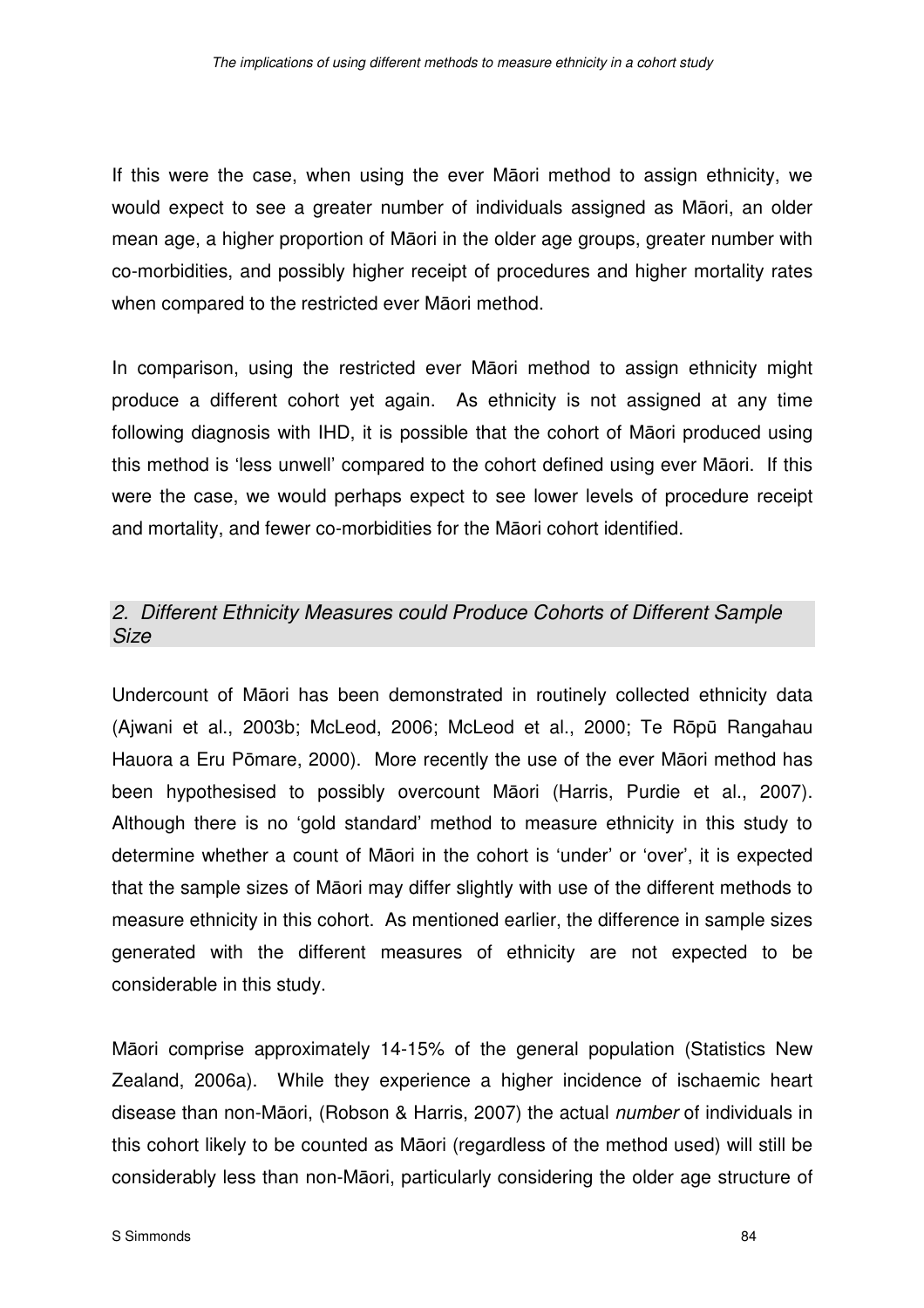the New Zealand European population which comprise a large proportion of the non-Māori group. The issue of study power therefore will be most pertinent for Māori data as this is dependent on sample size.

Different sample sizes can affect the precision of the estimates (confidence intervals) and the power of the study to identify an association (p-values). A 95% confidence interval gives the plausible range in which the true underlying population estimate is likely to lie. A larger sample size (in general) results in higher study precision and narrower 95% confidence interval. P-values indicate the likelihood that any association found (odds ratio/ hazard ratio) is due to chance alone, assuming no such association actually exists. The size of the population studied and the strength of association impacts on the magnitude of a p-value, in general the larger the sample size, and bigger the strength of association, the smaller the p-value. In this study, the overall sample size is constant regardless of which method is used to measure ethnicity, but the size of sub-populations within the cohort (Māori, non-Māori) alters with each method. A reasonably substantial change in the size of the Māori population would be required in order to see a change in either confidence interval or p-value.

Therefore this study considers the question: How do the different methods used to measure ethnicity change the sample size? How do these changes affect the power to detect differences, and the precision of the estimates?

In this study it is expected that the sample size of Māori and non-Māori might change slightly with the different methods used to measure ethnicity. These are discussed in further detail as follows.

#### **Ever M**ā**ori**

This method is likely to produce the highest numbers of Māori in the cohort as ethnicity is determined from two data sources, and over the longest period of time compared to the other methods – hospitalisations from 1988-2004 and death registrations from 2000-2006. The longer period of time increases the chance of an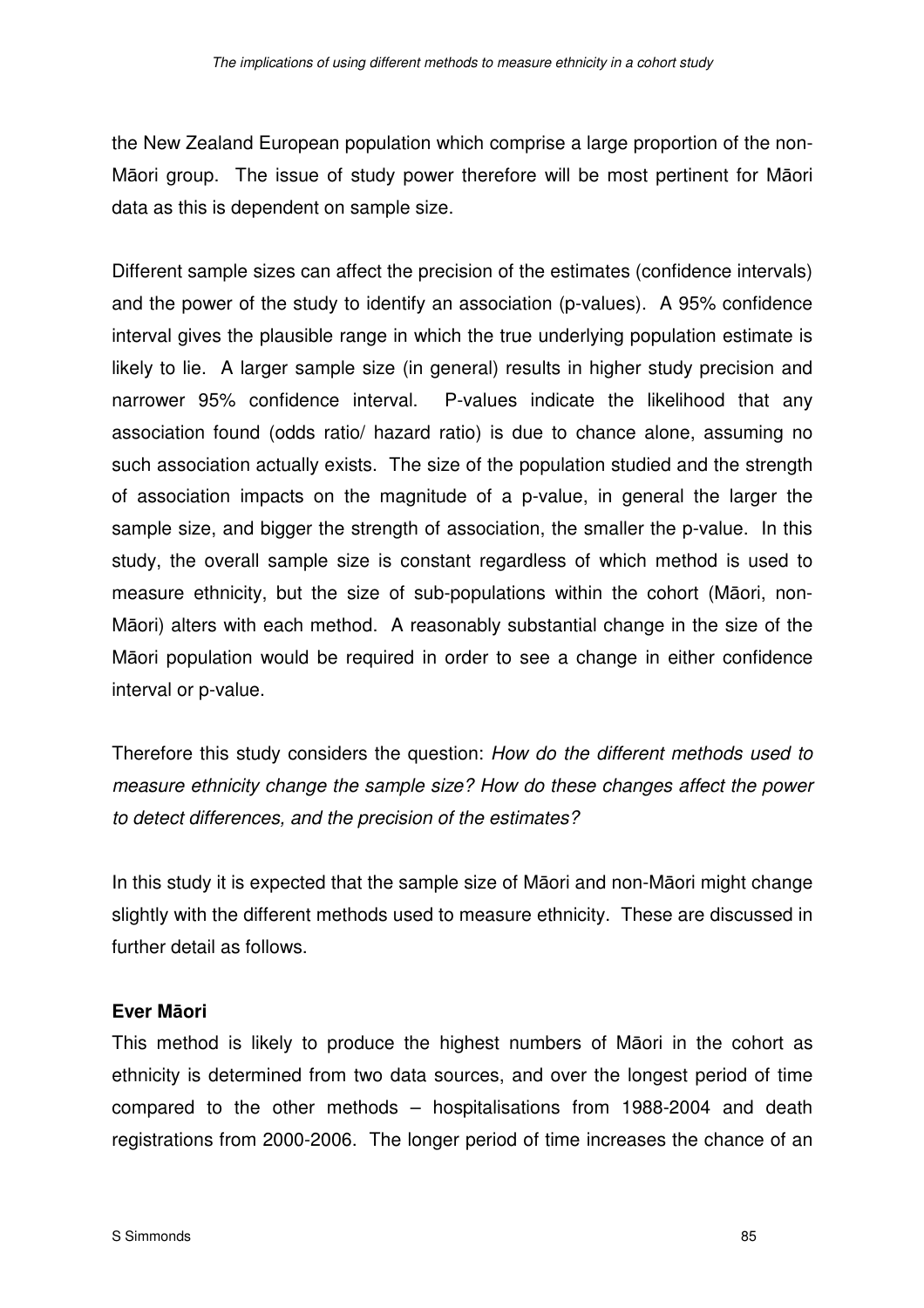individual being identified as Māori and therefore being counted using the ever Māori method.

#### **Index Admission**

This method used to measure ethnicity depends largely on the accuracy of ethnicity recorded at the time of first hospital admission for an IHD event. It is expected that use of this method will produce the smallest sample size in this study.

#### **National Health Index**

Assuming some error of recording ethnicity at admission (and therefore undercount of Māori) and that repeated admissions provide opportunity for more accurate recording of ethnicity, the NHI method could produce slightly higher numbers of Māori in the cohort (compared to using ethnicity recorded at index admission). Numbers of Māori produced would still likely be lower than those produced by use of the ever Māori method.

#### **Restricted Ever M**ā**ori**

An interesting comparison will be made with use of the restricted ever Māori method and use of ever Māori method to assign ethnicity. It has been hypothesised that the ever Māori method may overcount Māori. This overcount in recent years is possibly due to improved ethnicity data collection methods, or may be due to increased chance of false positives with increased hospital admissions (or death). The restricted ever Māori method does not use mortality data to assign ethnicity, whereas the ever Māori method does. Following diagnosis of IHD it is assumed an individual is likely to undergo further hospital treatment, therefore the chance of false positives is increased. The restricted ever Māori method does not use hospital data following initial hospitalisation for IHD to assign ethnicity.

Therefore, it is expected that this method would produce a lower number of Māori in the cohort compared to use of the ever Māori method, but a higher number is likely compared to the use of either index admission ethnicity or NHI. The restricted ever Māori method assigns individuals as Māori using data from 1988 up to admission (2000-2004). Therefore there are more chances of an individual being recorded as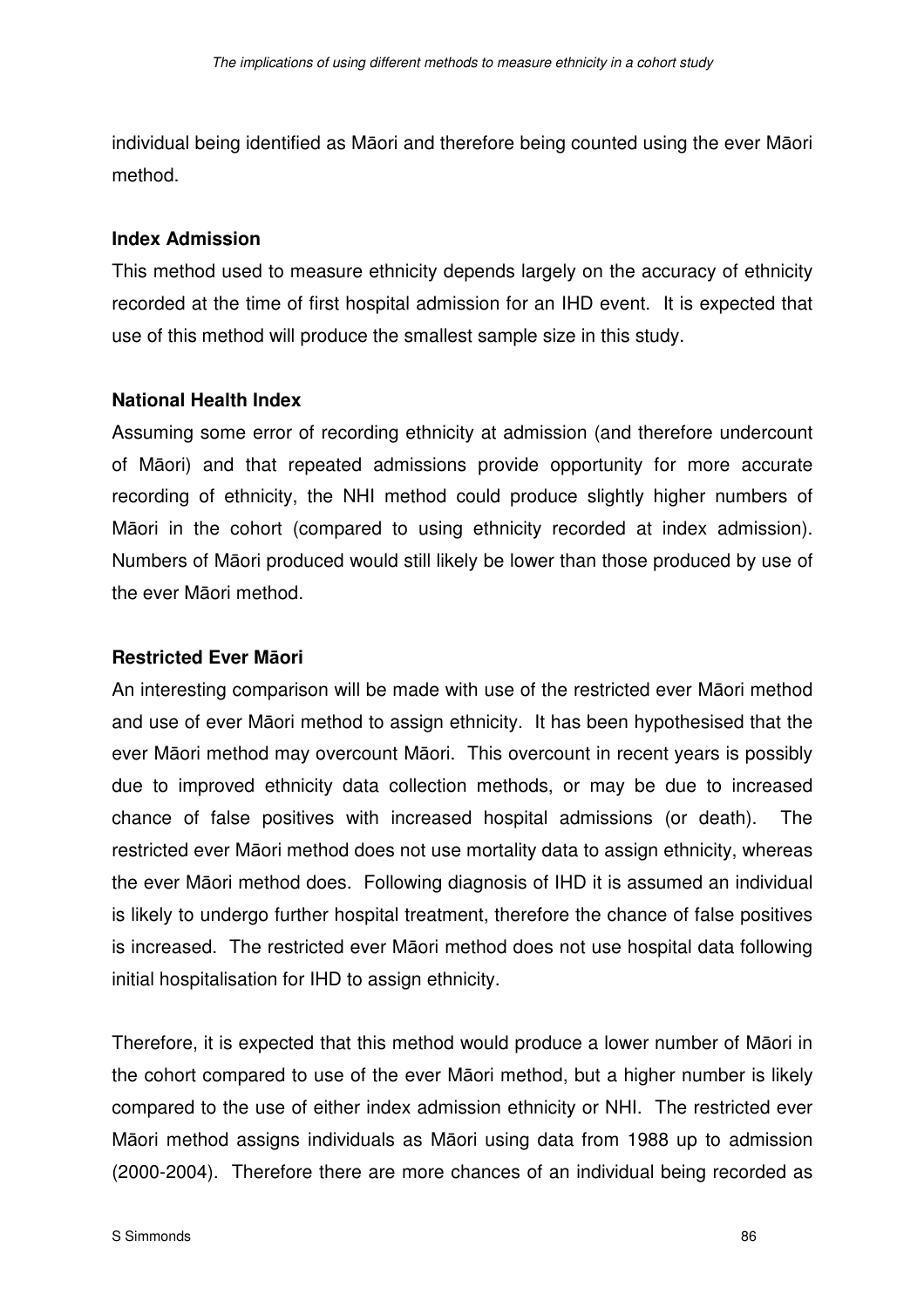Māori (either false positive or true positive) over this time, compared to ethnicity determined at one point in time as with index admission ethnicity or NHI.

It is not expected that the results from internal analysis within the cohort study (such as receipt of cardiac procedures) will change greatly with the use of different methods to measure ethnicity, as there is no external denominator. It would require that the groups of Māori identified in the cohort using the different ethnicity measures would differ considerably, and that the sample sizes would be significantly different. However concern has been raised, in the course of the original Unequal Treatment study on ischaemic heart disease, therefore it has become important to further examine this issue.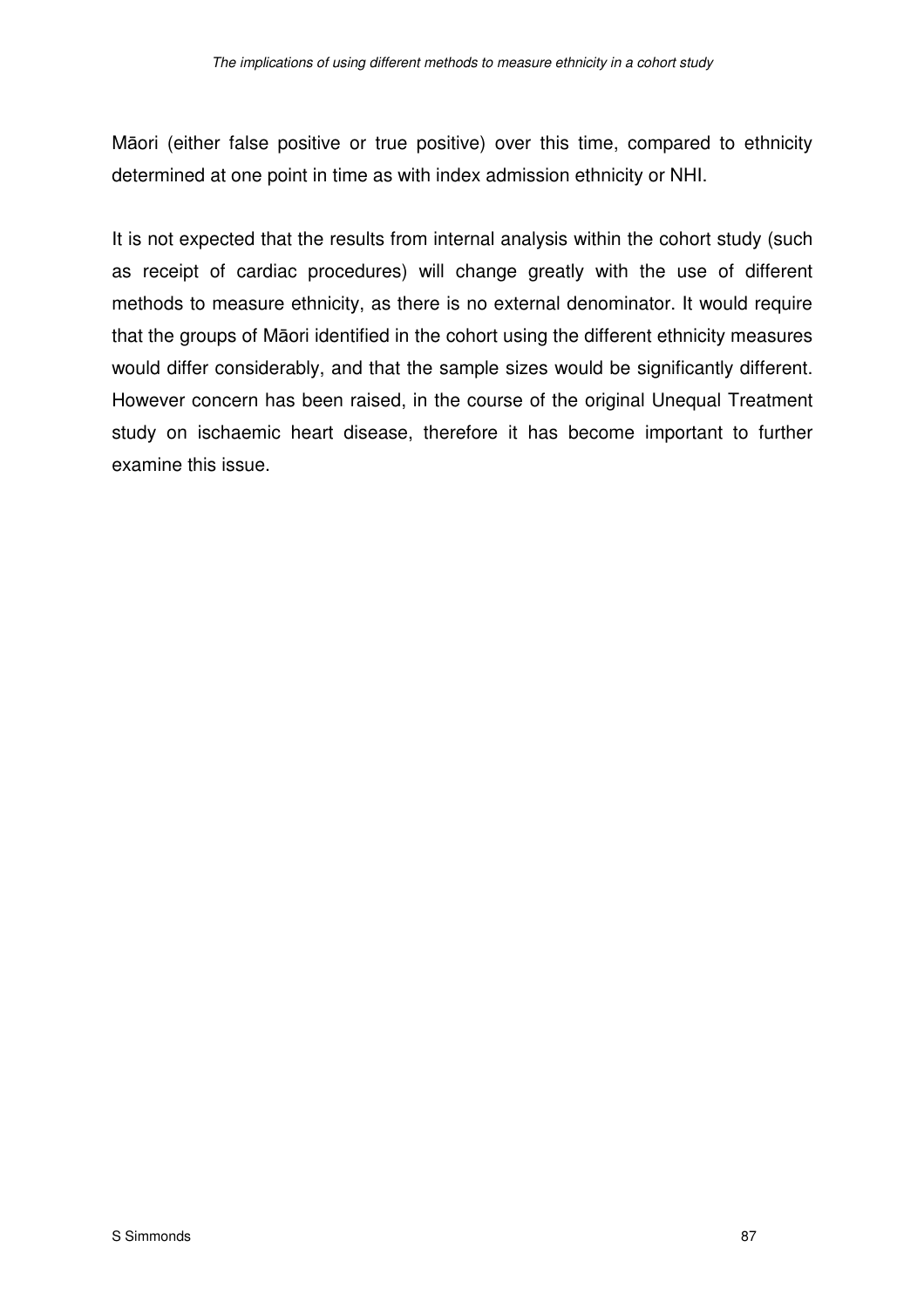# **Specific Aims of this Study**

The overall aim of this dissertation is to determine the implications of using different methods to measure ethnicity in a cohort study.

A sensitivity analysis will be performed using four different methods to measure ethnicity:

- The ever Māori method ("**ever M**ā**ori**")
- Ethnicity recorded on the individual's first admission for an IHD event ("**index admission**")
- Ethnicity recorded on the individual's National Health Index number ("**NHI**")
- Using the ever Māori method up to and including an individual's first admission for an IHD event ("**restricted ever M**ā**ori**")

The sensitivity analysis will explore the effect of using different methods to measure ethnicity on cohort characteristics and key study outcomes including the distribution of principle diagnoses and co-morbidities, odds ratios for principle diagnosis comparing Māori to non-Māori and hazard ratios for receipt of IHD procedures and deaths, comparing Māori to non-Māori.

The study therefore intends to address the more specific sub-aims of whether the four different methods used to measure ethnicity impact on:

- population rates of ischaemic heart disease? (assuming a common denominator)
- the age structure of Māori in the cohort?
- the proportion of Māori in the cohort who are male or female?
- the distribution of principal diagnoses amongst Māori in the cohort?
- the distribution of co-morbidities amongst Māori in the cohort?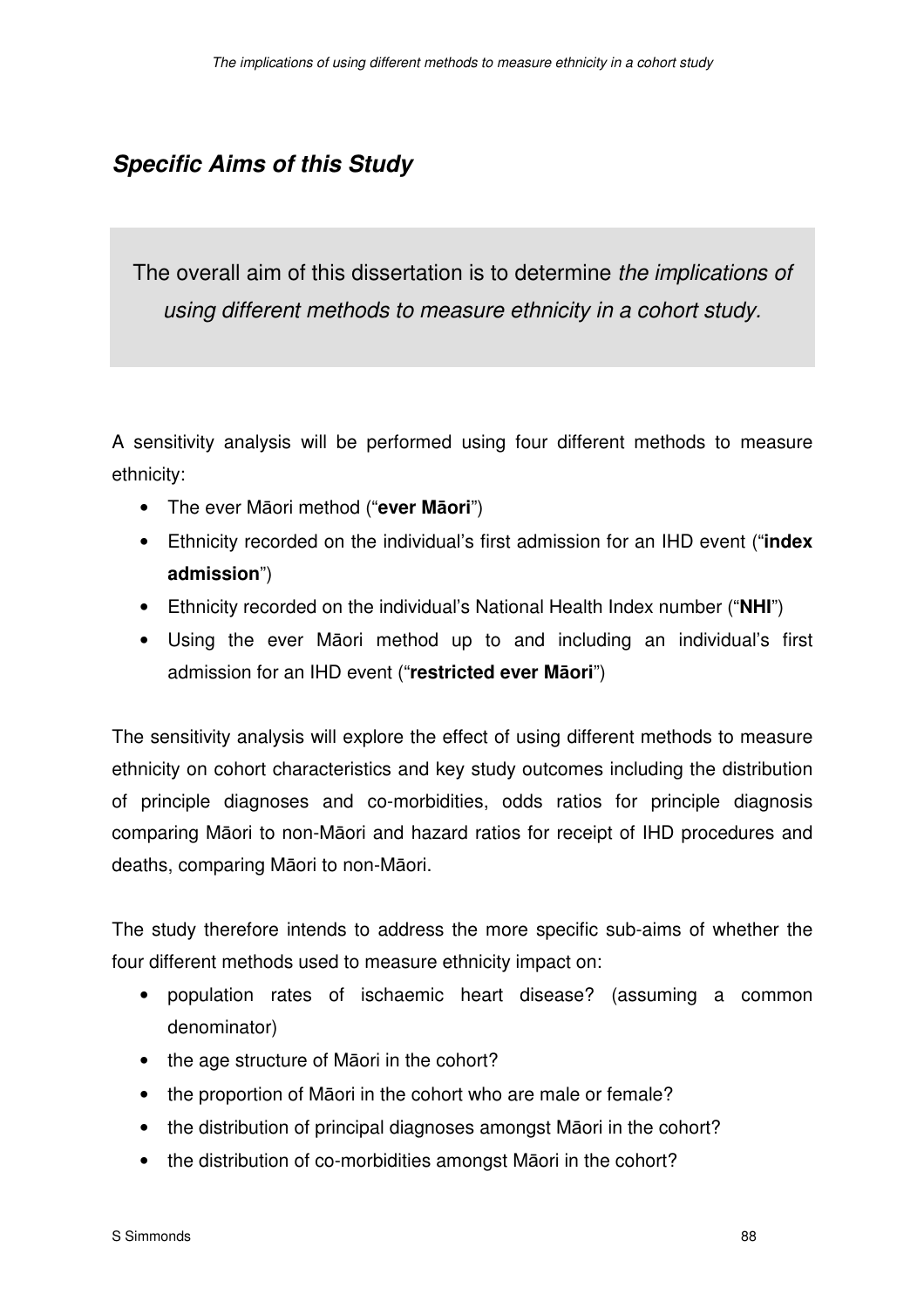- Māori:non-Māori odds ratios for principal IHD diagnosis ?
- Māori:non-Māori hazard ratios for receipt of IHD procedures? (during first admission and also any time following admission)
- Māori:non-Māori hazard ratios for risk of death following diagnosis?
- Sample size?
- Precision of estimates and significance of differences?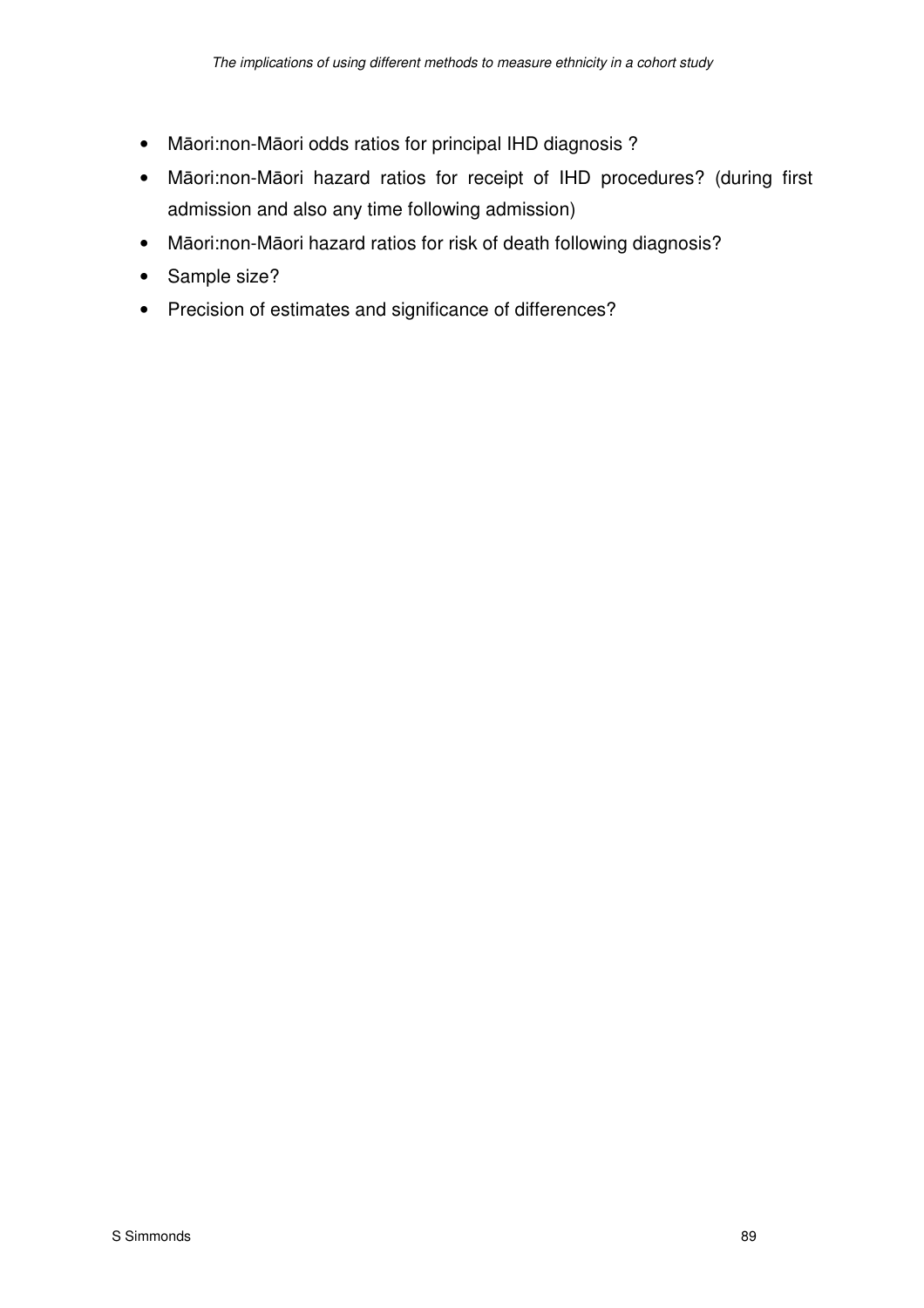The implications of using different methods to measure ethnicity in a cohort study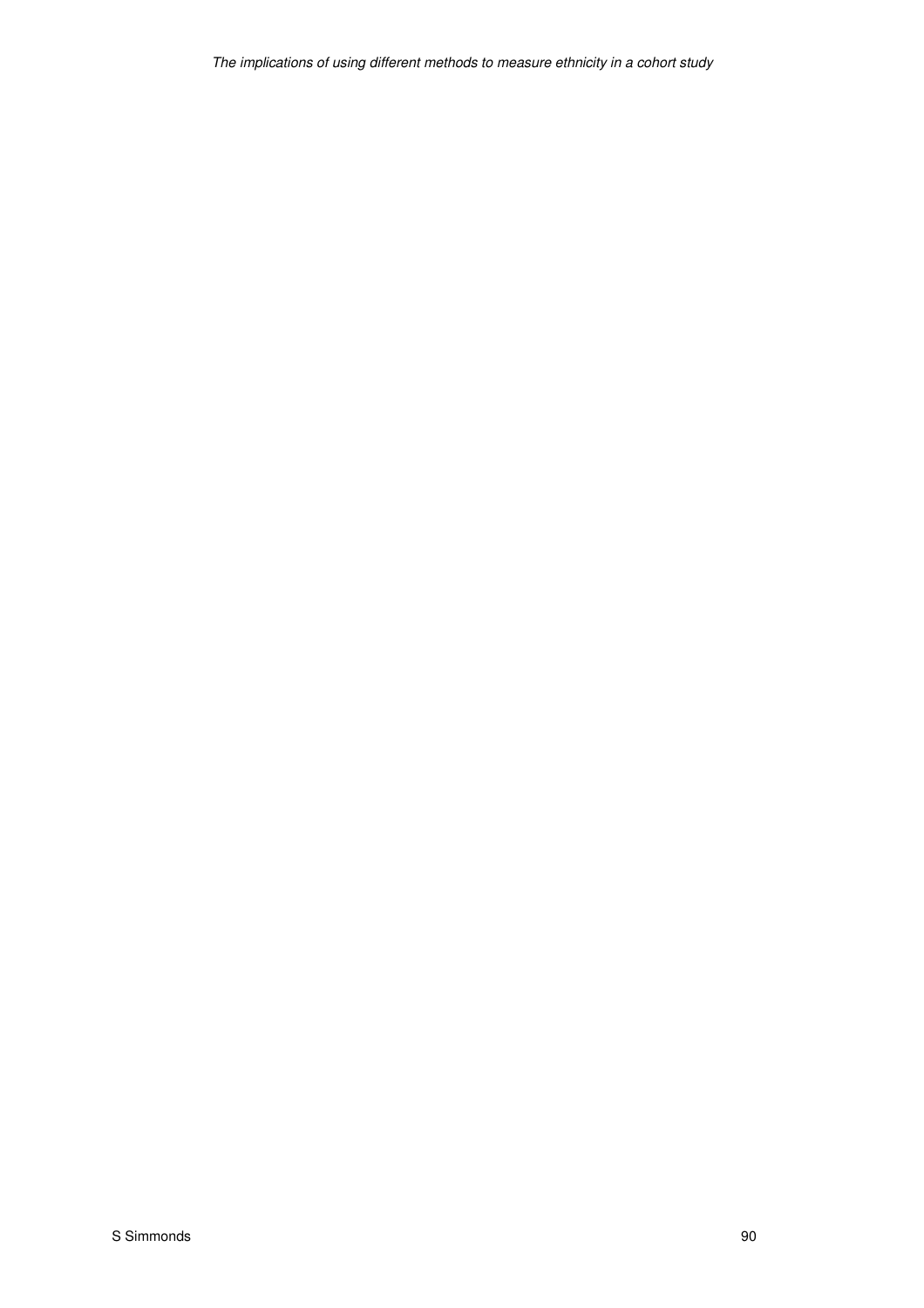# **METHODS**

### **The Unequal Treatment Project**

#### **Background – Unequal Treatment**

In 2005, Te Rōpū Rangahau Hauora a Eru Pōmare, Otago University, Wellington, received funding from the Health Research Council for a research project titled 'Unequal Treatment: the Role of Health Services'. The intent was to investigate the contribution of unequal treatment in the New Zealand health system to unequal health outcomes between Māori and non-Māori. Three areas of health were to be investigated; ischaemic heart disease, obstetric procedures and adverse birth outcomes, and cervical cancer (Te Rōpū Rangahau Hauora a Eru Pōmare, 2007).

The project was conducted over a three year period and had both quantitative (cohort studies) and qualitative (focus group) aspects. Quantitative analysis of national datasets was undertaken followed by qualitative engagement with health care workers and clinicians in order to gain a deeper understanding of the data. Clinical reference groups were established consisting of clinicians, nurses, and researchers with expertise in each particular field, nurse navigators and a medical coder. These groups were consulted throughout the study. The final stage of the process was to develop patient information resources specifically targeted to Māori patients, whānau and communities.

Ischaemic heart disease is a leading cause of premature death among Māori. While developments in health care for heart disease have contributed to the significant decline in deaths overall, Māori have not benefited to the same extent as non-Māori from these advancements. Instead, ethnic disparities in heart disease mortality have widened (Ajwani et al., 2003c; Tobias, Sexton, Mann, & Sharpe, 2006).

Evidence also shows that Māori receive lower rates of potentially life-saving, or quality of life-enhancing, heart procedures (Westbrooke et al., 2001). Clinicians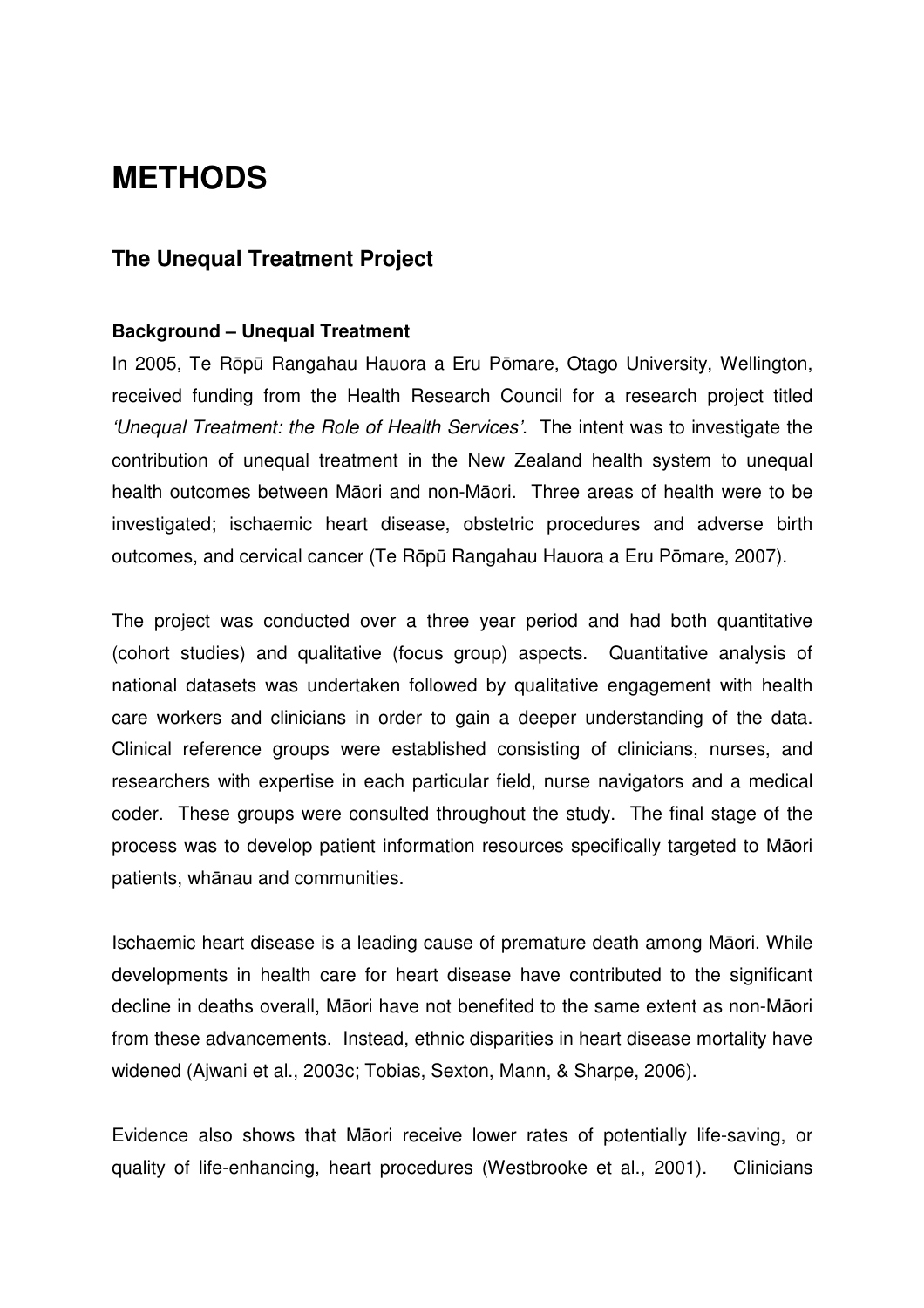raised the question as to whether this difference in procedure receipt was due to higher rates of co-morbid conditions in Māori patients with ischaemic heart disease. The Unequal Treatment study sought to answer this question. Therefore the overall aim of the Unequal Treatment (IHD) Project was: to determine if ethnic disparities in receipt of ischaemic heart disease procedures, mortality and survival exist in a cohort of Māori and non-Māori men and women, after controlling for relevant comorbid conditions.

#### **Study Methods – Unequal Treatment (IHD)**

#### **Participants**

A cohort of all individuals admitted to hospital between 1 January 2000 to 31 December 2004 with a primary diagnosis of angina or myocardial infarction (ICD-10 code I20-I25) was identified from the New Zealand Health Information System's (NZHIS) publicly funded hospital discharge file. Included were admissions that were both routine (not transferred from another facility) and acute (not arranged via waiting list or private elective). Waiting list, arranged admissions and transfers were more likely to be admitted specifically for an intervention and the inclusion of these patients would influence results. Therefore, these patients were excluded. Individuals were also excluded if they had a previous public hospital admission for IHD since 1988 for public hospital admissions, if they were diagnosed with non-acute IHD (chronic IHD and other angina) or if under 18 years of age.

The cohort was followed until the end of 2004 for receipt of associated procedures; angiography, percutaneous cardiac intervention (PCI), coronary artery bypass and graft (CABG), and through to 31 December 2006 for death. Deaths with ICD-10 codes I20-I25 were included and individuals censored if the cause of death was other than IHD.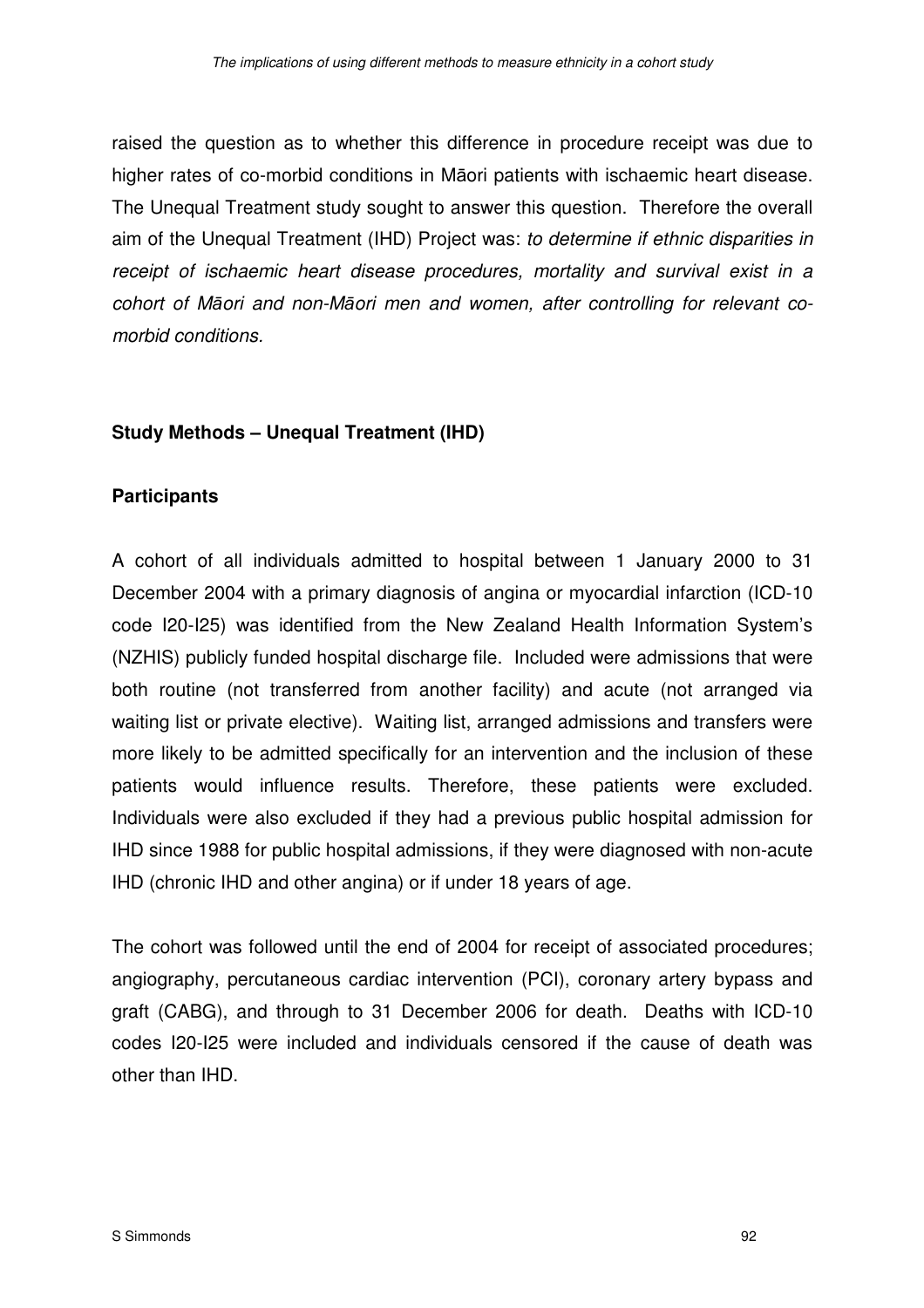#### **Co-morbidities**

Co-morbid conditions were ascertained from secondary diagnoses associated with the index admission (identified using the individual's encrypted NHI number). Comorbid conditions likely to affect receipt of heart procedures were confirmed with the clinical reference group<sup>ix</sup> and were; heart failure, peripheral vascular disease, chronic pulmonary disease, rheumatological disease, diabetes, renal failure, any cancer, obesity, dementia, other mental health illness, smoking history and current smoker status.

#### **Analysis**

The measures of association produced are odds ratios and hazard ratios for Māori vs non-Māori.

Logistic regression modelling was used to calculate odds ratios for selected comorbid conditions and disease severity, the odds of receiving cardiovascular interventions (or dying) during the admission, for Māori and non-Māori patients, unadjusted and adjusted for age, sex, severity and co-morbidity. Proportional hazards regression was used to compare the relative chance of receiving procedures or of death after admission, for Māori vs non-Māori, unadjusted and adjusted for age, sex, disease severity and co-morbidity.

An odds ratio (OR) gives a measure of effect size and describes the strength of association between two binary or categorical data values (Viela, 2008). In the unequal treatment study odds ratios will be calculated for principal diagnosis, and demonstrate the odds of a Māori individual being diagnosed with a certain IHD condition compared to the odds of a non-Māori being diagnosed with the same condition.

 $\overline{a}$ 

<sup>&</sup>lt;sup>ix</sup> The clinical reference group consisting of cardiologists, nurses, researchers, a nurse navigator and a medical coder, was established and consulted throughout the duration of the Unequal Treatment project.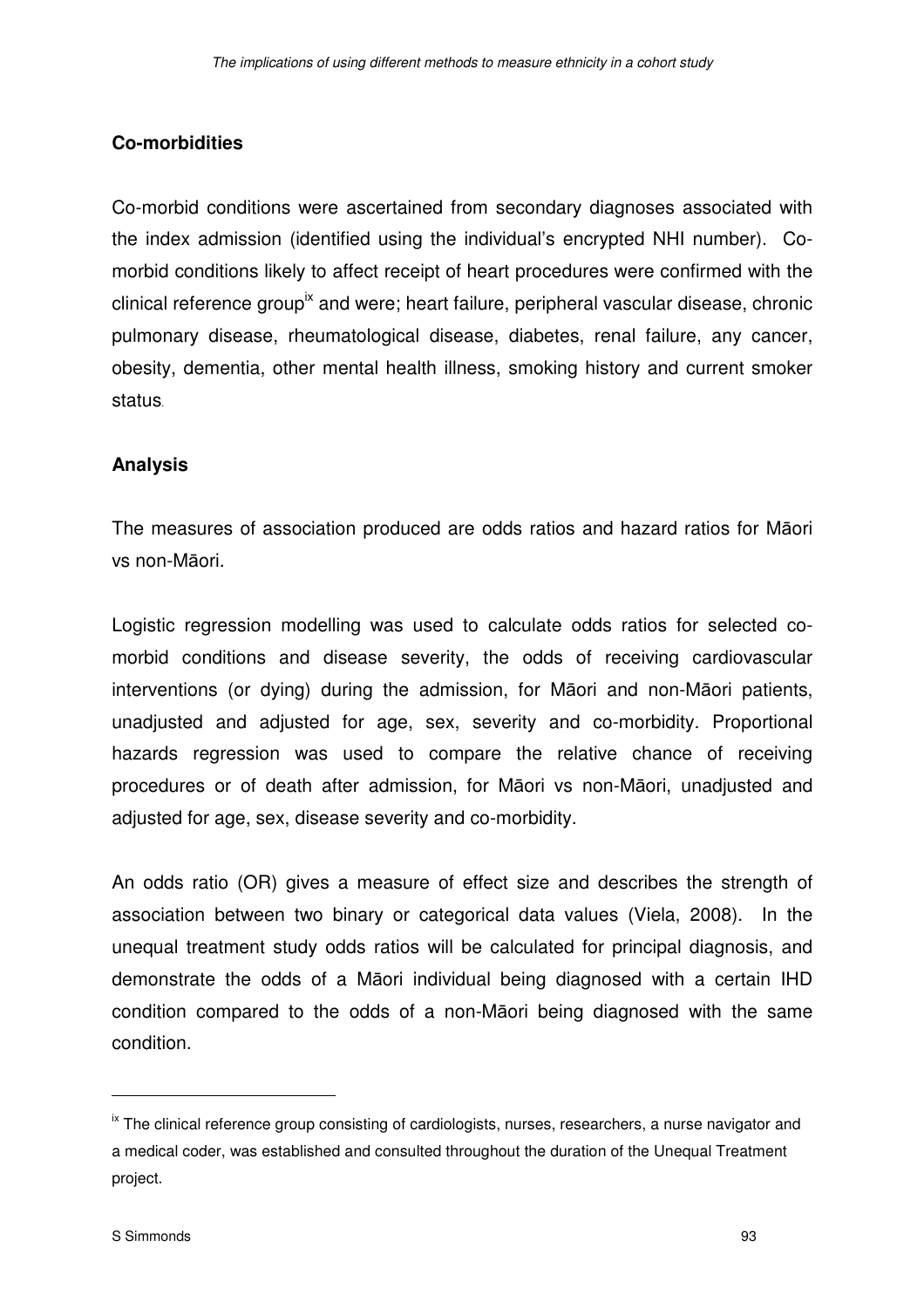A hazard ratio (HR) in survival analysis is the effect of an explanatory variable (eg ethnicity) on the hazard or risk of an event (eg mortality). Time is factored into this calculation so that the hazard rate can be described as the 'the limit of the number of events per unit time divided by the number at risk as the time interval decreases' (Altman, 1991). In this study HRs are calculated for receipt of IHD treatment procedures (separately for 'during first admission' and 'any time following admission'), and for mortality.

#### **Conclusions – Unequal Treatment**

The results of the study showed that although the presence of co-morbidities made some contribution to lower procedure receipt for Māori, it did not explain the entire disparity.

For the purpose of the original study, ethnicity was classified using the ever Māori method. At the time, researchers involved in the study queried whether the study results would differ if ethnicity were measured in the cohort using alternative methods. This provided the motivation for this dissertation.

## **Methods for this Dissertation**

## Ethnicity Measures

#### **Ever M**ā**ori**

Ethnicity on the hospital discharge event for entry into the cohort was assigned as Māori according to whether or not it or any admission for that patient (as identified by their unique NHI identifiers) or any cancer registration had been recorded as Māori, either solely or total, or they had been recorded as Māori on a death certificate or NHI. To assign ethnicity using the ever Māori method, ethnicity on hospital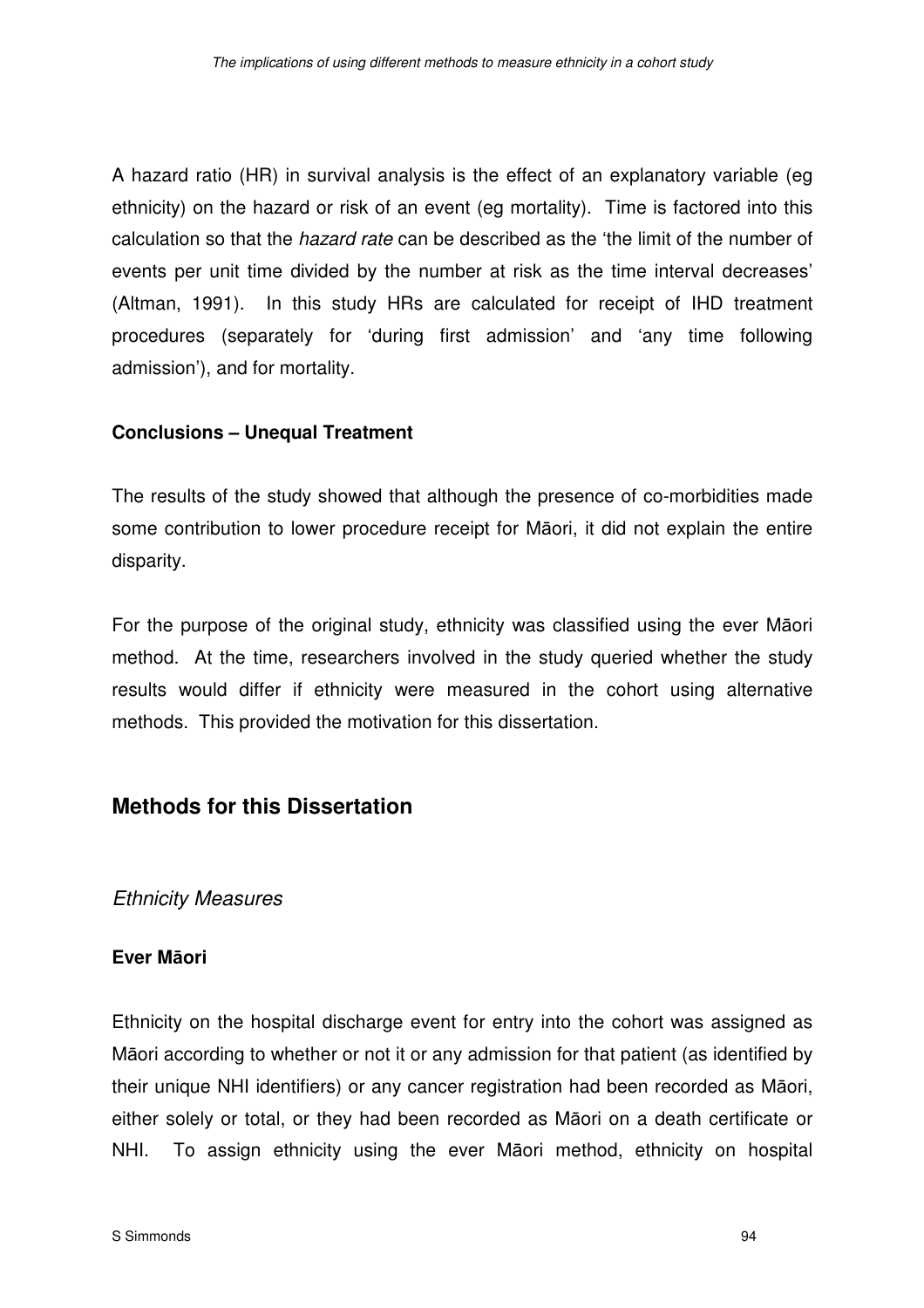admission data from 1 January 1988 to 31 December 2004 and death registration data from 1 January 2000 to 31 December 2006 was used.

#### **Index Admission**

An individual within the cohort was counted as Māori if this was the ethnicity recorded on the first (index) hospital admission for a routine acute ischaemic heart disease event, using prioritised ethnicity.

#### **National Health Index number**

An individual within the cohort was measured as Māori if this was the ethnicity attached to their unique NHI number. The ethnicity field on the National Health Index is updated when new health information for an individual is entered into the system. Using this method, ethnicity was defined as at the date of data extraction for the study: 20 February 2006.

#### **Restricted 'Ever M**ā**ori'**

An individual from the cohort was assigned to the Māori ethnic group if they were classified as Māori on any hospital admission or cancer registration prior to and including the first admission for an ischaemic heart disease event. Hospital admission data dates back to 1 January 1988.

#### **Assigning cohort individuals as non-M**ā**ori**

For all four methods used, all remaining records (not assigned as Māori) were classified as non-Māori, including those with no ethnicity specified.

Table one below shows the time periods involved in each method of measuring ethnicity.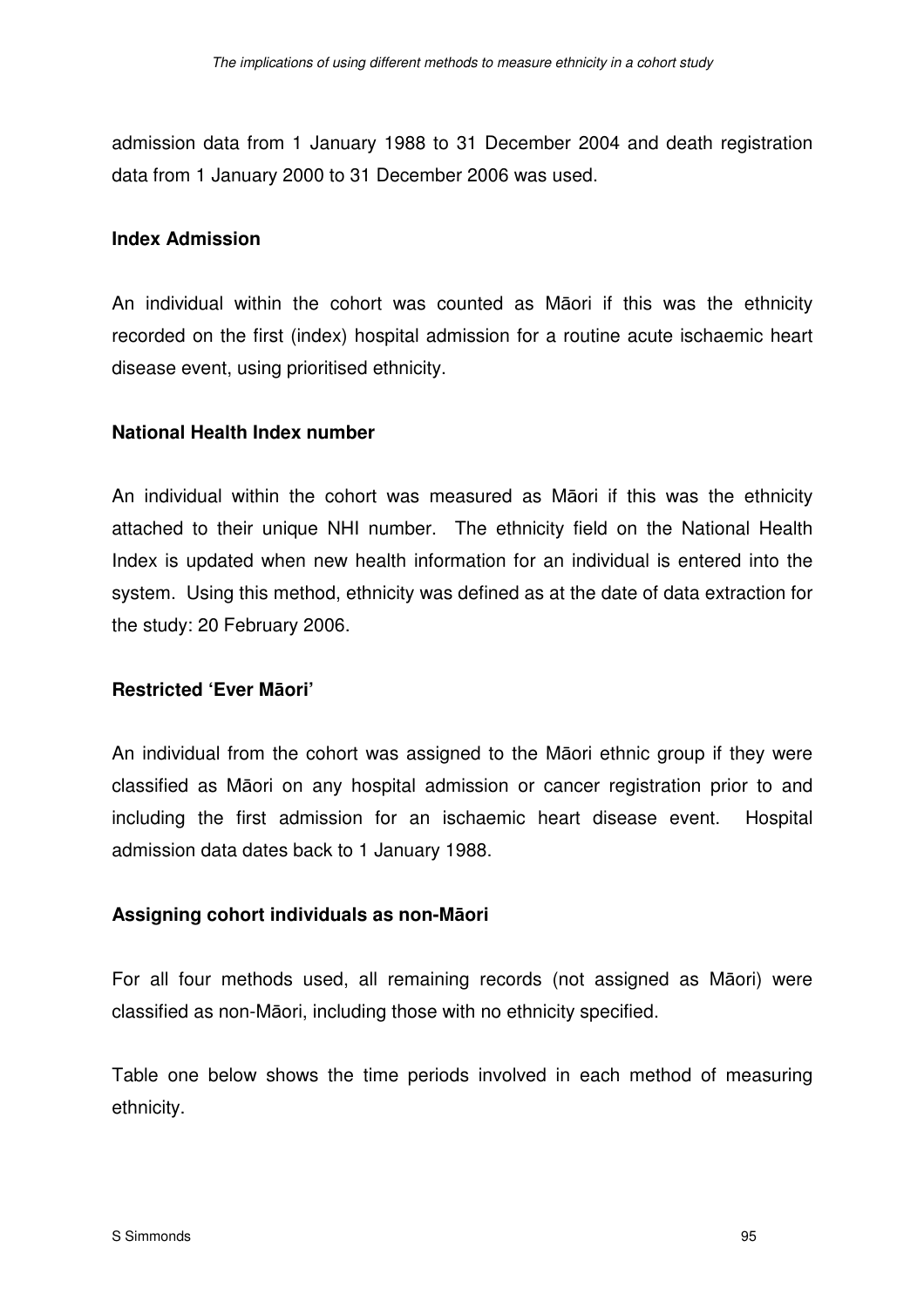Table 1: Summary of ethnicity classifications, showing time periods over which ethnicity is measured

|                                                                                                                                                                                                                                     | 1988-9            |  | 1990-1                                              |  | 1992-3 |  | 1994-5 |  |  | 1996-7 |  | 1998-9 | 2000-1                                                                | 2002-3                                       | 2004-5 | 2006-7          |  |
|-------------------------------------------------------------------------------------------------------------------------------------------------------------------------------------------------------------------------------------|-------------------|--|-----------------------------------------------------|--|--------|--|--------|--|--|--------|--|--------|-----------------------------------------------------------------------|----------------------------------------------|--------|-----------------|--|
|                                                                                                                                                                                                                                     |                   |  |                                                     |  |        |  |        |  |  |        |  |        |                                                                       | Cohort defined 1 Jan<br>$2000 - 31$ Dec 2004 |        |                 |  |
| <b>Ever Māori</b> – individual classified as Māori if they have                                                                                                                                                                     |                   |  | Hospitalisation data from 1 Jan 1988 to 31 Dec 2004 |  |        |  |        |  |  |        |  |        |                                                                       |                                              |        |                 |  |
| ever been recorded as Māori on any hospital data from<br>1988 to 2004, cancer registration to 2004, death<br>registration from 2000 to 2006 or NHI                                                                                  |                   |  |                                                     |  |        |  |        |  |  |        |  |        |                                                                       | Death registration to 31 Dec 06              |        |                 |  |
| <b>Index admission - individual classified as Māori if they</b><br>were recorded as Māori on their first hospital admission for<br>an IHD event between 2000-2004                                                                   |                   |  |                                                     |  |        |  |        |  |  |        |  |        | First hospital<br><b>IHD</b> event                                    | admission for acute                          |        |                 |  |
| NHI - individual classified as Māori if recorded as Māori on<br>National Health Index as at 20 February 2006 (date of data<br>extraction) $x$                                                                                       |                   |  |                                                     |  |        |  |        |  |  |        |  |        |                                                                       |                                              |        | 20<br>Feb<br>06 |  |
| Restricted ever Māori - individual classified as Māori if<br>they have ever been recorded as Māori on hospital records<br>or cancer registration up to and including first hospital<br>admission for an IHD event between 2000-2004 | between 2000-2004 |  |                                                     |  |        |  |        |  |  |        |  |        | Hospitalisation data from 1 Jan 1988 to first admission for IHD event |                                              |        |                 |  |

x Note that ethnicity could have been recorded any time between 1988 to 2006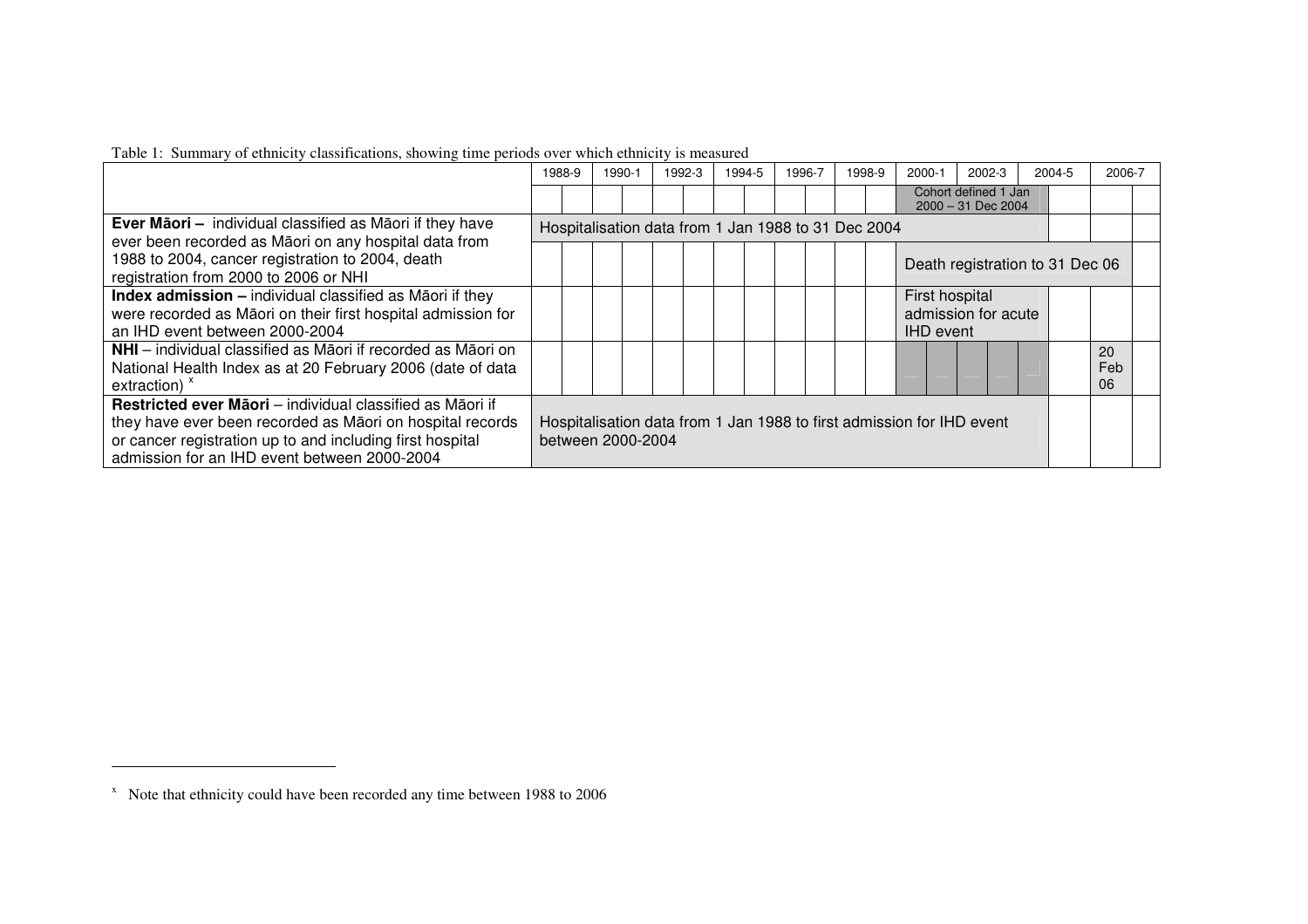# **Analysis**

## **Cohort Description**

Percentages were calculated for Māori and non-Māori (using each of the four methods to measure ethnicity) to show the relative percentages within these populations of:

- male or female
- principal diagnosis
- selected co-morbidities

Data for principal diagnosis is age standardised (see below) to 2001 Māori standard population.

## **Age Distribution**

For the total cohort of Māori with IHD, the proportion of individuals in each five-year age group was calculated, and similarly for the non-Māori cohort, to demonstrate any differences in age profile between the two groups. This was carried out for each of the four measures of ethnicity.

The proportions of Māori (out of total Māori and non-Māori) in each five year age group were also calculated.

## **Population Rates and Ratios**

Denominators were obtained from Statistics New Zealand estimated usually resident population at 30 June for each year (prioritised ethnicity).<sup>xi</sup> To determine non-Māori numbers, Māori population estimates were subtracted from the total New Zealand population estimates.

 $\overline{a}$ 

<sup>&</sup>lt;sup>xi</sup> See Appendix 1 for population denominators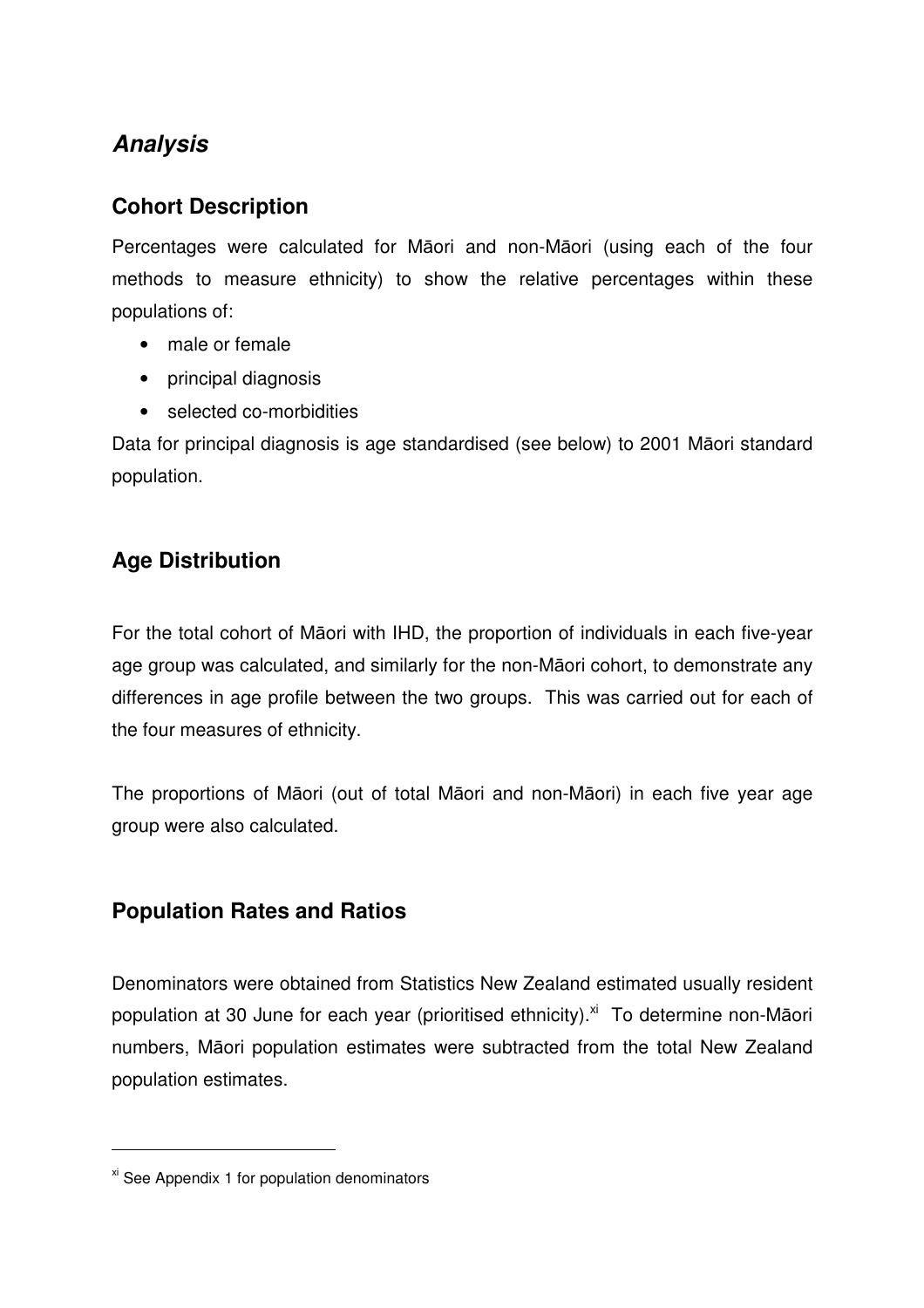Population (incidence) rates of hospitalisations for IHD were calculated for each of the four ethnicity measures, for Māori and non-Māori. Rates are expressed per 100,000 per year and calculated:

$$
Incidence rate of IHD = \n hospital admissions for IHD   x 100,000
$$
  *population*

Rates were age standardised (see below) to 2001 Māori standard population.

Māori:non-Māori rate ratios were calculated by dividing the age-standardised Māori rate per 100,000 by the age-standardised non-Māori rate per 100,000. A rate ratio higher than one indicates that Māori have a higher risk than non-Māori.

## **Age Standardisation**

The Māori population has a relatively young age structure compared to the non-Māori population. This necessitates adjusting for age when comparing health outcomes.

Population rates have been age-standardised using direct standardisation. Agespecific rates are multiplied by a weighting factor from a standard population and then summed to obtain a standardised rate. This age-standardised rate is the rate that would be expected for each population (Māori or non-Māori) if this population had the same age structure as the standard population. Age standardised rates are artificial and only to be used when comparing rates for the two population groups.

Data in this dissertation has been age standardised to the 2001 Māori standard population. Weightings have been provided in appendix two.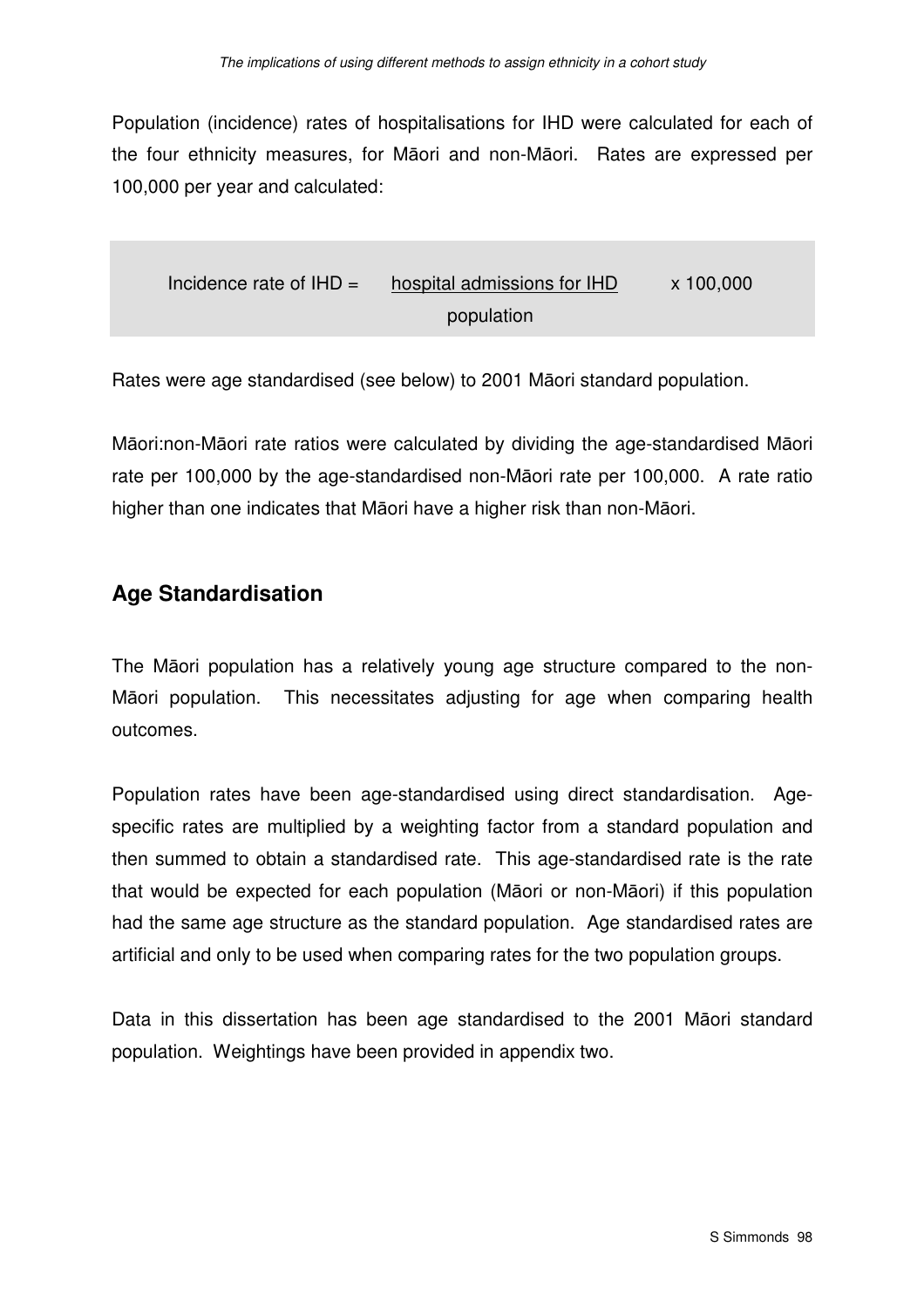## **Odds Ratios**

For Māori:non-Māori comparisons, an odds ratio greater than 1.0 indicates higher odds of a given outcome for Māori. Logistic regression modelling was used to calculate odds ratios for principal diagnosis for each of the methods used to measure ethnicity. This demonstrates the odds of a Māori individual being diagnosed with a certain type of IHD condition compared to the odds of a non-Māori being diagnosed with the same condition.

## **Hazard Ratios**

Proportional hazards regression was used to compare the relative chance of

- receiving cardiac procedures during first (index) admission
- receiving cardiac procedures any time following first (index) admission
- death any time following admission

for each of the methods used to measure ethnicity. Data were unadjusted and adjusted for age, sex and co-morbidity. Data were also analysed by type of diagnosis.

## **Confidence Intervals and P-values**

There is always a degree of uncertainty with estimates of rates and ratios in a study. A 95% confidence interval around an estimate indicates the range of values that have a 95% probability of including the true population value (rate or ratio) (Beaglehole, Bonita, & Kjellstrom, 2006).

P-values can also be used to test for statistical significance or the role of chance in explaining findings. In general, a p-value less than 0.05 is considered statistically significant. In most cases, p-values do not provide any information beyond that provided by confidence intervals.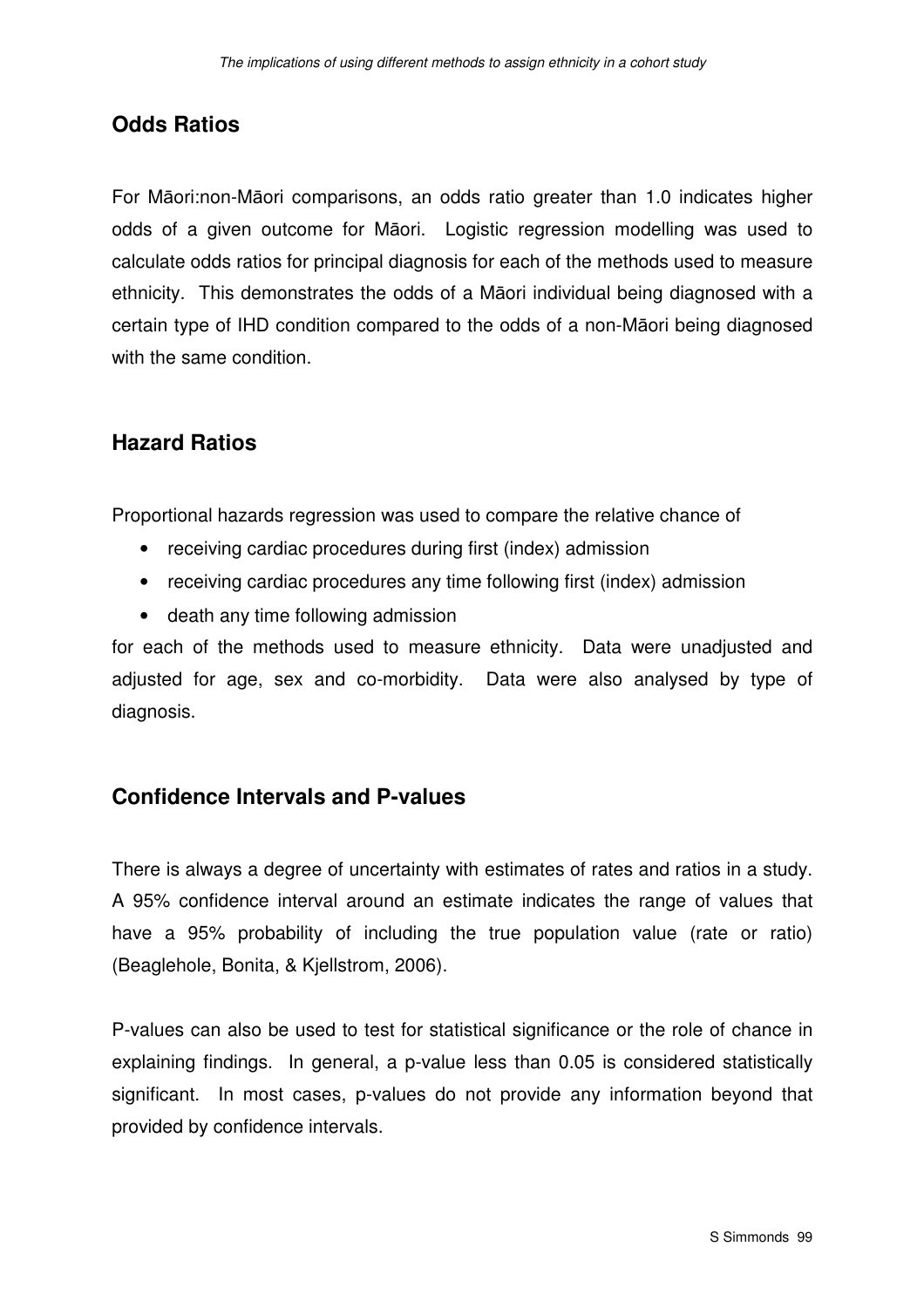## **Sensitivity Analysis**

For the purpose of this dissertation a sensitivity analysis was performed. The analysis as described above was conducted a total of four times on this cohort, measuring patients as either Māori or non-Māori using the four different classifications; ever Māori, ethnicity as recorded during the index admission for the ischaemic heart disease event, ethnicity recorded on the individual's National Health Index (NHI) number at time of data extraction for the study, and using the restricted 'ever Māori' classification for all admissions and cancer registrations up to and including the admission for the first IHD event.

The results for each ethnicity classification were compared with the original analysis conducted using the 'ever Māori' classification.

Statistically significant differences were compared between the four measures of ethnicity. Potential biases and practical issues for each method were also considered.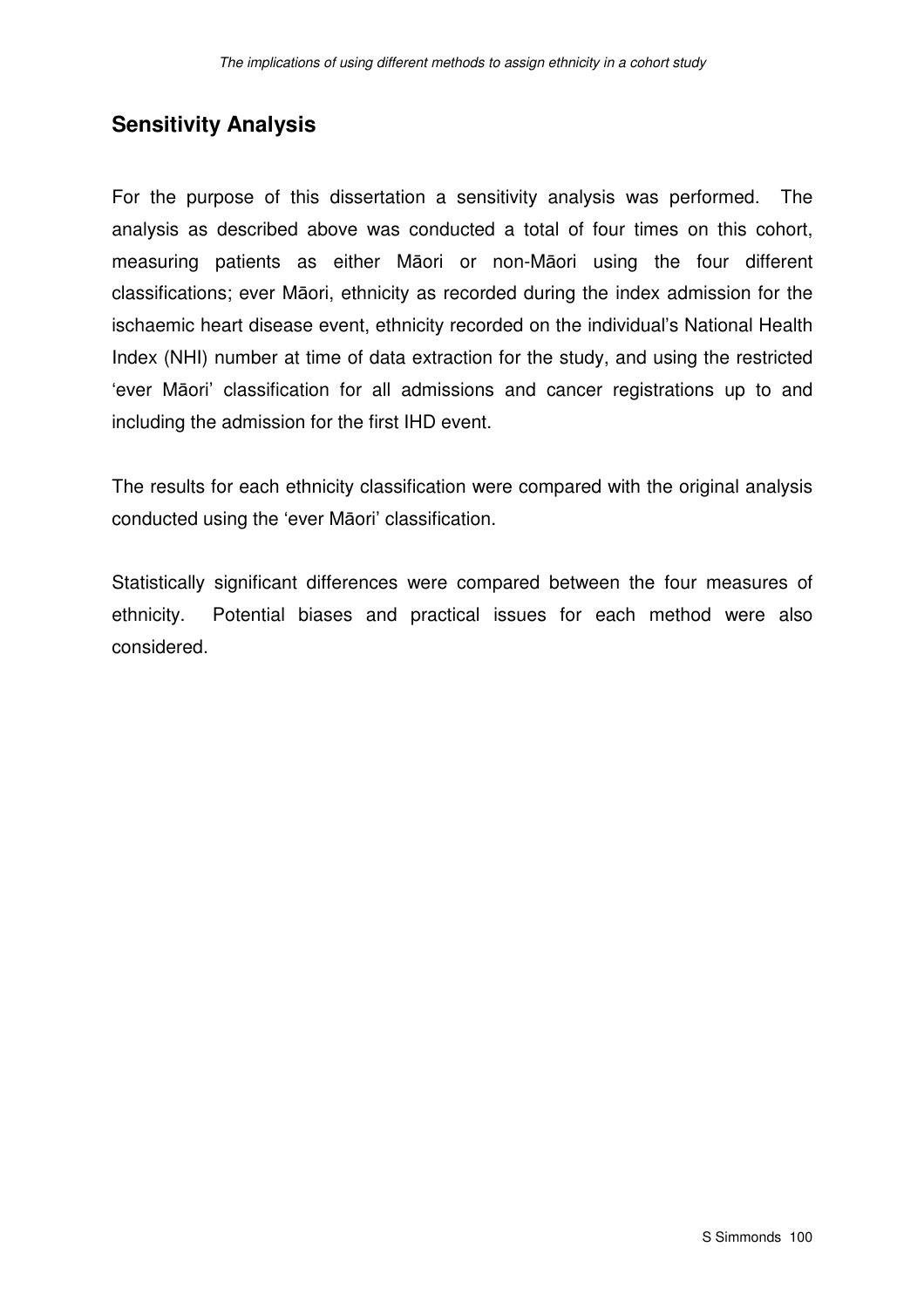# **RESULTS**

## **Cohort Description**

This cohort contains 39,281 individuals, made up of all those individuals admitted to a public hospital for a routine acute ischaemic heart disease event between 1 January 2000 and 31 December 2004 with no previous hospital admission for IHD. Using the ever Māori method to assign ethnicity produces the greatest number of Māori in the cohort (3,371). Individuals with no ethnicity recorded comprised 2.8% of the cohort (1,111 / 39,281) and were classified as non-Māori using this method. The restricted ever Māori method produced the next highest number of Māori (3,094), followed by NHI ethnicity (3,073) and then Index Admission ethnicity (2,953) (see Table 2).

The proportion of the cohort that is counted as Māori using the ever Māori method is 8.6%. Using NHI ethnicity or Restricted ever Māori produces slightly lower proportions, 7.9% and 7.8% respectively, and measuring ethnicity using index admission produces yet a lower proportion of 7.5% Māori.

## **Sex**

Table 2 shows the overall proportion of Māori males and females is similar for each method used to measure ethnicity. Just over 55% of Māori in this cohort are male, and just under 45% are female. The pattern is similar for non-Māori, although there is a higher proportion of non-Māori male in the cohort; approximately 59% of non-Māori are male, and 41% female.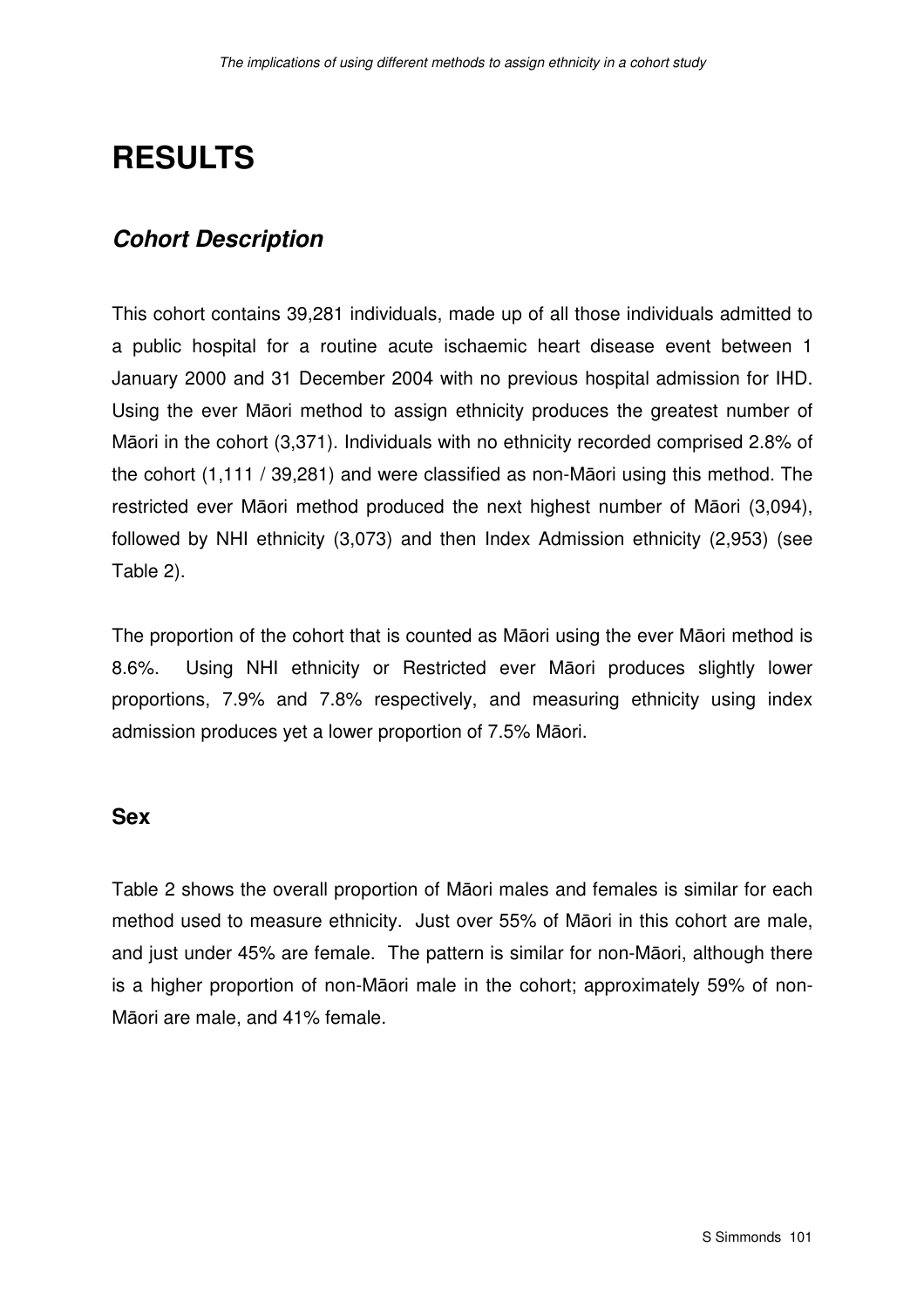## **Principal Diagnosis**

Numbers and rates of Māori or non-Māori who are diagnosed with each principle diagnosis are given in Table 2. Age-standardised rates (ASR) are age-sex standardised to 2001 Māori standard population.<sup>xii</sup>

As expected, for all methods of measuring ethnicity, age-sex standardised rates were higher for Māori for all diagnoses except STEMI-other site and 'other' IHD when compared to data for non-Māori (Table 2). Using the ever Māori method produced systematically higher Māori rates (and numbers) for each of the diagnoses (except 'other' IHD) compared to the other methods used to measure ethnicity, which produced comparatively similar rates to each other. For example the age-sex standardised rate for Māori using ever Māori for unstable angina was 37 per 100,000, the corresponding data using other methods to measure ethnicity were 33.3, 34.3 and 34.8 using index admission ethnicity, NHI ethnicity and the restricted ever Māori method to measure ethnicity respectively. Using index admission ethnicity produced lower rates for all diagnoses.

The age-sex standardised rates for all diagnoses for non-Māori varied slightly with use of the different methods to measure ethnicity. Although the difference was small as expected, using the ever Māori method produced consistently lower rates for all diagnoses, and using index admission ethnicity slightly higher rates.

## **Co-morbidities**

 $\overline{a}$ 

Data on co-morbidities is age-sex standardised to 2001 Māori standard population and is displayed in Table 2. For all methods of measuring ethnicity, Māori age-sex standardised rates were considerably higher when compared to non-Māori for all comorbidities, apart from rheumatological disease, which was similar. This is particularly noticeable for heart failure, chronic pulmonary disease, diabetes mellitus,

<sup>&</sup>lt;sup>xii</sup> See Appendix Two for 2001 Māori standard population weightings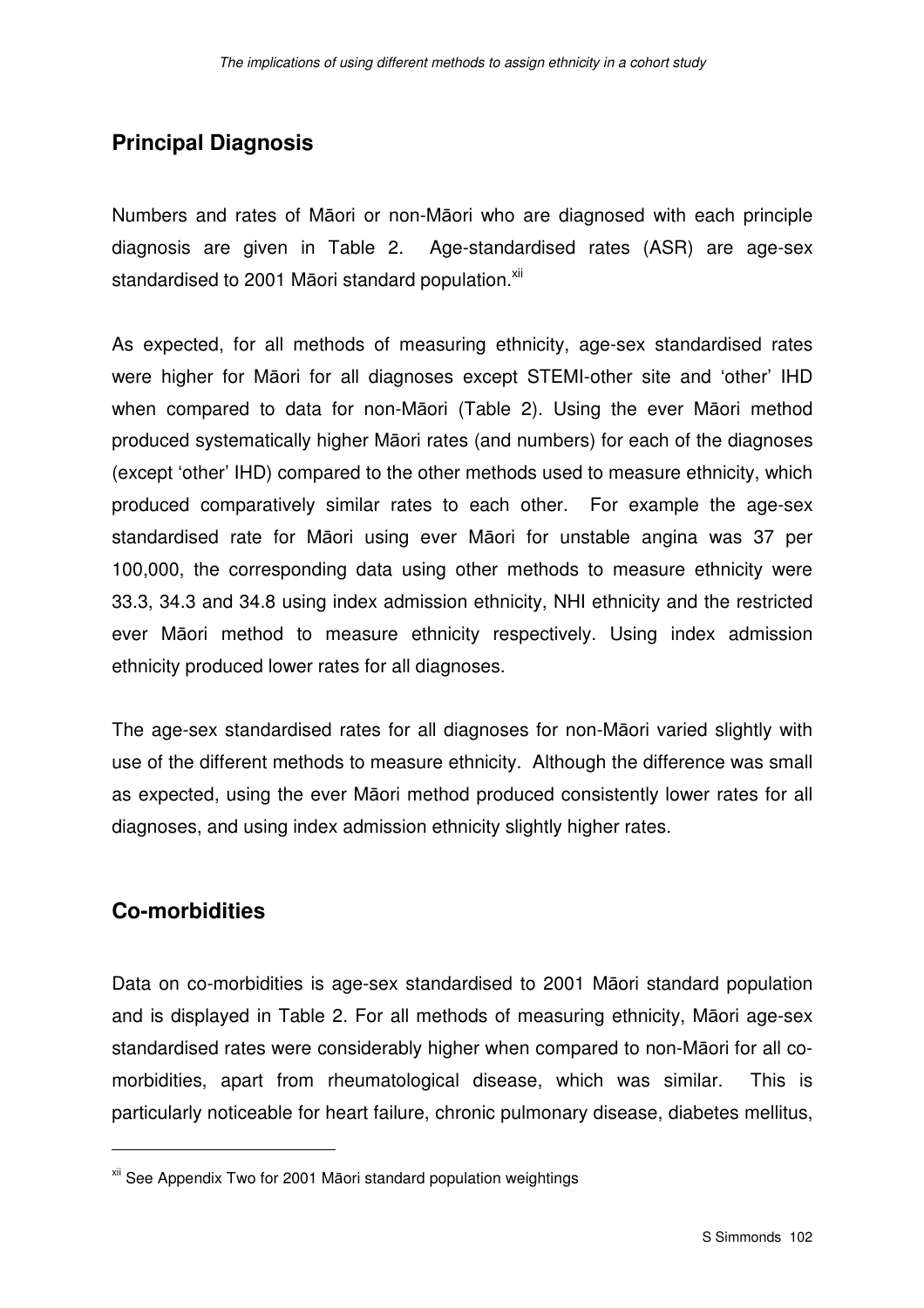renal failure, obesity and smoking, where for all methods of measuring ethnicity, Māori rates were more than twice those of non-Māori.

Use of the ever Māori method to assign ethnicity produces Māori rates higher for each co-morbidity when compared to use of the other three methods. For example, the rate of Māori diagnosed with diabetes mellitus as a co-morbidity was 34.0 per 100,000 using ever Māori ethnicity, and 30.8, 31.4 and 32.0 using index admission ethnicity, NHI ethnicity and restricted ever Māori method to measure ethnicity respectively.

Use of the restricted ever Māori method usually produced the next highest rates (compared to the other methods used to measure ethnicity) followed by NHI ethnicity then index admission. This pattern was seen in the Māori rates produced for heart failure, diabetes, chronic pulmonary disease, renal failure and smoking history. The pattern varied slightly for the other co-morbidities.

Rates for the non-Māori population did not vary greatly with the use of the four different methods to measure ethnicity. This means that using the ever Māori method to assign ethnicity, compared to other methods used to measure ethnicity, produced higher ratios and greater absolute differences between Māori and non-Māori data for most of the co-morbidities (ratios data not presented).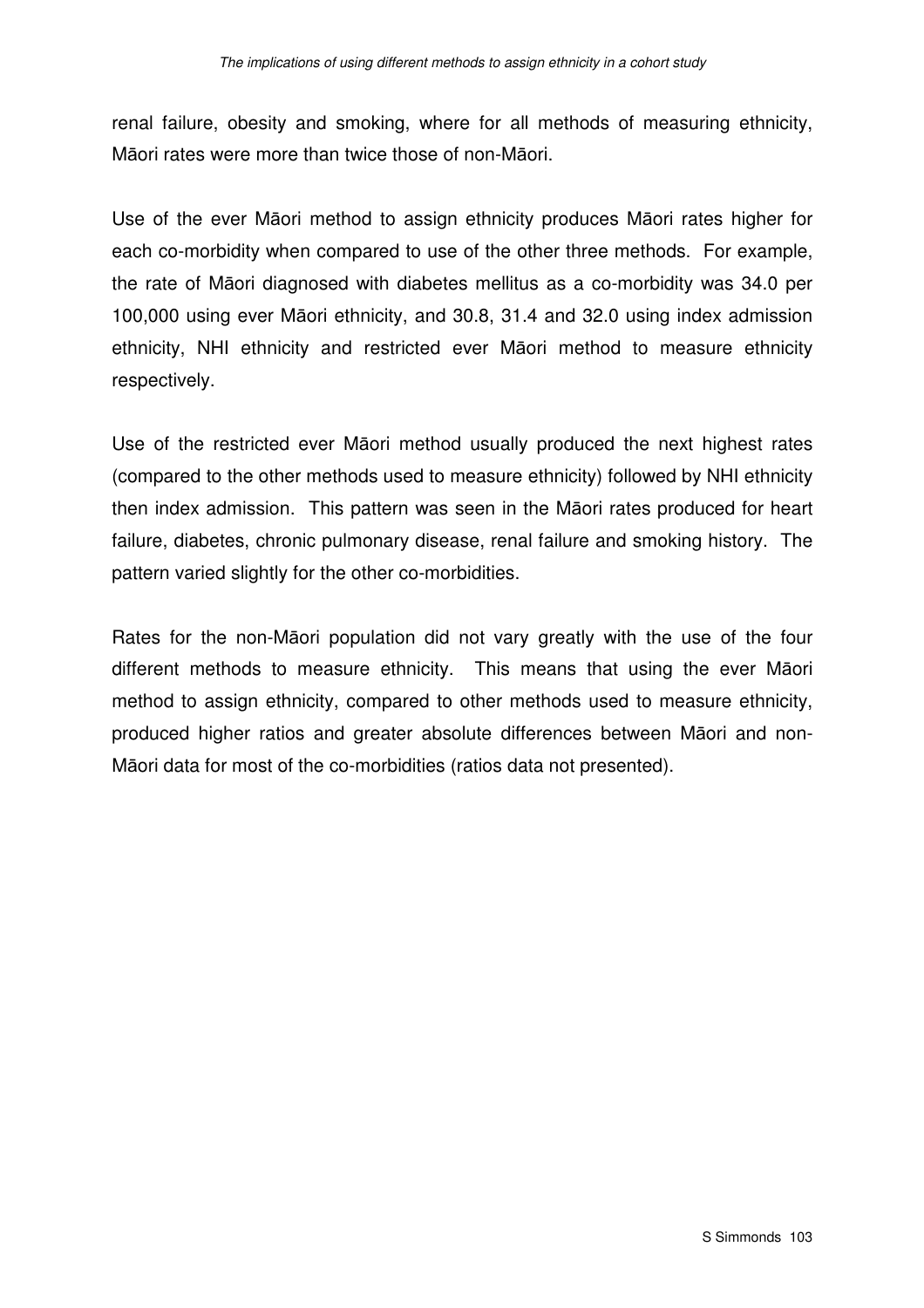|                        |                     | Ever Māori                                        |            |                      |            |                           |            | Index admission      |            |                           | <b>NHI</b> |                      | Restricted Ever Māori     |                            |            |        |                    |
|------------------------|---------------------|---------------------------------------------------|------------|----------------------|------------|---------------------------|------------|----------------------|------------|---------------------------|------------|----------------------|---------------------------|----------------------------|------------|--------|--------------------|
|                        |                     | non-Māori<br>Māori<br>$(n=3.371)$<br>$(n=35,910)$ |            | Māori<br>$(n=2,953)$ |            | non-Māori<br>$(n=36,328)$ |            | Māori<br>$(n=3,073)$ |            | non-Māori<br>$(n=36,208)$ |            | Māori<br>$(n=3.094)$ |                           | non-Māori<br>$(n=36, 187)$ |            |        |                    |
|                        |                     | no.                                               | <b>ASR</b> | no.                  | <b>ASR</b> | no.                       | <b>ASR</b> | no.                  | <b>ASR</b> | no.                       | <b>ASR</b> | no.                  | <b>AS</b><br>$\mathsf{R}$ | no.                        | <b>ASR</b> | no.    | AS<br>$\mathsf{R}$ |
| Total                  |                     | 3,371                                             | 8.6        | 35,910               | 91.4       | 2,953                     | 7.5        | 36,328               | 92.5       | 3,073                     | 7.8        | 36,208               | 92.2                      | 3,094                      | 7.9        | 36,187 | 92.1               |
| Gender                 | Female              | 1,502                                             | 44.6       | 14,876               | 41.4       | 1,326                     | 44.9       | 15,052               | 41.4       | 1,357                     | 44.2       | 15,021               | 41.5                      | 1,386                      | 44.8       | 14,992 | 41.4               |
|                        | Male                | 1,869                                             | 55.4       | 21,034               | 58.6       | 1,627                     | 55.1       | 21,276               | 58.6       | 1,716                     | 55.8       | 21,187               | 58.5                      | 1,708                      | 55.2       | 21,195 | 58.6               |
|                        | STEMI - anterior    | 406                                               | 13.5       | 4,103                | 9.7        | 351                       | 11.6       | 4,158                | 9.9        | 370                       | 12.3       | 4,139                | 9.8                       | 365                        | 12.1       | 4,144  | 9.9                |
| Principal<br>diagnosis | STEMI - other site  | 432                                               | 14.3       | 5,484                | 14.0       | 365                       | 12.1       | 5,551                | 14.2       | 395                       | 13.2       | 5,521                | 14.1                      | 378                        | 12.6       | 5,538  | 14.1               |
|                        | Non STEMI           | 1,016                                             | 33.4       | 11,566               | 24.9       | 889                       | 29.2       | 11,693               | 25.3       | 916                       | 30.2       | 11,666               | 25.2                      | 938                        | 30.9       | 11,644 | 25.1               |
|                        | MI unspecified      | 361                                               | 11.8       | 4,163                | 7.5        | 309                       | 10.1       | 4,215                | 7.7        | 319                       | 10.5       | 4,205                | 7.6                       | 327                        | 10.7       | 4,197  | $7.6\,$            |
|                        | Unstable angina     | 1,139                                             | 37.0       | 10,253               | 24.2       | 1,025                     | 33.3       | 10,367               | 24.6       | 1,056                     | 34.3       | 10,336               | 24.5                      | 1,070                      | 34.8       | 10,322 | 24.4               |
|                        | other               | 17                                                | .06        | 341                  | 0.7        | 14                        | 0.5        | 344                  | 0.7        | 17                        | 0.6        | 341                  | 0.7                       | 16                         | 0.5        | 342    | 0.7                |
|                        | Heart failure       | 600                                               | 19.6       | 6.356                | 9.1        | 535                       | 17.5       | 6,421                | 9.2        | 536                       | 17.5       | 6,420                | 9.2                       | 554                        | 18.1       | 6,402  | 9.2                |
|                        | Peripheral vascular | 90                                                | 2.9        | 1.215                | 2.0        | 80                        | 2.6        | 1.225                | 2.1        | 81                        | 2.7        | 1,224                | 2.1                       | 86                         | 2.8        | 1,219  | 2.0                |
|                        | Chronic pulmonary   | 255                                               | 8.3        | 2,012                | 3.3        | 230                       | 7.5        | 2,037                | 3.4        | 232                       | 7.6        | 2,035                | 3.4                       | 237                        | 7.7        | 2,030  | 3.4                |
|                        | Rheumatological     | 18                                                | 0.6        | 275                  | 0.5        | 17                        | 0.5        | 276                  | 0.5        | 18                        | 0.6        | 275                  | 0.5                       | 18                         | 0.6        | 275    | 0.5                |
|                        | Diabetes mellitus   | 1,035                                             | 34.0       | 5.419                | 11.6       | 936                       | 30.8       | 5,518                | 11.9       | 954                       | 31.4       | 5,500                | 11.9                      | 974                        | 32.0       | 5,480  | 11.8               |
| Co-morbidities         | Renal failure       | 345                                               | 11.4       | 2,607                | 3.9        | 310                       | 10.3       | 2,642                | 4.0        | 305                       | 10.1       | 2,647                | 4.0                       | 325                        | 10.8       | 2,627  | 3.9                |
|                        | Any Cancer          | 68                                                | 2.3        | 822                  | 1.3        | 60                        | 2.0        | 830                  | 1.4        | 60                        | 2.0        | 830                  | 1.4                       | 62                         | 2.1        | 828    | 1.4                |
|                        | Obesity             | 381                                               | 12.6       | 1,162                | 3.6        | 345                       | 11.4       | 1.198                | 3.7        | 358                       | 11.8       | 1,185                | 3.6                       | 354                        | 11.7       | 1,189  | 3.6                |
|                        | Dementia            | 34                                                | 1.1        | 592                  | 0.6        | 28                        | 0.9        | 598                  | 0.6        | 28                        | 0.9        | 598                  | 0.6                       | 31                         | 1.0        | 595    | 0.6                |
|                        | Other mental health | 102                                               | 3.3        | 1,206                | 2.5        | 86                        | 2.8        | 1,222                | 2.5        | 88                        | 2.9        | 1,220                | 2.5                       | 95                         | 3.1        | 1,213  | 2.5                |
|                        | Smoking history     | 834                                               | 27.5       | 9,771                | 20.8       | 729                       | 24.0       | 9,876                | 21.0       | 760                       | 25.0       | 9,845                | 20.9                      | 770                        | 25.4       | 9,835  | 20.9               |
|                        | Smoking             | 1,348                                             | 44.4       | 6,755                | 21.6       | 1,203                     | 39.6       | 6,900                | 22.2       | 1,270                     | 41.8       | 6,833                | 21.9                      | 1,253                      | 41.2       | 6,850  | 22.0               |

Table 2: Cohort description; patients first admitted to hospital for a routine acute ischaemic heart disease event 2000-2004. Numbers and age-standardised rates, using different methods to measure ethnicity.

Notes: ASR = age standardised rate per 100,000. Data for principal diagnosis and co-morbidities is standardised for sex and age to 2001 Māori standard population. Gender percentage = proportion of either Māori or non-Māori that are this gender.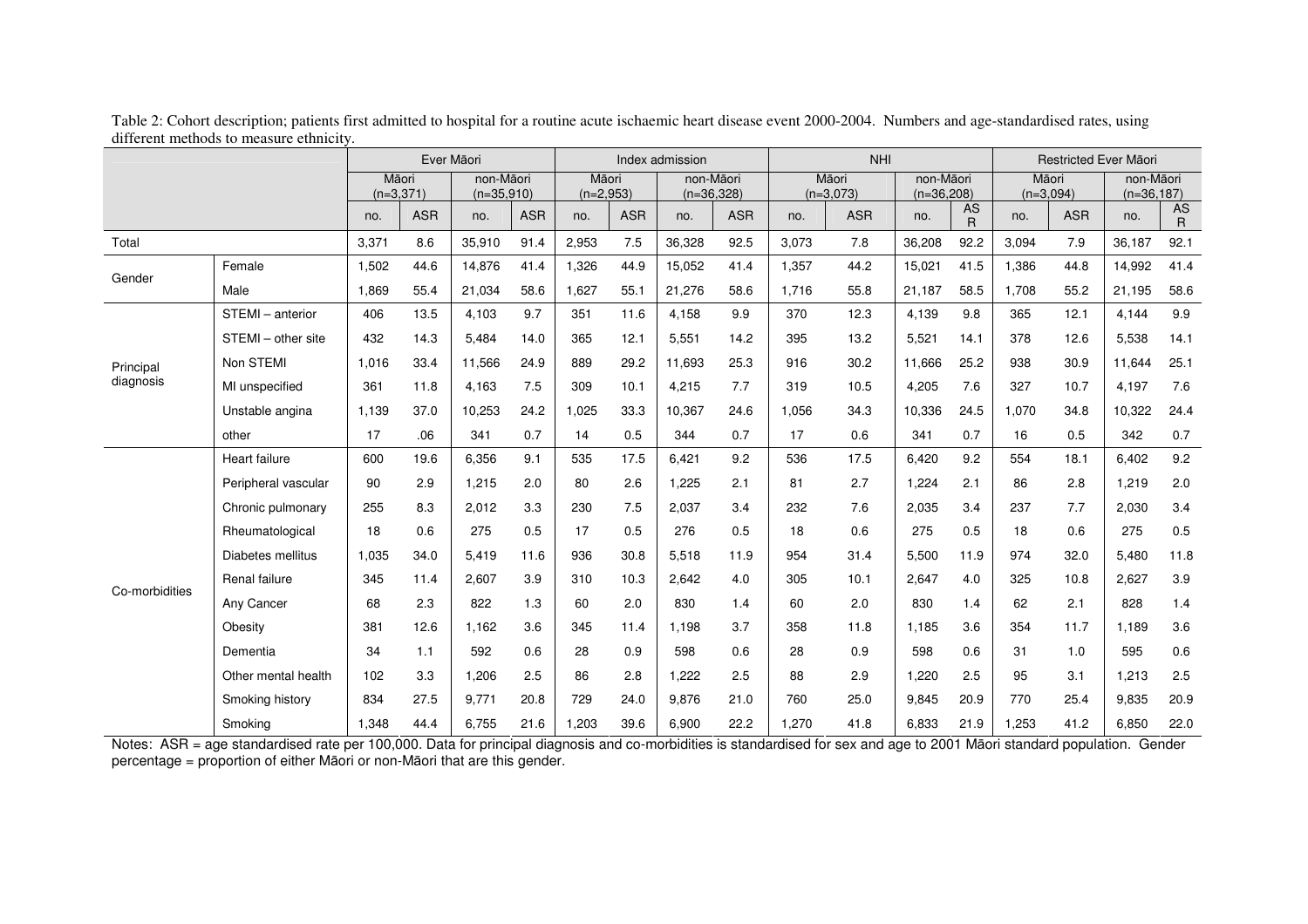## **Age**

#### Age Distribution within Cohort

The different methods of measuring ethnicity make negligible difference to mean age at admission of both Māori females (approximately 60 years) and Māori males (approximately 57.5 years) in the cohort, as seen in Table 3. Even less variation is seen in the data for non-Māori who have a higher median age at diagnosis for both females (approximately 73.5) and males (approximately 66 years) than Māori.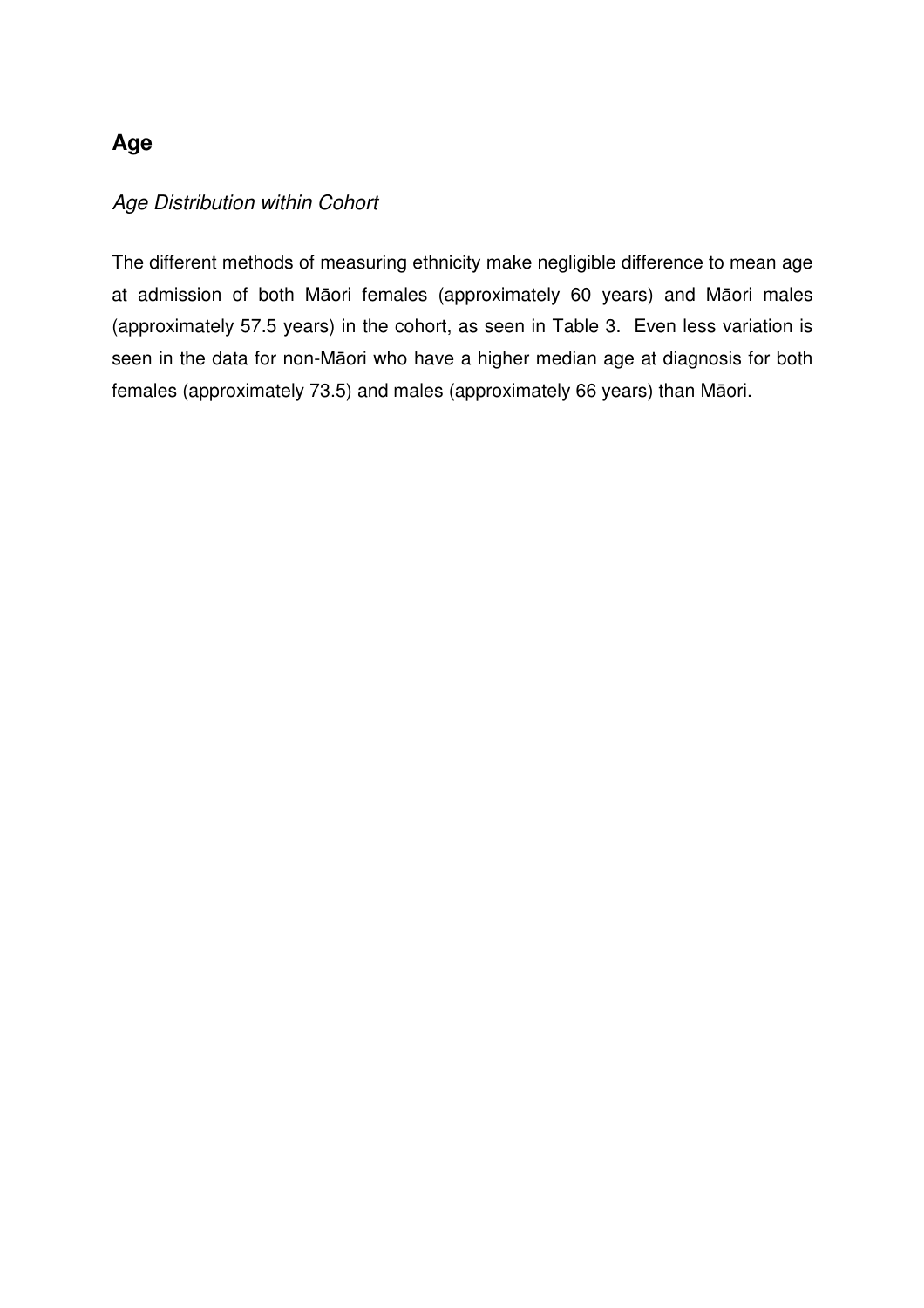|        |          | Ethnicity<br>$n$ (cohort) = 39,281 |                           |                      |                           |                      |                           |                       |                            |  |  |  |
|--------|----------|------------------------------------|---------------------------|----------------------|---------------------------|----------------------|---------------------------|-----------------------|----------------------------|--|--|--|
|        |          |                                    | Ever Māori                |                      | Index admission           |                      | <b>NHI</b>                | Restricted ever Māori |                            |  |  |  |
|        |          | Māori<br>$(n=3,371)$               | non-Māori<br>$(n=35,910)$ | Māori<br>$(n=2,953)$ | non-Māori<br>$(n=36,328)$ | Māori<br>$(n=3,073)$ | non-Māori<br>$(n=36,208)$ | Māori<br>$(n=3,094)$  | non-Māori<br>$(n=36, 187)$ |  |  |  |
| Female | no.      | 502,                               | 14,876                    | ,326                 | 15,052                    | 1,357                | 15,021                    | ,386                  | 14,992                     |  |  |  |
|        | Mean age | 60.4                               | 73.5                      | 60.0                 | 73.4                      | 59.9                 | 73.4                      | 60.0                  | 73.4                       |  |  |  |
| Male   | no.      | <b>869,</b>                        | 21,034                    | ,627                 | 21,276                    | 1,716                | 21,187                    | 1,708                 | 21,195                     |  |  |  |
|        | Mean age | 57.6                               | 66.2                      | 57.4                 | 66.1                      | 57.3                 | 66.1                      | 57.6                  | 66.1                       |  |  |  |

Table 3: Patients admitted to hospital for a routine acute ischaemic heart disease event 2000-2004; mean age at admission, by sex, using different methods to measure ethnicity

| Ever Māori:            | 'Māori' on any hospital admission 1988-2004 or death registration 2000-2006     |
|------------------------|---------------------------------------------------------------------------------|
| Index Admission:       | 'Māori' on first hospital admission for acute routine IHD event                 |
| nhi: I                 | 'Māori' on National Health Index number as at 20 February 2006                  |
| Restricted Ever Māori: | 'Māori' on any hospital admission from 1988 up to and including first admission |
|                        | for acute routine IHD event between 2000-2004                                   |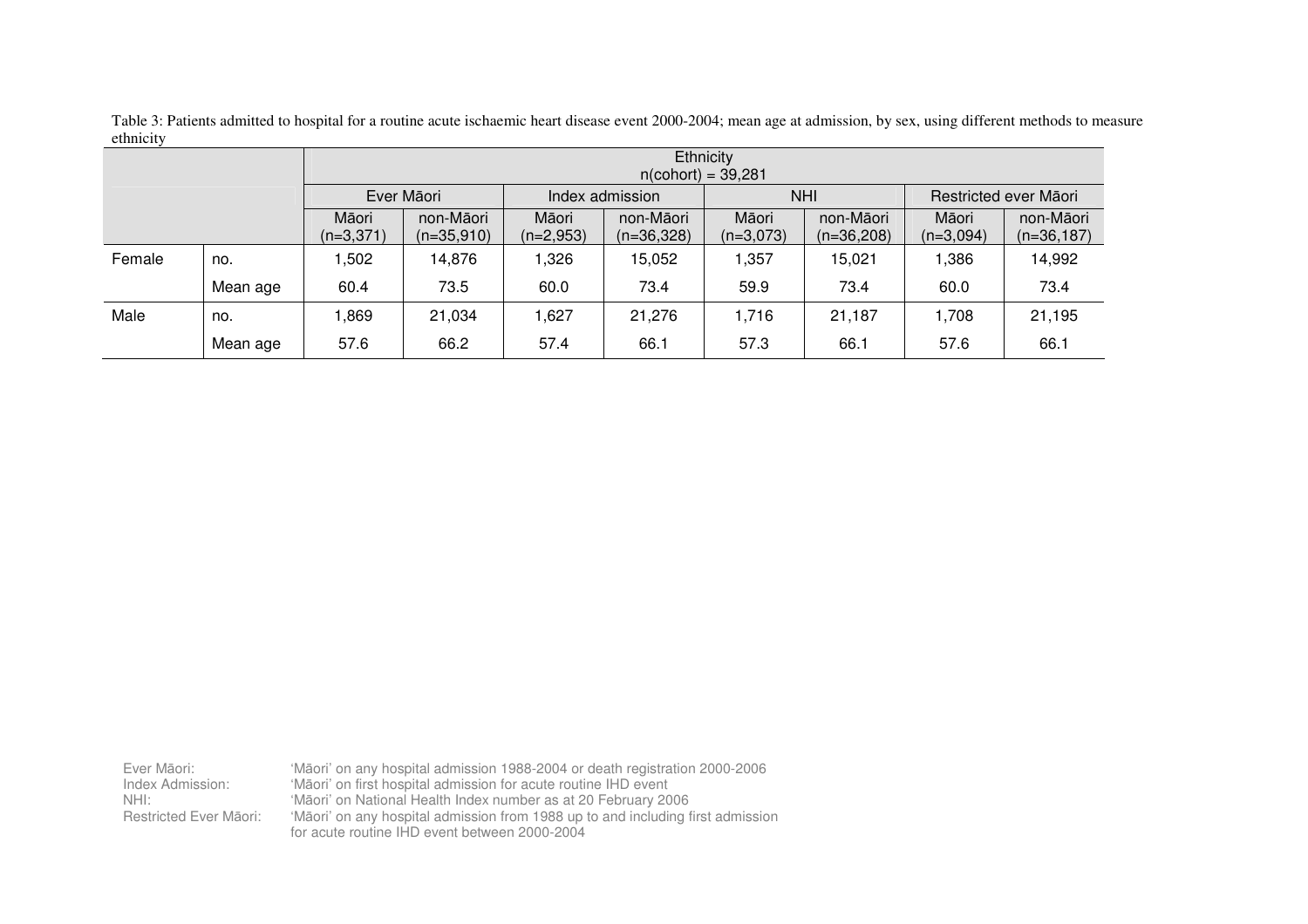The age distribution of Māori and non-Māori patients, using the four different methods to measure ethnicity is shown in Table 4. The younger age distribution of Māori diagnosed with ischaemic heart disease can be clearly seen in Figure 1. There is little difference in distribution with the use of different methods to measure ethnicity. Variation seen in Māori data is due to lower numbers of Māori in the cohort compared to non-Māori resulting in more statistical instability.

It appears that using the ever Māori method to assign ethnicity produces a slightly 'older' cohort of Māori compared to the other three methods. Figure 1 shows that in the younger age groups (20-59 years), the proportion of Māori in each five-year age group tends to be slightly lower when using the ever Māori method to assign ethnicity compared to the other three methods. Similarly, in the older age groups 70 to 85+ years, the proportion of Māori using the ever Māori method is slightly greater in comparison to the other methods used to measure ethnicity. For example, as seen in Table 4 in the 75-79 year age group, proportions of Māori were 5.4% using the ever Māori method, and 4.9%, 4.7% and 5.0% using index admission ethnicity, NHI ethnicity and restricted ever Māori method to measure ethnicity respectively. However, the overall difference is not very pronounced.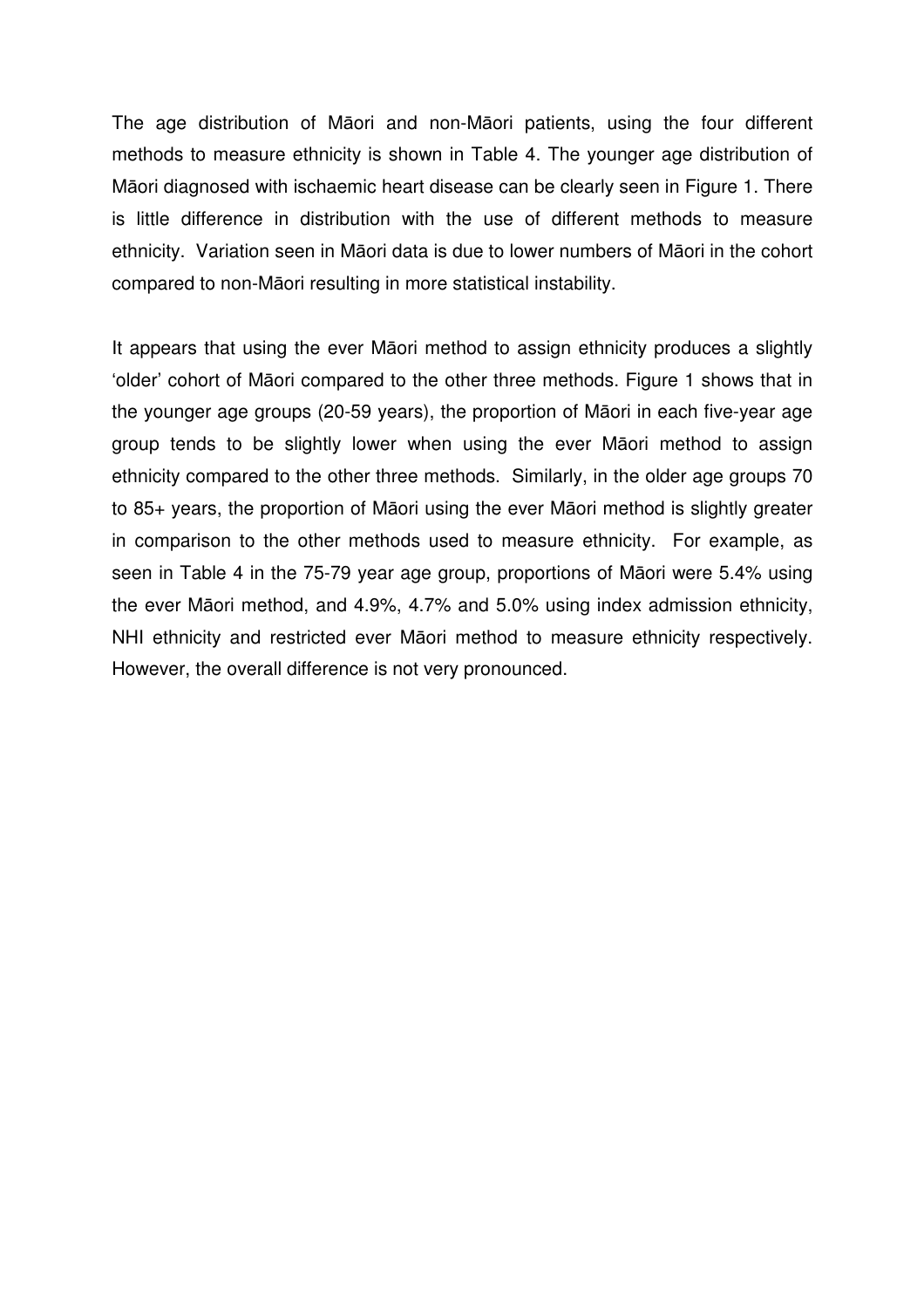Figure 1: Age distribution of Māori and non-Māori patients admitted to hospital for a routine acute ischaemic heart disease event 2000-2004 using different methods to measure ethnicity

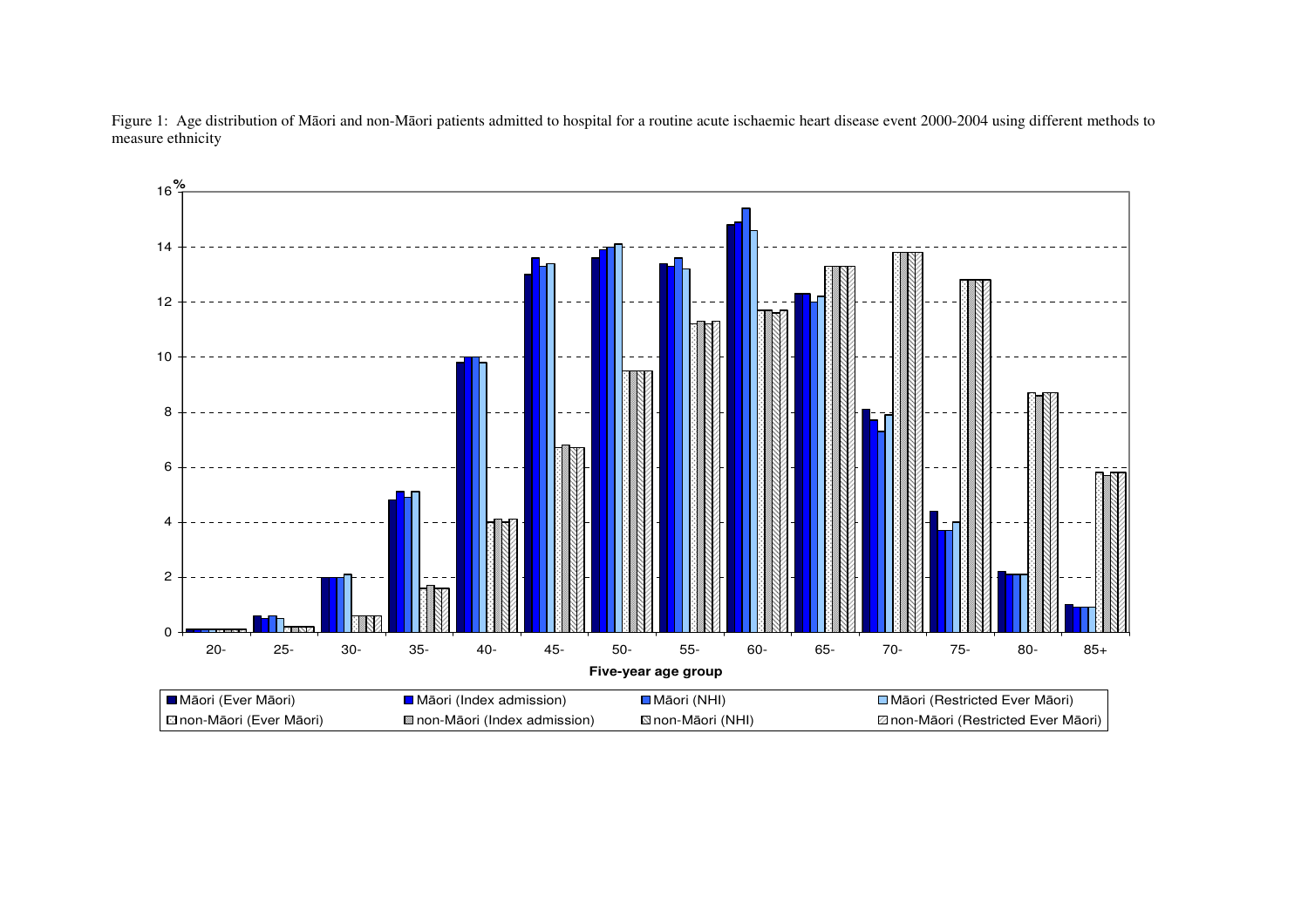|                     |                                             |                                                 | Ethnicity                                  |                                                                |
|---------------------|---------------------------------------------|-------------------------------------------------|--------------------------------------------|----------------------------------------------------------------|
| Five-year age group | Ever Māori<br>$\%$<br>Māori<br>$(n-3, 371)$ | Index admission<br>$\%$<br>Māori<br>$(n=2,953)$ | <b>NHI</b><br>$\%$<br>Māori<br>$(n=3,073)$ | <b>Restricted ever</b><br>Māori<br>$\%$<br>Māori<br>$(n=3094)$ |
| $15-19$             | 0.0                                         | 0.0                                             | 0.0                                        | 0.0                                                            |
| $20 -$              | 0.1                                         | 0.0                                             | 0.1                                        | 0.1                                                            |
| $25 -$              | 0.4                                         | 0.4                                             | 0.5                                        | 0.4                                                            |
| $30-$               | 1.5                                         | 1.6                                             | 1.6                                        | 1.6                                                            |
| $35-$               | 3.9                                         | 4.1                                             | 4.0                                        | 4.1                                                            |
| $40 -$              | 8.3                                         | 8.4                                             | 8.6                                        | 8.3                                                            |
| 45-                 | 12.4                                        | 12.9                                            | 12.6                                       | 12.9                                                           |
| $50-$               | 13.3                                        | 13.8                                            | 13.8                                       | 13.9                                                           |
| $55 -$              | 14.0                                        | 14.0                                            | 14.2                                       | 13.8                                                           |
| $60 -$              | 14.8                                        | 14.7                                            | 15.4                                       | 14.5                                                           |
| 65-                 | 12.5                                        | 12.5                                            | 12.3                                       | 12.6                                                           |
| $70-$               | 8.8                                         | 8.4                                             | 8.2                                        | 8.5                                                            |
| $75 -$              | 5.4                                         | 4.9                                             | 4.7                                        | 5.0                                                            |
| $80 -$              | 3.2                                         | 2.9                                             | 2.8                                        | 3.0                                                            |
| $85+$               | 1.5                                         | 1.3                                             | 1.3                                        | 1.3                                                            |
| Total               | 100                                         | 100                                             | 100                                        | 100                                                            |

Table 4. Māori patients admitted to hospital for a routine acute ischaemic heart disease event 2000-2004; age distribution, 5-year age group, using different methods to measure ethnicity

Figures 2 and 3 display age distribution separately for male and female Māori in this cohort. The younger age at diagnosis experienced by Māori males is noticeable in these graphs, particularly in the 20-44 age groups. There is some variation between each method used to measure ethnicity in the proportion of Māori in each age group for both males and females.

Again, the ever Māori method of assigning ethnicity appears to produce a slightly 'older' cohort of Māori. A higher proportion of Māori over 70 is observed using the ever Māori method compared to other methods of measuring ethnicity, for both males and females. A lower or similar proportion of Māori up to the age of 54 for males and 59 for females is observed, when using the ever Māori method to assign ethnicity in comparison to the other three methods.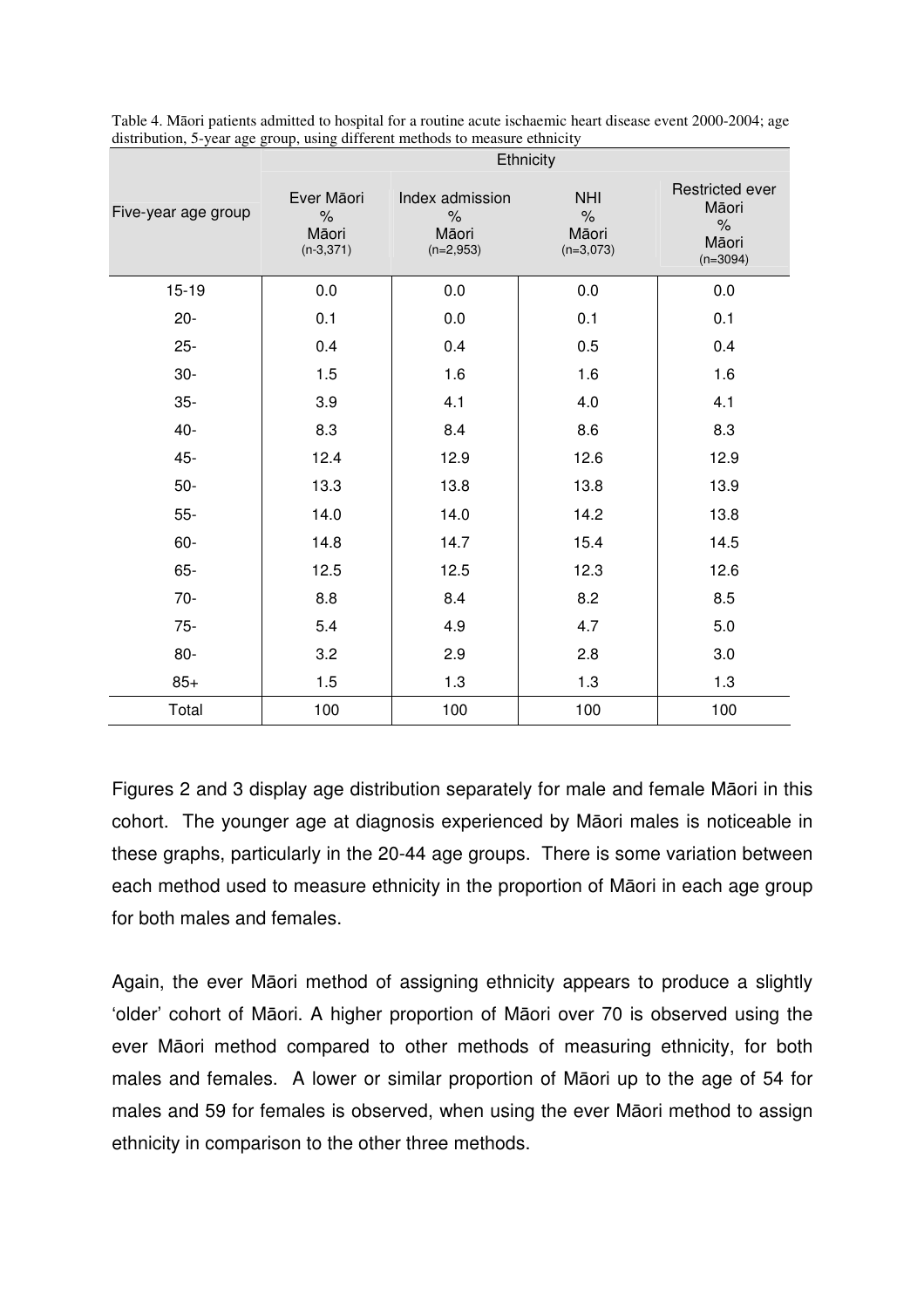

Figure 2: Age distribution of Māori and non-Māori FEMALES first admitted to hospital for an acute routine ischaemic heart disease event (2000-2004) using different methods to measure ethnicity

Figure 3: Age distribution of Māori and non-Māori MALES first admitted to hospital for an acute routine ischaemic heart disease event (2000-2004) using different methods to measure ethnicity

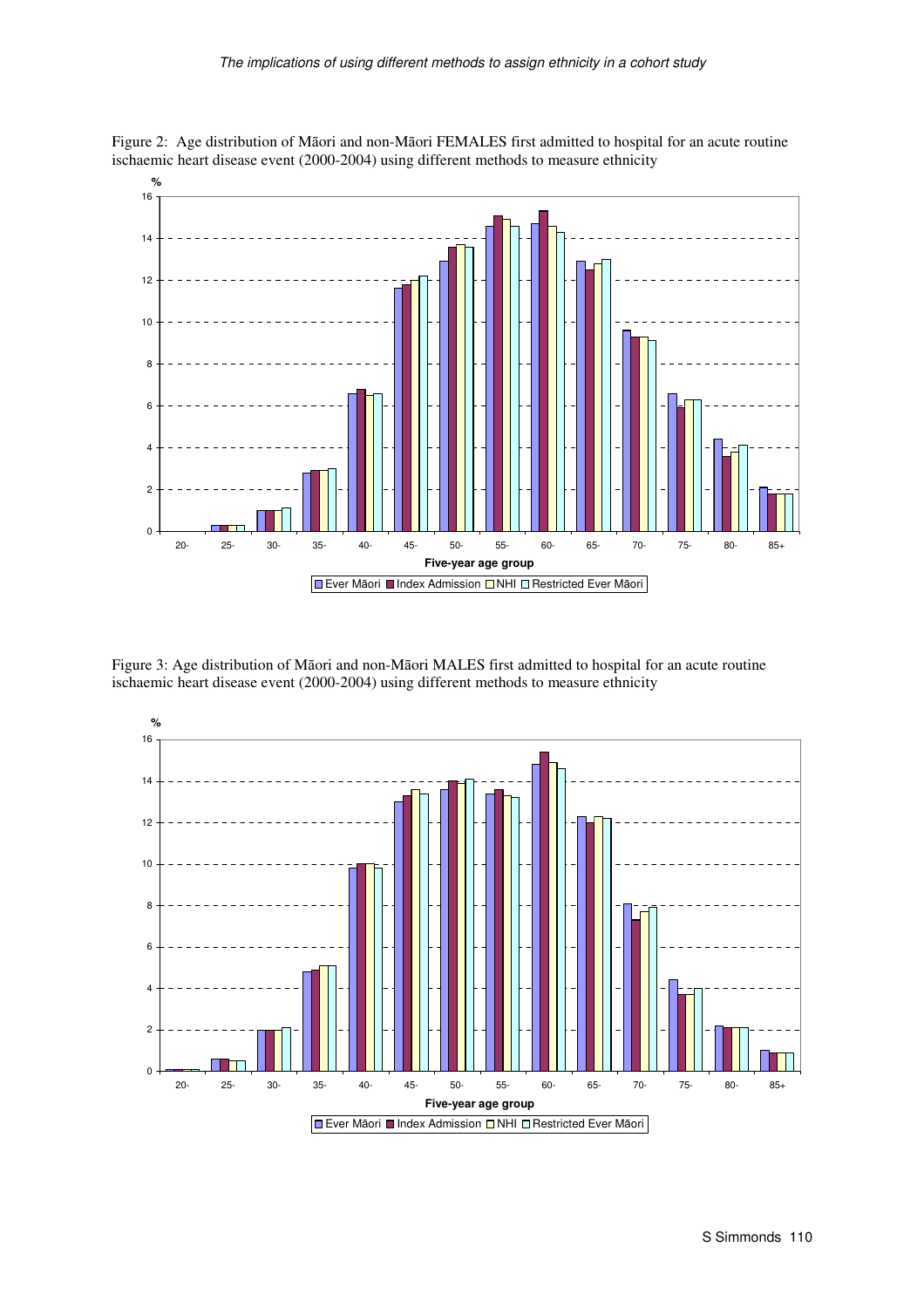# **Age**

### Proportion of Māori or non-Māori in each Age Group

Figure 4 shows the proportion of Māori in the total cohort for each five-year age group. Data for this graph is provided in Table 5.

This pattern, showing higher proportions of Māori in younger age groups likely reflects both the younger disease profile of Māori (as seen in Figure 1) and the younger age structure of the Māori population compared to non-Māori.

This pattern does not change considerably with the different methods used to measure ethnicity. In general, using the ever Māori method consistently produces a higher proportion of Māori in each age group from age 30 onwards, with index admission ethnicity producing the lower proportion. This reflects the general pattern of actual numbers of Māori generated overall using each method to measure ethnicity.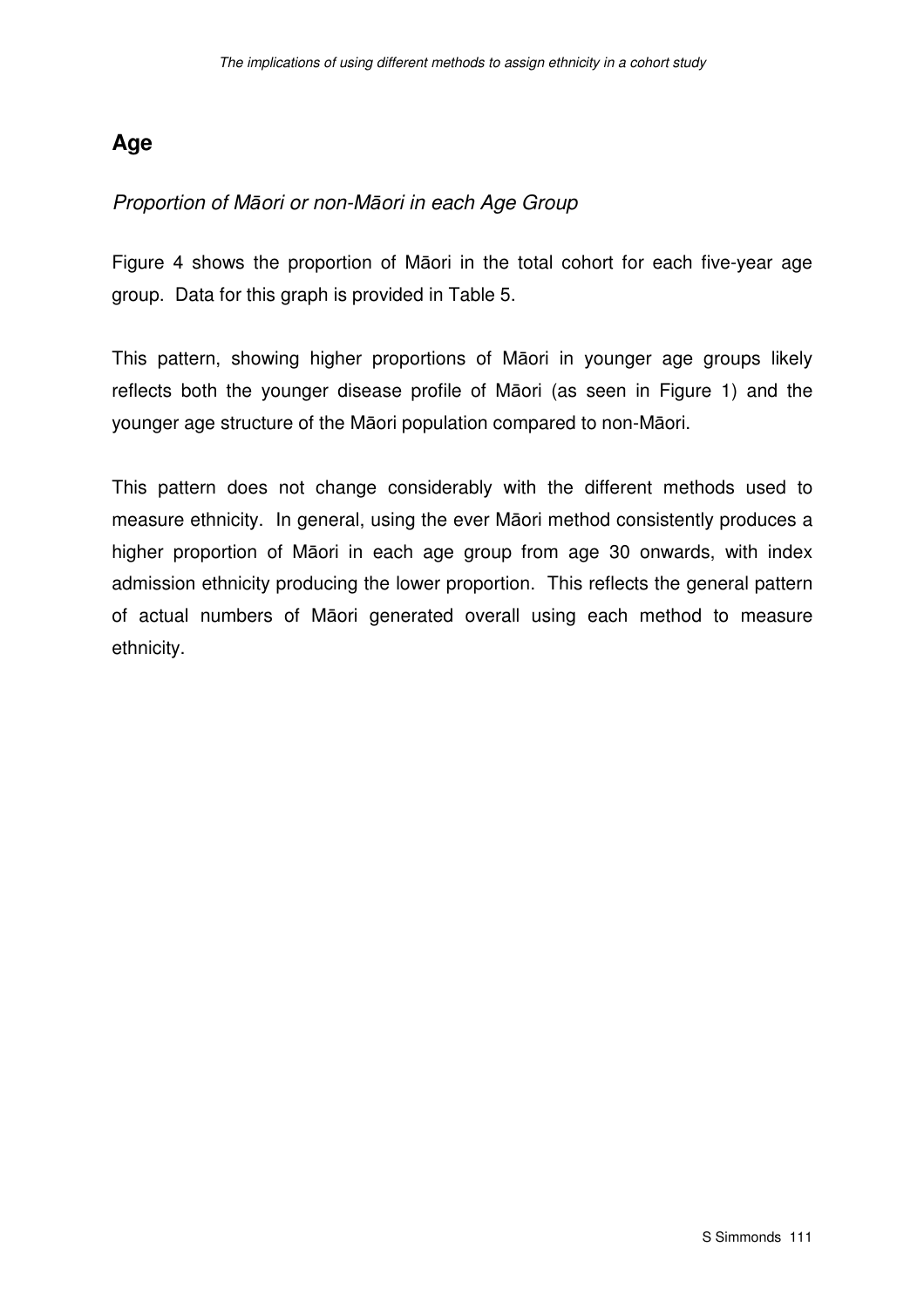| Age<br>(years) |     | Ever Māori<br>$(n = 3,371)$ |     | Index Admission<br>$(n = 2,953)$ |     | <b>NHI</b><br>$(n = 3,073)$ |     | <b>Restricted Ever</b><br>Māori<br>$(n = 3,094)$ |
|----------------|-----|-----------------------------|-----|----------------------------------|-----|-----------------------------|-----|--------------------------------------------------|
|                | n   | %                           | n   | %                                | n   | %                           | n   | %                                                |
| 15-29          | 7   | 21.2                        | 8   | 23.5                             | 6   | 17.6                        | 8   | 23.5                                             |
| $30 -$         | 87  | 25.4                        | 75  | 21.9                             | 79  | 23.1                        | 82  | 24.0                                             |
| $35 -$         | 223 | 23.2                        | 197 | 20.5                             | 203 | 21.1                        | 208 | 21.6                                             |
| 40-            | 476 | 20.3                        | 403 | 17.1                             | 436 | 18.6                        | 419 | 17.8                                             |
| 45-            | 706 | 18.1                        | 618 | 15.8                             | 642 | 16.4                        | 648 | 16.6                                             |
| $50-$          | 759 | 13.8                        | 664 | 12.1                             | 704 | 12.8                        | 698 | 12.7                                             |
| $55 -$         | 797 | 11.9                        | 674 | 10.0                             | 724 | 10.8                        | 697 | 10.4                                             |
| 60-            | 842 | 11.5                        | 707 | 9.6                              | 782 | 10.7                        | 729 | 9.9                                              |
| 65-            | 716 | 8.4                         | 601 | 7.0                              | 624 | 7.3                         | 635 | 7.4                                              |
| $70-$          | 500 | 5.2                         | 403 | 4.2                              | 417 | 4.4                         | 426 | 4.5                                              |
| $75-$          | 306 | 3.2                         | 235 | 2.4                              | 240 | 2.5                         | 254 | 2.6                                              |
| $80 -$         | 182 | 2.4                         | 138 | 1.8                              | 142 | 1.9                         | 151 | 2.0                                              |
| $85+$          | 85  | 1.4                         | 63  | 1.0                              | 65  | 1.0                         | 67  | 1.1                                              |

Table 5: Proportion of Māori in each five-year age group, patients first admitted to hospital for acute routine ischaemic heart disease event 2000-2004, using different methods to measure ethnicity

Note: age groups 15-29 and 85+ have been grouped together in order to combine low numbers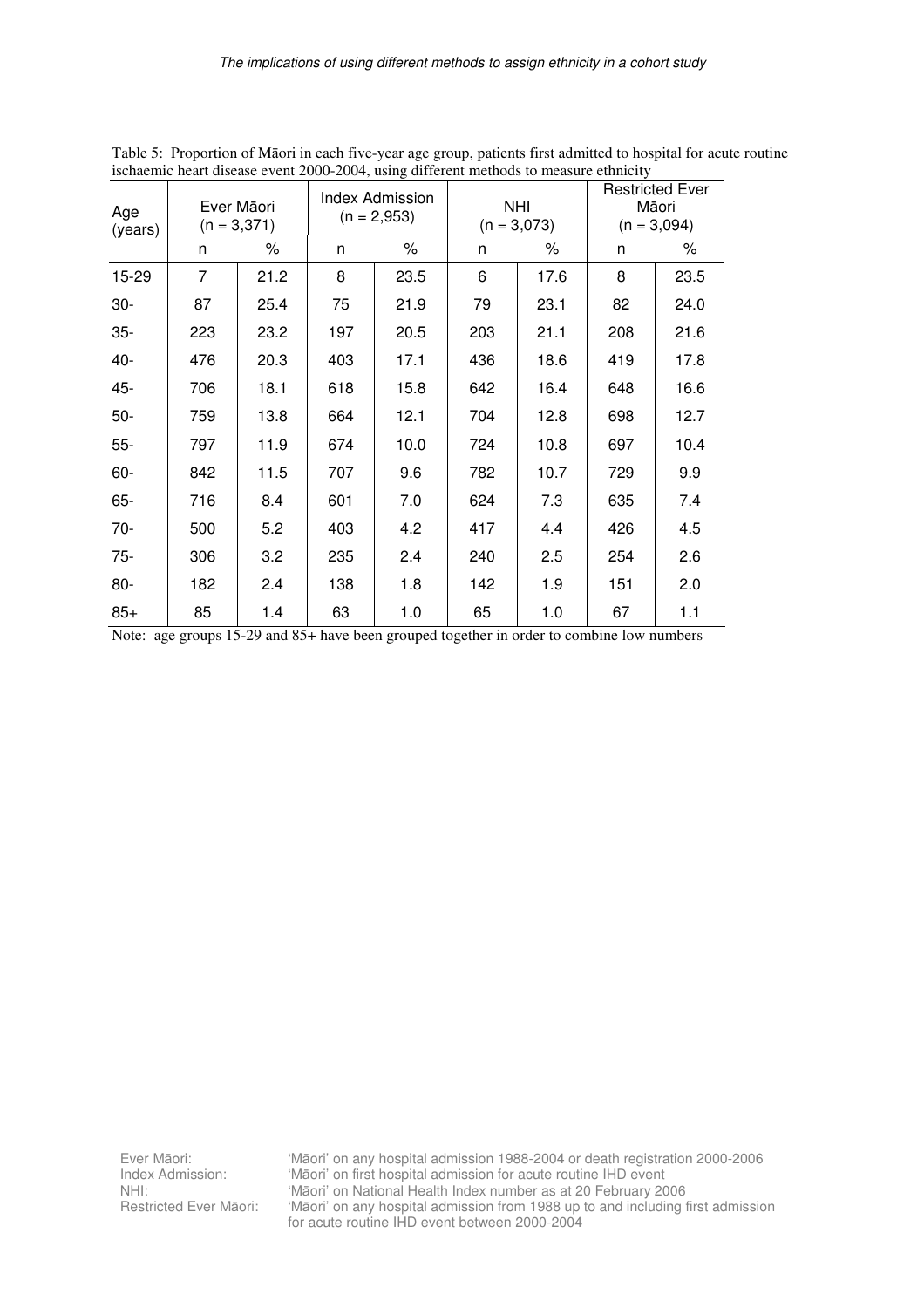

Figure 4: Proportion of Māori in each five-year age group first admitted to hospital for a routine acute ischaemic heart disease event 2000-2004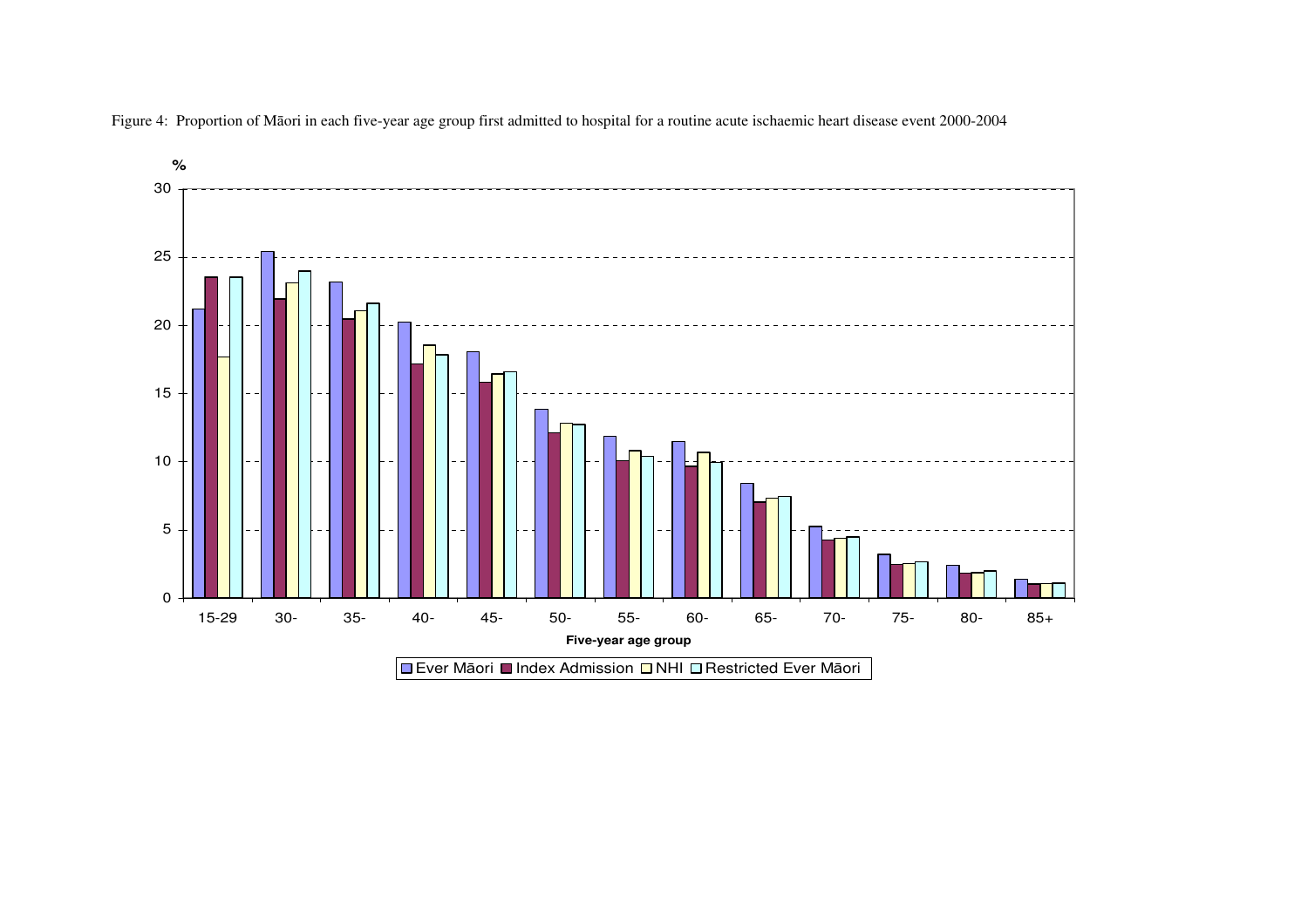# **Population Rates of IHD**

Table 6 shows population rates for first routine acute IHD admissions during the cohort entry time period (2000-2004), using 2001 usually resident population counts as denominator.<sup>xiii</sup> Both crude data and data age-standardised to the 2001 Māori standard population are presented. $x^i$  As expected, using different methods to determine ethnicity produces some variation in population rates of ischaemic heart disease hospitalisations for Māori in this time period.

Assigning ethnicity using the ever Māori method produces the largest rate per 100,000 for Māori in both crude and age-standardised data (128.1 using ever Māori). Assigning ethnicity using the restricted ever Māori method produces the next highest rate (117.5) then NHI ethnicity (116.7) and index admission ethnicity (112.2). Agestandardised rates for Māori approximate crude rates as data is standardised to the 2001 Māori standard population.

Crude population rates of IHD for non-Māori change considerably when agestandardised because of the use of the Māori standard population (which has a considerably different age structure than that of the patient cohort). However, in both crude and age-standardised rates there is little variation across the estimates for the different methods used to measure ethnicity. Age standardised rates for non-Māori are 77.1 when using the ever Māori method to measure ethnicity, 78.4 with index admission ethnicity, and 77.9 for both NHI ethnicity and use of restricted ever Māori method.

The denominator for the calculation of Māori population rates is constant for each method of measuring ethnicity (presented in appendix 1). Therefore, the variation seen in age-standardised rates for Māori across the four methods of measuring ethnicity is expected as this changes the numerator (see Figure 5). Similarly, the denominator used in the calculation of non-Māori rates is constant for each of the

 $\overline{a}$ 

<sup>&</sup>lt;sup>xiii</sup> See appendix 1 for denominator data

<sup>&</sup>lt;sup>xiv</sup> See Appendix 2 for 2001 Māori standard population weights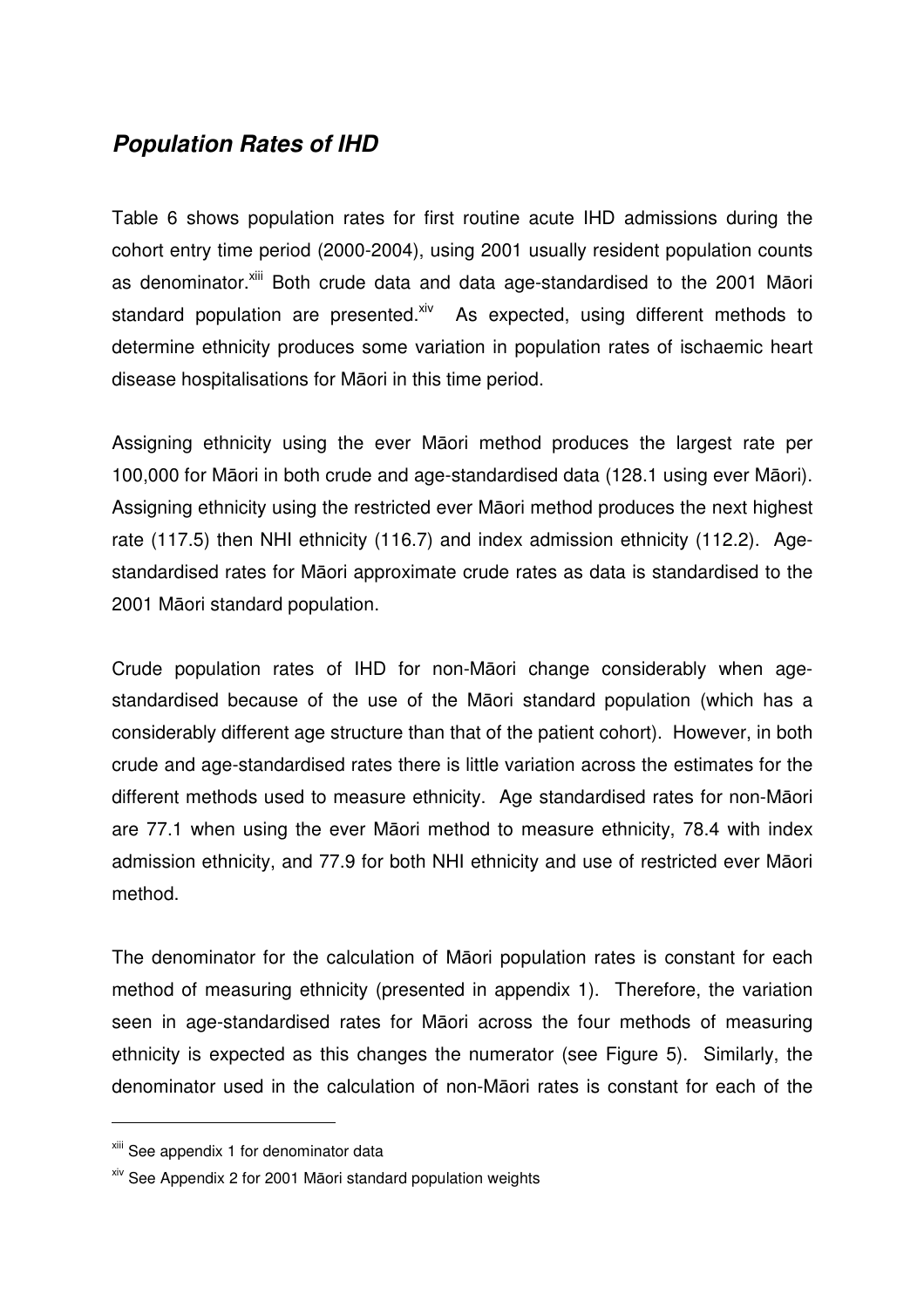different methods of measuring ethnicity. There is less variation of non-Māori rates (compared to Māori) across the different methods of measuring ethnicity, due to the smaller proportional change that a change in Māori numbers makes to non-Māori data. A relatively large change in the Māori numerator will still have a comparatively small impact on the non-Māori numerator because it is much bigger than the Māori group.

This might best be illustrated using an example. The total number of patients admitted to hospital for an IHD event during this time was 39,281. Using the ever Māori method, 3,371 of these individuals are measured as Māori ethnicity, and 35,910 as non-Māori. Crude rates are determined as follows using population denominators calculated over the five-year period:

| Māori (ever Māori):     | 3,371      | $x 100,000 =$ |                             | 128.1 |
|-------------------------|------------|---------------|-----------------------------|-------|
|                         | 2,631,390  |               |                             |       |
|                         |            |               |                             |       |
| Non-Māori (ever Māori): | 35,910     | x 100,000     | $\mathcal{L} = \mathcal{L}$ | 223.7 |
|                         | 18,686,400 |               |                             |       |
|                         |            |               |                             |       |

Assigning ethnicity using the restricted ever Māori method, the number of Māori becomes 3,094. Essentially, 277 of the 'Māori' assigned using ever Māori method are re-categorised as 'non-Māori', using the restricted ever Māori method. This number is a bigger proportion of the number of Māori (3,371) than it is of non-Māori (35,910), and will therefore cause a relatively bigger change to the Māori numerator.

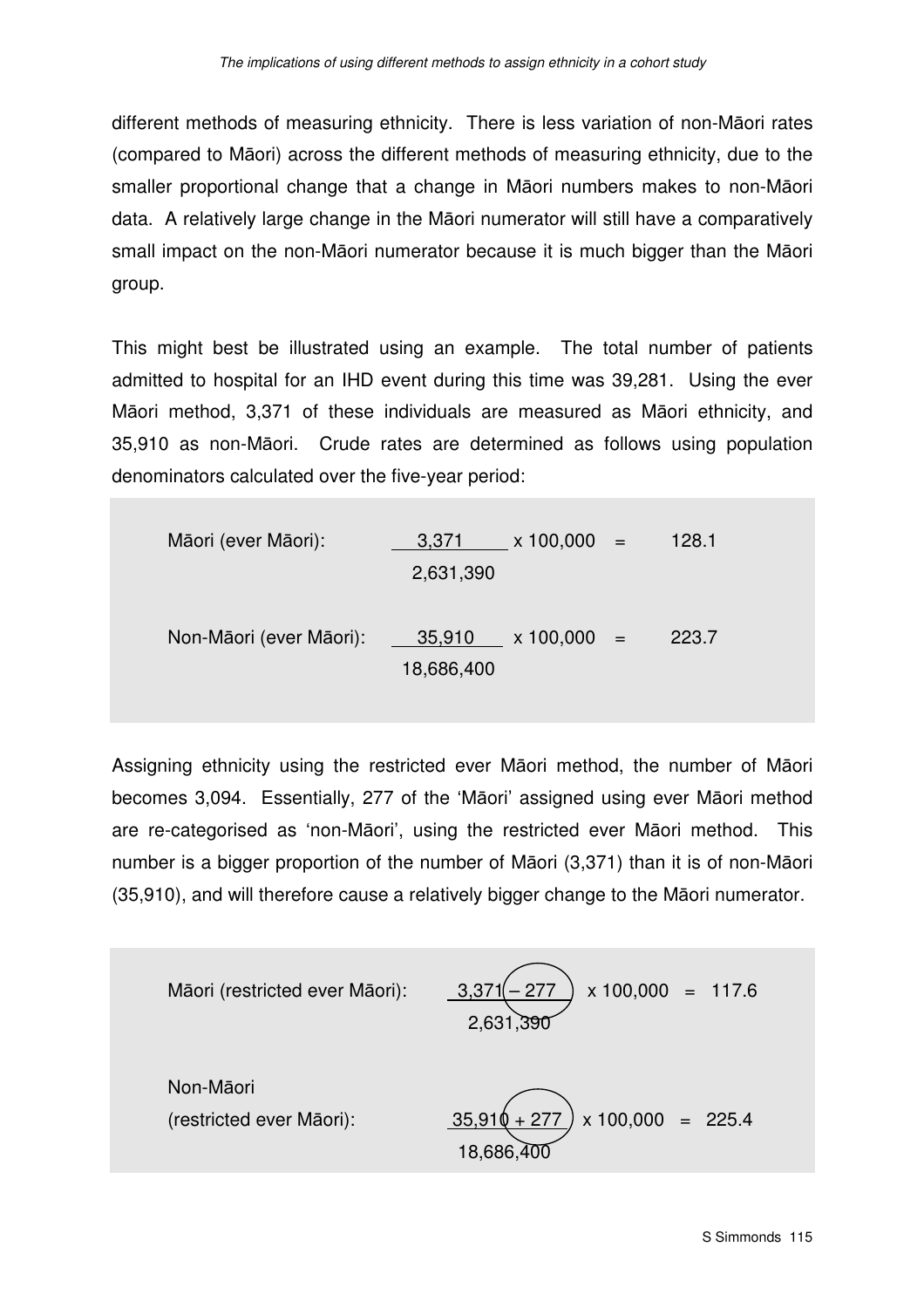So, compared to the ever Māori method, using the restricted ever Māori method produces a considerably smaller rate for Māori (117.6 compared to 128.1), but a similar rate for non-Māori (225.4 compared to 223.7).

This variation in the Māori rates is the driver for the variation in Māori:non-Māori rate ratios as seen in table 6. Age-standardised rate ratios range from 1.43 (index admission ethnicity) to 1.66 (ever Māori ethnicity).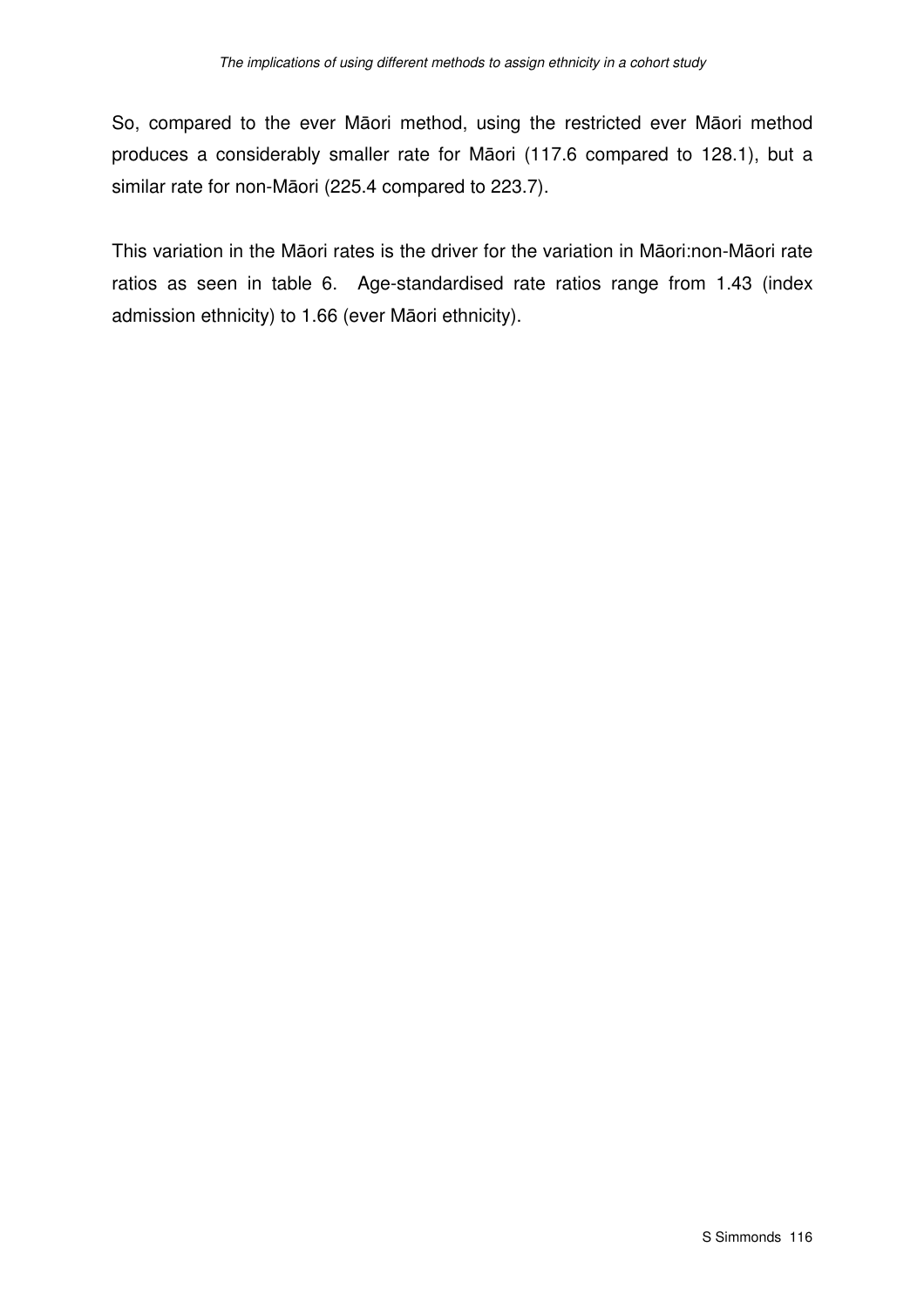| ັ                     |       | Māori                     |                                             |        | Non-Māori                    | Māori:non-Māori rate ratio                   |                     |                                    |
|-----------------------|-------|---------------------------|---------------------------------------------|--------|------------------------------|----------------------------------------------|---------------------|------------------------------------|
| Ethnicity             | n.    | Crude rate<br>per 100,000 | Age-<br>standardised<br>rate per<br>100,000 | n      | Crude rate<br>per<br>100,000 | Age-<br>standardise<br>d rate per<br>100,000 | Crude rate<br>ratio | Age-<br>standardised<br>rate ratio |
| Ever Māori            | 3,371 | 128.1                     | 128.1                                       | 35,910 | 223.7                        | 77.1                                         | 0.57                | 1.66                               |
| Index admission       | 2,953 | 112.2                     | 112.2                                       | 36,328 | 226.3                        | 78.4                                         | 0.50                | 1.43                               |
| <b>NHI</b>            | 3,073 | 116.8                     | 116.7                                       | 36,208 | 225.5                        | 77.9                                         | 0.52                | 1.50                               |
| Restricted Ever Māori | 3,094 | 117.6                     | 117.5                                       | 36,187 | 225.4                        | 77.9                                         | 0.52                | 1.51                               |

Table 6: Population rates age standardised to 2001 Māori standard population,<sup>xv</sup> patients first admitted to hospital for a routine acute ischaemic heart disease event 2000-2004, using different methods to measure ethnicity

Note: population denominators are usually resident population counts Census 2001 prioritised ethnicity from Statistics New Zealand. See Appendix 1 for denominator data.

xv See Appendix 2 for 2001 Māori population standard weightings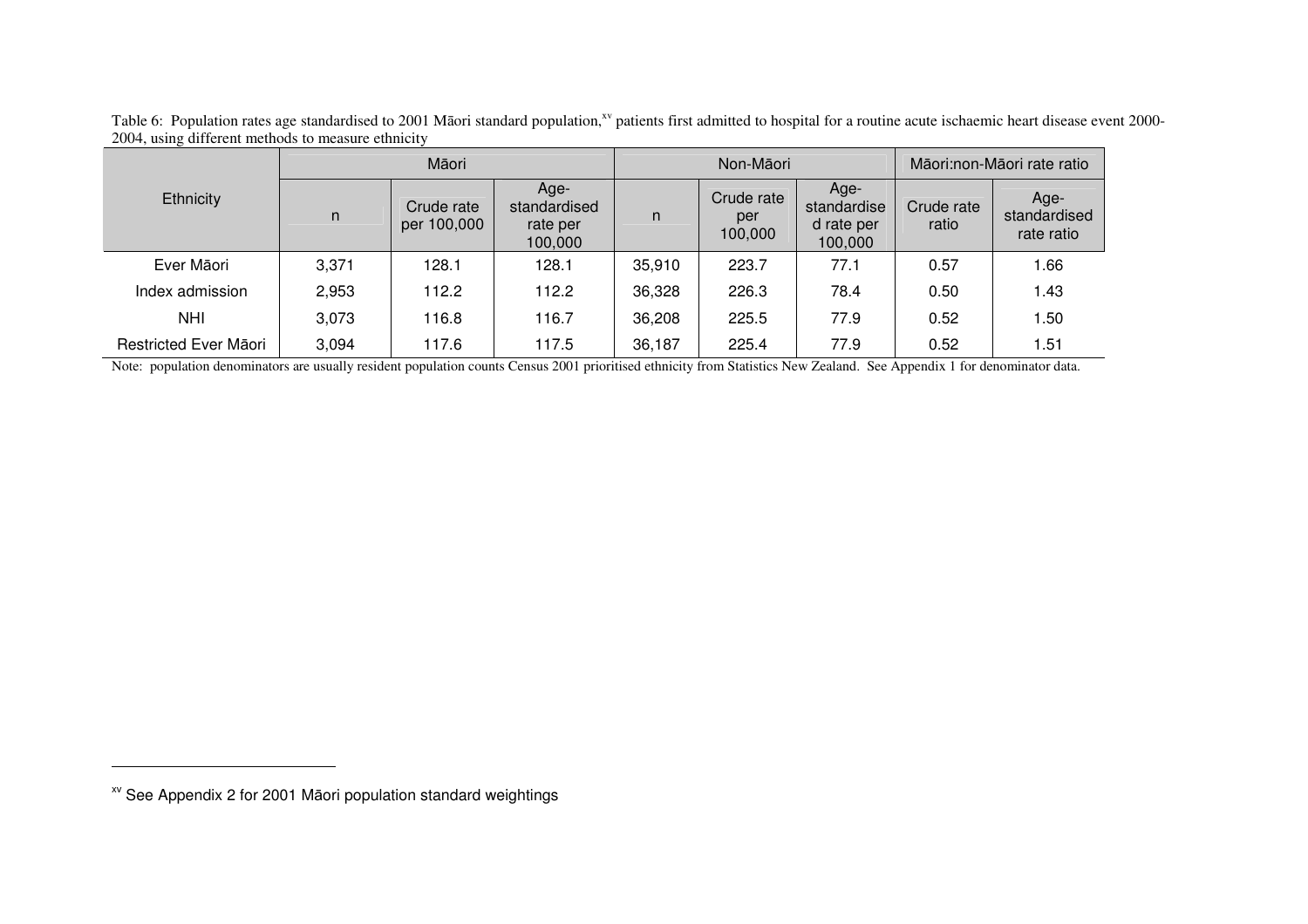Figure 5: Population rates age standardised to 2001 Māori standard population, patients first admitted to hospital for a routine acute ischaemic heart disease event 2000-2004, using different methods to measure ethnicity



Note: population denominators are usually resident population counts Census 2001 prioritised ethnicity from Statistics New Zealand

Ever Māori: 'Māori' on any hospital admission 1988-2004 or death registration 2000-2006 Index Admission: 'Māori' on first hospital admission for acute routine IHD event NHI: 'Māori' on National Health Index number as at 20 February 2006 'Māori' on any hospital admission from 1988 up to and including first admission for acute routine IHD event between 2000-2004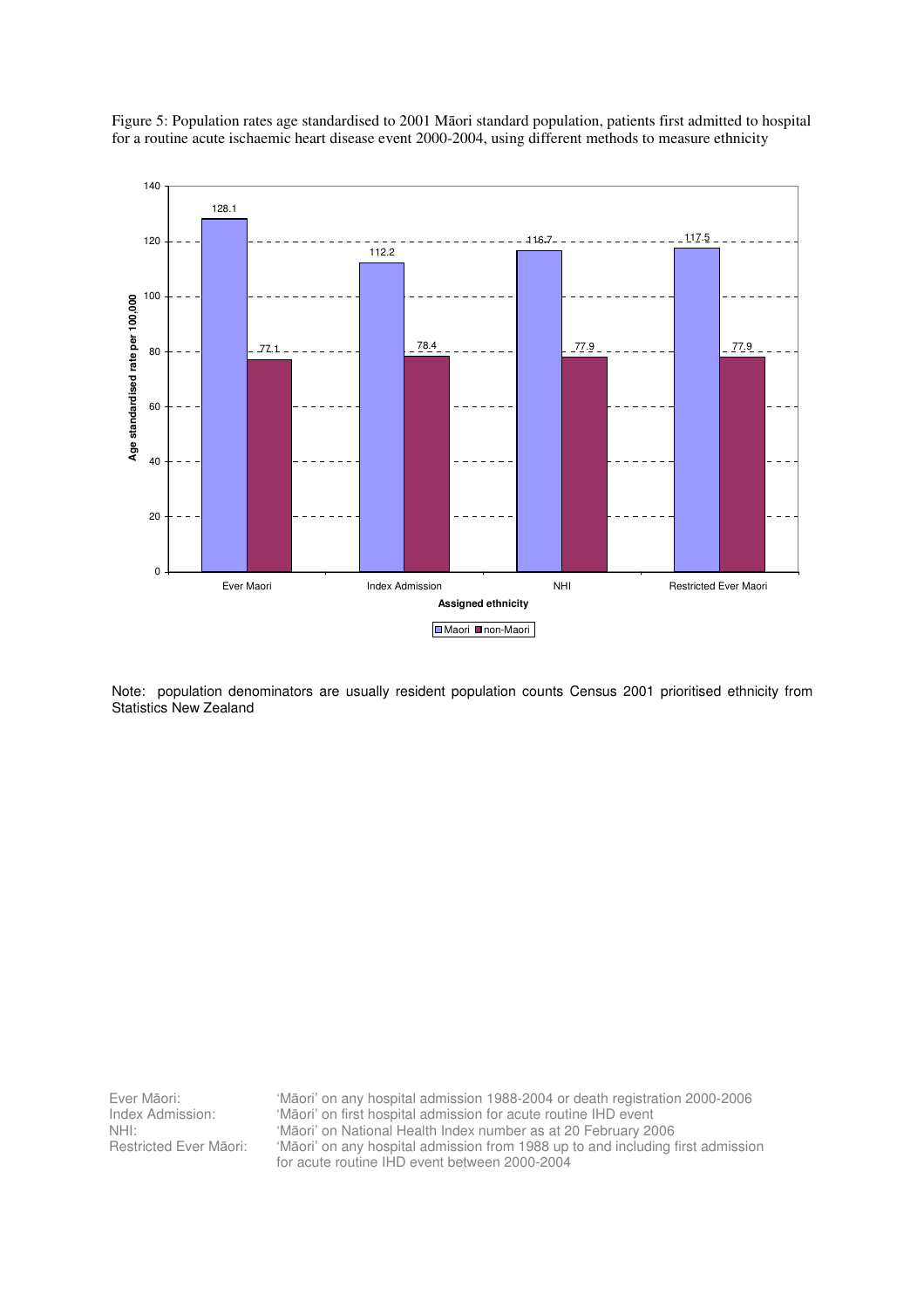## **Principal Diagnosis**

Table 7 provides Māori:non-Māori odds ratios (OR) for principal diagnosis for patients first admitted to hospital for a routine acute ischaemic heart disease event 2000-2004, using different methods to measure ethnicity.

For each principle diagnosis, unadjusted data is not greatly altered when the different methods are used to measure ethnicity. For example, the Māori:non-Māori odds ratio for unspecified myocardial infarction is 0.91 when using the ever Māori method to assign ethnicity, 0.89 using index admission ethnicity, 0.88 using NHI ethnicity and 0.90 when assigning ethnicity using the restricted ever Māori method.

Similarly data adjusted for age and sex shows little variation with the different measures of ethnicity (Figure 6). For example, odds ratios produced for ST-elevated myocardial infarction of sites other than anterior are 0.69, 0.66, 0.69 and 0.65 using ever Māori ethnicity, index admission ethnicity, NHI ethnicity and the restricted ever Māori method to assign ethnicity, respectively. In this cohort, Māori are diagnosed with unspecified myocardial infarction at between 28-31% more than non-Māori dependent on the method used to measure ethnicity.

For other principal diagnoses there is also little or no change in odds ratios when different methods are used to measure ethnicity. One exception is the diagnosis of acute 'other' ischaemic heart disease where adjusted odds ratios produced using the different methods to measure ethnicity ranged from 0.54 to 0.64. However, the numbers of individuals are small in this category (for example; 17 Māori and 341 non-Māori using ever Māori classification) which leads to statistical instability. Confidence intervals are all overlapping.

Although upper and lower limits of confidence intervals vary slightly for each diagnosis with the different methods to measure ethnicity, the level of precision of the odds ratio estimates for both unadjusted and adjusted data is not greatly altered overall.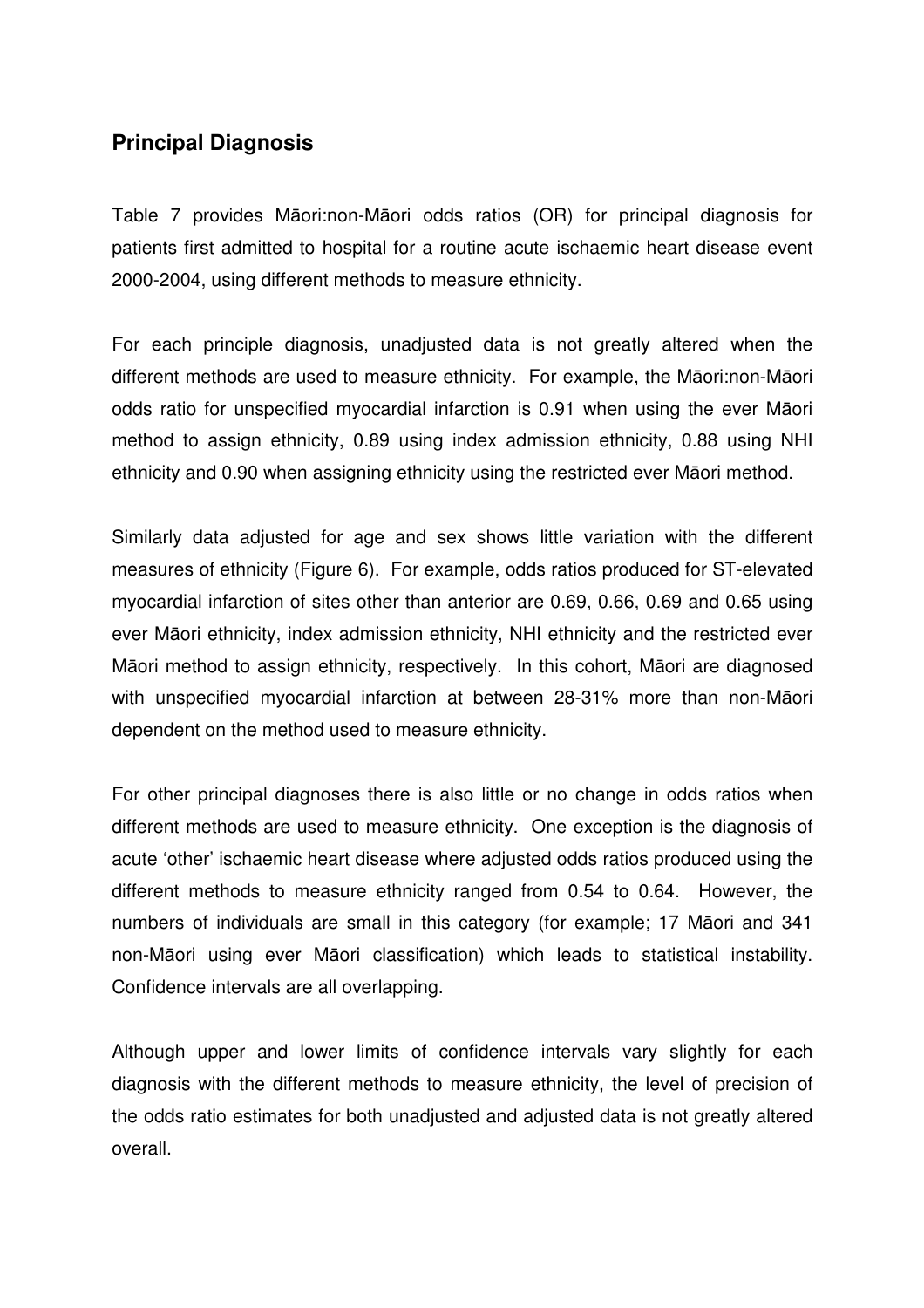There is some minor variation in p-values for data adjusted for age and sex. The pvalue for non-STEMI MI using NHI ethnicity is above 0.05 (p=0.73), whereas using the other methods to measure ethnicity, this value falls below 0.05. Therefore the OR generated using NHI ethnicity would not be considered statistically significant, but again overall findings for this diagnosis using each method of measuring ethnicity would be similar.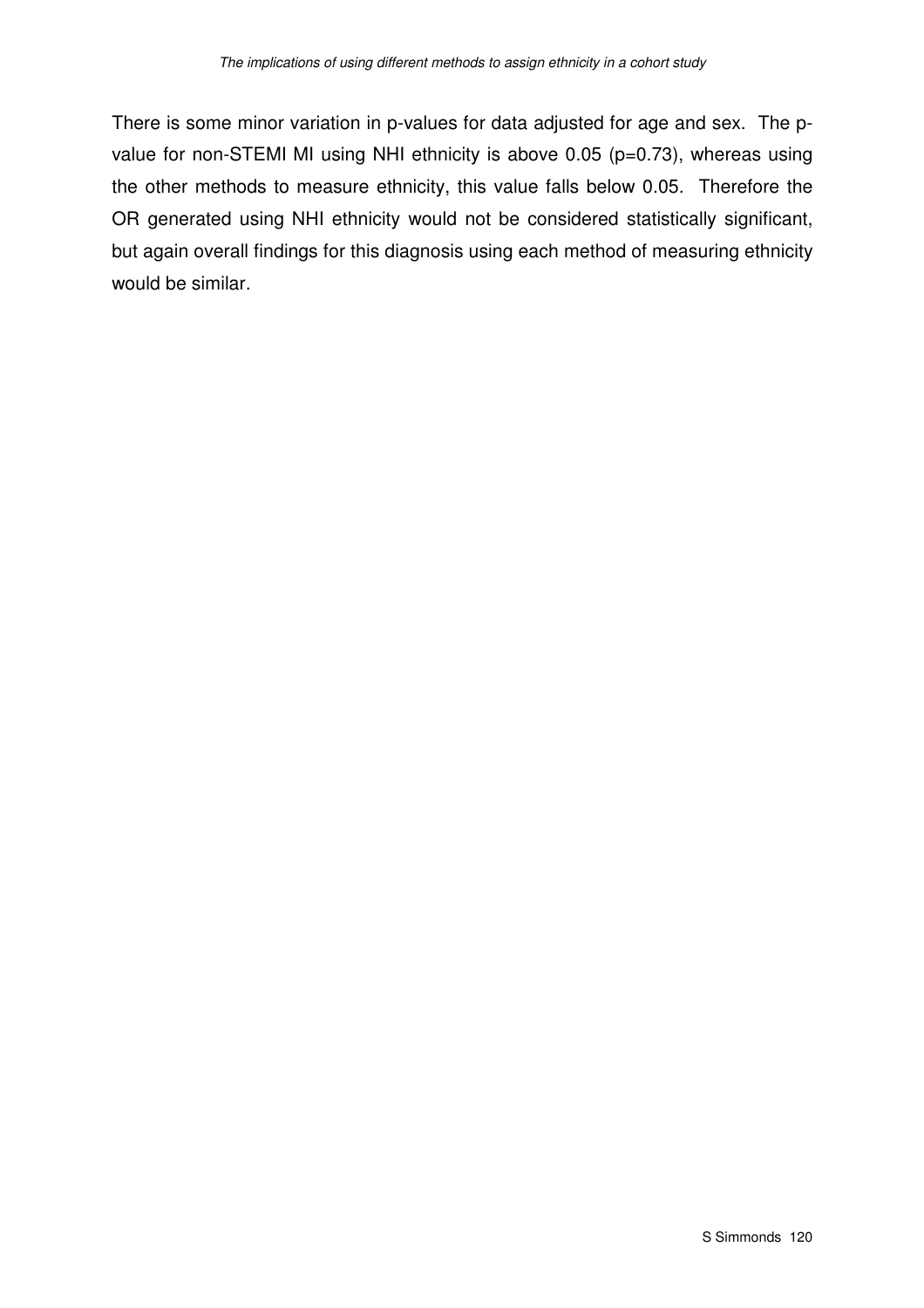|                        |                      | n            | $\mathsf{n}$         |           | <b>Unadjusted</b> |          |           | Adjusted for age and sex |          |
|------------------------|----------------------|--------------|----------------------|-----------|-------------------|----------|-----------|--------------------------|----------|
| <b>Ethnicity</b>       | <b>Diagnosis</b>     | <b>Māori</b> | non-<br><b>Māori</b> | <b>OR</b> | 95% CI            | p        | <b>OR</b> | 95% CI                   | p        |
|                        | STEMI-<br>Anterior   | 406          | 4,103                | 1.06      | $(0.95 - 1.18)$   | 0.28     | 1.03      | $(0.92 - 1.15)$          | 0.63     |
| Ever                   | STEMI-<br>other site | 432          | 5,484                | 0.82      | $(0.73 - 0.91)$   | 0.0001   | 0.69      | $(0.62 - 0.77)$          | < 0.0001 |
| Māori                  | non STEMI            | 1,016        | 11,566               | 0.91      | $(0.84 - 0.98)$   | 0.014    | 1.03      | $(0.95 - 1.11)$          | 0.49     |
| n(Māori)<br>$= 3,371$  | MI<br>unspecified    | 361          | 4,163                | 0.91      | $(0.82 - 1.02)$   | 0.12     | 1.31      | $(1.16 - 1.48)$          | < 0.0001 |
|                        | unstable<br>angina   | 1,139        | 10,253               | 1.28      | $(1.18 - 1.38)$   | < 0.0001 | 1.08      | $(1.00 - 1.17)$          | 0.048    |
|                        | other                | 17           | 341                  | 0.53      | $(0.32 - 0.86)$   | 0.011    | 0.57      | $(0.35 - 0.94)$ 0.026    |          |
|                        | STEMI-<br>Anterior   | 351          | 4,158                | 1.04      | $(0.93 - 1.17)$   | 0.46     | 1.01      | $(0.90 - 1.14)$ 0.87     |          |
| Index                  | STEMI-<br>other site | 365          | 5,551                | 0.78      | $(0.70 - 0.88)$   | < 0.0001 | 0.66      | $(0.59 - 0.74)$          | < 0.0001 |
| admission              | non STEMI            | 889          | 11,693               | 0.91      | $(0.84 - 0.98)$   | 0.020    | 1.03      | $(0.95 - 1.12)$          | 0.48     |
| n(Māori)<br>$= 2,953$  | MI<br>unspecified    | 309          | 4,215                | 0.89      | $(0.79 - 1.01)$   | 0.062    | 1.28      | $(1.13 - 1.46)$          | 0.0001   |
|                        | unstable<br>angina   | 1,025        | 10,367               | 1.33      | $(1.23 - 1.44)$   | < 0.0001 | 1.13      | $(1.04 - 1.22)$          | 0.005    |
|                        | other                | 14           | 344                  | 0.50      | $(0.29 - 0.85)$   | 0.011    | 0.54      | $(0.31 - 0.93)$          | 0.025    |
|                        | STEMI-<br>Anterior   | 370          | 4,139                | 1.06      | $(0.95 - 1.19)$   | 0.31     | 1.02      | $(0.91 - 1.15)$          | 0.69     |
|                        | STEMI-<br>other site | 395          | 5,521                | 0.82      | $(0.73 - 0.91)$   | 0.0004   | 0.69      | $(0.62 - 0.77)$          | < 0.0001 |
| <b>NHI</b><br>n(Māori) | non STEMI            | 916          | 11,666               | 0.89      | $(0.82 - 0.97)$   | 0.006    | 1.01      | $(0.93 - 1.10)$          | 0.73     |
| $= 3,073$              | MI<br>unspecified    | 319          | 4,205                | 0.88      | $(0.78 - 0.99)$   | 0.040    | 1.28      | $(1.13 - 1.45)$          | 0.0001   |
|                        | unstable<br>angina   | 1,056        | 10,336               | 1.31      | $(1.21 - 1.42)$   | < 0.0001 | 1.11      | $(1.02 - 1.20)$          | 0.013    |
|                        | other                | 17           | 341                  | 0.59      | $(0.36 - 0.95)$   | 0.032    | 0.64      | $(0.39 - 1.05)$          | 0.075    |
|                        | STEMI-<br>Anterior   | 365          | 4,144                | 1.03      | $(0.92 - 1.16)$   | 0.56     | 1.00      | $(0.89 - 1.12)$          | 1.00     |
| Restricted             | STEMI-<br>other site | 378          | 5,538                | 0.77      | $(0.69 - 0.86)$   | < 0.0001 | 0.65      | $(0.58 - 0.73)$ < 0.0001 |          |
| Ever<br>Māori          | non STEMI            | 938          | 11,644               | 0.92      | $(0.85 - 0.99)$   | 0.033    | 1.04      | $(0.96 - 1.13)$ 0.33     |          |
| n(Māori)<br>$= 3,094$  | MI<br>unspecified    | 327          | 4,197                | 0.90      | $(0.80 - 1.01)$   | 0.085    | 1.30      | $(1.15-1.47)$ <0.0001    |          |
|                        | unstable<br>angina   | 1,070        | 10,322               | 1.32      | $(1.23 - 1.43)$   | < 0.0001 | 1.12      | $(1.03 - 1.21)$ 0.005    |          |
|                        | other                | 16           | 342                  | 0.54      | $(0.33 - 0.90)$   | 0.018    | 0.59      | $(0.35 - 0.98)$ 0.042    |          |

Table 7: Patients first admitted to hospital for a routine acute ischaemic heart disease event 2000-2004, Māori:non-Māori odds ratios for principal diagnosis

Note: an odds ratio greater than 1.0 indicates that proportionally more Māori than non-Māori have this diagnosis in the cohort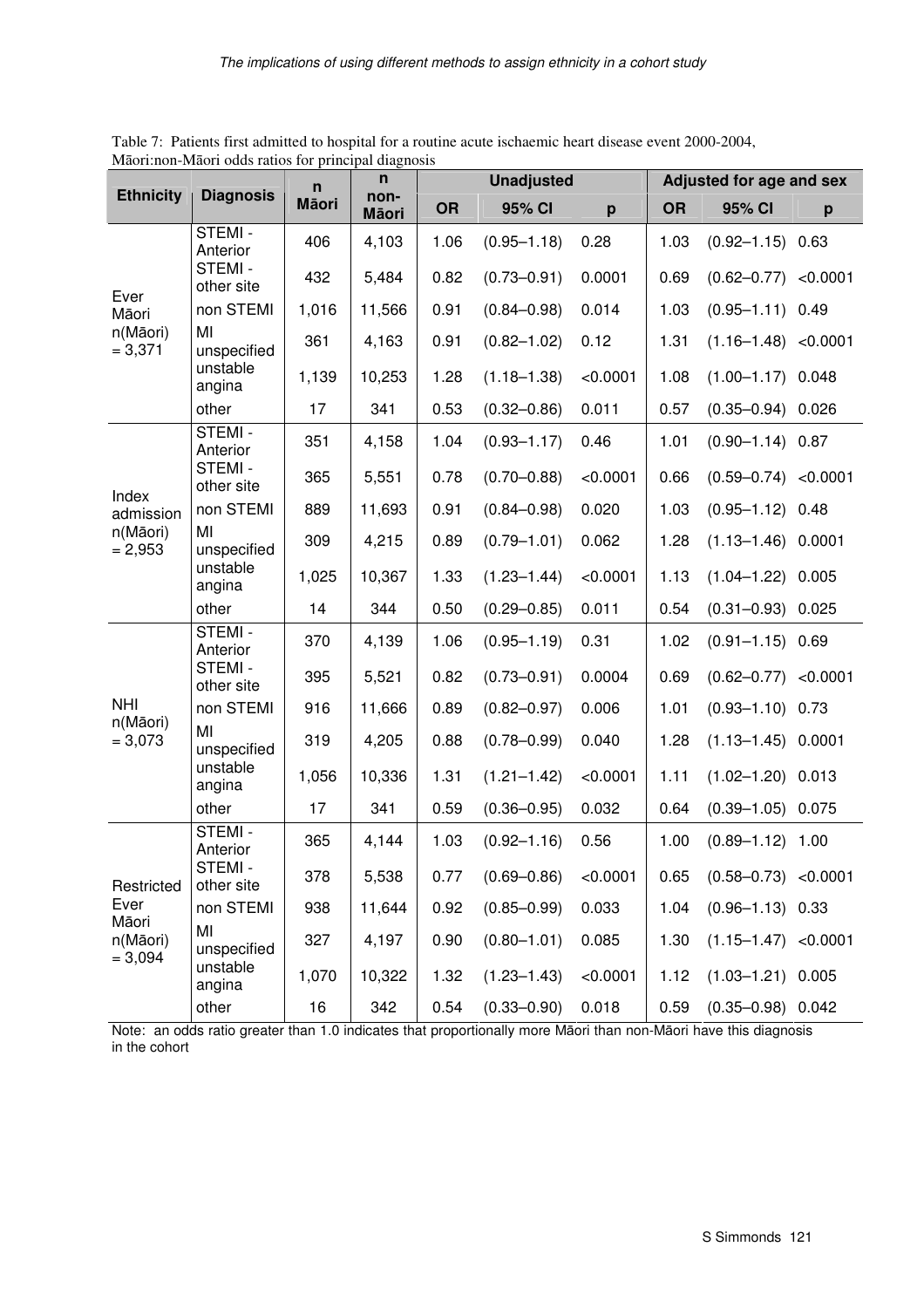

Figure 6: Māori:non-Māori odds ratios for principle diagnosis, adjusted for age, and sex, patients first admitted to hospital for a routine acute ischaemic heart disease event2000-2004

Ever Maori ■Index admission <mark>□NHI □Restricted Ever Maori</mark>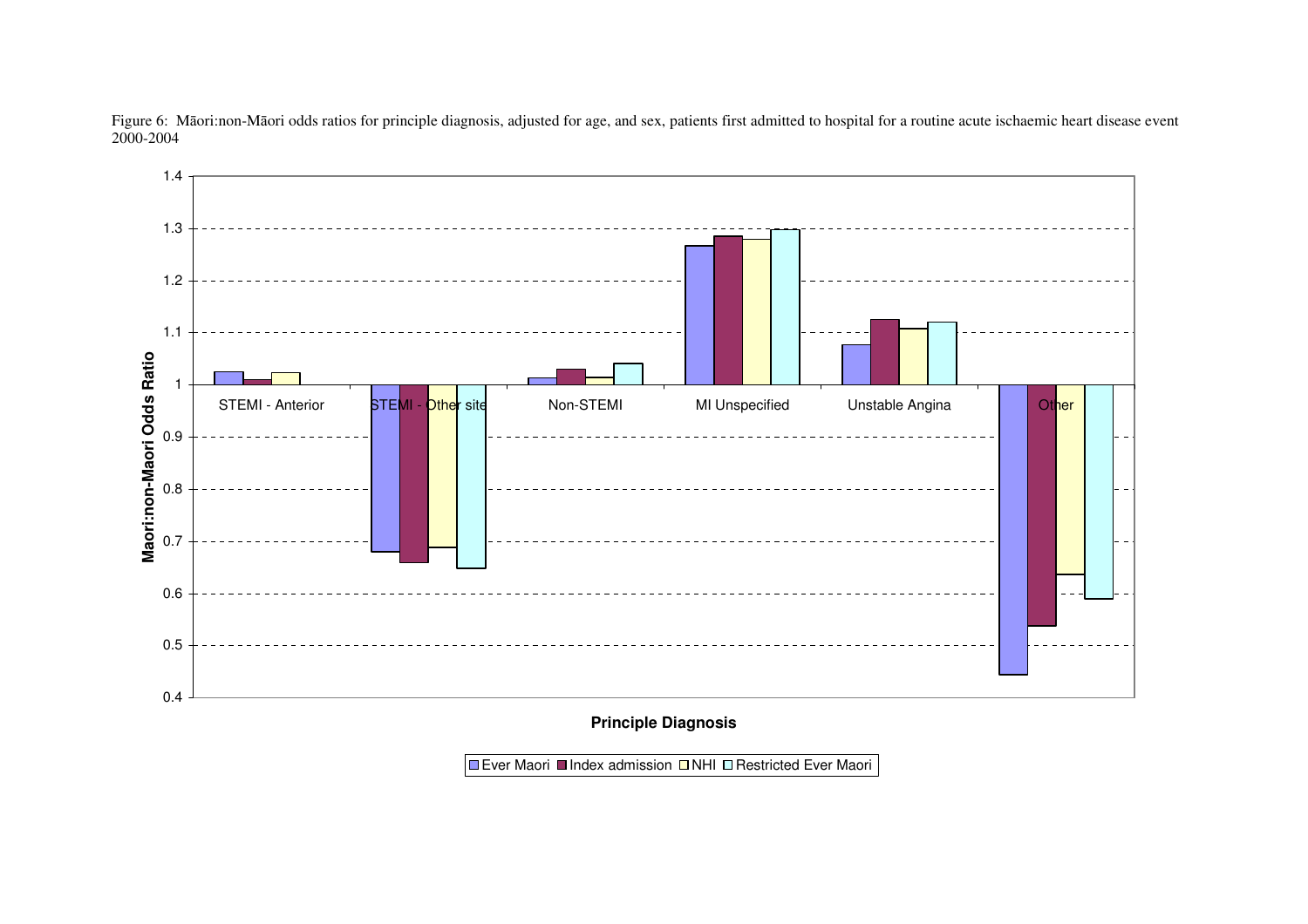# **Procedure Receipt**

## **Procedures Received During First Admission**

Tables 8-11 present Māori:non-Māori hazard ratios (HR) for receipt of cardiac procedures during first admission for patients first admitted to hospital for a routine acute ischaemic heart disease event during 2000-2004.

The data adjusted for age, sex and diagnosis, show that while there is some slight variation in hazard ratios dependent on the method used to measure ethnicity, the overall disparities do not change. For example, the fully adjusted hazard ratio for angioplasty with stenting was 0.80 for ethnicity assigned using either the ever Māori method or restricted ever Māori, and produced a similar value of 0.77 using either NHI ethnicity or ethnicity recorded at index admission.

For data adjusted for age, sex, diagnosis and co-morbidities, the HR for angioplasty without stenting is 0.99, 1.11, 0.95 and 1.15 for ethnicity measured using the ever Māori method, index admission ethnicity, NHI ethnicity and restricted ever Māori method respectively. However, the confidence intervals for these hazard ratios are relatively wide, they overlap, and include the null, therefore conclusions drawn on data for angioplasty without stenting are not likely to differ with the different methods used to measure ethnicity. The variation seen in the hazard ratios and the wide confidence intervals are likely due to small numbers of Māori receiving this procedure (there were 30 Māori and 387 non-Māori using the ever Māori method to assign ethnicity), leading to statistical instability.

Using the restricted ever Māori method to assign ethnicity produces hazard ratios that are higher than those produced using other methods to measure ethnicity for all coronary artery bypass grafts, angioplasty without stenting, and angiocardiography procedures. The restricted ever Māori method also produces hazard ratios that are equivalent to those produced using the ever Māori method for PCI and angioplasty with stenting, as seen in Figure 7. The difference is slight but perceptible, indicating that with the exception of angioplasty without stenting, using the restricted ever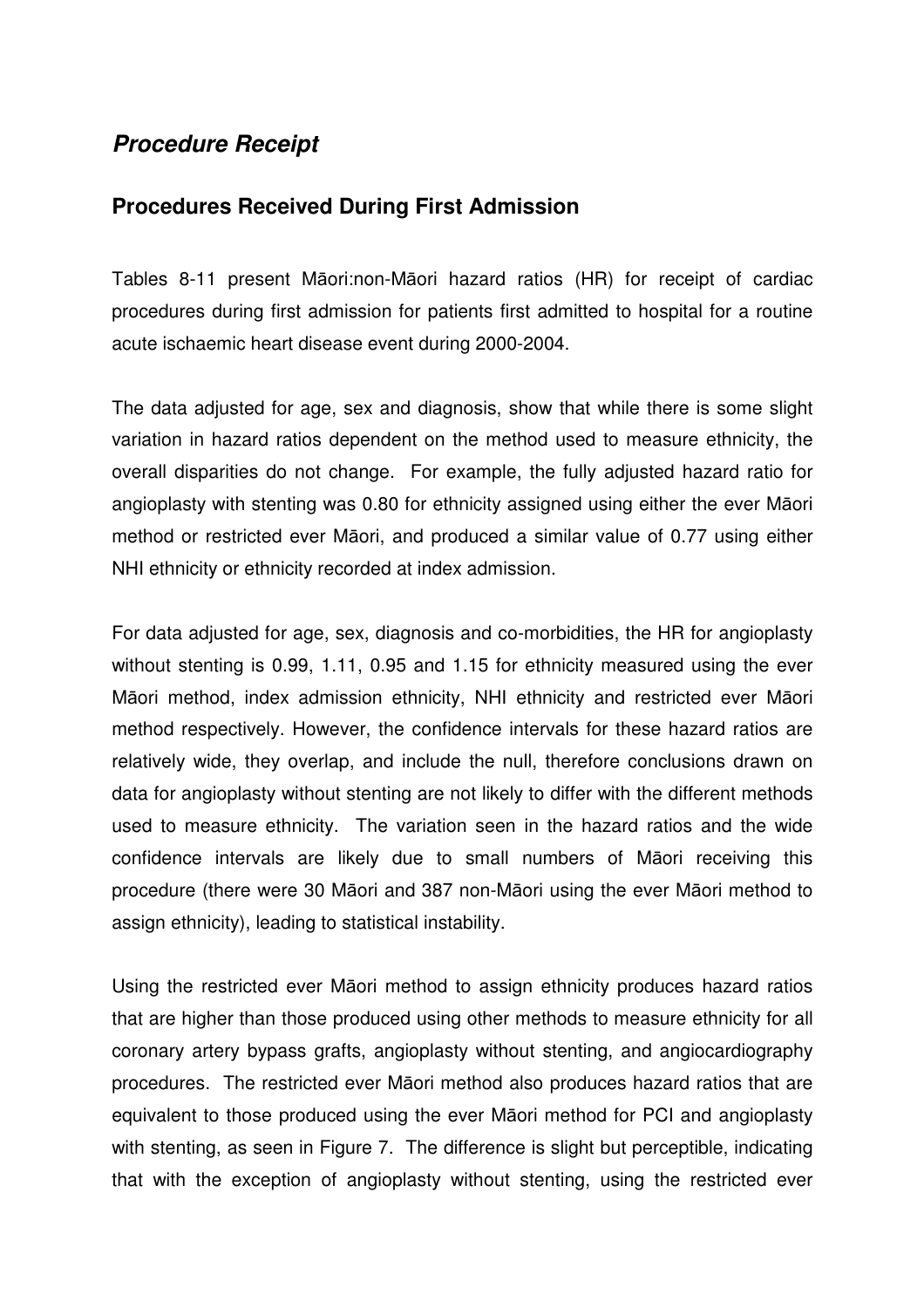Māori method to assign ethnicity results in slightly conservative estimates of the disparity compared to use of other methods.

Confidence intervals and p-values do not change considerably for either unadjusted or adjusted data, and therefore the use of different methods to measure ethnicity would not affect the reporting of results with respect to chance.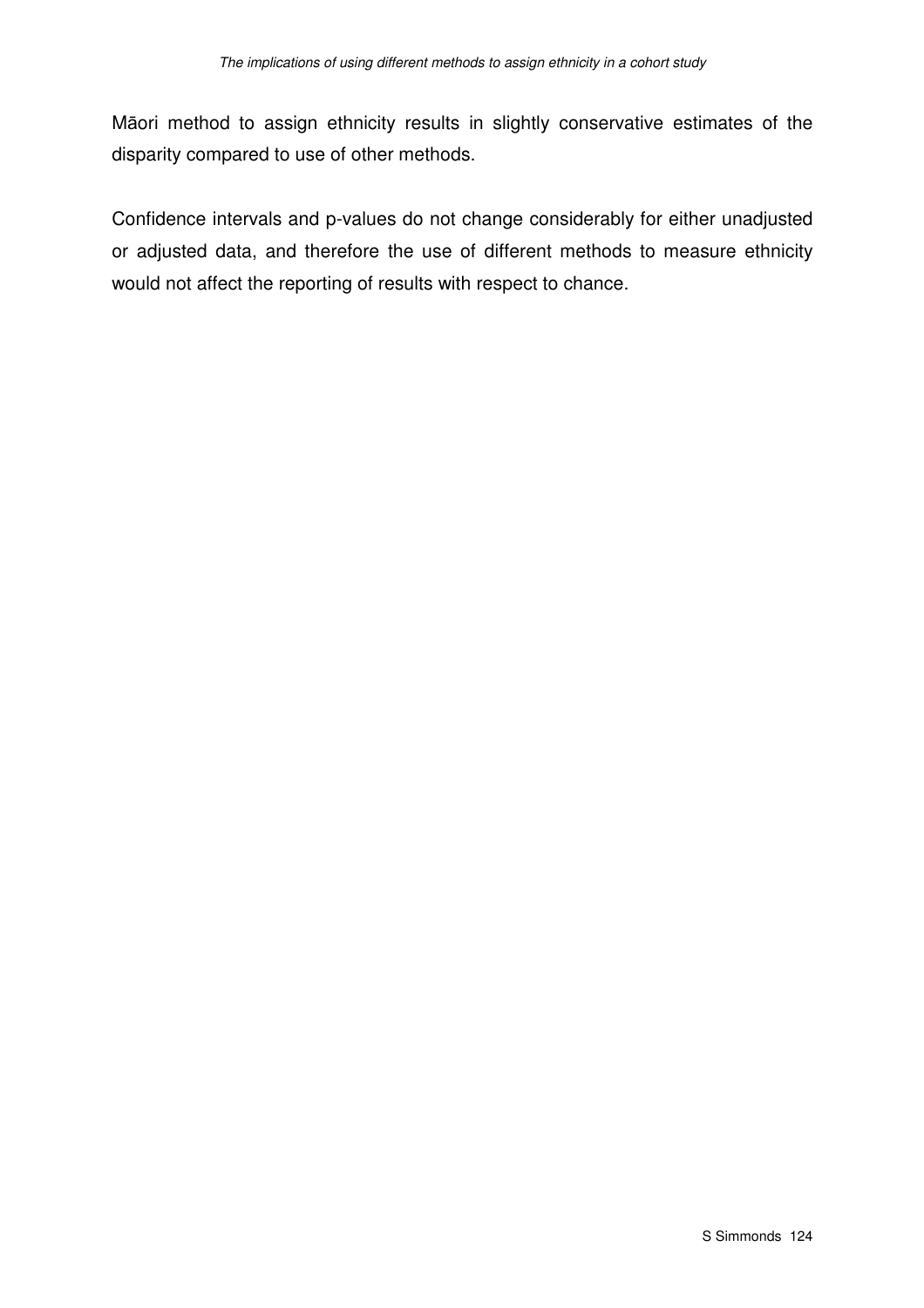Table 8: Patients first admitted to hospital for a routine acute ischaemic heart disease event 2000-2004, procedures received during first admission – proportional hazard  $models - EVER M\overline{A}ORI<sup>xvi</sup>$ 

| Procedure                                        | n.      | $n$ (non- | Unadjusted |                 |         |           | Adjusted for age, sex, diagnosis |          |      | Adjusted for age, sex, diagnosis<br>and co-morbidities<br><b>HR</b><br>95% CI<br>$(0.77 - 0.89)$<br>$(0.72 - 0.88)$ |          |  |
|--------------------------------------------------|---------|-----------|------------|-----------------|---------|-----------|----------------------------------|----------|------|---------------------------------------------------------------------------------------------------------------------|----------|--|
| $n(M\bar{a}ori) = 3,371$                         | (Māori) | Māori)    | <b>HR</b>  | 95% CI          | p-value | <b>HR</b> | 95% CI                           | p-value  |      |                                                                                                                     | p-value  |  |
| Angiocardiography / catheterisation              | 953     | 10,360    | 0.99       | $(0.92 - 1.05)$ | 0.69    | 0.80      | $(0.75 - 0.86)$                  | < 0.0001 | 0.83 |                                                                                                                     | < 0.0001 |  |
| Angioplasty (PCI)                                | 435     | 6,020     | 0.95       | $(0.86 - 1.05)$ | 0.29    | 0.76      | $(0.69 - 0.84)$                  | < 0.0001 | 0.80 |                                                                                                                     | < 0.0001 |  |
| - Angioplasty with stenting                      | 417     | 5,713     | 0.96       | $(0.87 - 1.06)$ | 0.38    | 0.76      | $(0.69 - 0.85)$                  | < 0.0001 | 0.80 | $(0.72 - 0.88)$                                                                                                     | < 0.0001 |  |
| - Angioplasty without stenting                   | 30      | 387       | 1.13       | $(0.78 - 1.64)$ | 0.51    | 0.93      | $(0.64 - 1.36)$                  | 0.72     | 0.99 | $(0.68 - 1.45)$                                                                                                     | 0.97     |  |
| Coronary artery bypass (CABG)                    | 129     | ,496      | 0.08       | $(0.90 - 1.30)$ | 0.38    | 0.92      | $(0.76 - 1.10)$                  | 0.36     | 0.94 | $(0.78 - 1.13)$                                                                                                     | 0.49     |  |
| - Coronary artery bypass mammary artery<br>graft | 115     | ,380      | 0.08       | $(0.89 - 1.30)$ | 0.44    | 0.89      | $(0.73 - 1.08)$                  | 0.25     | 0.89 | $(0.73 - 1.09)$                                                                                                     | 0.26     |  |
| - Coronary artery bypass other grafts            | 125     | ,457      | . .07      | $(0.89 - 1.29)$ | 0.46    | 0.91      | $(0.76 - 1.10)$                  | 0.34     | 0.93 | $(0.77 - 1.12)$                                                                                                     | 0.46     |  |

Note: Hazard ratio less than 1.0 indicates Māori less likely to receive this procedure during the time period of this study

| Table 9: Patients first admitted to hospital for a routine acute ischaemic heart disease event 2000-2004, procedures received during first admission - proportional hazard |  |
|----------------------------------------------------------------------------------------------------------------------------------------------------------------------------|--|
| models – INDEX ADMISSION                                                                                                                                                   |  |

| Procedure                                        | n.      | n (non- |           | Unadjusted      |         |           | Adjusted for age, sex, diagnosis |          | Adjusted for age, sex, diagnosis<br>and co-morbidities |                 |          |
|--------------------------------------------------|---------|---------|-----------|-----------------|---------|-----------|----------------------------------|----------|--------------------------------------------------------|-----------------|----------|
| $n(M\bar{a}ori) = 2,953$                         | (Māori) | Māori)  | <b>HR</b> | 95% CI          | p-value | <b>HR</b> | 95% CI                           | p-value  | <b>HR</b>                                              | 95% CI          | p-value  |
| Angiocardiography / catheterisation              | 820     | 10,493  | 0.97      | $(0.91 - 1.05)$ | 0.46    | 0.79      | $(0.73 - 0.85)$                  | < 0.0001 | 0.82                                                   | $(0.76 - 0.88)$ | < 0.0001 |
| Angioplasty (PCI)                                | 363     | 6,092   | 0.92      | $(0.83 - 1.02)$ | 0.13    | 0.74      | $(0.66 - 0.82)$                  | < 0.0001 | 0.78                                                   | $(0.70 - 0.86)$ | < 0.0001 |
| - Angioplasty with stenting                      | 346     | 5,824   | 0.92      | $(0.83 - 1.03)$ | 0.15    | 0.74      | $(0.66 - 0.83)$                  | < 0.0001 | 0.77                                                   | $(0.69 - 0.86)$ | < 0.0001 |
| - Angioplasty without stenting                   | 28      | 389     | .25       | $(0.85 - 1.83)$ | 0.25    | .04       | $(0.70 - 1.53)$                  | 0.86     | 1.11                                                   | $(0.75 - 1.65)$ | 0.60     |
| Coronary artery bypass (CABG)                    | 116     | .509    | $-1.14$   | $(0.92 - 1.35)$ | 0.26    | 0.93      | $(0.77 - 1.13)$                  | 0.46     | 0.95                                                   | $(0.78 - 1.15)$ | 0.60     |
| - Coronary artery bypass mammary artery<br>graft | 104     | 1,391   | 1.12      | $(0.92 - 1.37)$ | 0.25    | 0.92      | $(0.75 - 1.12)$                  | 0.39     | 0.91                                                   | $(0.74 - 1.12)$ | 0.38     |
| - Coronary artery bypass other grafts            | 112     | ,270    | 1.10      | $(0.91 - 1.33)$ | 0.34    | 0.92      | $(0.76 - 1.12)$                  | 0.41     | 0.94                                                   | $(0.77 - 1.15)$ | 0.54     |

Note: Hazard ratio less than 1.0 indicates Māori less likely to receive this procedure during the time period of this study

<sup>&</sup>lt;sup>xvi</sup> These tables are for procedures received during the first hospital admission or transfer for an ischaemic heart disease event, and adjusted for comorbidities secondary on the index admission (first with IHD diagnosis)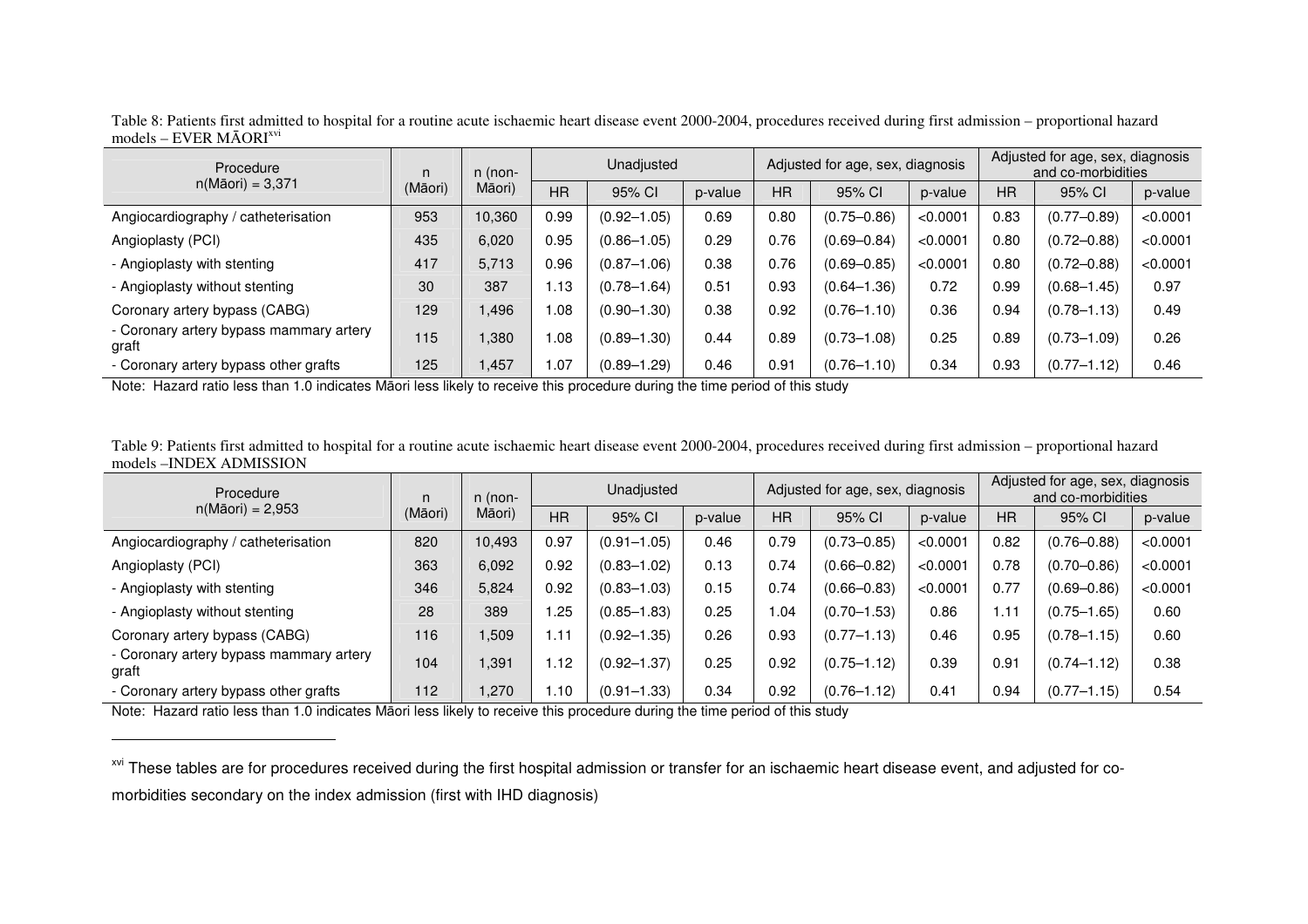| Procedure                                        | n.      | n (non- | Unadjusted |                 |         |           | Adjusted for age, sex, diagnosis |          |           | Adjusted for age, sex, diagnosis<br>and co-morbidities |          |
|--------------------------------------------------|---------|---------|------------|-----------------|---------|-----------|----------------------------------|----------|-----------|--------------------------------------------------------|----------|
| $n(M\bar{a}ori) = 3,073$                         | (Māori) | Māori)  | <b>HR</b>  | 95% CI          | p-value | <b>HR</b> | 95% CI                           | p-value  | <b>HR</b> | 95% CI                                                 | p-value  |
| Angiocardiography / catheterisation              | 874     | 10,439  | 0.98       | $(0.91 - 1.05)$ | 0.50    | 0.79      | $(0.73 - 0.84)$                  | < 0.0001 | 0.81      | $(0.75 - 0.87)$                                        | < 0.0001 |
| Angioplasty (PCI)                                | 394     | 6,061   | 0.92       | $(0.83 - 1.02)$ | 0.13    | 0.74      | $(0.66 - 0.82)$                  | < 0.0001 | 0.76      | $(0.69 - 0.85)$                                        | < 0.0001 |
| - Angioplasty with stenting                      | 378     | 5,792   | 0.93       | $(0.84 - 1.03)$ | 0.18    | 0.74      | $(0.67 - 0.82)$                  | < 0.0001 | 0.77      | $(0.69 - 0.85)$                                        | < 0.0001 |
| - Angioplasty without stenting                   | 27      | 390     | 1.10       | $(0.74 - 1.62)$ | 0.65    | 0.89      | $(0.60 - 1.33)$                  | 0.58     | 0.95      | $(0.63 - 1.41)$                                        | 0.78     |
| Coronary artery bypass (CABG)                    | 118     | ,507    | .08        | $(0.89 - 1.30)$ | 0.42    | 0.89      | $(0.73 - 1.08)$                  | 0.23     | 0.91      | $(0.75 - 1.10)$                                        | 0.32     |
| - Coronary artery bypass mammary artery<br>graft | 106     | .389    | .09        | $(0.89 - 1.33)$ | 0.40    | 0.87      | $(0.71 - 1.07)$                  | 0.19     | 0.87      | $(0.71 - 1.07)$                                        | 0.18     |
| - Coronary artery bypass other grafts            | 114     | .468    | .06        | $(0.88 - 1.29)$ | 0.52    | 0.88      | $(0.73 - 1.07)$                  | 0.21     | 0.90      | $(0.74 - 1.09)$                                        | 0.28     |

Table 10: Patients first admitted to hospital for a routine acute ischaemic heart disease event 2000-2004, procedures received during first admission – proportional hazard models – NHI

Note: Hazard ratio less than 1.0 indicates Māori less likely to receive this procedure during the time period of this study

| Table 11: Patients first admitted to hospital for a routine acute ischaemic heart disease event 2000-2004, procedures received during first admission - proportional hazard |  |
|-----------------------------------------------------------------------------------------------------------------------------------------------------------------------------|--|
| models - RESTRICTED EVER MĀORI                                                                                                                                              |  |

| Procedure                                        | n       | $n$ (non- |      | Unadjusted      |         |           | Adjusted for age, sex, diagnosis |          | Adjusted for age, sex, diagnosis<br>and co-morbidities |                 |          |  |
|--------------------------------------------------|---------|-----------|------|-----------------|---------|-----------|----------------------------------|----------|--------------------------------------------------------|-----------------|----------|--|
| $n(M\bar{a}ori) = 3,094$                         | (Māori) | Māori)    | HR   | 95% CI          | p-value | <b>HR</b> | 95% CI                           | p-value  | <b>HR</b>                                              | 95% CI          | p-value  |  |
| Angiocardiography / catheterisation              | 870     | 10,443    | 1.00 | $(0.93 - 1.07)$ | 0.93    | 0.81      | $(0.75 - 0.87)$                  | < 0.0001 | 0.84                                                   | $(0.78 - 0.90)$ | < 0.0001 |  |
| Angioplasty (PCI)                                | 384     | 6,071     | 0.95 | $(0.86 - 1.05)$ | 0.34    | 0.76      | $(0.69 - 0.85)$                  | < 0.0001 | 0.80                                                   | $(0.72 - 0.89)$ | < 0.0001 |  |
| - Angioplasty with stenting                      | 367     | 5,803     | 0.96 | $(0.86 - 1.06)$ | 0.41    | 0.77      | $(0.69 - 0.85)$                  | < 0.0001 | 0.80                                                   | $(0.72 - 0.89)$ | < 0.0001 |  |
| - Angioplasty without stenting                   | 29      | 388       | .28  | $(0.88 - 1.87)$ | 0.19    | l.06      | $(0.73 - 1.56)$                  | 0.75     | l.15                                                   | $(0.78 - 1.69)$ | 0.49     |  |
| Coronary artery bypass (CABG)                    | 124     | ,501      | 1.16 | $(0.96 - 1.39)$ | 0.12    | 0.97      | $(0.80 - 1.17)$                  | 0.73     | 0.99                                                   | $(0.82 - 1.19)$ | 0.89     |  |
| - Coronary artery bypass mammary artery<br>graft | 111     | .384      | 1.16 | $(0.96 - 1.41)$ | 0.13    | 0.95      | $(0.78 - 1.16)$                  | 0.60     | 0.95                                                   | $(0.77 - 1.16)$ | 0.58     |  |
| - Coronary artery bypass other grafts            | 120     | ,492      | 1.14 | $(0.95 - 1.38)$ | 0.16    | 0.96      | $(0.79 - 1.16)$                  | 0.68     | 0.98                                                   | $(0.81 - 1.19)$ | 0.83     |  |

Note: Hazard ratio less than 1.0 indicates Māori less likely to receive this procedure during the time period of this study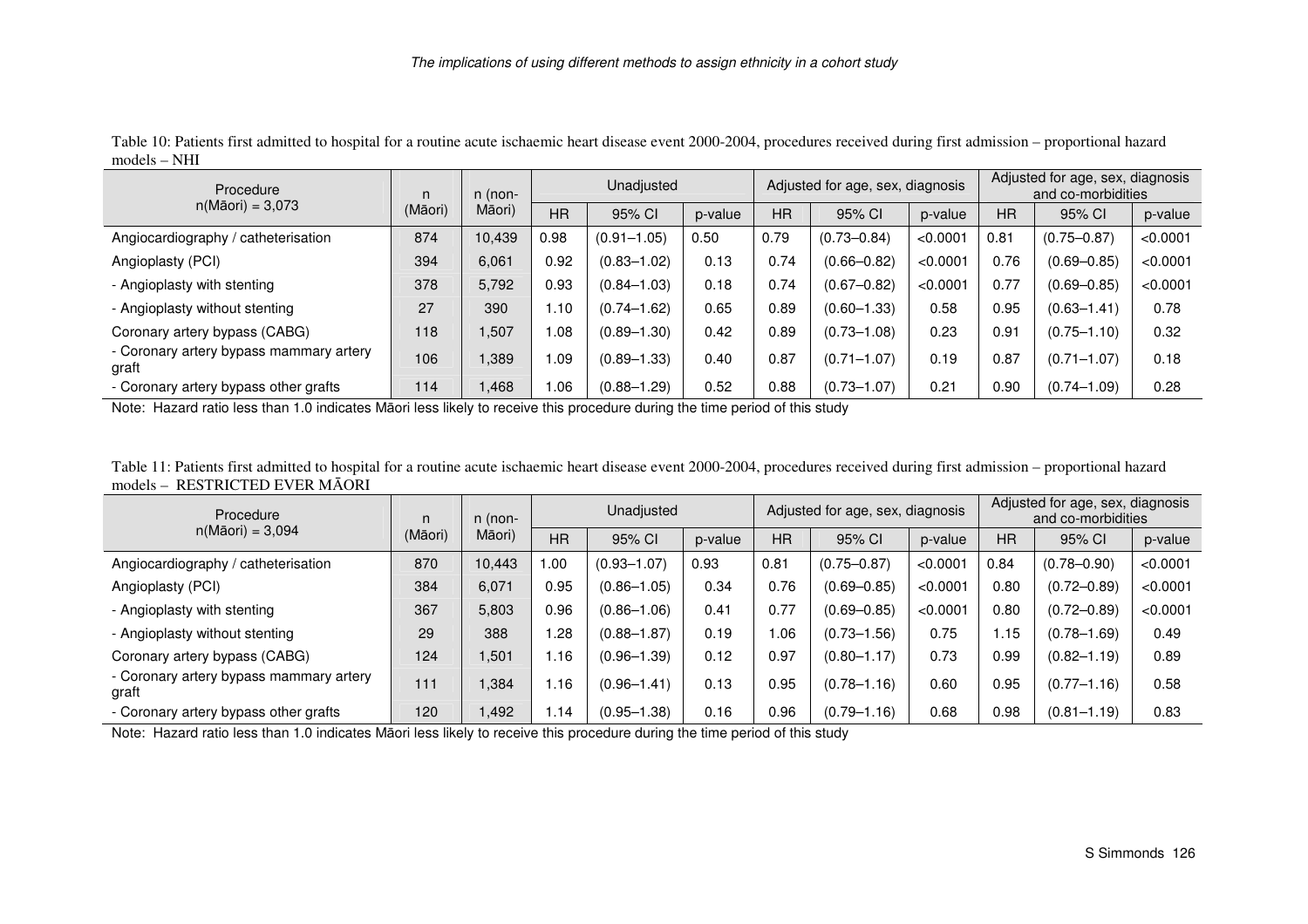

Figure 7. Procedures received during first admission, Māori:non-Māori hazard ratios, adjusted for age and sex, diagnosis and co-morbidities, using different methods to measure ethnicity

Ever Māori ■Index Admission □NHI □Restricted Ever Māori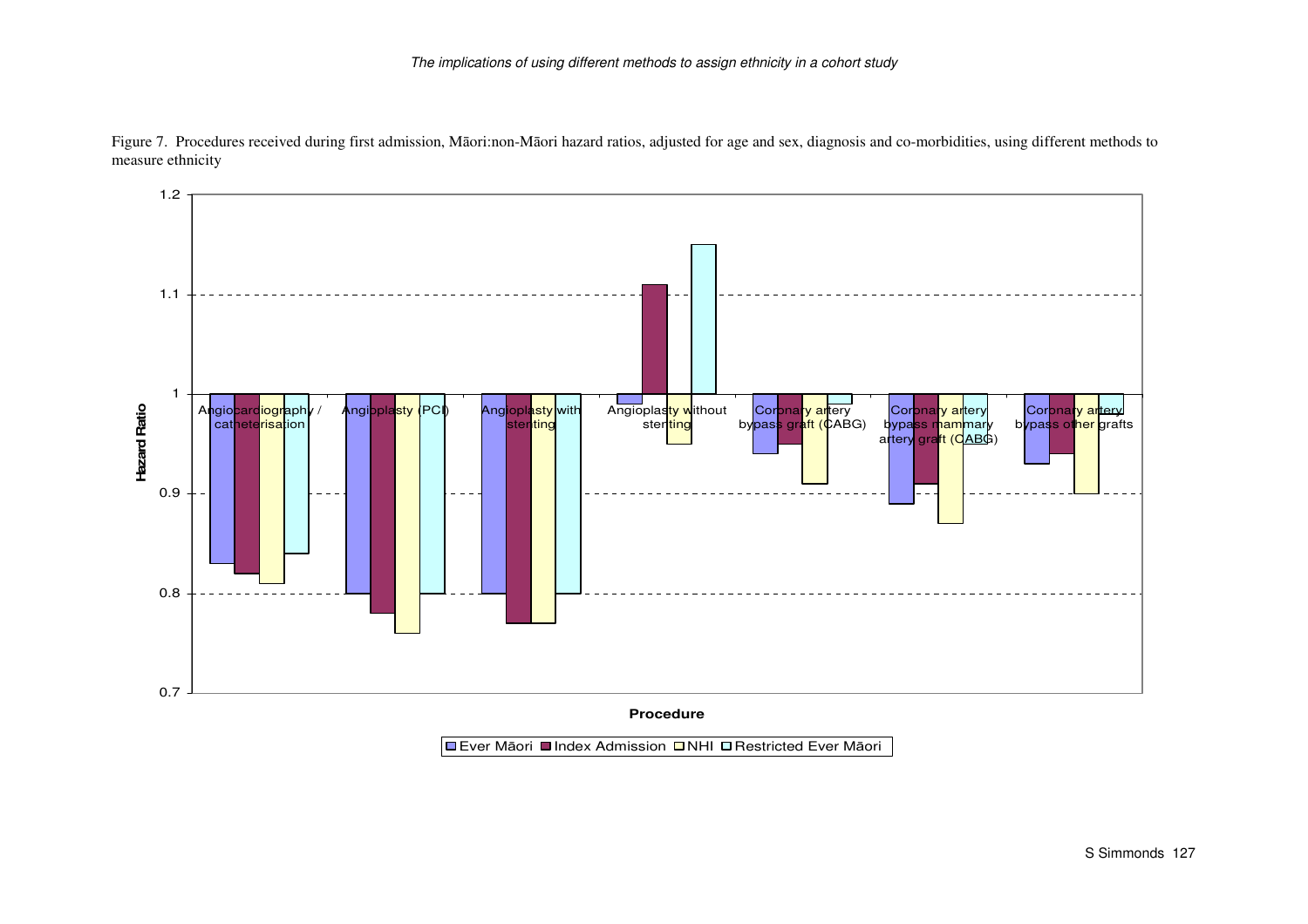## **Procedures Received any time after Admission**

Tables 12-15 provide Māori:non-Māori hazard ratios, confidence intervals and pvalues for treatment procedures received any time after first hospital admission for an IHD event. In both adjusted and unadjusted data there is slight variation of hazard ratios with use of the different methods of measuring ethnicity, however the direction of the disparity does not change.

Comparing data adjusted for age, sex and diagnosis with data adjusted for age, sex, diagnosis and co-morbidities, using the ever Māori method to assign ethnicity, adjusting for co-morbidities decreases the disparity slightly for angiocardiography receipt and PCI, and increases the disparity slightly for CABG. This pattern remains the same regardless of the method used to measure ethnicity. Any differences are slight and the confidence intervals overlapping, indicating that the difference in Māori:non-Māori hazard ratios produced when different methods are used to measure ethnicity would not lead to a different interpretation of the results.

Figure 8 shows the slight variation in hazard ratios produced when using different methods to measure ethnicity. The ever Māori method consistently produces slightly higher hazard ratios in comparison to the other methods, therefore slightly more conservative estimates of the disparity.

While upper and lower limits of confidence intervals change slightly with the use of different methods to measure ethnicity, the significance of the hazard ratio estimates does not change.

There is some slight variation in p-values for the hazard ratios. Those for 'coronary artery bypass other grafts' adjusted for all factors occur either side of 0.05 with use of different methods to assign ethnicity. For example this value is 0.11 using either ever Māori or NHI ethnicity, 0.052 using index admission ethnicity and 0.035 using restricted ever Māori. This variation could affect the interpretation of results with respect to chance. However, the overall interpretation of the results is unlikely to change.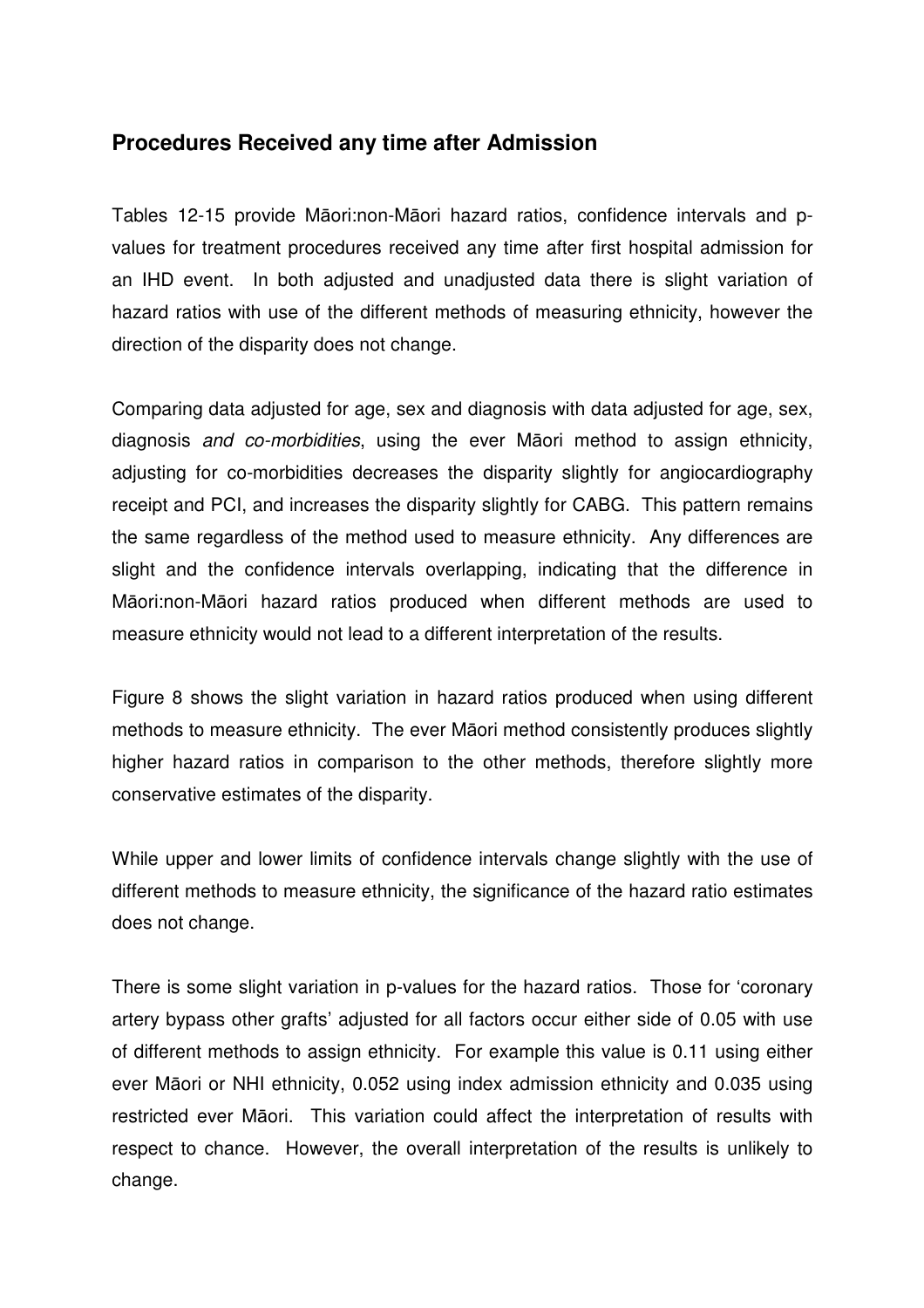Comparing data for procedures received during first hospital admission with procedures received any time after admission, adjusted for age, sex, diagnosis and co-morbidities, it would appear that use of the restricted ever Māori method to assign ethnicity produces the most conservative estimate of the disparity for all procedures received during first admission (with the exception of angioplasty without stenting), and use of the ever Māori method produces the most conservative estimate of the disparity for all procedures received any time after admission, in comparison to other methods used to measure ethnicity in this cohort. The difference is slight but relatively consistent, and can be seen when comparing figures 7 and 8. However, the overall patterns change very little with the different methods of measuring ethnicity and would not impact on the overall interpretation of findings.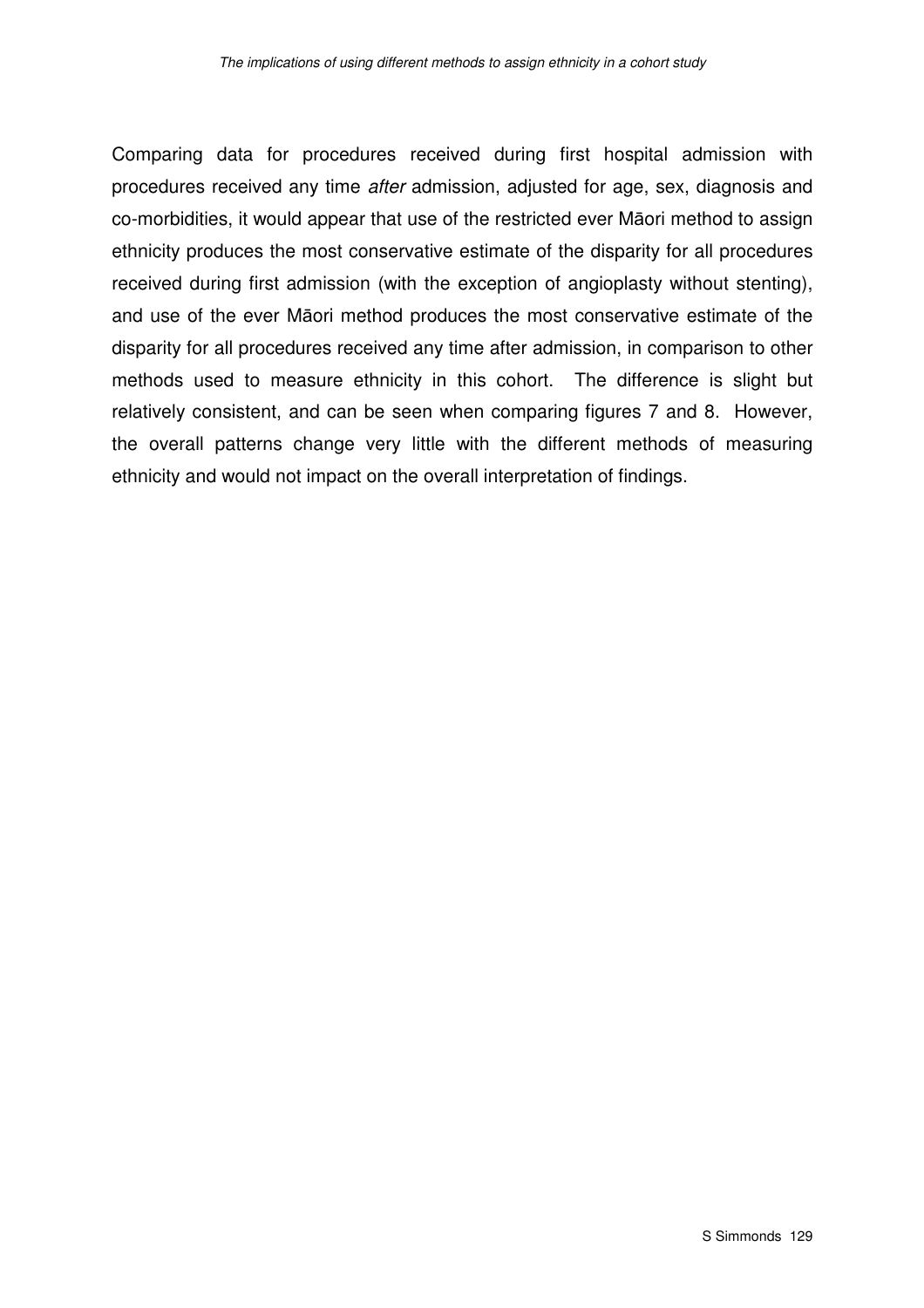Table 12: Patients first admitted to hospital for a routine acute ischaemic heart disease event 2000-2004, procedures received any time after admission – proportional hazard models – EVER MĀORI

| Procedure                                        | n       | $n$ (non- |      | Unadjusted      |          |           | Adjusted for age, sex, diagnosis |          | Adjusted for age, sex, diagnosis<br>and co-morbidities<br><b>HR</b><br>95% CI<br>0.75<br>$(0.71 - 0.79)$ |                 |          |  |
|--------------------------------------------------|---------|-----------|------|-----------------|----------|-----------|----------------------------------|----------|----------------------------------------------------------------------------------------------------------|-----------------|----------|--|
| $n(M\bar{a}ori) = 3,371$                         | (Māori) | Māori)    | HR   | 95% CI          | p-value  | <b>HR</b> | 95% CI                           | p-value  |                                                                                                          |                 | p-value  |  |
| Angiocardiography / catheterisation              | ,601    | 15,667    | .05  | $1.00 - 1.11$   | 0.049    | 0.71      | $(0.67 - 0.75)$                  | < 0.0001 |                                                                                                          |                 | < 0.0001 |  |
| Angioplasty (PCI)                                | 650     | 8,366     | 0.79 | $(0.73 - 0.86)$ | < 0.0001 | 0.56      | $(0.52 - 0.61)$                  | < 0.0001 | 0.61                                                                                                     | $(0.56 - 0.66)$ | < 0.0001 |  |
| - Angioplasty with stenting                      | 618     | 7,885     | 0.80 | $(0.74 - 0.87)$ | < 0.0001 | 0.57      | $(0.52 - 0.62)$                  | < 0.0001 | 0.61                                                                                                     | $(0.56 - 0.67)$ | < 0.0001 |  |
| - Angioplasty without stenting                   | 62      | 880       | 0.78 | $(0.60 - 1.01)$ | 0.057    | 0.60      | $(0.46 - 0.77)$                  | 0.0001   | 0.65                                                                                                     | $(0.50 - 0.85)$ | 0.002    |  |
| Coronary artery bypass (CABG)                    | 373     | 3,689     | .06  | $(0.95 - 1.18)$ | 0.29     | 0.95      | $(0.85 - 1.06)$                  | 0.33     | 0.91                                                                                                     | $(0.81 - 1.02)$ | 0.095    |  |
| - Coronary artery bypass mammary artery<br>graft | 338     | 3,322     | .07  | $(0.96 - 1.20)$ | 0.23     | 0.95      | $(0.85 - 1.06)$                  | 0.38     | 0.92                                                                                                     | $(0.81 - 1.03)$ | 0.14     |  |
| - Coronary artery bypass other grafts            | 362     | 3,571     | .06  | $(0.95 - 1.19)$ | 0.27     | 0.96      | $(0.86 - 1.07)$                  | 0.43     | 0.91                                                                                                     | $(0.81 - 1.02)$ | 0.11     |  |

Note: Hazard ratio less than 1.0 indicates Māori less likely to receive this procedure during the time period of this study

| Table 13: Patients first admitted to hospital for a routine acute ischaemic heart disease event 2000-2004, procedures received any time after admission – proportional hazard |  |
|-------------------------------------------------------------------------------------------------------------------------------------------------------------------------------|--|
| models - INDEX ADMISSION                                                                                                                                                      |  |

| Procedure                                        | n.      | n (non-<br>Māori) |      | Unadjusted      |          |           | Adjusted for age, sex, diagnosis |          | Adjusted for age, sex, diagnosis<br>and co-morbidities |                 |          |
|--------------------------------------------------|---------|-------------------|------|-----------------|----------|-----------|----------------------------------|----------|--------------------------------------------------------|-----------------|----------|
| $n(M\bar{a}ori) = 2,956$                         | (Māori) |                   | HR   | 95% CI          | p-value  | <b>HR</b> | 95% CI                           | p-value  | <b>HR</b>                                              | 95% CI          | p-value  |
| Angiocardiography / catheterisation              | ,365    | 15,903            | .01  | $(0.95 - 1.06)$ | 0.84     | 0.68      | $(0.64 - 0.72)$                  | < 0.0001 | $0.7^{\circ}$                                          | $(0.67 - 0.75)$ | < 0.0001 |
| Angioplasty (PCI)                                | 539     | 8,477             | 0.74 | $(0.68 - 0.81)$ | < 0.0001 | 0.53      | $(0.48 - 0.58)$                  | < 0.0001 | 0.57                                                   | $(0.52 - 0.63)$ | < 0.0001 |
| - Angioplasty with stenting                      | 510     | 7,993             | 0.75 | $(0.68 - 0.82)$ | < 0.0001 | 0.53      | $(0.48 - 0.58)$                  | < 0.0001 | 0.57                                                   | $(0.52 - 0.63)$ | < 0.0001 |
| - Angioplasty without stenting                   | 52      | 890               | 0.74 | $(0.56 - 0.98)$ | 0.037    | 0.57      | $(0.43 - 0.76)$                  | 0.0001   | 0.63                                                   | $(0.47 - 0.83)$ | 0.001    |
| Coronary artery bypass (CABG)                    | 318     | 3,744             | .03  | $(0.92 - 1.16)$ | 0.59     | 0.92      | $(0.82 - 1.04)$                  | 0.19     | 0.88                                                   | $(0.78 - 1.00)$ | 0.042    |
| - Coronary artery bypass mammary artery<br>graft | 289     | 3,371             | .04  | $(0.93 - 1.18)$ | 0.48     | 0.93      | $(0.82 - 1.05)$                  | 0.21     | 0.89                                                   | $(0.79 - 1.01)$ | 0.066    |
| - Coronary artery bypass other grafts            | 310     | 3,623             | .04  | $(0.92 - 1.17)$ | 0.52     | 0.93      | $(0.83 - 1.05)$                  | 0.27     | 0.89                                                   | $(0.79 - 1.00)$ | 0.052    |

Note: Hazard ratio less than 1.0 indicates Māori less likely to receive this procedure during the time period of this study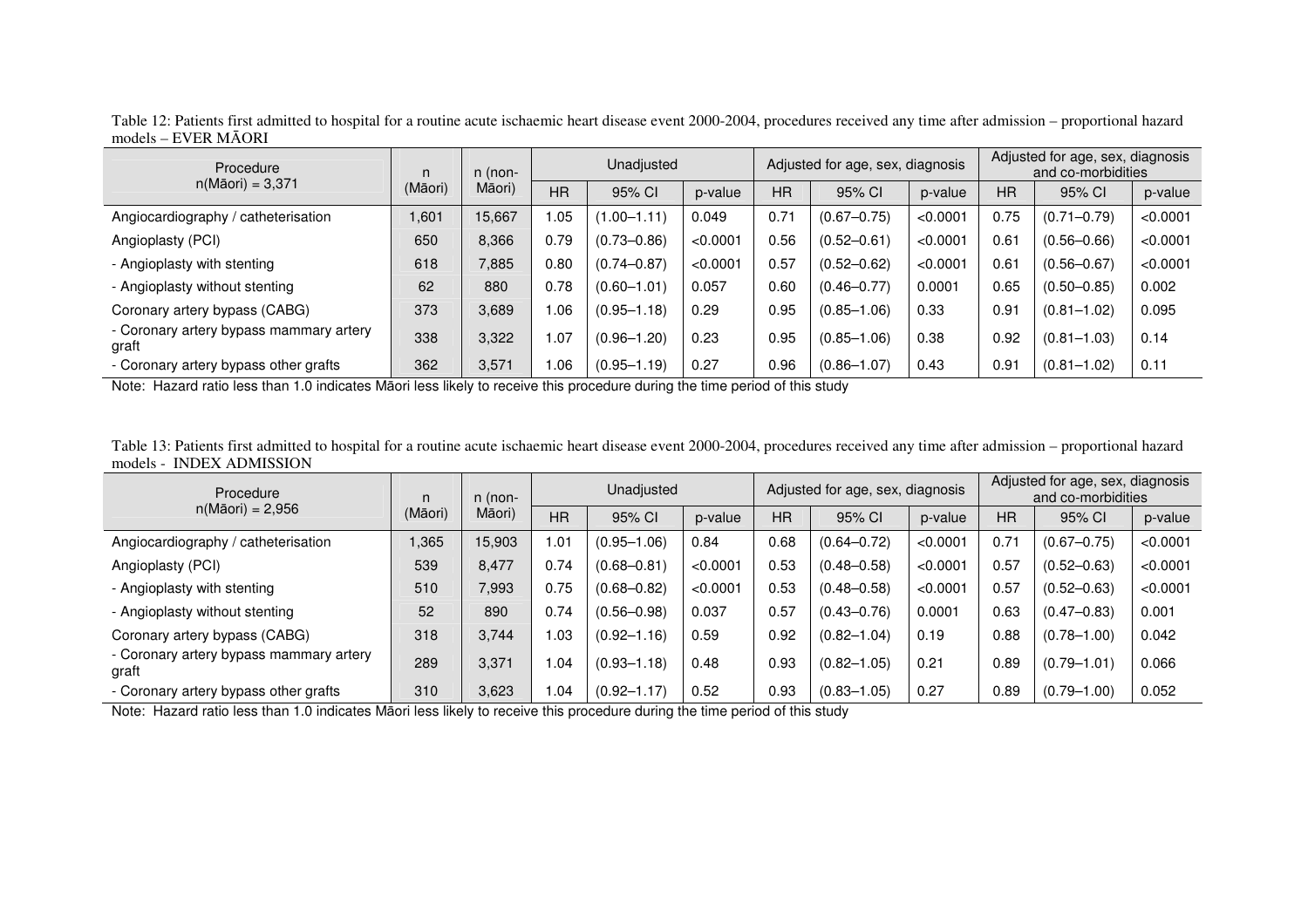| Table 14: Patients first admitted to hospital for a routine acute ischaemic heart disease event 2000-2004, procedures received any time after admission – proportional hazard |  |
|-------------------------------------------------------------------------------------------------------------------------------------------------------------------------------|--|
| $models - NHI$                                                                                                                                                                |  |

| Procedure                                        | n       | $n$ (non-<br>Māori) |           | Unadiusted      |          |           | Adjusted for age, sex, diagnosis |          | Adjusted for age, sex, diagnosis<br>and co-morbidities |                 |          |
|--------------------------------------------------|---------|---------------------|-----------|-----------------|----------|-----------|----------------------------------|----------|--------------------------------------------------------|-----------------|----------|
| $n(M\bar{a}ori) = 3,073$                         | (Māori) |                     | <b>HR</b> | 95% CI          | p-value  | <b>HR</b> | 95% CI                           | p-value  | <b>HR</b>                                              | 95% CI          | p-value  |
| Angiocardiography / catheterisation              | ,465    | 15,803              | 1.05      | $(1.00 - 1.11)$ | 0.065    | 0.70      | $(0.67 - 0.74)$                  | < 0.0001 | 0.74                                                   | $(0.70 - 0.78)$ | < 0.0001 |
| Angioplasty (PCI)                                | 592     | 8,424               | 0.79      | $(0.73 - 0.86)$ | < 0.0001 | 0.55      | $(0.51 - 0.60)$                  | < 0.0001 | 0.60                                                   | $(0.55 - 0.65)$ | < 0.0001 |
| - Angioplasty with stenting                      | 563     | 7,940               | 0.80      | $(0.73 - 0.87)$ | < 0.0001 | 0.56      | $(0.51 - 0.61)$                  | < 0.0001 | 0.60                                                   | $(0.55 - 0.66)$ | < 0.0001 |
| - Angioplasty without stenting                   | 56      | 886                 | 0.77      | $(0.58 - 1.00)$ | 0.054    | 0.58      | $(0.44 - 0.77)$                  | 0.0001   | 0.63                                                   | $(0.48 - 0.84)$ | 0.001    |
| Coronary artery bypass (CABG)                    | 343     | 3,719               | 0.06      | $(0.95 - 1.19)$ | 0.27     | 0.95      | $(0.85 - 1.06)$                  | 0.35     | 0.91                                                   | $(0.81 - 1.02)$ | 0.11     |
| - Coronary artery bypass mammary artery<br>graft | 313     | 3,347               | .08       | $(0.96 - 1.21)$ | 0.20     | 0.95      | $(0.85 - 1.07)$                  | 0.42     | 0.92                                                   | $(0.81 - 1.04)$ | 0.17     |
| - Coronary artery bypass other grafts            | 332     | 3,601               | 1.07      | $(0.95 - 1.19)$ | 0.27     | 0.95      | $(0.85 - 1.07)$                  | 0.42     | 0.91                                                   | $(0.81 - 1.02)$ | 0.11     |

Note: Hazard ratio less than 1.0 indicates Māori less likely to receive this procedure during the time period of this study

| Table 15: Patients first admitted to hospital for a routine acute ischaemic heart disease event 2000-2004, procedures received any time after admission - proportional hazard |  |
|-------------------------------------------------------------------------------------------------------------------------------------------------------------------------------|--|
| models - RESTRICTED EVER MĀORI                                                                                                                                                |  |

| Procedure                                        | n.<br>(Māori) | $n$ (non-<br>Māori) |      | Unadjusted      |          |           | Adjusted for age, sex, diagnosis |          | Adjusted for age, sex, diagnosis<br>and co-morbidities |                 |          |
|--------------------------------------------------|---------------|---------------------|------|-----------------|----------|-----------|----------------------------------|----------|--------------------------------------------------------|-----------------|----------|
| $n(M\bar{a}ori) = 3,094$                         |               |                     | HR   | 95% CI          | p-value  | <b>HR</b> | 95% CI                           | p-value  | <b>HR</b>                                              | 95% CI          | p-value  |
| Angiocardiography / catheterisation              | ,442          | 15,826              | .02  | $(0.96 - 1.08)$ | 0.51     | 0.68      | $(0.65 - 0.72)$                  | < 0.0001 | 0.72                                                   | $(0.68 - 0.76)$ | < 0.0001 |
| Angioplasty (PCI)                                | 567           | 8,449               | 0.75 | $(0.69 - 0.81)$ | < 0.0001 | 0.53      | $(0.49 - 0.58)$                  | < 0.0001 | 0.58                                                   | $(0.53 - 0.63)$ | < 0.0001 |
| - Angioplasty with stenting                      | 538           | 7,965               | 0.75 | $(0.69 - 0.82)$ | < 0.0001 | 0.53      | $(0.49 - 0.58)$                  | < 0.0001 | 0.58                                                   | $(0.53 - 0.63)$ | < 0.0001 |
| - Angioplasty without stenting                   | 53            | 889                 | 0.72 | $(0.55 - 0.95)$ | 0.021    | 0.55      | $(0.42 - 0.73)$                  | < 0.0001 | 0.61                                                   | $(0.46 - 0.81)$ | 0.0006   |
| Coronary artery bypass (CABG)                    | 333           | 3,729               | .02  | $(0.91 - 1.15)$ | 0.68     | 0.92      | $(0.82 - 1.03)$                  | 0.13     | 0.88                                                   | $(0.78 - 0.98)$ | 0.027    |
| - Coronary artery bypass mammary artery<br>graft | 300           | 3,360               | .03  | $(0.92 - 1.16)$ | 0.61     | 0.91      | $(0.81 - 1.03)$                  | 0.14     | 0.88                                                   | $(0.78 - 0.99)$ | 0.037    |
| - Coronary artery bypass other grafts            | 324           | 3,609               | .03  | $(0.92 - 1.16)$ | 0.59     | 0.93      | $(0.82 - 1.04)$                  | 0.20     | 0.88                                                   | $(0.78 - 0.99)$ | 0.035    |

Note: Hazard ratio less than 1.0 indicates Māori less likely to receive this procedure during the time period of this study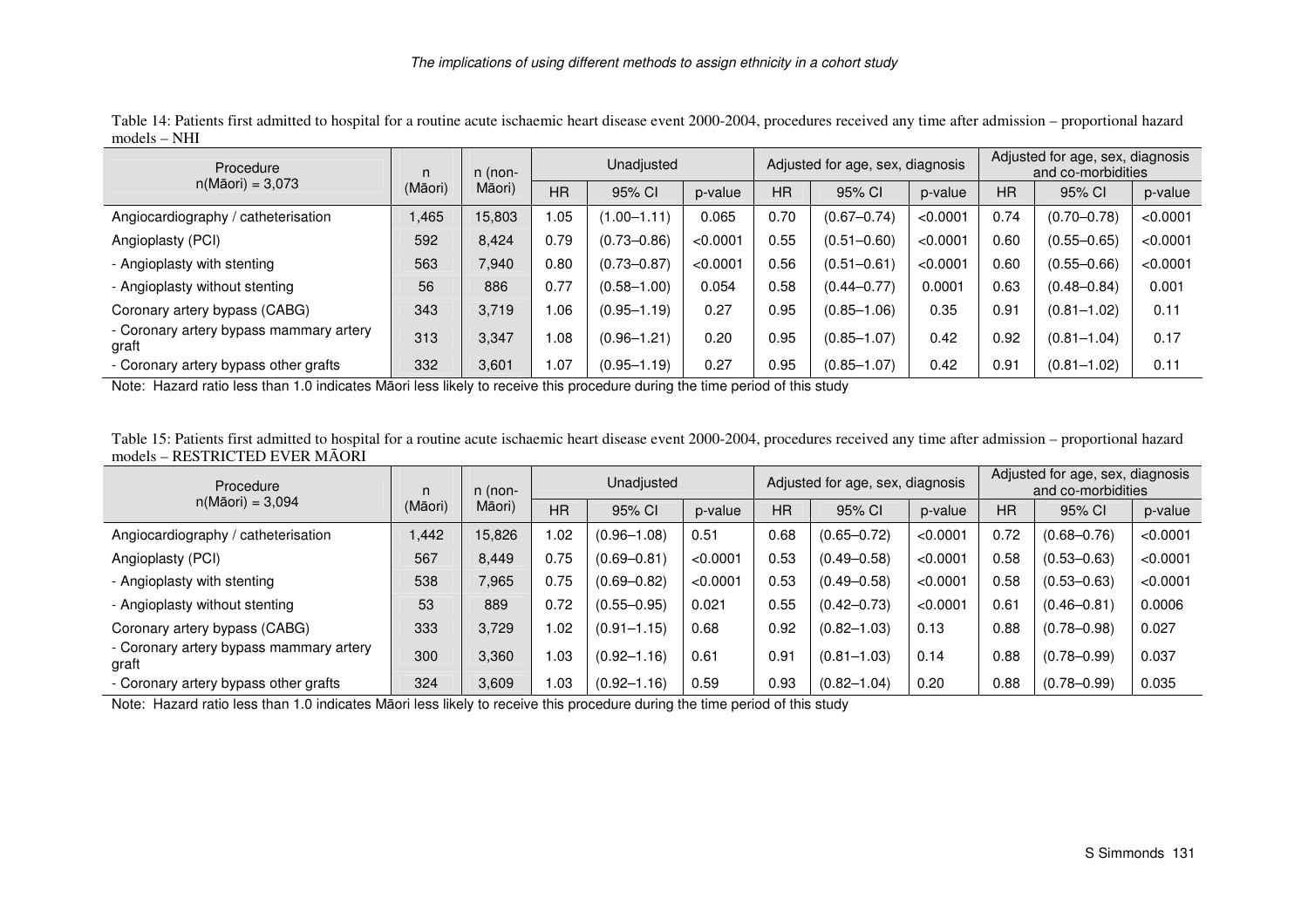Figure 8. Procedures received any time after admission, Māori:non-Māori hazard ratios, adjusted for age and sex, diagnosis and co-morbidities, using different methods to measure ethnicity



S Simmonds 132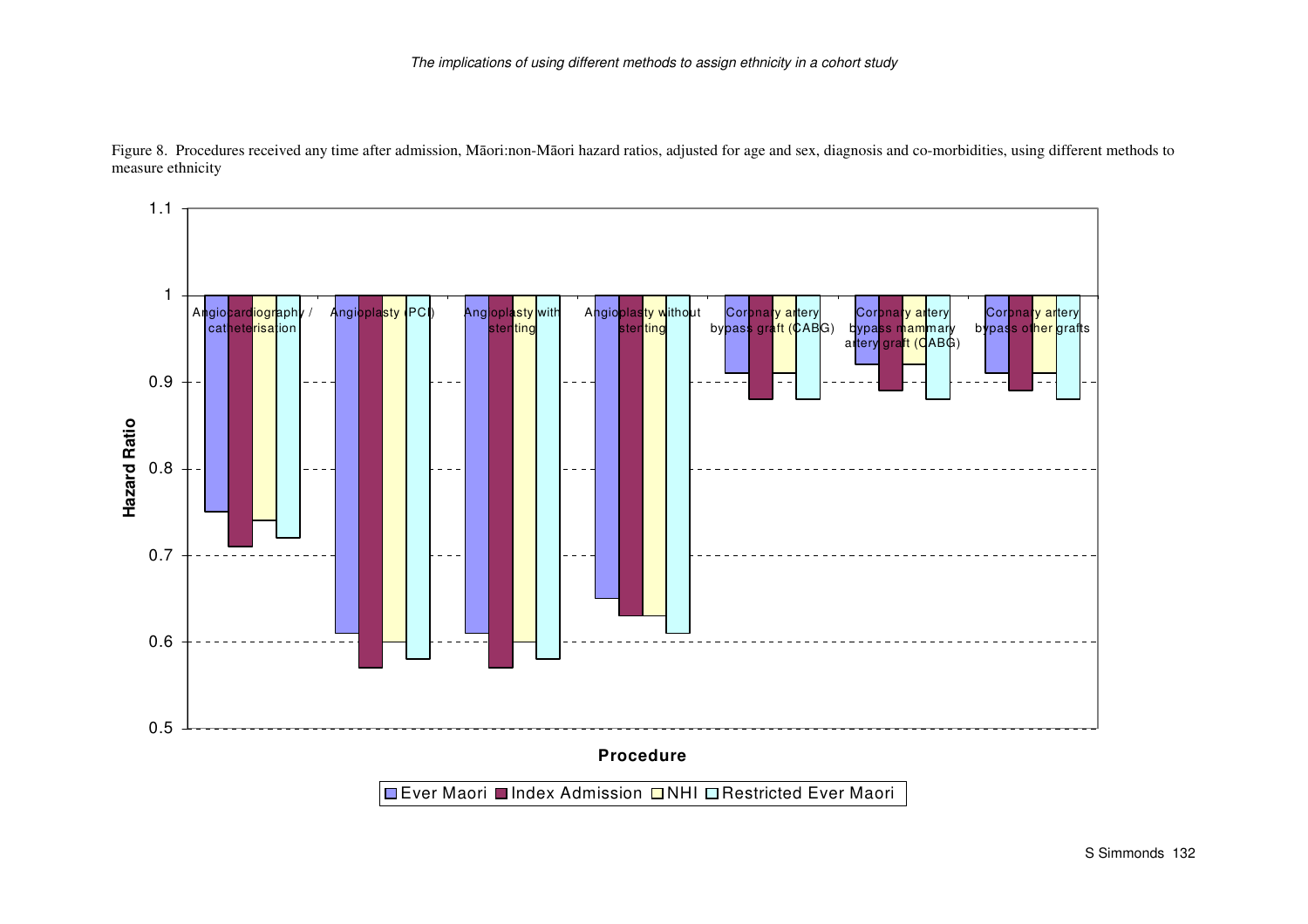# **Mortality**

Table 16 presents mortality data on deaths any time following admission for a first routine acute IHD event, using mortality data up to 31 December 2006.

Māori:non-Māori mortality hazard ratios for death from ischaemic heart disease are systematically higher when using the ever Māori method to assign ethnicity, for both adjusted (HR  $=$  1.88 for ever Māori adjusted for age, sex and diagnosis and 1.79, 1.73 and 1.81 with use of index admission, NHI and restricted ever Māori respectively) and unadjusted (HR =  $0.81$  for ever Māori and 0.75, 0.72 and 0.77 with use of index admission, NHI and restricted ever Māori respectively) data. This can be seen in Figure 9. Overall, using the ever Māori method produces the least conservative estimate of the disparity in deaths from IHD between Māori and non-Māori in this cohort.

A similar yet less consistent pattern is seen when mortality data is stratified by principle diagnosis (Table 15, Figure 8). Māori:non-Māori mortality hazard ratios for those diagnosed with myocardial infarction (either ST-elevated or unspecified) are least conservative when ethnicity is measured using the ever Māori method, compared to other methods. For example, for unspecified myocardial infarction, the hazard ratio is 1.51 when using the ever Māori method to assign ethnicity, but has a value of only 1.36 when using index admission ethnicity, 1.34 using NHI ethnicity and 1.36 when assigning ethnicity using the restricted ever Māori method.

A systematic difference in Māori:non-Māori hazard ratios for other principle diagnoses, generated using the different methods to measure ethnicity is not obvious.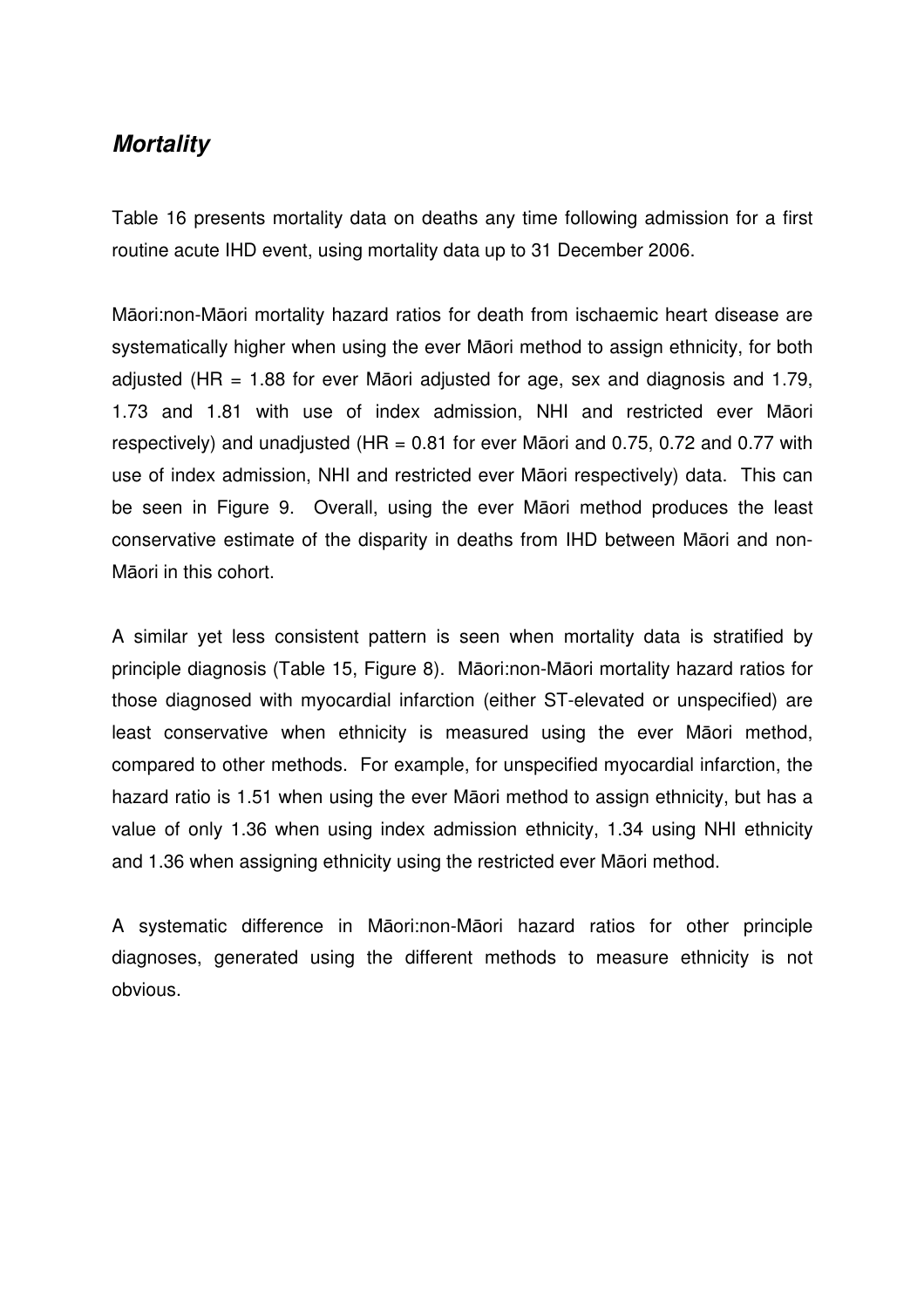| Mortality                                   |                                   | Ever Māori<br>$n(M\bar{a}ori) = 3.371$ |                 |          | <b>Index Admission</b><br>$n(M\bar{a}ori) = 2.953$ |                  |          |           | <b>NHI</b><br>n(Māori) = 3,073 |          | Restricted Ever Māori<br>n(Māori) = 3,094 |                 |          |
|---------------------------------------------|-----------------------------------|----------------------------------------|-----------------|----------|----------------------------------------------------|------------------|----------|-----------|--------------------------------|----------|-------------------------------------------|-----------------|----------|
|                                             |                                   | <b>HR</b>                              | 95% CI          | p-value  | <b>HR</b>                                          | 95% CI           | p-value  | <b>HR</b> | 95% CI                         | p-value  | <b>HR</b>                                 | 95% CI          | p-value  |
| Māori:non-                                  | Unadjusted                        | 0.81                                   | $(0.72 - 0.92)$ | 0.0006   | 0.75                                               | $(0.66 - 0.86)$  | < 0.0001 | 0.72      | $(0.64 - 0.82)$                | < 0.000  | 0.77                                      | $(0.67 - 0.87)$ | < 0.0001 |
| Māori<br>death from                         | Adj for age and<br>sex            | .88                                    | $(1.67 - 2.12)$ | < 0.0001 | 1.78                                               | $(1.56 - 2.03)$  | < 0.0001 | 1.72      | $(1.50 - 1.96)$                | < 0.0001 | .80                                       | $(1.58 - 2.04)$ | < 0.0001 |
| IHD.                                        | Adj for age, sex<br>and diagnosis | 1.88                                   | $(1.67 - 2.12)$ | < 0.0001 | 1.79                                               | $1.57 - 2.04$    | < 0.0001 | 1.73      | $(1.52 - 1.98)$                | < 0.0001 | 1.81                                      | $(1.59 - 2.06)$ | < 0.0001 |
|                                             | MI unspecified                    | 1.51                                   | $(1.17 - 1.96)$ | 0.002    | 1.36                                               | $(1.02 - 1.83)$  | 0.039    | 1.34      | $(1.00 - 1.79)$                | 0.052    | .36                                       | $(1.02 - 1.81)$ | 0.035    |
| By                                          | STEMI - Anterior                  | 1.90                                   | .44–2.50)       | < 0.0001 | 1.70                                               | $(1.25 - 2.30)$  | 0.0007   | 1.68      | $(1.24 - 2.28)$                | 0.0008   | 1.70                                      | $(1.27 - 2.29)$ | 0.0004   |
| diagnosis<br>adjusted for<br>age and<br>sex | STEMI - other<br>site             | 2.04                                   | $(1.51 - 2.75)$ | < 0.0001 | 1.91                                               | $(1.37 - 2.65)$  | 0.0001   | 1.88      | $(1.36 - 2.61)$                | 0.0002   | 1.92                                      | $(1.39 - 2.66)$ | < 0.0001 |
|                                             | non STEMI                         | 1.73                                   | $-2.20$         | < 0.0001 | 1.73                                               | $1.33 - 2.24$    | < 0.0001 | 1.61      | $(1.23 - 2.09)$                | 0.0004   | 1.77                                      | $(1.38 - 2.27)$ | < 0.0001 |
|                                             | unstable angina                   | 2.75                                   | $(2.03 - 3.74)$ | < 0.0001 | 2.80                                               | $(2.03 - 3.88)$  | < 0.0001 | 2.70      | $(1.96 - 3.72)$                | < 0.0001 | 2.83                                      | $(2.07 - 3.88)$ | < 0.0001 |
|                                             | other                             | 4.55                                   | $1.05 - 19.76$  | 0.043    | 4.80                                               | $(1.11 - 20.74)$ | 0.036    | 4.55      | $(1.05 - 19.76)$               | 0.043    | 4.59                                      | (1.06–19.93)    | 0.042    |

Table 16: Patients first admitted to hospital for a routine acute ischaemic heart disease event 2000-2004 – deaths from IHD any time following admission. Proportional hazards model (deaths up to 31 December 2006), using di

Note: Cause of death is only known for deaths before 31/12/2006. Censoring at the first of 31/12/06 or death. A hazard ratio greater than 1.0 indicates a greater risk of death from IHD any time following admission for Māori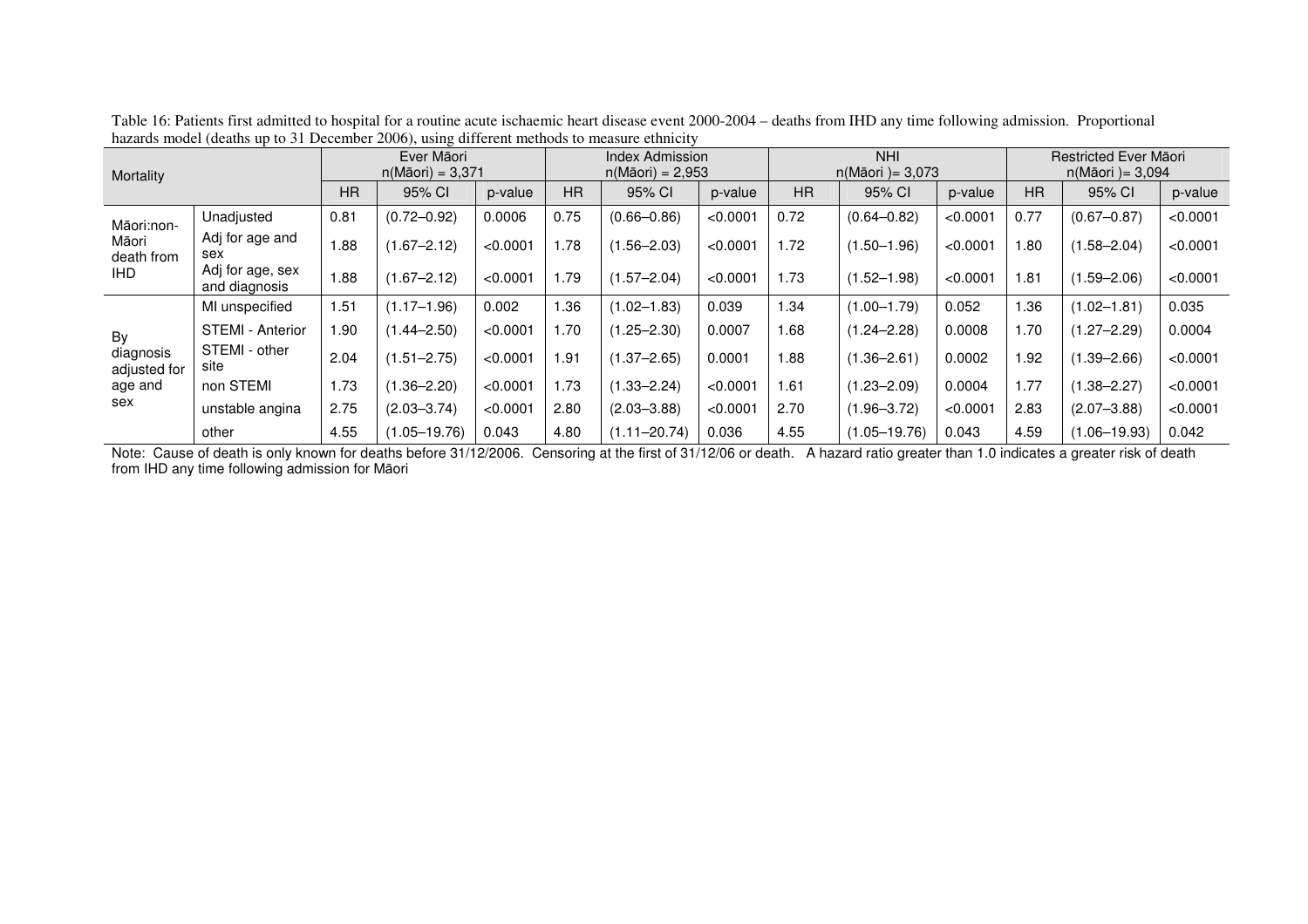Figure 9: Patients first admitted to hospital for a routine acute ischaemic heart disease event 2000-2004, deaths from IHD any time following admission up to 31 December 2006. Proportional hazards model, Māori:non-Māori hazard ratios; unadjusted, adjusted for age to 2001 Māori standard population, and sex, and adjusted for age, sex and diagnosis, using different methods to measure ethnicity



Ever Māori: 'Māori' on any hospital admission 1988-2004 or death registration 2000-2006 Index Admission: 'Māori' on first hospital admission for acute routine IHD event NHI: 'Māori' on National Health Index number as at 20 February 2006 Restricted Ever Māori: 'Māori' on any hospital admission from 1988 up to and including first admission for acute routine IHD event between 2000-2004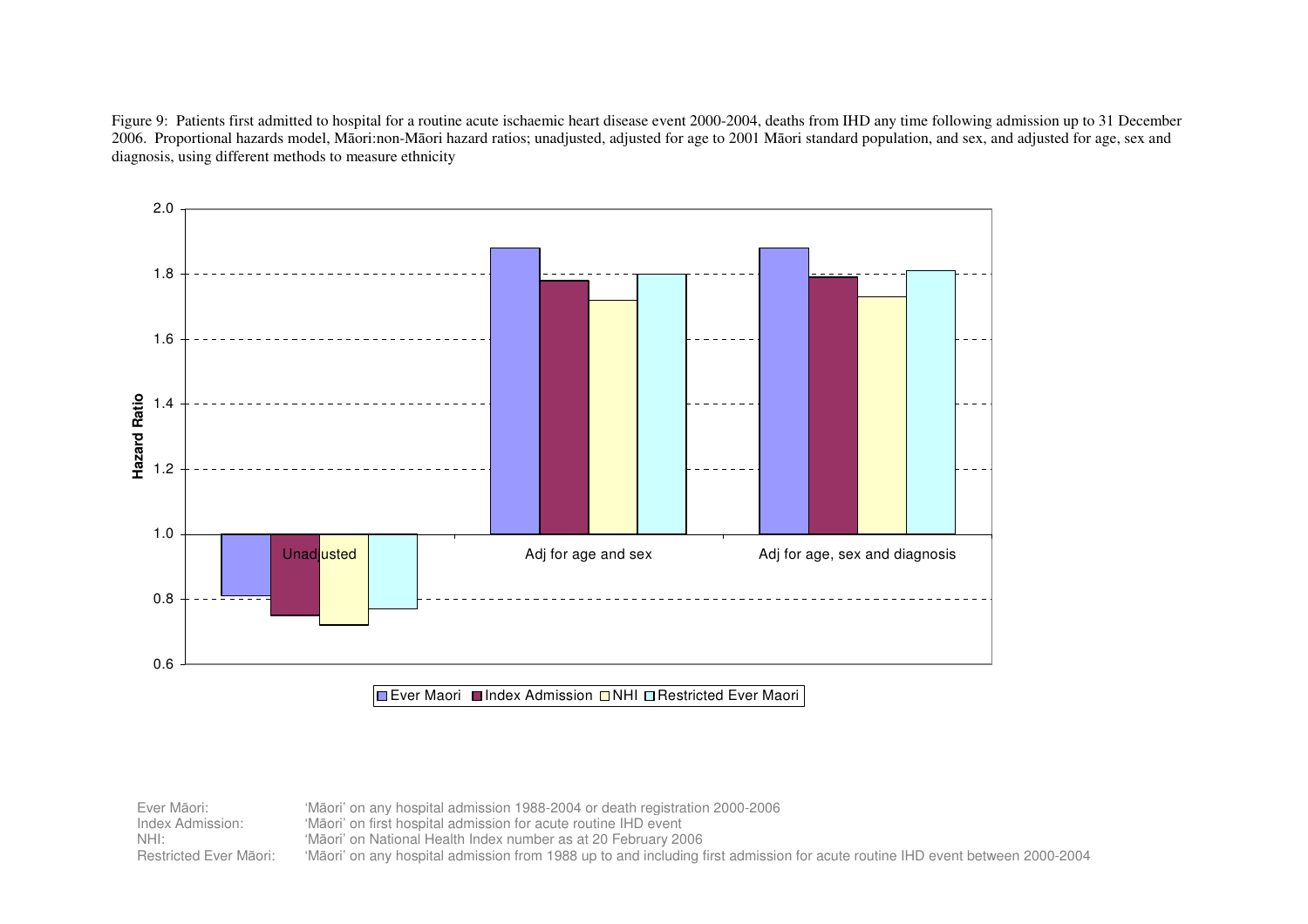Figure 10: Patients first admitted to hospital for a routine acute ischaemic heart disease event 2000-2004, deaths from IHD any time following admission up to 31 December 2006. Proportional hazards model, hazard ratios by diagnosis adjusted for age to 2001 Māori standard population, and sex, using different methods to measure ethnicity

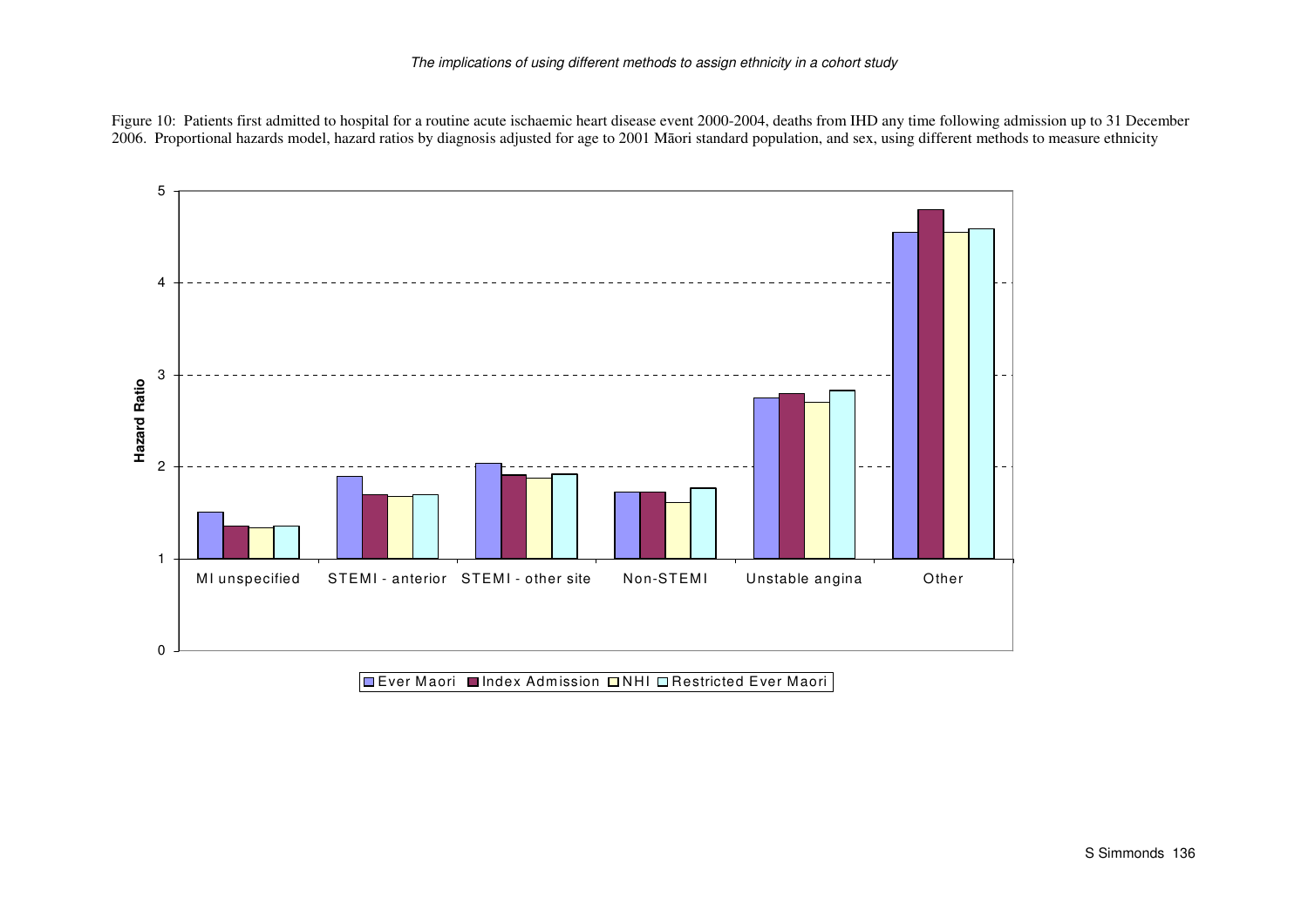# **DISCUSSION**

Epidemiological data has a crucial role in health, as it informs policy and decisionmaking and determines resource allocation. By making comparisons of health data for the Māori ethnic group with those who do not identify as Māori, patterns of disparity and privilege can be revealed. The quality of the ethnicity data to inform these comparisons is therefore of extreme importance.

The dynamic nature of ethnicity means that it is challenging to measure. Ethnicity is a value-laden social construct, and as such can change in response to changes in society. Individuals can, and do, alter their ethnicity over time, and in different contexts, and may self-select multiple ethnic groups to identify with. While New Zealand has, in comparison with other countries, relatively good quality ethnicity data, there is an established history of undercounting of Māori in health datasets (Blakely, 2002b; Blakely et al., 2008; Harris et al., 2000; Harris et al., 1997; Robson et al., 1996; Shaw, Atkinson, & Blakely, 2009). The persistent under-enumeration of tangata whenua has led to speculation that there may be implicit acceptance of practices in the health system that continues to overcount the numerically dominant ethnic group at the expense of others (Shaw, Atkinson, & Blakely, 2009). While it appears there may have been improvements in the quality of ethnicity data in recent years (Harris, Purdie et al., 2007), there should remain a concerted focus on improvement.

There are various methods by which ethnicity can be determined in a study. The basis of this dissertation is a sensitivity analysis. Four different methods of measuring ethnicity have been 'tested' to examine their effect on results in the 'Unequal Treatment' cohort study which seeks to determine the extent of disparities in procedure receipt and mortality between Māori and non-Māori with ischaemic heart disease.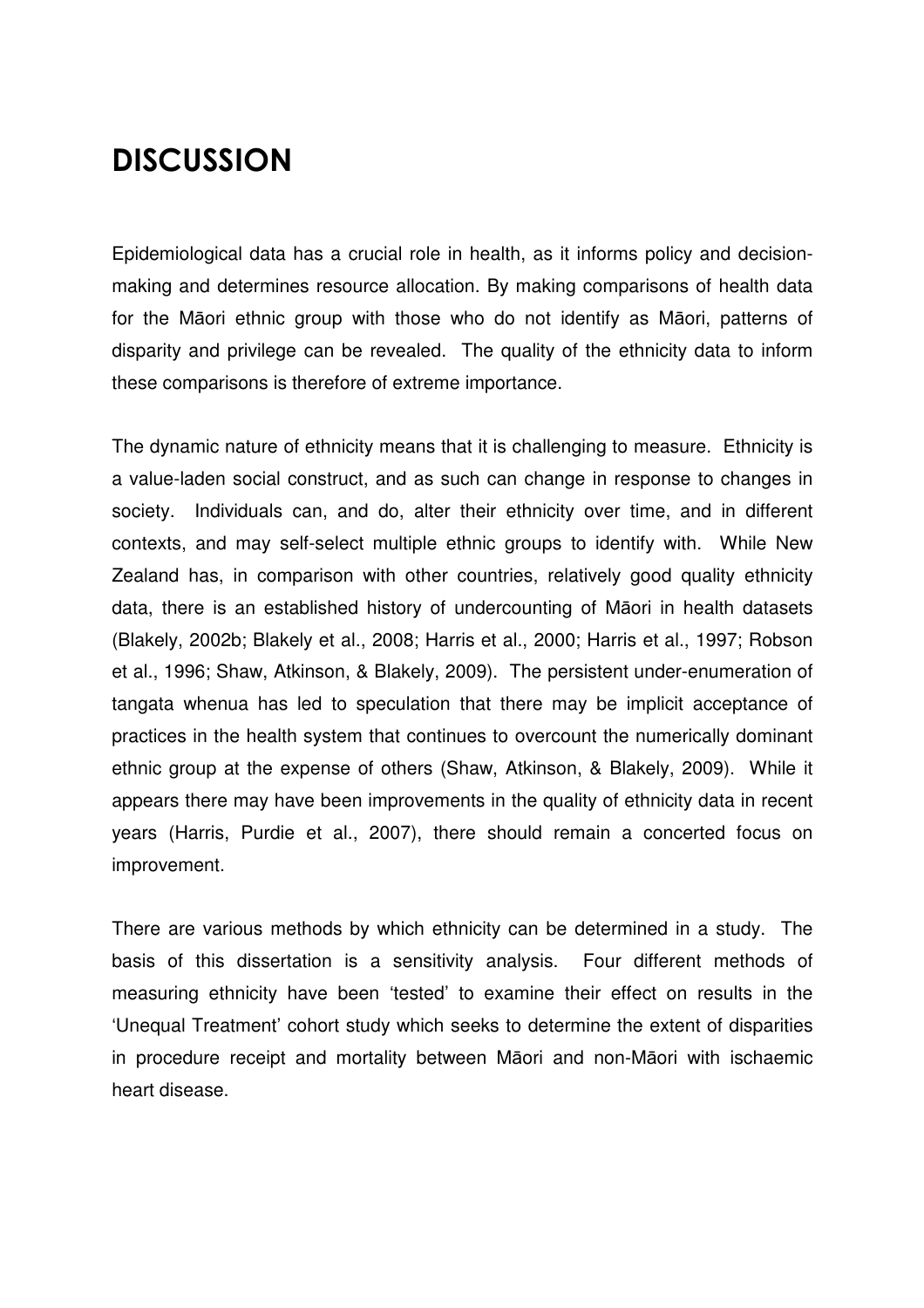It is intended that this analysis will further inform the research team of the nature of the methods used to measure ethnicity, allowing a deeper understanding of the results and providing data that may inform decisions on future analyses in the Unequal Treatment study (Te Rōpū Rangahau Hauora a Eru Pōmare, 2008). Having a range of results available by different ethnicity measures can be useful in justifying or even defending the use of a chosen method to determine ethnicity.

#### **Overall Findings**

As expected in this study, it was found that the four different methods used to measure ethnicity produced very similar results with regards to features of the different cohorts defined, odds ratios, and hazard ratios for receipt of procedures for IHD, and death from this disease. While there were some slight systematic differences observed, overall, it is likely to matter very little which method is ultimately chosen to measure ethnicity in future analyses of the Unequal Treatment project. The reasons for the similarity in the results, the reasons for the small differences that were observed, a discussion on the strengths and weaknesses of this particular study, and a more in-depth discussion on the choice of method to use for future analyses are provided below

While a sensitivity analysis within a cohort study has not appeared in the literature, there are studies which have analysed the impact of different ethnicity measures on population rates (Curtis E, 2005). Population census counts are often used as data for denominators in the calculation of population rates. The undercounting of Māori in health datasets that are commonly used as a source of numerator data (such as hospitalisations and cancer registrations) creates a numerator-denominator differential misclassification bias. By way of demonstration, population rates of ischaemic heart disease over the time period of this cohort (2000-2004) were calculated. The denominator was constant for both Māori and non-Māori over each of the four methods used to measure ethnicity, and taken from census mid-year population estimates for this time period using prioritised ethnicity. Therefore, the variation in counts of Māori for hospitalisation data produced with each of the four different methods used to measure ethnicity, created the variation seen in the population rates.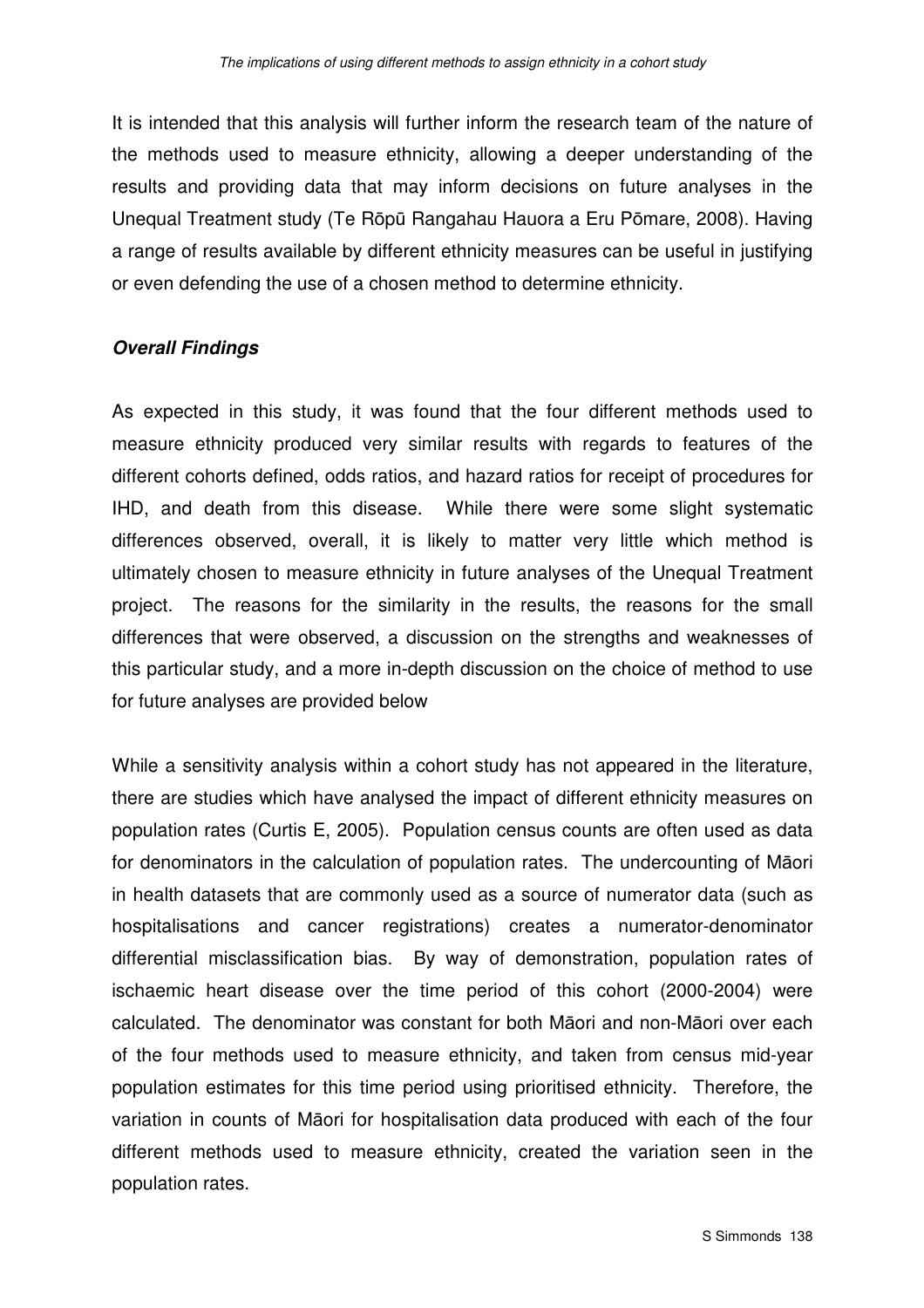Numerator-denominator ethnicity misclassification bias cannot occur with a cohort study such as the one upon which this dissertation is based, where the denominator groups are internal to the study itself. While each of the methods used to measure ethnicity may have measurement errors, these occur in both the numerator and denominator of the ethnic groups for comparison. Ethnicity data are gathered, stored and processed using the same methods for both groups being compared: Māori and non-Māori.

In this study it was hypothesised that a substantial difference in numbers and characteristics of Māori derived with each method used to measure ethnicity in this study would be required in order to produce results that differ. A change in numbers of one group will affect the numbers of the other group. Proportionally this will affect the Māori group to a greater degree, as this group is numerically smaller than the non-Māori group. The numbers of Māori defined by the different ethnicity measures used in each of the four cohorts varied only slightly, ranging from 2,953 (7.5%) to 3,371 (8.6%) and this was not enough to produce any substantial variation in the study results. Therefore the hypothesis was largely confirmed, as there was little overall difference in results for likelihood of procedure receipt. While the strength of association, the precision of the estimates and the power to detect a difference varied slightly with use of different methods to measure ethnicity, the overall interpretation of the results would be unlikely to change.

Although the results were very similar, there were some slight systematic differences observed with respect to either sample size or by possibly defining cohorts with slightly different characteristics. Possible reasons for these findings are explored below.

Ever Māori was used in the original Unequal Treatment ischaemic heart disease study (Te Rōpū Rangahau Hauora a Eru Pōmare, 2007). This method has been favoured in the past in Kaupapa Māori based research as it maximises the study power for the Māori group and counts all those who have ever been identified as Māori, therefore meeting the right of Māori to be counted. However, in recent years of use it appears it may overestimate the numbers of Māori (Harris, Purdie et al.,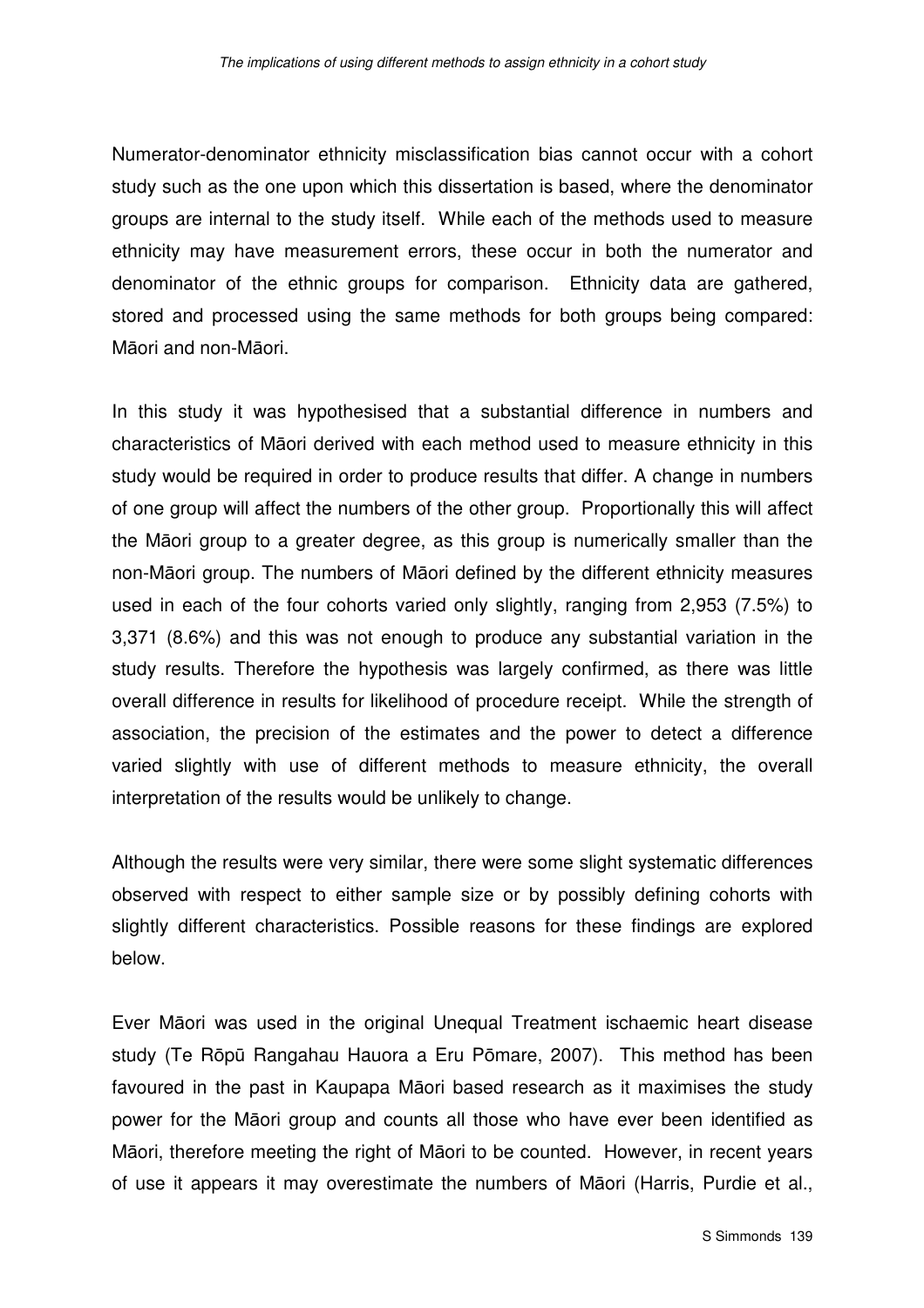2007). In this study, using the ever Māori method produced the highest number of Māori in the cohort (3,371).

This was also not unexpected as this method uses data over a relatively long period of time – hospitalisation data from 1988 to 2004 and mortality data from 2000 to 2006. Data taken over a longer time period increases the chance of an encounter with the health system (or death) and therefore increases the probability of being classified (or mis-classified) as Māori. For similar reasons, the restricted ever Māori method produced the next highest number of Māori, although less than the number produced using ever Māori as hospitalisation data following admission wasn't used and neither was mortality data. It is expected that an individual, once diagnosed with IHD, will undergo further encounters with the health system (and possibly death) and by not using this data to assign Māori ethnicity, it was hypothesised and confirmed that the count of Māori in the cohort will be lower with the use of the restricted ever Māori method compared to the ever Māori method.

It was also hypothesised that the cohort of Māori identified using the restricted ever Māori method would be less unwell than those produced using ever Māori, therefore lower risk of mortality and lower levels of procedure receipt would be seen for the restricted ever Māori group. The expected pattern wasn't observed with procedures received during admission, however the pattern was just discernible with procedures received any time following admission.

These two different methods (ever Māori and restricted ever Māori) did not appear to identify groups of Māori that were substantially different in terms of demographic and clinical characteristics. The slight variations seen in age structure, primary diagnosis, co-morbidities and proportion of male or female in each group of Māori could be considered unimportant in most circumstances.

Similarly, results of the study did not substantially differ with use of either index admission or NHI ethnicity. The slightly larger number of Māori generated with use of NHI ethnicity compared to index admission ethnicity did not greatly impact either the characteristics of the group of Māori defined (by age, sex, distribution of co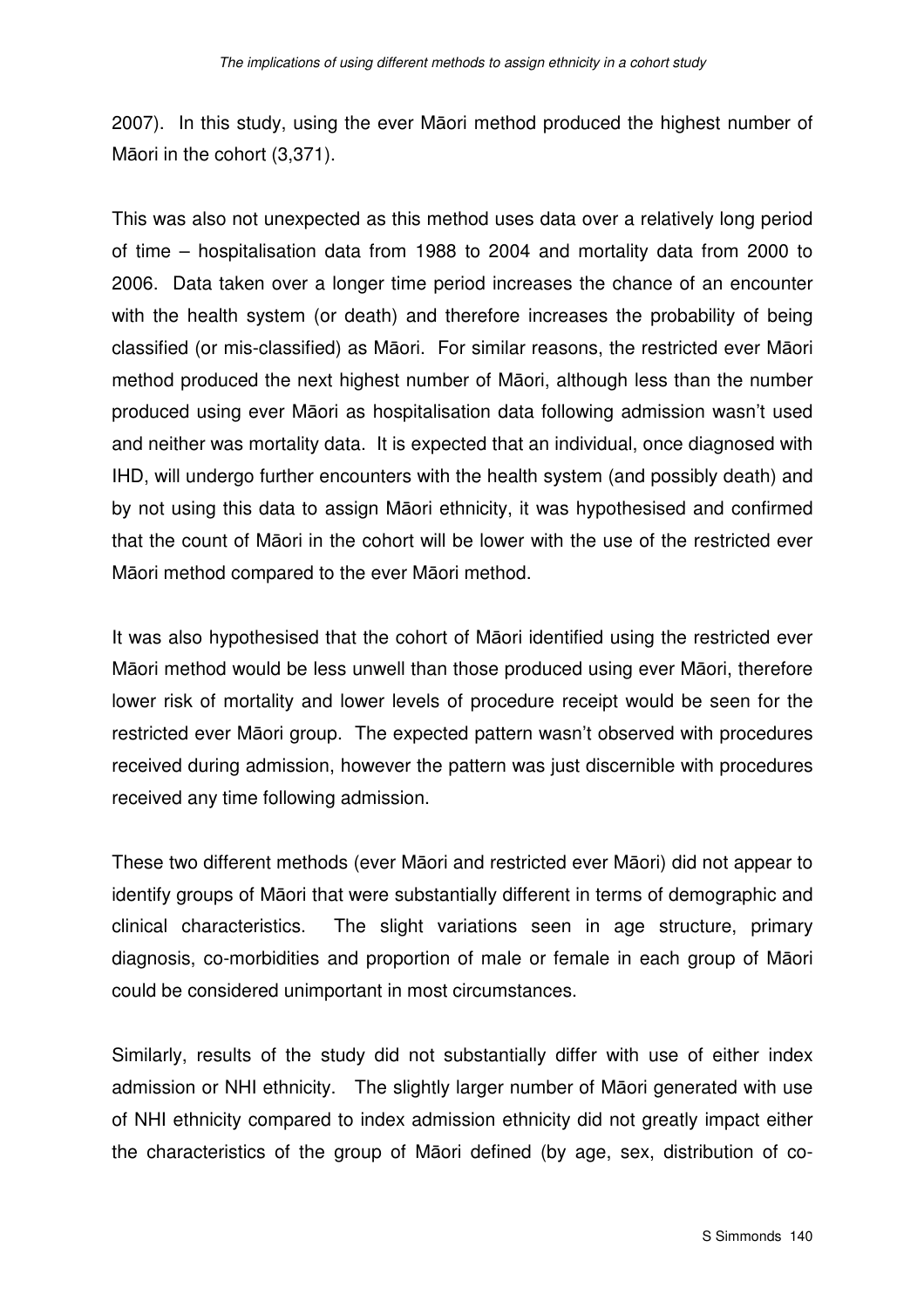morbidities or principle diagnoses) or the results for either likelihood of procedure receipt or mortality.

#### **Strengths and Weaknesses of this Study**

When an individual is admitted to hospital care, they are required to complete a form that collects ethnicity data (ideally) using a standardised ethnicity question which is in line with the census question (Ministry of Health, 2004a). This study used ethnicity recorded at the time of an individual's first admission for ischaemic heart disease (index admission) as one of the methods to measure ethnicity. The accuracy of ethnicity data collected by this method is subject to the protocols and practices of the hospital and the context in which ethnicity data is obtained. Appropriate collection of ethnicity data may also be compromised depending on the condition of the patient who may be too unwell to self-identify and it is left to a family member, friend or perhaps hospital staff member to complete the ethnicity field on the admission forms. Each encounter an individual has with the health system is recorded on the National Health Index, attached to the person's (encrypted) unique identifier. Therefore, NHI ethnicity can be expected to be as accurate as that recorded on the individual's most recent encounter with the health system.

All the methods used to measure ethnicity in this study are subject to the accuracy of ethnicity data collection, storage and processing, however undercounting of Māori is likely to affect the NHI and index admission methods more than the two methods which involve the reassignment of ethnicity. For the ever Māori and restricted ever Māori method, ethnicity is determined over a period of time therefore increasing the chance that a Māori individual is classified as Māori in the cohort.

From the outset of this study, there was no preferred method for measuring ethnicity. Not having a 'gold standard' made even the discussion of study results difficult. 'Misclassification' of ethnicity implies an ideal source of ethnicity data from which to 'misclassify' in comparison, and 'undercount' assumes a trusted source of ethnicity data from which to undercount from. Previous to the time period of this research (2000-2004), a Kaupapa Māori-focussed study might have advocated for the use of the ever Māori method as it maximises the count of Māori and allows all individuals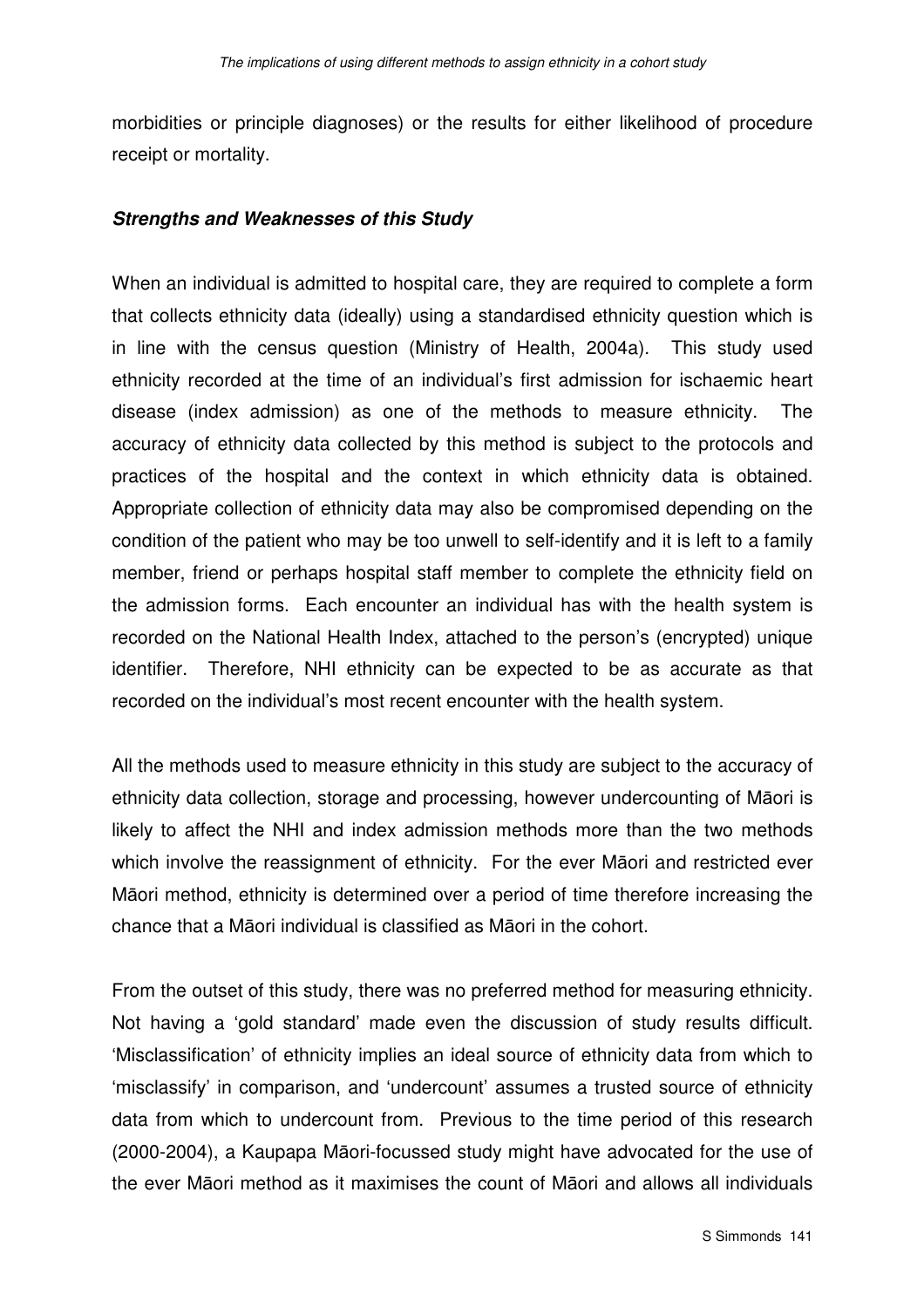who have ever been classified as Māori to be recognised as such in the data. This method assumes the undercount of Māori that has been evident in historical data. However, as data quality improves and more years of data are used to assign ever Māori, recent analyses appears to show that ever Māori may overcount Māori (Harris, Purdie et al., 2007). The danger of overcounting, where a number of non-Māori have been mis-classified as Māori, is that any differences or disparities will be 'diluted' and likely biased towards the null, as the resulting Māori data will essentially include non-Māori data. With an improvement of ethnicity data quality, the ever Māori method will become increasingly redundant, and only be applicable for use with the time periods of data with known undercount. Adjusting for undercount may be more important in the calculation of population rates when a numeratordenominator bias exists, and these adjusters might be more appropriate for use in recent time periods where the ever Māori method appears to overcount.

The degree to which the ever Māori method may compensate for undercount, or lead to an overcount, is generally not known in a study and would vary with the length of time over which data is used to assign ethnicity.

A possible issue with use of the ever Māori method as it is defined in this study, is that the distinction between exposure (ethnicity) and outcome (death) is somewhat blurred. Mortality data is used to assign ethnicity to individuals in the cohort using the ever Māori method. Therefore, ethnicity is being assigned using ethnicity on an outcome variable of interest, ie; death. This may have biased the results towards higher levels of mortality for Māori. Previous studies have shown that among patients with ischaemic heart disease, Māori are at greater risk of mortality (Westbrooke et al., 2001). In this study, the ever Māori method produced the least conservative estimate of mortality, showing the greatest disparity. The difference from the other methods was slight but perceptible.

A difference is seen with the use of the restricted ever Māori method which did not use mortality data, and also did not produce an estimate of mortality disparity as high as that produced using the ever Māori method. In addition, using the restricted ever Māori method, ethnicity was not assigned using hospital data subsequent to initial diagnosis so there is less chance of an individual being assigned Māori ethnicity in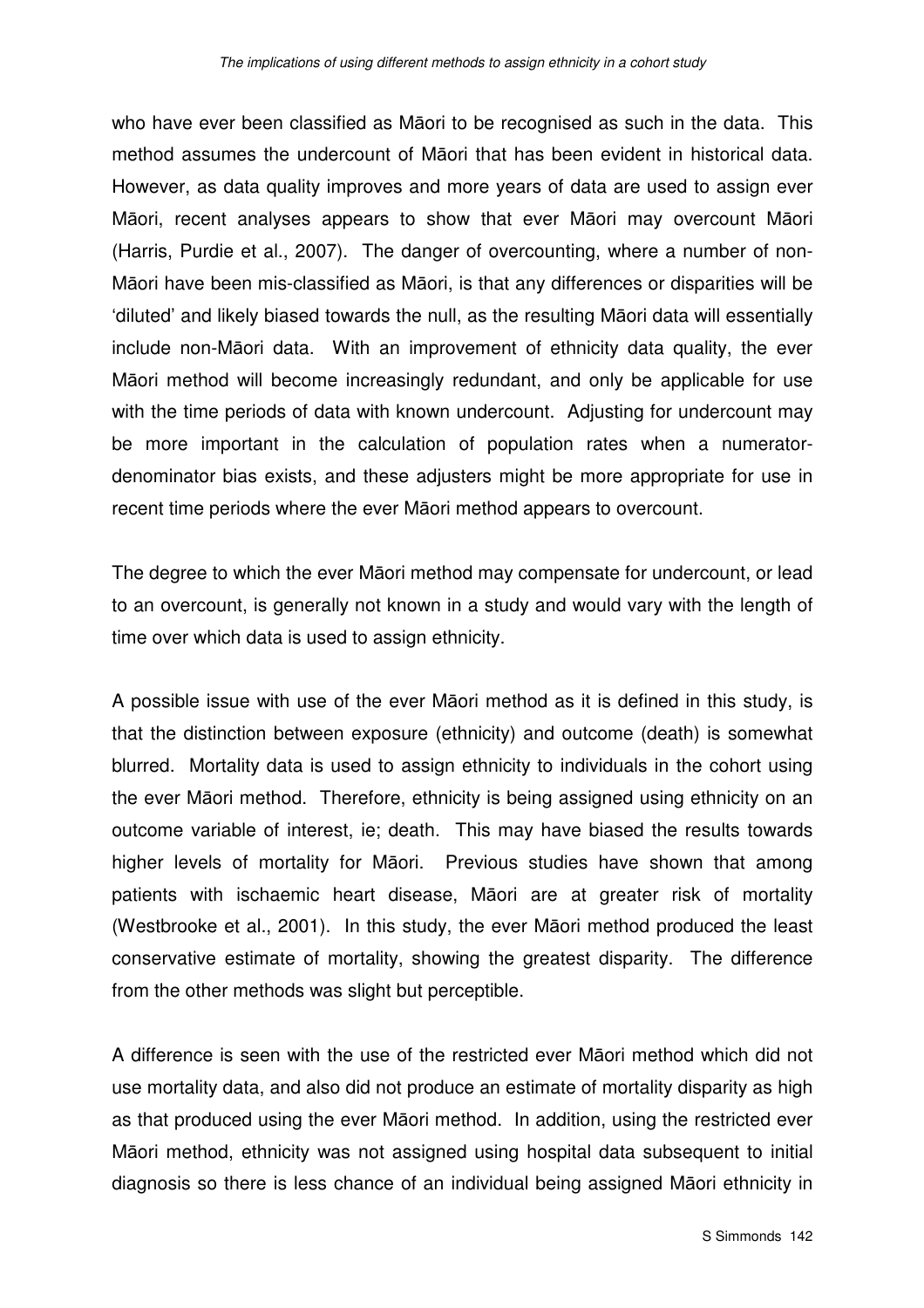the cohort. Following diagnosis it is likely that an IHD patient will experience further encounters with the hospital system, and this increases their likelihood of being assigned Māori ethnicity if this data is used.

A key feature of this dissertation is that it has performed such a sensitivity analysis on a cohort study, whereas previous studies to determine the impact of different ethnicity measures on study results have examined population rates. This can provide useful guidance in the selection of method used to measure ethnicity in future cohort studies.

The Unequal Treatment study has produced likely evidence of unequal treatment of Māori with ischaemic heart disease. In an attempt to effect positive change, this data may be presented in a range of forums, in written publications and to a range of specialists in the field; some of whom may not be prepared to accept evidence of inequality. The data therefore must be robust enough to withstand possible challenge of epidemiological methods used. If questioned on the method used to measure ethnicity, it is useful to be able to articulate the range of results produced with the use of different methods. This is a particular strength of this study.

#### **Choice of Method for Future Analyses**

The original aims of the Unequal Treatment study were to determine the presence of inequities in procedure receipt and mortality and also to ascertain the contribution of co-morbidities to any disparity detected. Using the ever Māori method, inequalities were identified between Māori and non-Māori and while they diminished slightly when co-morbidities were controlled for, the inequality persisted. This finding did not change when different methods were used to measure ethnicity.

Overall, the method of choice in measuring ethnicity in a cohort study might depend largely on practical considerations and resources available. Maximising study power for Māori is always an issue, and this might lend choice of method towards that which produces the largest number of Māori, in this case the ever Māori method. To maximise study power using the ever Māori method, extended time periods over which to draw data from, and multiple sources of data can be used. In this study, the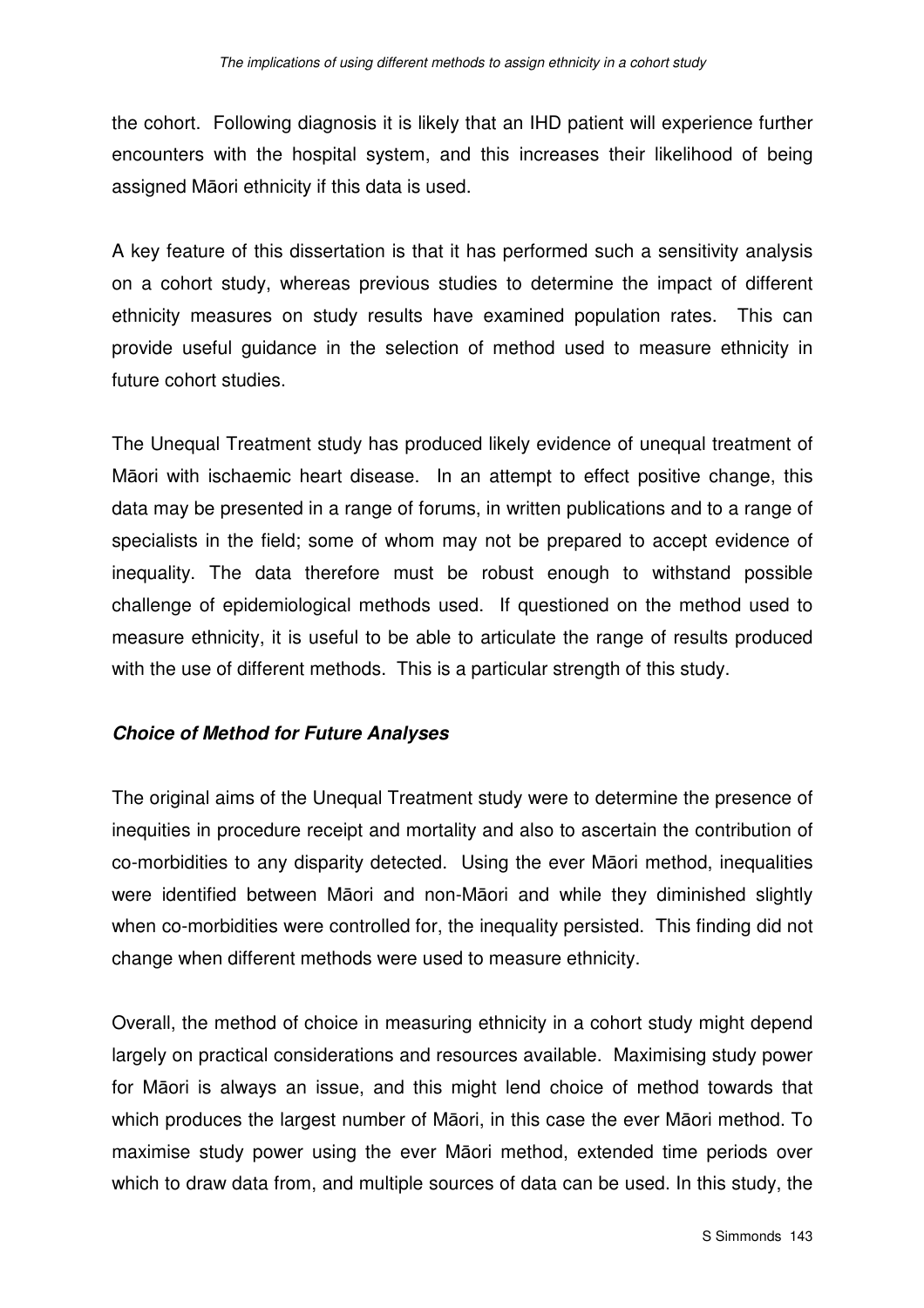maximum time period possible within resource limits was used; hospitalisation data from 1988 to 2004 (earlier data is not readily available), and mortality data from the start of the study (2000) to 31 December 2006. More recent mortality data was not available at the time of data analysis. The use of mortality data to assign ethnicity when the outcome of interest is mortality should be carefully considered. As mentioned earlier, this may bias results towards a slightly higher level of mortality for Māori.

This study has provided useful information for which to guide future analyses in the Unequal Treatment ischaemic heart disease programme and may also be helpful in the design of other cohort studies. Over the time period for which this study was conducted, and for this particular condition (ischaemic heart disease), it does not matter greatly which method is used to measure ethnicity. The choice of method used might depend on practical issues, data availability, or it may depend on the philosophical basis of the study.

Upholding the statistical rights of indigenous peoples provides the moral imperative for developing robust epidemiological practices. The colonial history of Aotearoa has necessitated that indigenous rights require constant assertion in a modern context. As tangata whenua of this country, Māori have the right to good health and healthy conditions, and the right to health data of the highest possible quality. The imbalance of power and control and consequent unequal distribution of privilege and disadvantage in New Zealand society has created and maintained persistent disparities in health between Māori and non-Māori citizens. These inequities are unfair, unjust and unacceptable (Woodward & Kawachi, 2000). The Treaty of Waitangi places an obligation on the New Zealand government to remedy past mistakes through measures that will benefit Māori (Durie, 1998), and therefore an obligation to pursue equity in health.

Kaupapa Māori in research can provide the mechanism by which indigenous needs and demographic circumstances are prioritised in the generation of health data. Self-determination and autonomy lie at the centre of Kaupapa Māori research, and in this context, entails that Māori have the right to count and be counted (Te Rōpū Rangahau Hauora a Eru Pōmare, 2000).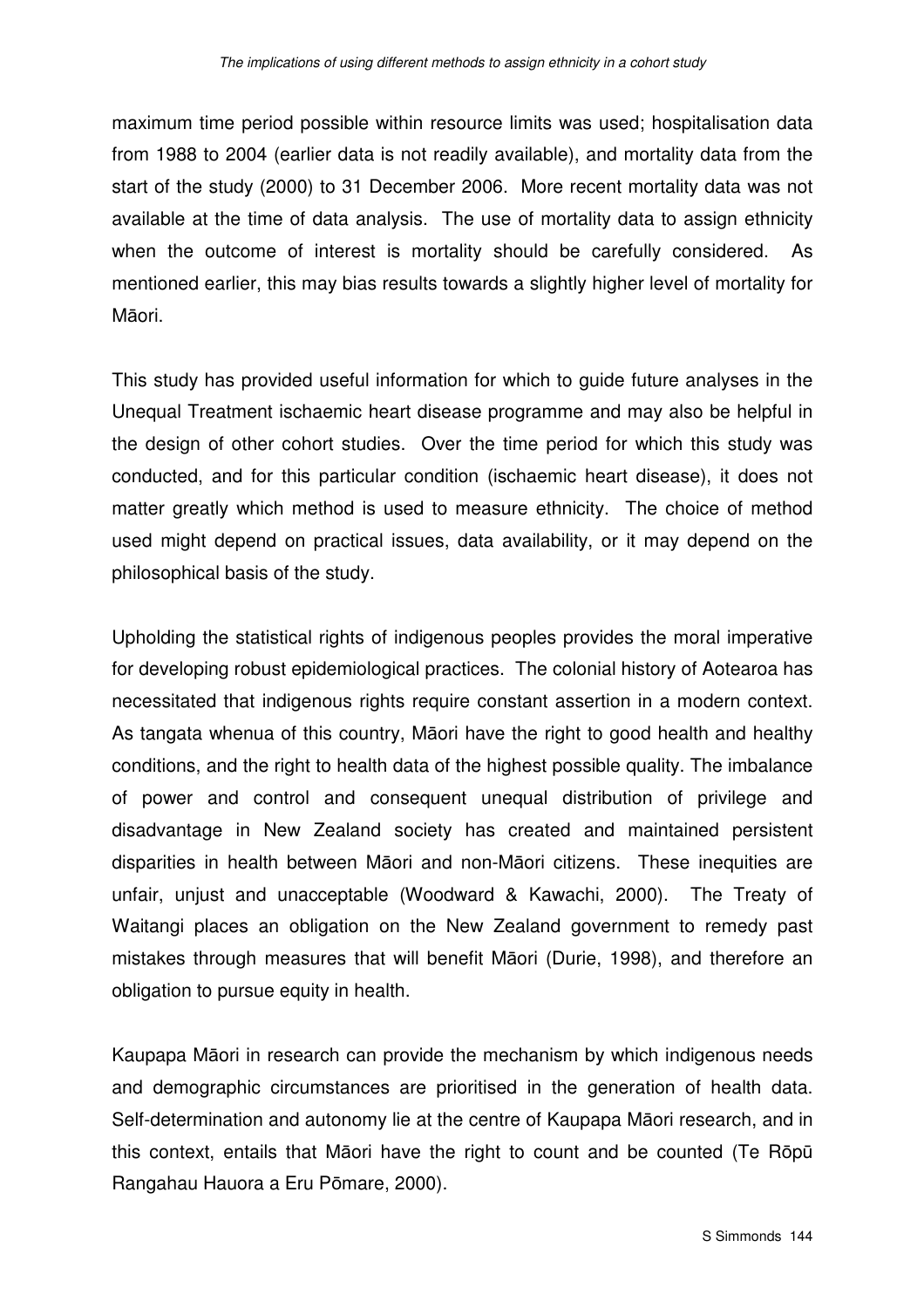This dissertation has contributed to the field of Kaupapa Māori Epidemiology. Using a Kaupapa Māori 'lens', it has scrutinised, challenged and reassessed four different measures of ethnicity for their appropriation to the health data of indigenous population of Aotearoa.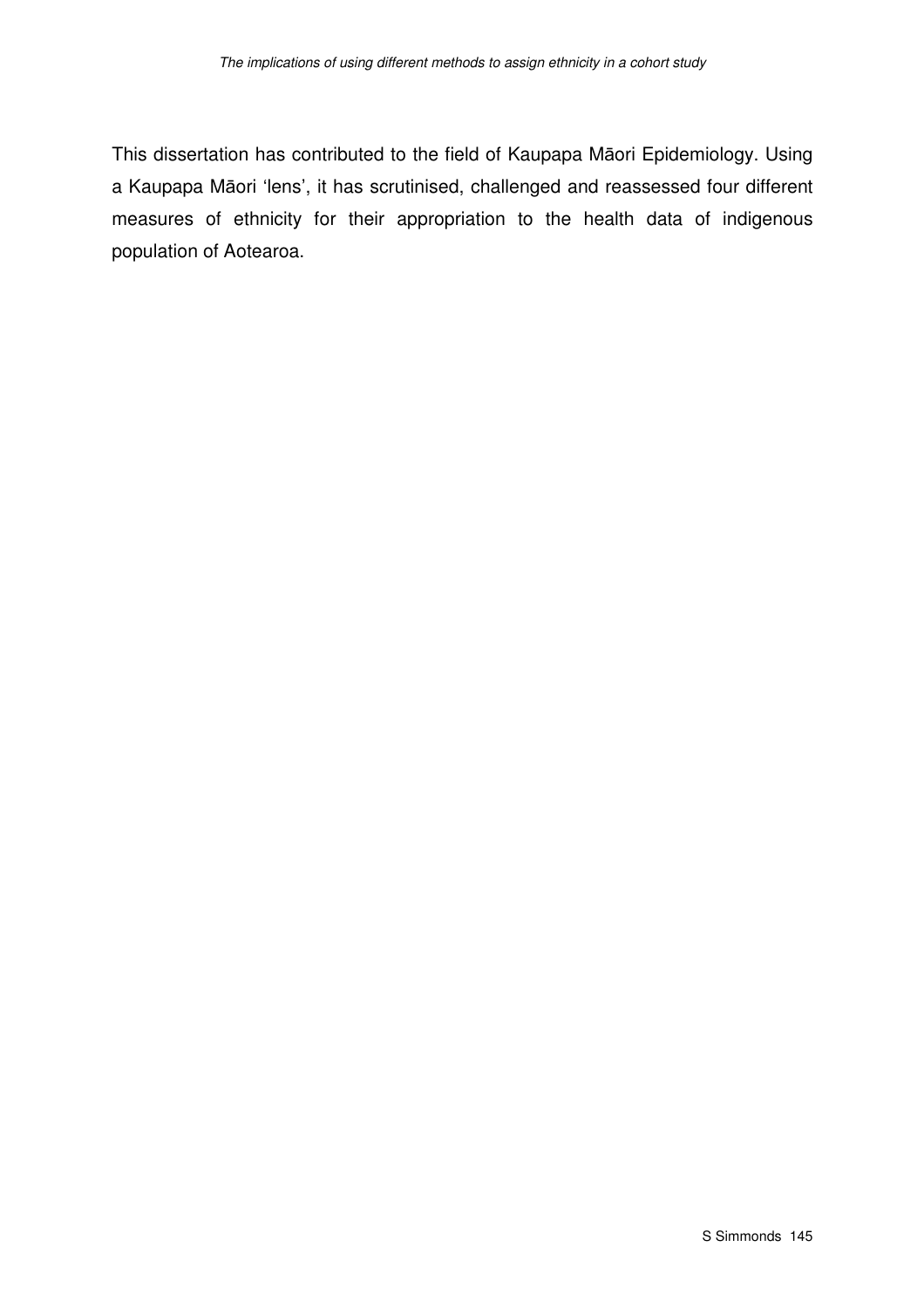## **APPENDIX ONE**

#### **Population Denominators**

Denominators used in generating population rates data are derived from the 2001 census usually resident population counts. Data given are for the Māori ethnic group (prioritised ethnicity). Non-Māori data are determined by subtracting Māori population counts from total population.

http://search.stats.govt.nz/search?w=census%202001%20population

2001 Census national summary – tables: table  $2$  – total population by age table 3a – Māori age group by sex

| <b>Five year</b><br>age group | total     | Māori   | Non-Māori |
|-------------------------------|-----------|---------|-----------|
| $0 - 4$                       | 270,801   | 67,563  | 203,238   |
| $5-9$                         | 286,203   | 66,114  | 220,089   |
| $10 - 14$                     | 290,739   | 62,805  | 227,934   |
| 15-19                         | 265,281   | 49,527  | 215,754   |
| 20-24                         | 239,784   | 42,096  | 197,688   |
| 25-29                         | 246,900   | 40,164  | 206,736   |
| 30-34                         | 279,279   | 39,249  | 240,030   |
| 35-39                         | 297,462   | 38,322  | 259,140   |
| 40-44                         | 285,618   | 32,856  | 252,762   |
| 45-49                         | 251,787   | 25,092  | 226,695   |
| 50-54                         | 236,169   | 19,473  | 216,696   |
| 55-59                         | 182,262   | 13,827  | 168,435   |
| 60-64                         | 154,569   | 11,550  | 143,019   |
| 65-69                         | 127,914   | 7,941   | 119,973   |
| 70-74                         | 118,260   | 5,070   | 113,190   |
| 75-79                         | 94,503    | 2,688   | 91,815    |
| 80-84                         | 61,110    | 1,218   | 59,892    |
| $85 +$                        | 48,639    | 723     | 47,916    |
| total                         | 3,737,280 | 526,278 | 3,211,002 |

Table A1. Population denominators derived from 2001 census usually resident population counts Five year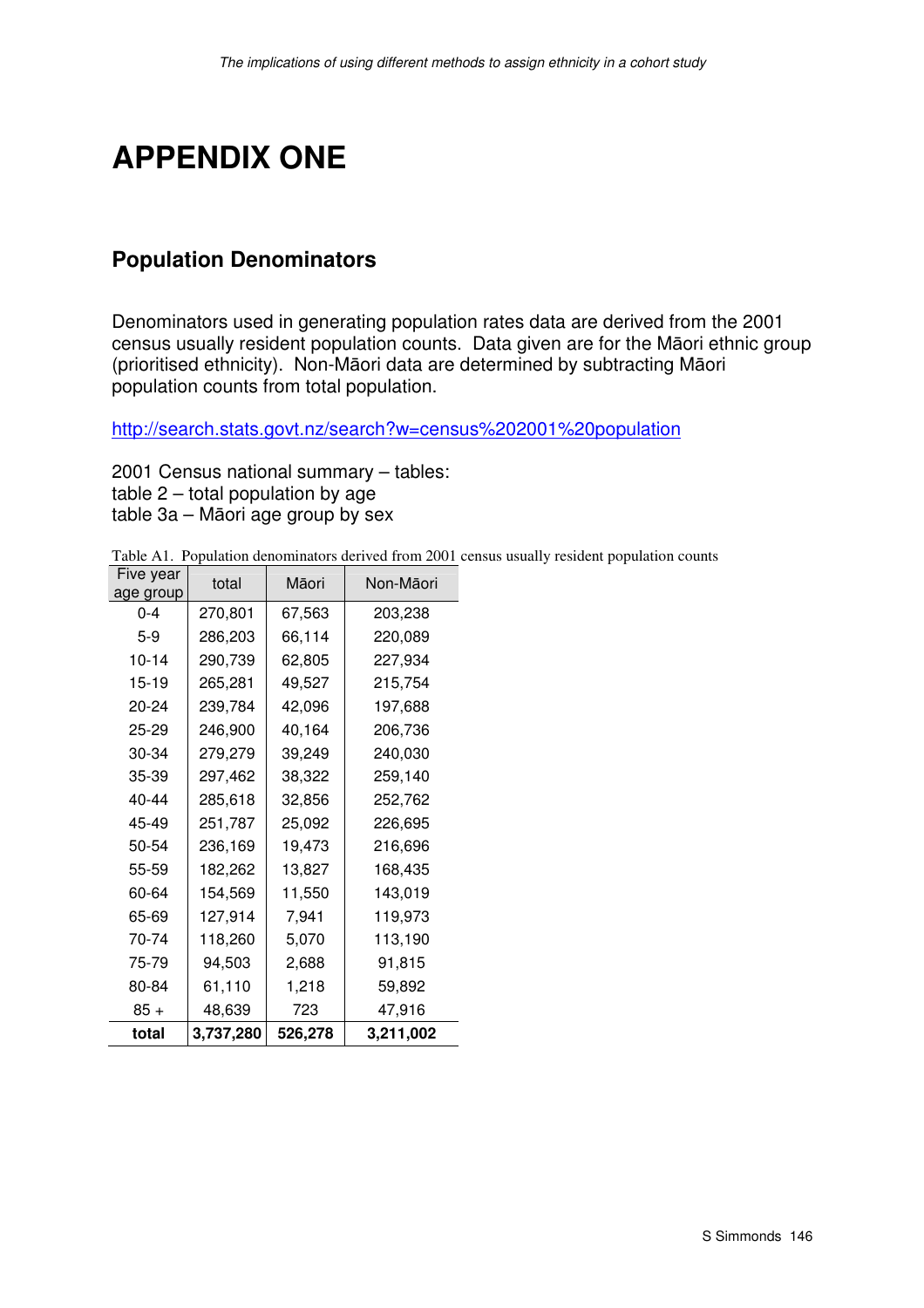# APPENDIX TWO

### **2001 M**ā**ori Standard Population**

Population rates are standardised to the 2001 Māori standard population. These weightings are derived from the 2001 census usually resident population for the Māori ethnic group, Statistics New Zealand.<sup>xvii</sup>

|                   | 2001 Māori standard |  |
|-------------------|---------------------|--|
| Age group (years) | population          |  |
| $0 - 4$           | 12.84               |  |
| $5-9$             | 12.56               |  |
| $10 - 14$         | 11.93               |  |
| 15-19             | 9.41                |  |
| 20-24             | 8.00                |  |
| 25-29             | 7.63                |  |
| 30-34             | 7.46                |  |
| 35-39             | 7.28                |  |
| 40-44             | 6.24                |  |
| 45-49             | 4.77                |  |
| 50-54             | 3.70                |  |
| 55-59             | 2.63                |  |
| 60-64             | 2.19                |  |
| 65-69             | 1.51                |  |
| 70-74             | 0.96                |  |
| 75-79             | 0.51                |  |
| 80-84             | 0.23                |  |
| $85+$             | 0.14                |  |
| <b>Total</b>      | 100.0               |  |

 $\overline{a}$ 

Table A2. Percentage of 2001 Māori standard population in each age group

xvii Table 3. URL: http://search.stats.govt.nz/search?w=census%202001. Accessed online 19 October 2009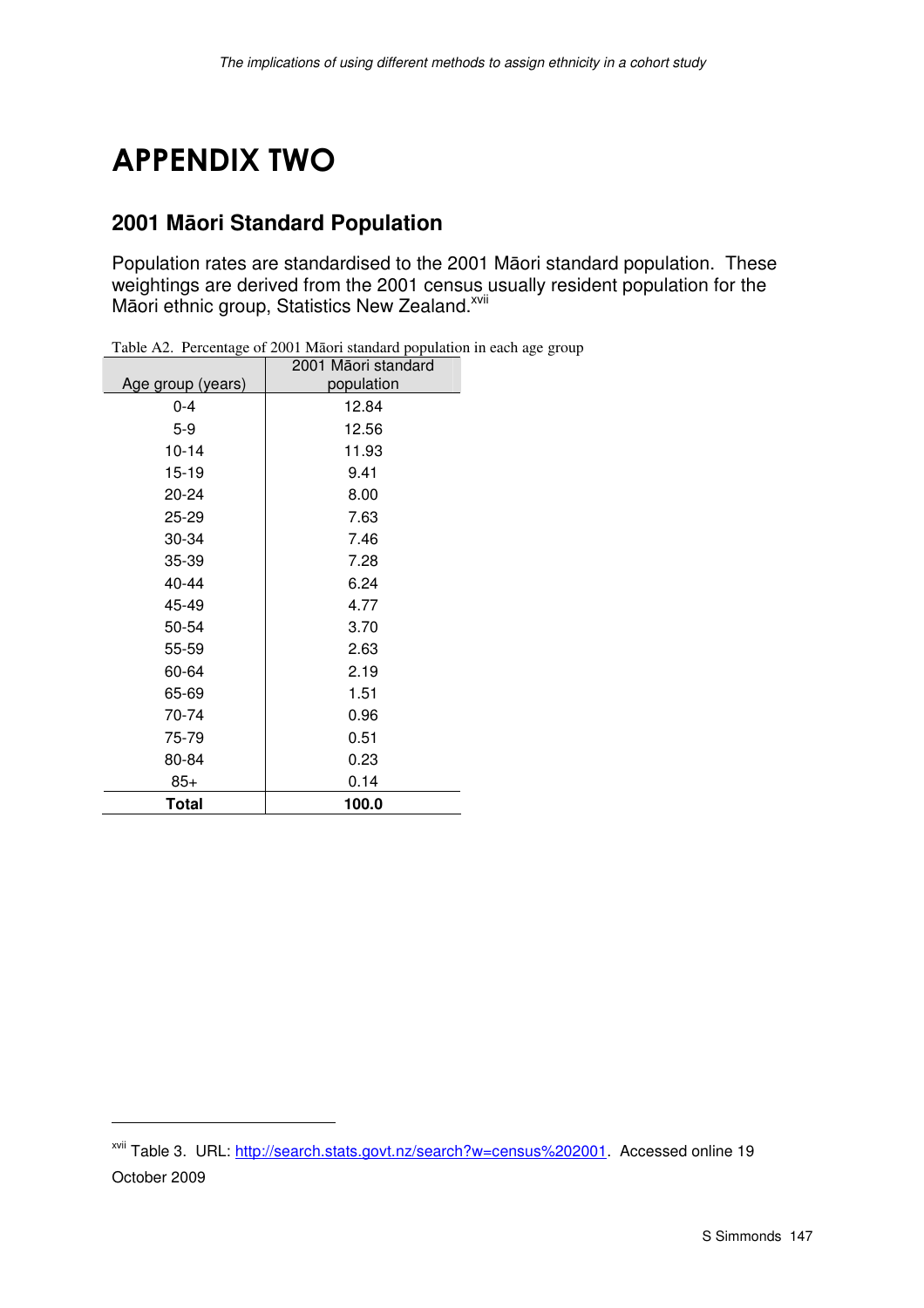## **REFERENCES**

- Abel, S., Gibson, D., Ehau, T., & Leach, D. T. (2005). Implementing the Primary Health Care Strategy: a Māori Health Provider Perspective. Social Policy Journal of New Zealand(25).
- Ajwani, S., Blakely, T., & Robson, B. (2004). Unlocking the numerator-denominator bias III: adjustment ratios byethnicity for 1981-1999 mortality data. The New Zealand Census-Mortality Study. New Zealand Medical Journal, 116(6).
- Ajwani, S., Blakely, T., Robson, B., Atkinson, J., Fawcett, J., & Kiro, C. (2003a). Unlocking the numerator-denominator bias for the 1980s and 1990s. Wellington: Department of Public Health, Wellington School of Medicine and Health Sciences, University of Otago.
- Ajwani, S., Blakely, T., Robson, B., Atkinson, J., & Kiro, C. (2003b). Unlocking the numerator-denominator bias III: Adjustment ratios for 1981-1999 mortality data. The New Zealand Census-Mortality Study. New Zealand Medical Journal, 116, 1175.
- Ajwani, S., Blakely, T., Robson, B., Tobias, M., & Bonne, M. (2003c). Decades of disparity: Ethnic mortality trends in New Zealand 1980-1999. http://www.moh.govt.nz/moh.nsf/pagesmh/2355?Open. Wellington: Ministry of Health and University of Otago.
- Allan, J. (2001). Classification and Issues: Review of the measurement of ethnicity. Wellington: Statistics New Zealand.
- Altman, D. G. (1991). Practical Statistics for Medical Research. London: Chapman and Hall.
- Baker, M., Zhang, J., Howden-Chapman, P., Blakely, T., Saville-Smith, K., & Crane, J. (2006). Housing, crowding and health study: characteristics of cohort members and their hospitalisations, February 2003 to June 2005. Wellington: He Kainga Oranga/ Housing and Health Research Programme, Wellington School of Medicine and Health Sciences.
- Beaglehole, R., Bonita, R., & Kjellstrom, T. (2006). Basic Epidemiology 2nd Edition. Geneva: World Health Organisation.
- Bishop, R. (1998). Freeing ourselves from neo-colonial domination in research: a Māori approach to creating knowledge. Qualitative studies in Education 11(2), 199-219.
- Bishop, R., & Berryman. (2006). Culture Speaks: Cultural relationships and classroom learning. Wellington: Huia Publishers.
- Blakely, T. (2002a). Anonymous and probabilistic linkage of census and mortality dat: the New Zealand Census-Mortality Study. Wellington: Department of Public Health, Wellington School of Medicine and Health Sciences, University of Otago.
- Blakely, T. (2002b). Measuring Māori health status accurately more needs doing. New Zealand Medical Journal, 115(1151), 149-150.
- Blakely, T., Atkinson, J., & Fawcett, J. (2008). Ethnic counts on mortality and census data (mostly) agree for 2001-2004; New Zealand Census Mortality Update. New Zealand Medical Journal, 121(1281).
- Blakely, T., Salmond, C., & Woodward, A. (1999). Anonymous record linkage of 1991 census records and 1991-94 mortality records: The New Zealand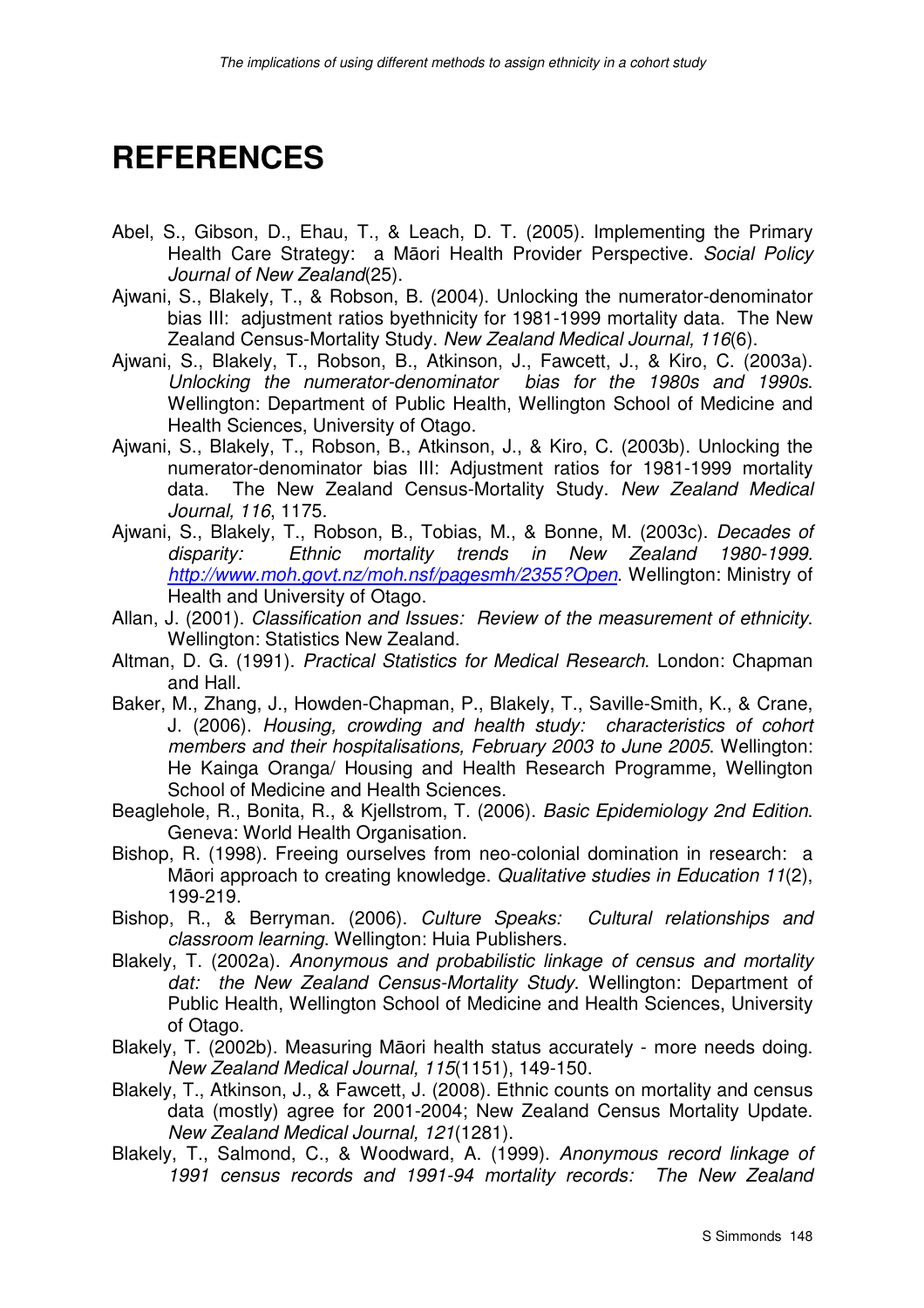Census-Mortality Study. Wellington: Department of Public Health, Wellington school of Medicine, University of Otago.

- Blakely, T., Shaw, C., Atkinson, J., Tobias, M., Bastiampillai, N., & Sloane, K. (in press). CancerTrends: Trends in Incidence by Ethnic and Socioeconomic Group, New Zealand 1981-2004. Wellington: University of Otago and Ministry of Health.
- Bramley, D., Riddell, T., Crengle, S., Curtis, E., Harwood, M., Nehua, D., et al. (2004a). A call to action on Māori cardiovascular health. Journal of New Zealand Medical Association, 117(1197).
- Braun, L. (2002). Race, ethnicity, and health. Can genetics explain disparities. Perspectives in Biology and Medicine, 5(2), 159-174.
- Broughton, J. (1993). 'Being Māori'. New Zealand Medical Journal(106), 506-508.
- Buchard, E. G., Ziv, E., Coyle, N., Gomez, S. L., Tang, H., Karter, A. J., et al. (2003). The importance of race and ethnic background in biomedical research and clinical practice. New England Journal of Medicine, 348(12), 1170-1175.
- Callister, P. (2008). Skin colour: Does it matter in New Zealand? Working paper. Wellington: Victoria University.
- Callister, P., Galtry, J., & Didham, R. (2009). Skin cancer and Vitamin D: should skin colour or ethnicity be the main variable for communicating health promotion messages? : Institute of policy Studies Working Paper 09/14 Dec2009.
- Carter, K., Hayward, M., Blakely, T., & Shaw, C. (2009). How much and for whom does self-identified ethnicity change over time in New Zealand? Results from a longitudinal study. Social Policy Journal of New Zealand(36), 32.
- CERD. (2007). Consideration of reports submitted by States Parties under Article 9. Consideration of reports submitted by States Parties under Article 9 of the Convention - Concluding observations of the Committee on the Elimination of Racial Discrimination Retrieved 5 February, 2008
- Commission on Social Determinants of Health. (2008). Closing the gap in a generation: health equity through action on the social determinants of health. Final report on the social determinants of health. Geneva: World Health Organisation.
- Cormack, D., & Harris, R. (2009). Issues in monitoring Māori health and ethnic disparities: an update Wellington: Te Rōpū Rangahau Hauora a Eru Pōmare.
- Cormack, D., Robson, B., Purdie, G., Ratima, M., & Brown, R. (2005). Access to Cancer Services for Māori: A report prepared for the Ministry of Health. Wellington: Ministry of Health.
- Cram, F. (1993). Ethics in Māori Research: Working Paper. Paper presented at the Cultural Justice and Ethics, proceedings of a Symposium at the Annual Conference of the New Zealand Psychological Society, Victoria University, Wellington.
- Cram, F. (2004a). A 'Parallel Process' beginning a constructive conversation about Māori methodology. Journal of Bioethical Inquiry, 1(1), 14-19.
- Cram, F. (2009). Maintaining indigenous voices. In D. Mertens & P. Ginsberg (Eds.), Handbook of Social Research Ethics (pp. 308-322). California, USA: Sage Publications Inc.
- Curtis E, W. C., Wall M (2005). The epidemiology of breast cancer in Māori women in Aotearoa New Zealand: Implications for ethnicity data analysis. Journal of New Zealand Medical Association, 118(1209).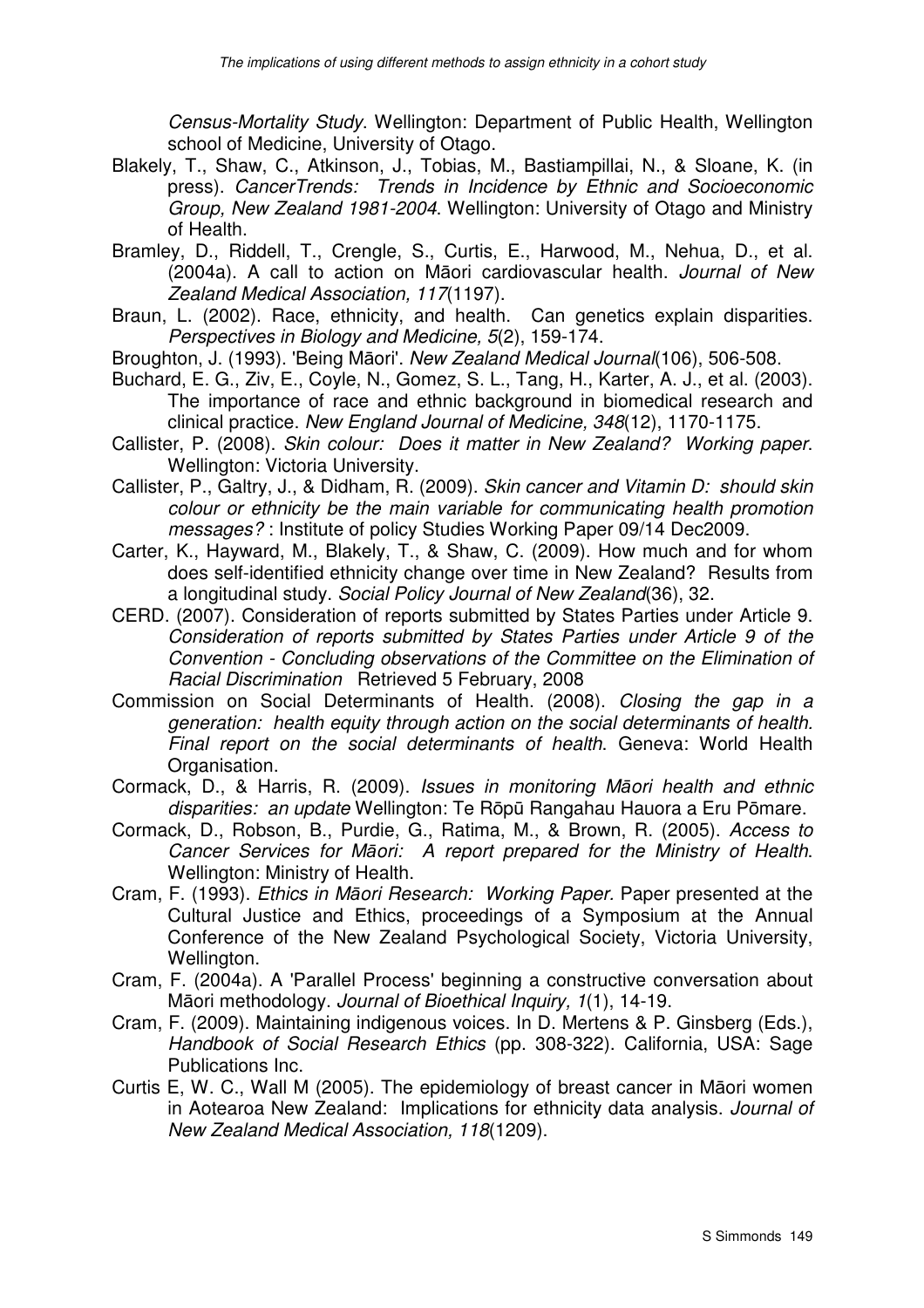- Davis, P., Lay-Yee, R., Dyall, L., Briant, R., Sporle, A., Brunt, D., et al. (2006). Quality of hospital care for Māori patients in New Zealand: retrospective cross-sectional assessment. Lancet, 367, 1920-1925.
- Department of Statistics. (1993). New Zealand Standard Classification of Ethnicity. Wellington: Department of Statistics.
- Durie, M. (1998). Te kawenata o Waitangi: the application of the Treaty of Waitangi to health. In M. Durie (Ed.), Whaiora: Māori Health Development 2nd edition (pp. 81-97). Auckland: Oxford University Press.
- Durie, M. (2003b). The health of indigenous peoples. BMJ, 326, 510-511.
- Edwards, S., McManus, V., & McCreanor, T. (2005). Collaborative research with Māori on sensitive issues: the application of tikanga and kaupapa in research on Māori Sudden Infant Death Syndrome. Social Policy Journal of New Zealand(25).
- Fawcett, J., Atkinson, J., Herd, P., & Blakely, T. (2008). Record linkage of Census and mortality 2000-2004 records: New Zealand Census-Mortality technical report no.6. Wellington: Department of Public Health, University of Otago, Wellington.
- Frank, R. (2007). What to make of it? The (re)emergence of a biological conceptualization of race in health disparities research. Social Science and Medicine, 64(10), 1977-1983.
- Graham, P., Jackson, R., Beaglehole, R., & Boer, G. d. (1989). The validity of Māori mortality statistics. New Zealand Medical Journal, 102(864), 124-126.
- Greenland, S. (1996). Basic methods for sensitivity analysis of biases. International Journal of Epidemiology, 25(6), 1107-1116.
- Harris, R., Keefe, V., Reid, P., & Robson, B. (2000). Impact of changes in the death registration process upon Māori mortality statistics [letter]. New Zealand Medical Journal, 111(19).
- Harris, R., Purdie, G., Robson, B., Wright, C., Zhang, J., & Baker, M. (2007). Estimating Māori hospitalisations and cancer registrations: Appendix 3. In B. Robson & R. Harris (Eds.), Hauora: Māori Standards of Health IV. A study of the years 2000-2005. Wellington: Te Rōpū Rangahau Hauora a Eru Pōmare.
- Harris, R., Robson, B., Curtis, E., Purdie, G., Cormack, D., & Reid, P. (2007). Māori and non-Māori differences in caesarean section rates: a national review. The New Zealand Medical Journal, 120(1250).
- Harris, R., Robson, B., Reid, P., & Keefe, V. (1997). CHE cultural reviews: Ethnicity data collection - error rates and training effectiveness, Report to the Central Regional Health Authority. Wellington Te Rōpū Rangahau Hauora a Eru Pōmare, Wellington School of Medicine, University of Otago.
- Harris, R., Tobias, M., Jeffreys, M., Waldegrave, K., Karlsen, S., & Nazroo, J. (2006a). Effects of self-reported racial discrimination and deprivation on Māori health and inequalities in New Zealand: Cross-sectional study. The Lancet, 367, 2005-2009.
- Harris, R., Tobias, M., Jeffreys, M., Waldegrave, K., Karlsen, S., & Nazroo, J. (2006b). Racism and health: the relationship between experience of racial discrimination and health in New Zealand. Social Science and Medicine, 63(6), 1428-1441.
- Henry, E., & Pene, H. (2001). Kaupapa Māori: Locating indigenous ontology, epistemology and methodology in the academy. Organization: Speaking Out, 8(2), 234-242.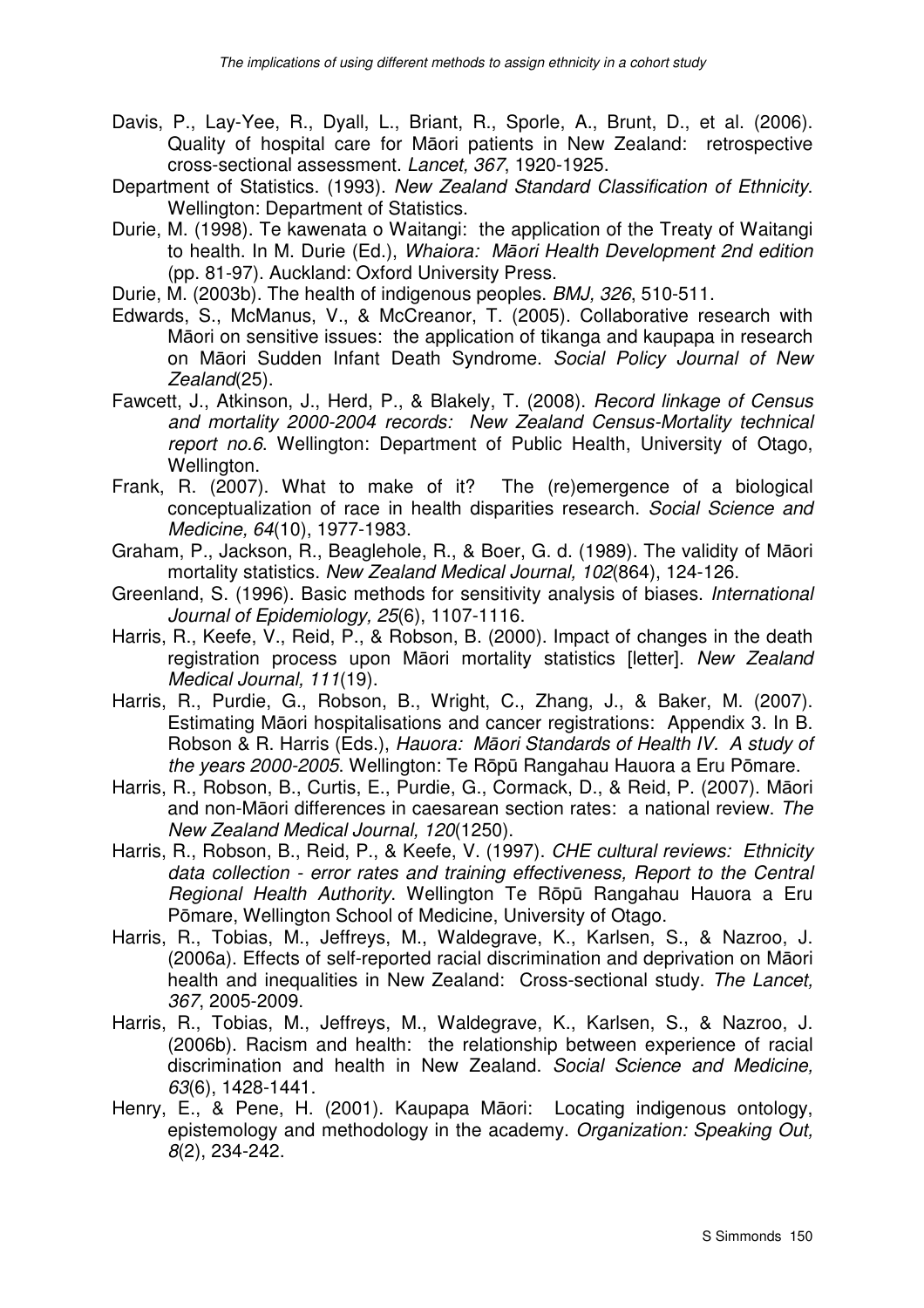- Herbert, A. (2002). Bicultural partnerships in clinical training and practice in Aotearoa/New Zealand. New Zealand Journal of Psychology, 31.
- Hill, S., & Sarfati, D. (2010). Ethnic disparities in treatment of Māori and non-Māori New Zealanders with colon cancer (in press)
- Hunt, H., Morgan, N., & Teddy, L. (2001). Barriers to and supports for success for Māori students in the Psychology Department at the University of Waikato. University of Waikato.
- Hunt, P. (2006). The human right to the highest attainable standard of health: new opportunities and challenges. Transactions of the Royal Society of Tropical Medicine and Hygiene, 100, 603-607.
- IRI (International Research Institute for Māori and Indigenous Education), & Te Rōpū Rangahau Hauora a Eru Pōmare. (2000). Māori Research Development: Kaupapa Māori Principles and Practices - a Literature Review. A report prepared for Te Puni Kōkiri. Auckland: University of Auckland.
- Jackson, M. (1996). Māori health research and Te Tiriti o Waitangi. Paper presented at the Hui whakapiripiri: a hui to discuss strategic directions for Māori health research, Wellington School of Medicine: Te Rōpū Rangahau Hauora a Eru Pōmare.
- Jeffreys, M., Stevanovic, V., Tobias, M., Lewis, C., Ellison-Loschmann, L., Pearce, N., et al. (2005). Ethnic inequalities in cancer survival in New Zealand: linkage study. Research and Practice, 95(5), 834-837.
- Jones, C. (2000). Levels of racism: a theoretic framework and a gardener's tale. American Journal of Public Health, 90(8), 1212-1215.
- Jones, C., Truman, B., & Elam-Evans, L. (2008). Using 'socially assigned race' to probe white advantages in health status. Ethnicity and Disease, 18, 496-504.
- Jones, C. P., Truman, B. I., Elam-Evans, L. D., Jones, C. A., Jones, C. Y., Jiles, R., et al. (2008). Using "socially assigned race" to probe white advantages in health status. Ethnicity and Disease, 18, 496-504.
- Kaplan, J., & Bennet, T. (2003). Use of race and ethnicity in biomedical publication. Journal of the American Medical Association, 289(20), 2709-2716.
- Kaufman, J. S. (1999). How inconsistencies in racial classification demystify the race construct in public health statistics. Epidemiology, 10(2), 101-103.
- Kaufman, J. S., & Cooper, R. S. (2002). Commentary: Considerations for use of racial/ethnic classification in etiologic research. American Journal of Epidemiology, 154(4), 291-298.
- Keefe, V., Ormsby, C., & Robson, B. (1995). Kaupapa Māori meets retrospective cohort. He Pukenga Kōrero, 5, 12-17.
- Kennedy, P. (2007). A guide to Econometrics 5th edition: Blackwell Publishing.
- Krieger, N. (2000). Counting accountably: implications of the new approaches to classifying race/ethnicity in the 2000 Census. American Journal of Public Health, 90(11), 1687-1689.
- Krieger, N. (2001). A glossary for social epidemiology. Journal of Epidemiology and Community Health, 55(693-700).
- Krieger, N. (2010). The science and epidemiology of racism in health: racial/ethnic categories, biological expressions of racism, and the embodiment of inequality. An ecosocial perspective. In I. Whitmarsh & D. Jones (Eds.), What's the use of race? Modern governance and the biology of difference. London: The MIT press.
- Krieger, N., Chen, J. T., Waterman, P. D., Rehkopf, D. H., Yin, R., & Coull, B. A. (2006). Race/ethnicity and changing US socioeconomic gradients in breast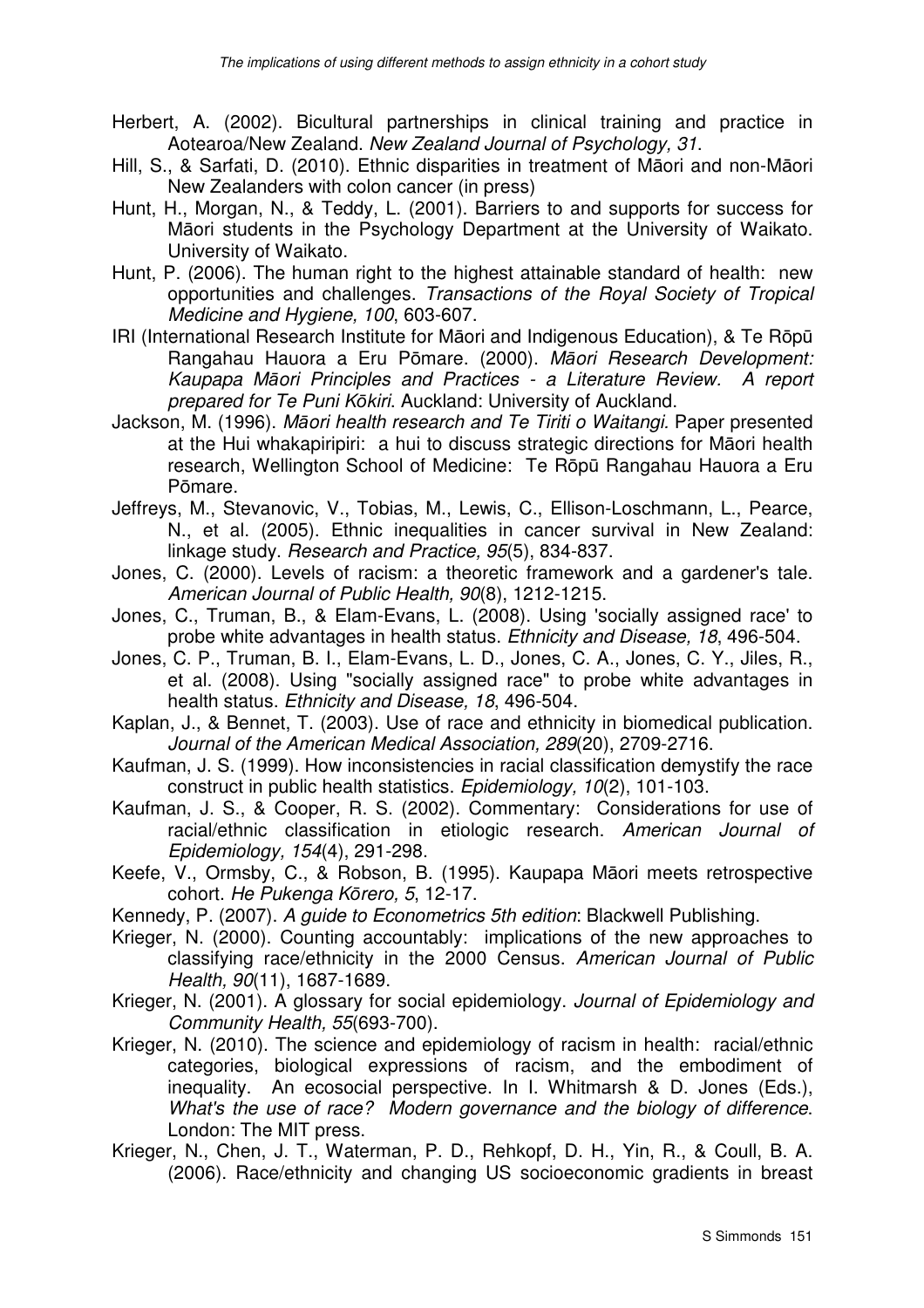cancer incidence: California and Massachusetts, 1978-2002 (United States). Cancer Causes and Control, 17, 217-226.

- Kukutai, T. (2009). In search of ethnic New Zealanders: National naming in the 2006 census. Social Policy Journal of New Zealand(36), 46-62.
- Kukutai, T., & Callister, P. (2009). A 'main' ethnic group? Ethnic self-prioritisation among New Zealand youth. Social Policy Journal of New Zealand(36), 16-31.
- MacDonald, J. (1999). The culture of health and illness. In K. Dew & P. Davis (Eds.), Health and Society in Aotearoa New Zealand (pp. 111-127). Melbourne: Oxford University Press.
- McKinley, E., Waiti, P. M., & Bell, B. (1992). Language, Culture and Science Education. International Journal of Science Education, 14(5), 579-595.
- McLeod, D. (2006). Ethnicity data and primary care in New Zealand: lessons from the Health Utilisation Research Alliance (HURA) study. New Zealand Medical Journal, 119(1231).
- McLeod, D., Mansell, J., Harris, R., Bailey, T., Dowell, A., Robson, B., et al. (2000). The collection of patient ethnicity data: a challenge for General Practice. New Zealand Family Physician, 27(3), 51-57.
- McNicholas, P., & Barrett, M. (2003). Answering the emancipatory call: an emerging research approach 'on the margins' of Accounting. Clinical Perspectives on Accounting.
- Mihaere, K. M., Harris, R., Gander, P. H., Reid, P. M., Purdie, G., Robson, B., et al. (2009). Obstructive Sleep Apnea in New Zealand Adults: Prevalence and Risk Factors among Māori and non-Māori. Sleep, 32(7), 949-956.
- Ministry of Health. (2002b). He Korowai Oranga. Wellington: Ministry of Health,.
- Ministry of Health. (2002c). Reducing inequalities in health. Wellington: Ministry of Health.
- Ministry of Health. (2002d). The New Zealand Health Monitor: A ten-year cycle of health-related surveys. Wellington: Ministry of Health
- Ministry of Health. (2004a). Ethnicity data protocols for the Health and Disability sector. Wellington: Ministry of Health.
- Ministry of Health. (2006a). Tatau Kahukura: Māori Health Chart Book. Wellington: Ministry of Health.
- Ministry of Health. (2007). Report: 'Health inequalities are narrowing' press release: 23 August 2007: Ministry of Health.
- Ministry of Health. (2008a). Presenting ethnicity: comparing prioritised and total response ethnicity in descriptive analyses of New Zealand Health Monitor surveys. Wellington: Ministry of Health.
- Ministry of Health. (2008b). A Portrait of Health. Key results of the 2006/07 New Zealand Health Survey. Wellington: Ministry of Health.
- Ministry of Health. (2010). Tatau Kahukura: Māori Health Chart Book 2010, 2nd Edition. Wellington: Ministry of Health.
- Ministry of Health, & University of Otago. (2006e). Decades of Disparity III: Ethnic and socioeconomic inequalities in mortality, New Zealand 1981-1999. Wellington: Ministry of Health.
- Moewaka-Barnes, H. (2000). Kaupapa Māori: Explaining the Ordinary. Auckland: Whariki Research Group, University of Auckland.
- New Zealand Health Information Service. (2004b). Mortality Collection Data Dictionary version 1.2. Wellington: Ministry of Health.
- Orange, C. (2004). The Treaty of Waitangi. Wellington Bridget Williams Books.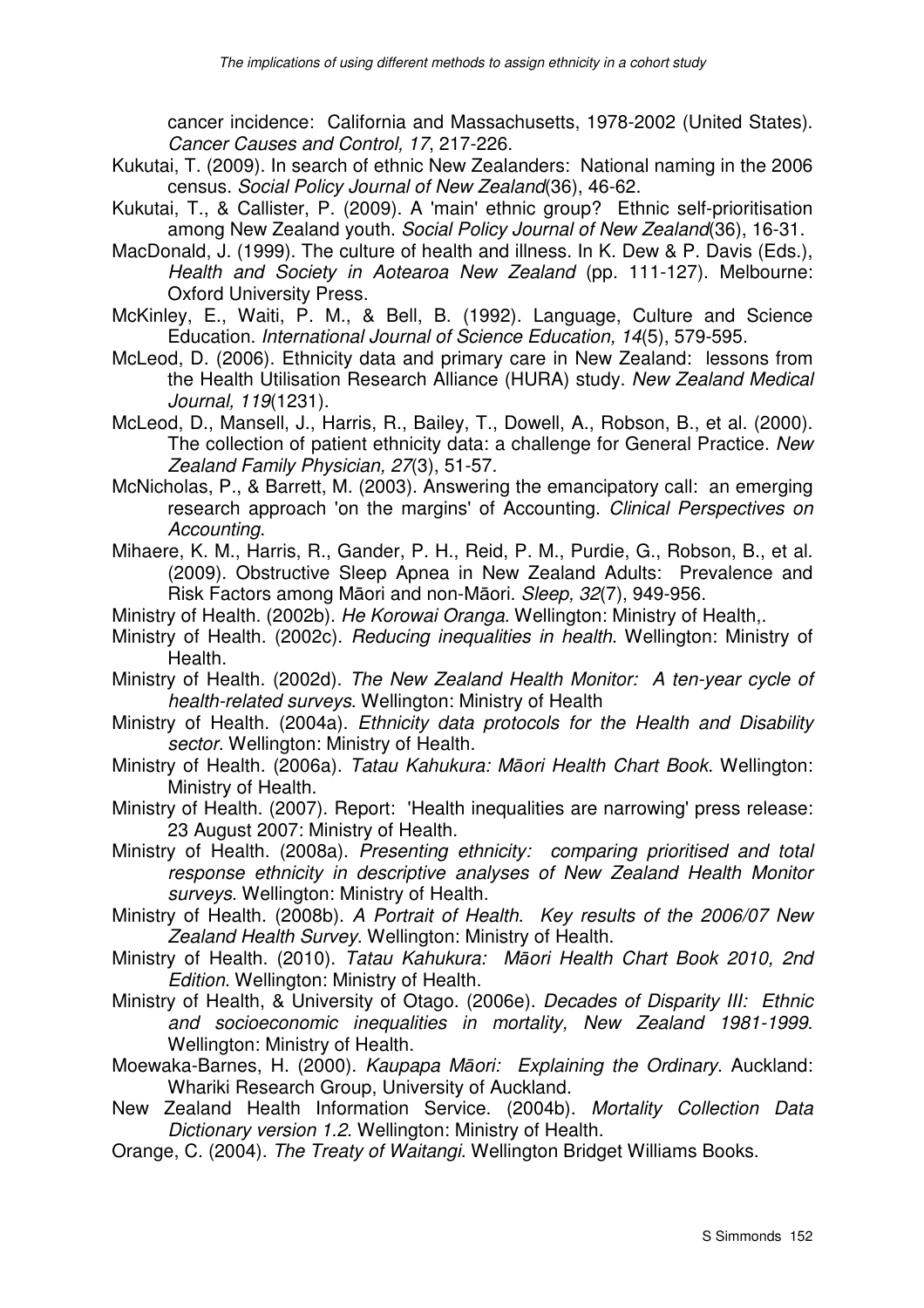- Owen, V. (2001). Whanake Rangatahi: Programmes and Services to Address Māori Youth Offending. Social Policy Journal of New Zealand(16).
- Paine, S.-J., Gander, P. H., Harris, R. B., & Reid, P. (2007). Prevalence and consequences of insomnia in New Zealand: disparities between Māori and non-Māori. Australian and New Zealand Jounal of Public Health, 29(1), 22-28.
- Pearce, N. (1999). Epidemiology as a population science. International Journal of Epidemiology, 28, S1015-1018.
- Pearce, N., & A, M. (2004). Occupation in routinely collection national health data. Report to the New Zealand Health Information Service. Wellington: Centre for Public Health Research, Massey University.
- Pearce, N., Foliaki, S., Sporle, S., & Cunningham, C. (2004). Genetics, race, ethnicity and health. British Medical Journal, 328, 1070-1072.
- Pipi, K. (2004). A Research Ethic for studying Māori and Iwi Provider Success. Social Policy Journal of New Zealand(23).
- Pool, D. I. (1991). Te iwi Māori: a New Zealand population, past, present and projected. Auckland: Auckland University Press.
- Public Health Intelligence. (2001a). Monitoring ethnic inequalities in health. Wellington: Public Health Occasional Bulletin no.4, Public Health Intelligence, Ministry of Health.
- Reid, P. (1999a). Te Pupuri i te ao o te Tangata Whenua. In P. Davis & K. Dew (Eds.), Health and Society in Aotearoa New Zealand (pp. 51-62). Auckland, New Zealand: Oxford University Press.
- Reid, P. (1999b). Nga Mahi Whakahaehae a te Tangata Tiriti. In P. Davis & K. Dew (Eds.), Health and Society in Aotearoa New Zealand (pp. 51-62). Auckland: Oxford University Press.
- Reid, P. (2008). 'Stats R Us'. Paper presented at the Hui Whakapiripiri, Health Research Council National Hui.
- Reid, P., & Cram, F. (2005). Connecting health, people and country in Aotearoa New Zealand. In P. Davis & K. Dew (Eds.), Health and Society in Aotearoa New Zealand 2nd edition (pp. 33-48). Auckland: Oxford University Press.
- Reid, P., & Robson, B. (2007). Understanding health inequities. In B. Robson & R. Harris (Eds.), Hauora: Māori Standards of Health IV. A study of the years 2000-2005 (pp. 3-10). Wellington: Te Rōpū Rangahau Hauora a Eru Pōmare.
- Reid, P., Robson, B., & Jones, C. P. (2000). Disparities in Health: Common myths and uncommon truths. . Pacific Health Dialogue, 7(1), 38-47.
- Robson, B. (2002). Mana whakamārama. Equal explanatory power. . Wellington: Te Rōpū Rangahau Hauora a Eru Pōmare.
- Robson, B. (2005). Meeting the Statistical Rights of Indigenous Peoples. Paper presented at the IAOS Satellite Meeting.
- Robson, B., Cram, F., Purdie, G., & Simmonds, S. (2007). Age Standardisation an Indigenous Standard? Emerging themes in Epidemiology, 4(3), 1-11.
- Robson, B., & Harris, R. (Eds.). (2007). Hauora: Māori Standards of Health IV, a study of the years 2000-2005. Wellington, New Zealand: Te Rōpū Rangahau Hauora a Eru Pōmare.
- Robson, B., & Purdie, G. (2007). Appendix One: Methods. In B. Robson & R. Harris (Eds.), Hauora: Māori Standards of Health IV, a Study of the Years 2000- 2005. Wellington: Te Rōpū Rangahau Hauora a Eru Pōmare.
- Robson, B., Purdie, G., & Cormack, D. (2006). Unequal Impact: Māori and non-Māori Cancer Statistics 1996-2001. Wellington: Ministry of Health.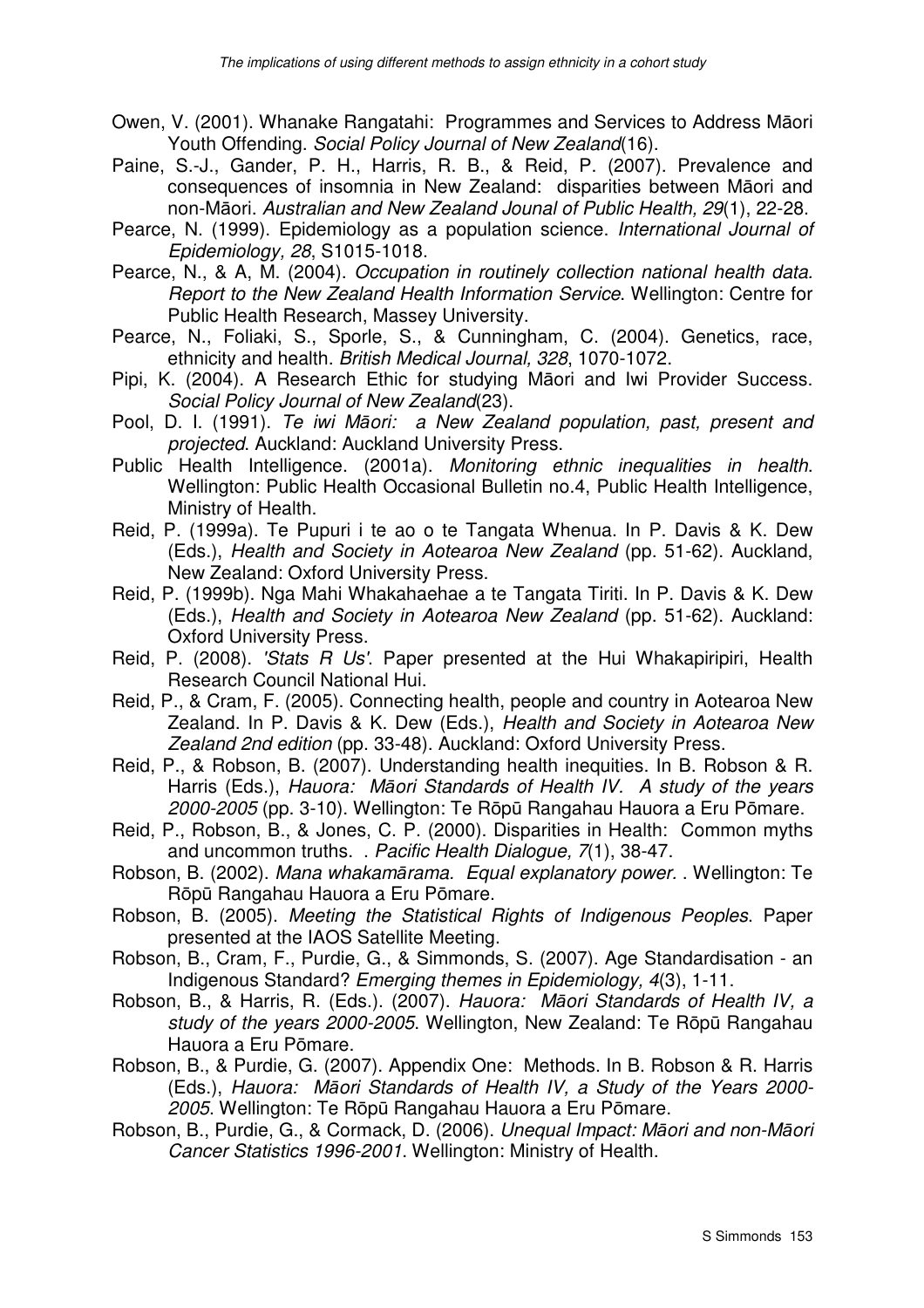- Robson, B., Purdie, G., & Cormack, D. (in press). Unequal Impact II: Māori and non-Māori cancer Statistics by Deprivation and Rural-Urban Status 2002-2006. . Wellington: Ministry of Health.
- Robson, B., & Reid, P. (2001). Ethnicity matters: review of the measurement of ethnicity in official statistics. Māori perspectives paper for consultation. http://www.stats.govt.nz/analytical-reports/review-measurementethnicity/maori-perspective. Wellington: Statistics New Zealand.
- Robson, B., Reid, P., Keefe-Ormsby, V., Pere, L., Malcolm, G., Scott, N., et al. (1996). A method for auditing the collection of ethnicity data in hospital statistics: a report to Te Kete Hauora, Ministry of Health, Wellington. Wellington: Te Rōpū Rangahau Hauora a Eru Pōmare.
- Royal Commission on Social Policy. (1988). The April Report. Wellington: Royal commission on Social Policy.
- Rubie-Davies, C., Hattie, J., & Hamilton, R. (2006). Expecting the best for students: teacher expectations and academic outcomes. British Journal of Educational Psychology, 76(3), 429-444.
- Saltelli A et al. (2008). Global Sensitivity Analysis. The Primer: John Wiley and Sons.
- Senior, P. A., & Bhopal, R. (1994). Ethnicity as a variable in epidemiological research. British Medical Journal(309), 327-330.
- Shaw, C., Atkinson, J., & Blakely, T. (2009). (Mis)classification of ethnicity on the New Zealand Cancer registry: 1981-2004. New Zealand Medical Journal, 122(1294), 10-22.
- Shaw, C., Atkinson, J., Blakely, T., Stanley, J., & Sloane, K. (2009). Cancer Trends Technical report: linkage of census and cancer registrations 1981-2004. Wellington: University of Otago.
- Simmonds, S., Robson, B., Cram, F., & Purdie, G. (2008). Kaupapa Māori Epidemiology. Australasian Epidemiologist, 15(1), 3-6.
- Simon, P. (2007). The measurement of racial discrimination: The policy use of statistics. International Social Science Journal, 57(183), 1-4.
- Simpson, L., & Akinwale, B. (2007). Quantifying stability and change in ethnic group. Journal of Official Statistics, 23(2), 185-208.
- Smith, G. (1997). Kaupapa Māori: Theory and Praxis. University of Auckland, Auckland.
- Smith, G. H. (2002). Beyond Freire's Political Literacy: From Conscientisation to Transformative Praxis. Paper presented at the AERA Conference, New Orleans.
- Smith, G. H. (2003). Indigenous Struggle for the Transformation of Education and Schooling. Paper presented at the Alaskan Federation of Natives Convention, Anchorage, Alaska, US.
- Smith, L. (1999a). Kaupapa Māori methodology: Our power to define ourselves. http://www.hauora.com/research (Seminar Presentation). British Columbia: University of British Columbia.
- Smith, L. T. (1999b). Decolonizing Methodologies: Research and Indigenous Peoples. London & New York: Zed Books.
- Smith, L. T. (2005). Building a Research Agenda for Indigenous Epistemologies and Education. Anthropology and Education Quarterly, 36(no.1), 93-95.
- Smith, L. T. (2007). The native and the neoliberal down under: Neoliberalism and ''endangered authenticities''. In de la Cadena M & Starnberg O (Eds.), Indigenous Experience Today. Oxford, UK: Berg.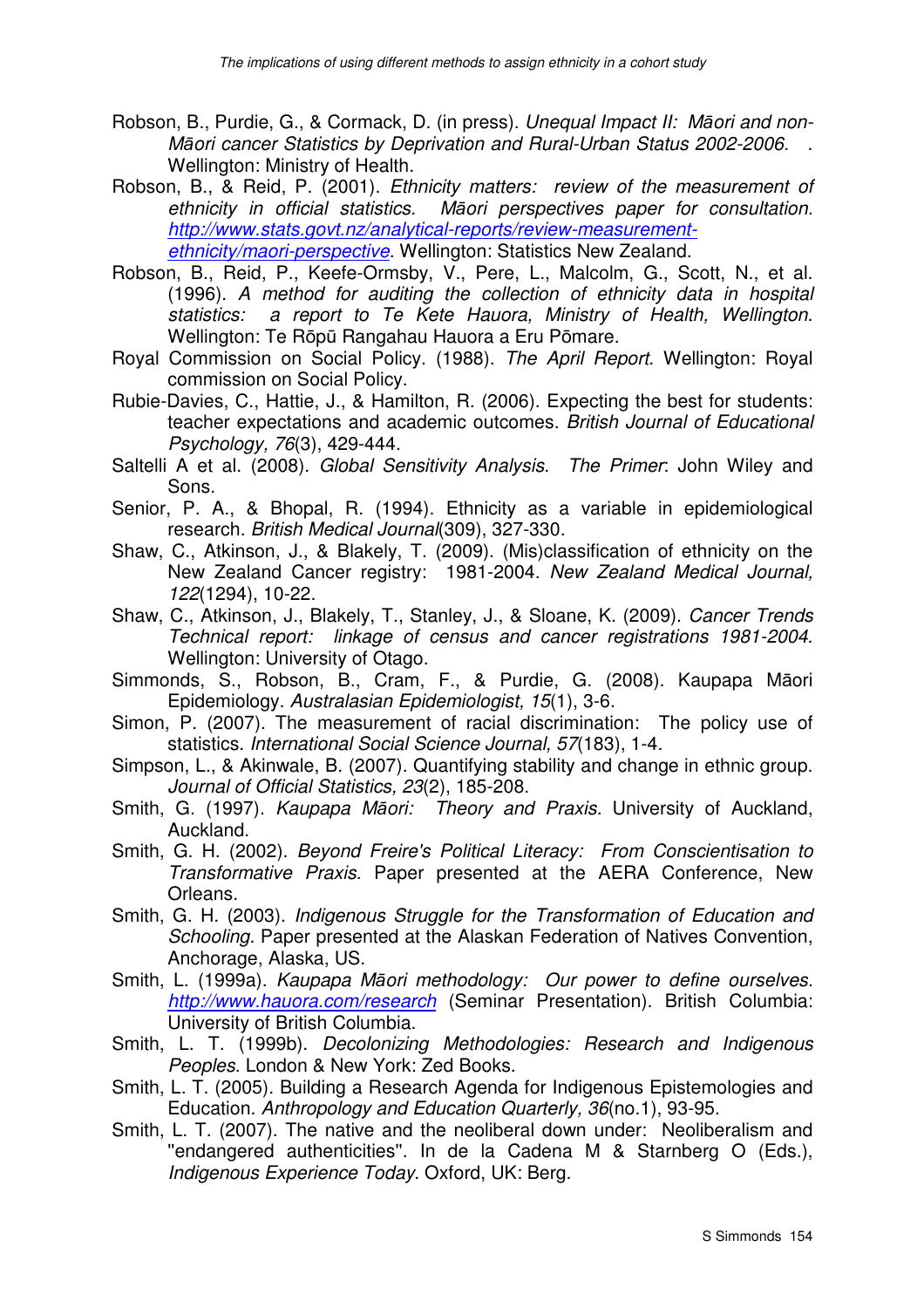- Statistics New Zealand. (1999). Measuring Māori ethnicity in the New Zealand census. Wellington: Statistics New Zealand.
- Statistics New Zealand. (2004). Report of the Review of the Measurement of Ethnicity. Wellington: Statistics New Zealand.
- Statistics New Zealand. (2005a). Statistical Standard for Ethnicity 2005. Wellington: Statistics New Zealand.
- Statistics New Zealand. (2006a). Māori population estimates tables (Publication., from Statistics New Zealand: http://www.stats.govt.nz/tables/maori-popn-esttables.htm
- Statistics New Zealand. (2006b). National population estimates tables (Publication. Retrieved 4 May 2007, from Statistics New Zealand: http://www.stats.govt.nz/tables/nat-pop-est-tables.htm
- Stevens, W., Stevens, G., Kolbe, J., & Cox, B. (2008). Ethnic differences in the management of lung cancer care. Journal of Thoracic Oncology, 3(3), 237- 244.
- Swan, J., Lillis, S., & Simmons, D. (2006). Investigating the accuracy of ethnicity data in New Zealand hospital records: still room for improvement. New Zealand Medical Journal, 119(1239).
- Taki, M. (1996). Kaupapa Māori and Contemporary Iwi Resistance. University of Auckland, New Zealand, Auckland.
- Te Rōpū Rangahau Hauora a Eru Pōmare. (2000). Counting for nothing: Understanding the issues in monitoring disparities in health. Social Policy Journal of New Zealand, 14, 1-16.
- Te Rōpū Rangahau Hauora a Eru Pōmare. (2007). Unequal Treatment the role of Health Services, Draft Technical Report March 2007.
- Te Rōpū Rangahau Hauora a Eru Pōmare. (2008). Unequal Treatment II the role of Health Services, Research Proposal Application to the Health Research Council of New Zealand. . Wellington: Te Rōpū Rangahau Hauora a Eru Pōmare, Otago University, Wellington.
- Thomas, D. (2000). Assessing ethnicity in New Zealand health research. New Zealand Medical Journal, 114, 86-88.
- Tobias, M. (2001). Monitoring Ethnic Inequalities in Health. Wellington: Ministry of Health.
- Tobias, M., Sexton, K., Mann, S., & Sharpe, N. (2006). How low can it go? Projecting ischaemic heart disease mortality in New Zealand to 2015. New Zealand Medical Journal, 119(1232).
- Travassos, C., & Williams, D. R. (2007). The concept and measurement of race and their relationship to public health: a review focused on Brazil and the United States. Cadernos de Saude Publica, 23(3), 660-678.
- United Nations. (2007). United Nations Declaration on the Rights of Indigenous Peoples. Geneva.
- Viela, A. J. (2008). Odds ratios and risk ratios: what's the difference and why does it matter? Southern Medical Journal, 101(7), 730-734.
- Walker, P. (2004). Partnership Models within a Māori Social-service Provider. Internation Journal of Social Welvare, 13(2), 158-169.
- Westbrooke, I., Baxter, J., & Hogan, J. (2001). Are Māori Underserved for Cardiac Interventions? New Zealand Medical Journal, 114(1143), 484-487.
- Williams, D. R. (2008). Discrimination and racial disparities in health: evidence and needed research. Journal of Behavioural Medicine, 32(1).